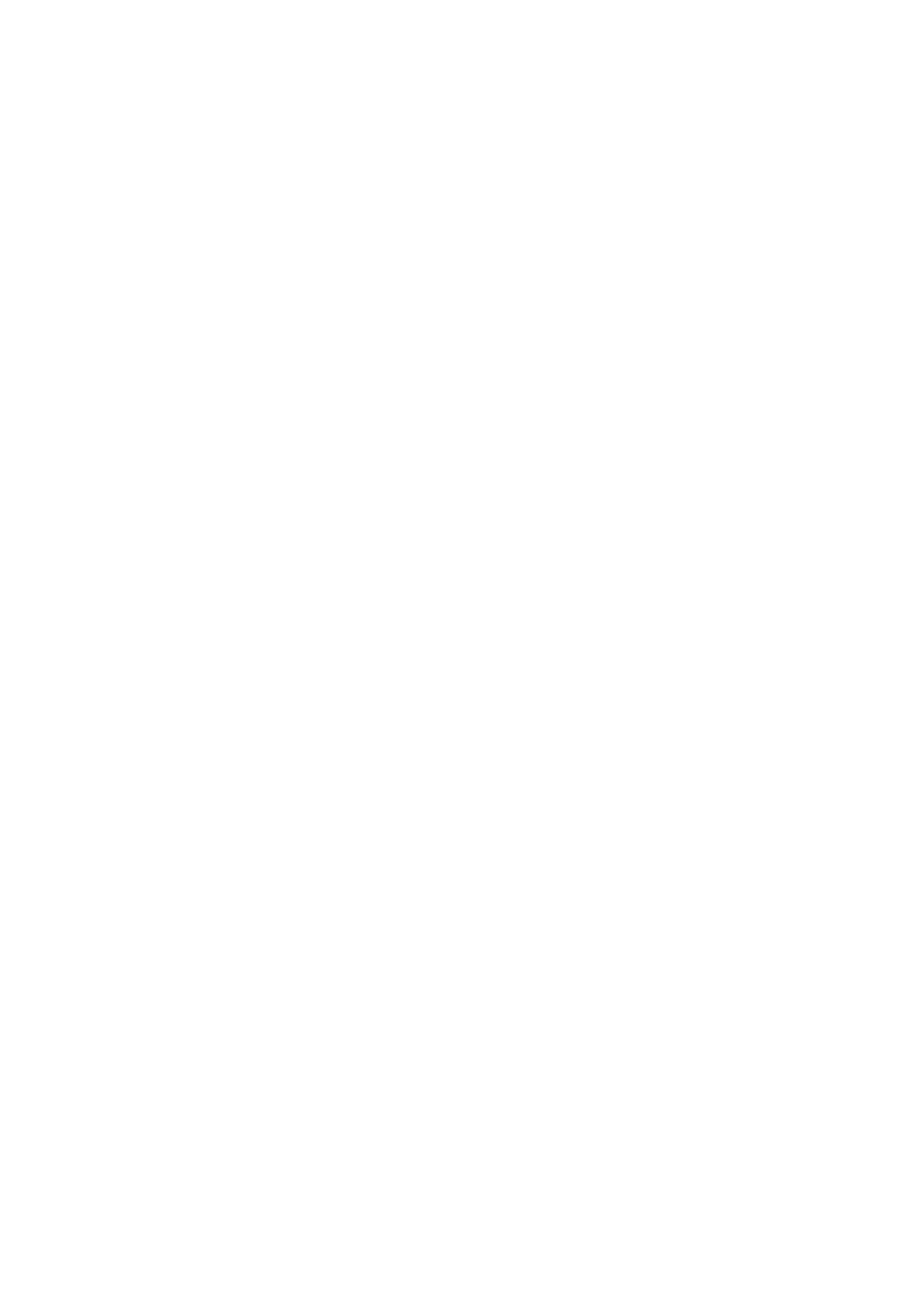#### Abstract

Climate change caused by anthropogenic activity is one of the biggest challenges of our time. Researchers are striving to understand the effects of global warming on the ecological systems of the oceans, and how these ecological systems influence the global climate, a line of research that is crucial in order to counteract or adapt to the effects of global warming. A major challenge that researchers in this area are facing, is the huge amount of potentially relevant literature, as insights from widely different fields such as biology, chemistry, climatology and oceanography can prove crucial in understanding the effects of global warming on the oceans. To alleviate some of the work load from researchers, information extraction tools can be used to extract relevant information from the scientific literature automatically, and discovery support tools can be developed to assist researchers in their efforts. This master thesis conducts fundamental research into the development of discovery support tools for oceanographic climate science, focusing primarily on the information extraction component.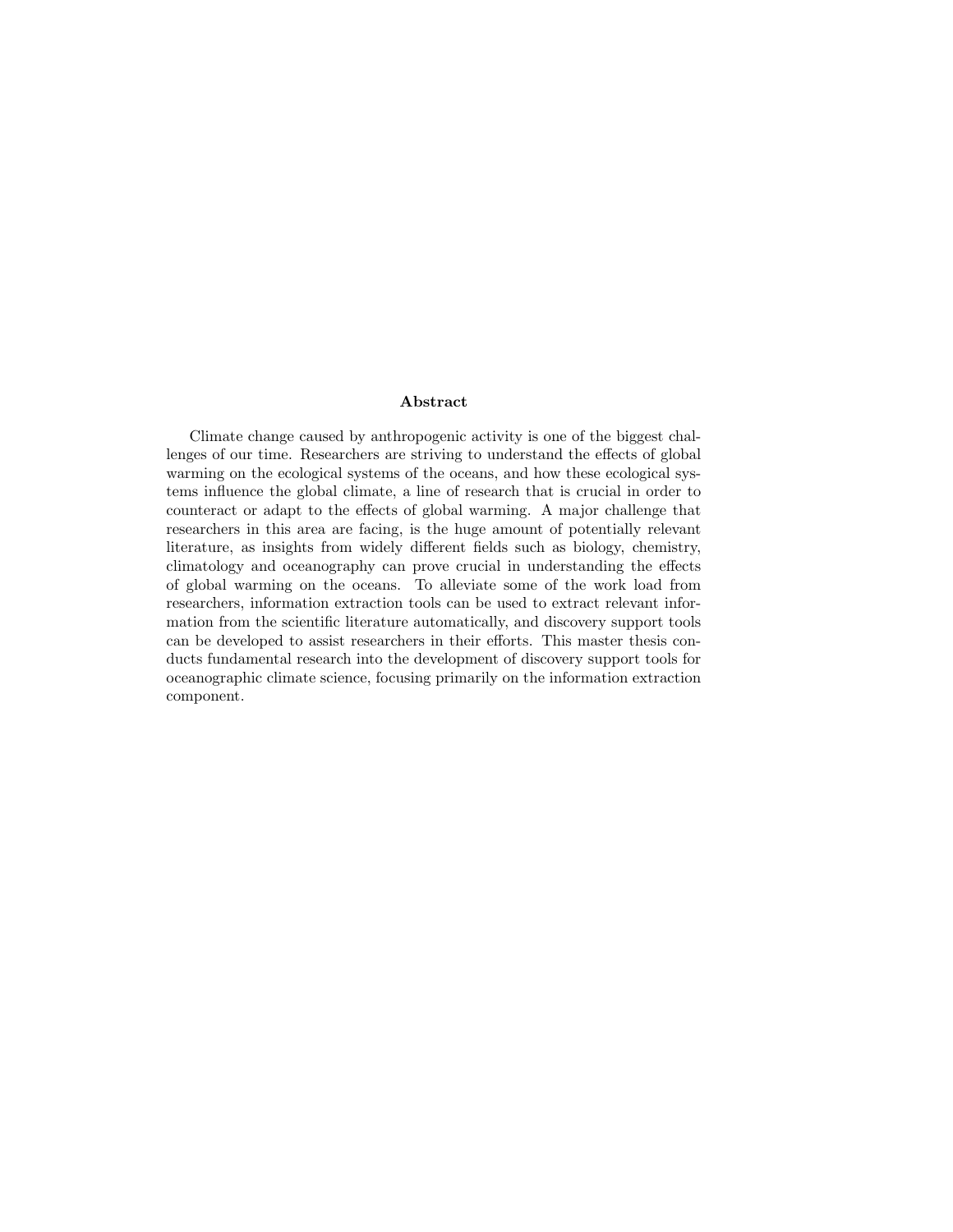#### Acknowledgements

This thesis has been written under the supervision of Pinar Öztürk and Erwin Marsi. I am extremely grateful for the guidance and support I have been given by my supervisors.

This thesis is carried out in the context of the EU Framework 7 project OCEAN-CERTAIN<sup>[1](#page-3-0)</sup>. OCEAN-CERTAIN is a cross-disciplinary research project involving researchers from various disciplines, that aims to discover the impact of multiple stressors on the oceanic food web and the biological pump (see [2.3](#page-29-0) for details). The project started in the fall of 2013, and is expected to run over four years. As a part of this project, researchers at IDI are developing a literature-based discovery tool for the oceanographic climate science domain, and this thesis represents my contribution to the project.

<span id="page-3-0"></span>Some sections of this thesis have been used in an OCEAN-CERTAIN deliverable [\[Marsi et al., 2014a\]](#page-93-0) and appeared as a workshop paper [\[Marsi et al.,](#page-94-0) [2014b\]](#page-94-0), but all material presented in this thesis has been originally written by me.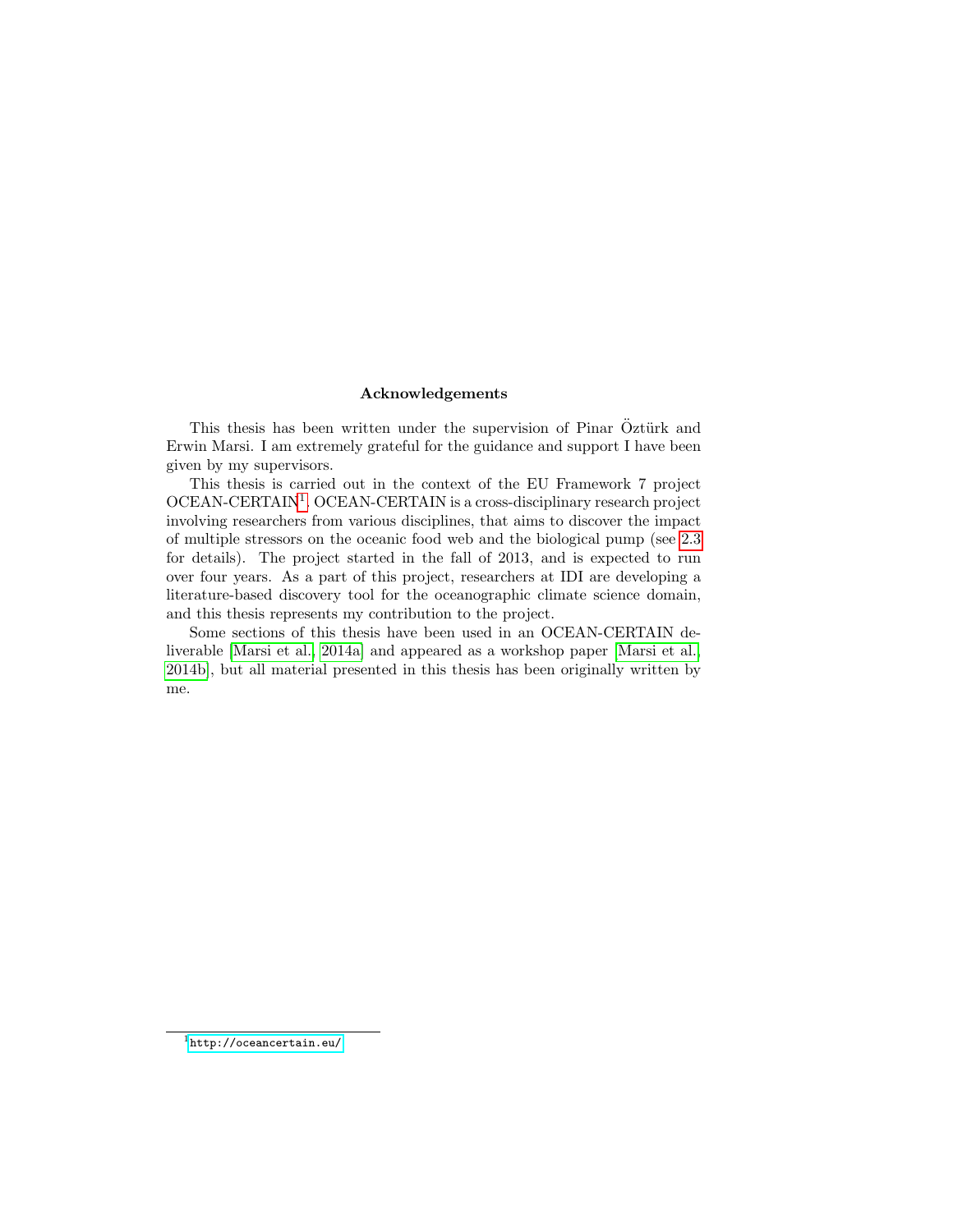# **Contents**

| $\mathbf{1}$ |     | Introduction      |                                                                                  | 5              |  |  |  |  |  |  |  |  |  |
|--------------|-----|-------------------|----------------------------------------------------------------------------------|----------------|--|--|--|--|--|--|--|--|--|
|              | 1.1 |                   | Architecture of a literature-based discovery system                              | $\,6\,$        |  |  |  |  |  |  |  |  |  |
|              | 1.2 |                   |                                                                                  | $\overline{7}$ |  |  |  |  |  |  |  |  |  |
|              | 1.3 |                   |                                                                                  | 8              |  |  |  |  |  |  |  |  |  |
| $\bf{2}$     |     | <b>Background</b> |                                                                                  | 10             |  |  |  |  |  |  |  |  |  |
|              | 2.1 |                   |                                                                                  | 10             |  |  |  |  |  |  |  |  |  |
|              |     | 2.1.1             | Swanson and Smalheiser: Arrowsmith                                               | 11             |  |  |  |  |  |  |  |  |  |
|              |     | 2.1.2             | Gordon and Lindsey: Information retrieval-based methods                          | 12             |  |  |  |  |  |  |  |  |  |
|              |     | 2.1.3             | Gordon and Dumais: Latent semantic indexing                                      | 13             |  |  |  |  |  |  |  |  |  |
|              |     | 2.1.4             | Cory: LBD in the humanities $\ldots \ldots \ldots \ldots \ldots$                 | 13             |  |  |  |  |  |  |  |  |  |
|              |     | 2.1.5             | Wren et al.: Ranking metrics                                                     | 13             |  |  |  |  |  |  |  |  |  |
|              |     | 2.1.6             | Concept-based approaches $\dots \dots \dots \dots \dots \dots \dots$             | 14             |  |  |  |  |  |  |  |  |  |
|              |     | 2.1.7             | Lee et al.: Context Similarity                                                   | 15             |  |  |  |  |  |  |  |  |  |
|              |     | 2.1.8             | Yetisgen-Yildiz and Pratt: Evaluation Efforts                                    | 16             |  |  |  |  |  |  |  |  |  |
|              |     | 2.1.9             |                                                                                  | 18             |  |  |  |  |  |  |  |  |  |
|              |     | 2.1.10            | Wilkowski et al.: Discovery Browsing                                             | 19             |  |  |  |  |  |  |  |  |  |
|              |     | 2.1.11            | Cohen et al.: Predication-based semantic indexing $\ldots$ .                     | 20             |  |  |  |  |  |  |  |  |  |
|              |     | 2.1.12            |                                                                                  | 20             |  |  |  |  |  |  |  |  |  |
|              |     | 2.1.13            |                                                                                  | 21             |  |  |  |  |  |  |  |  |  |
|              |     |                   |                                                                                  | 22             |  |  |  |  |  |  |  |  |  |
|              | 2.2 |                   |                                                                                  |                |  |  |  |  |  |  |  |  |  |
|              |     | 2.2.1             | Information Extraction Tasks                                                     | 23             |  |  |  |  |  |  |  |  |  |
|              |     | 2.2.2             | Information Extraction Techniques                                                | 24             |  |  |  |  |  |  |  |  |  |
|              |     | 2.2.3             |                                                                                  | 26             |  |  |  |  |  |  |  |  |  |
|              |     | 2.2.4             | $SemRep \dots \dots \dots \dots \dots \dots \dots \dots \dots \dots \dots \dots$ | 26             |  |  |  |  |  |  |  |  |  |
|              | 2.3 |                   | OCEAN-CERTAIN and Oceanographic Climate Science                                  | 27             |  |  |  |  |  |  |  |  |  |
| 3            |     |                   | Developing an Annotated Corpus                                                   | 30             |  |  |  |  |  |  |  |  |  |
|              | 3.1 |                   | Annotation Scheme                                                                | 31             |  |  |  |  |  |  |  |  |  |
|              |     | 3.1.1             |                                                                                  | 34             |  |  |  |  |  |  |  |  |  |
|              |     | 3.1.2             |                                                                                  | 34             |  |  |  |  |  |  |  |  |  |
|              |     | 3.1.3             | Change Events: Change, Increase and Decrease                                     | 35             |  |  |  |  |  |  |  |  |  |
|              |     | 3.1.4             | Interaction Events: Cause and correlate $\ldots \ldots \ldots$                   | 36             |  |  |  |  |  |  |  |  |  |
|              |     |                   |                                                                                  |                |  |  |  |  |  |  |  |  |  |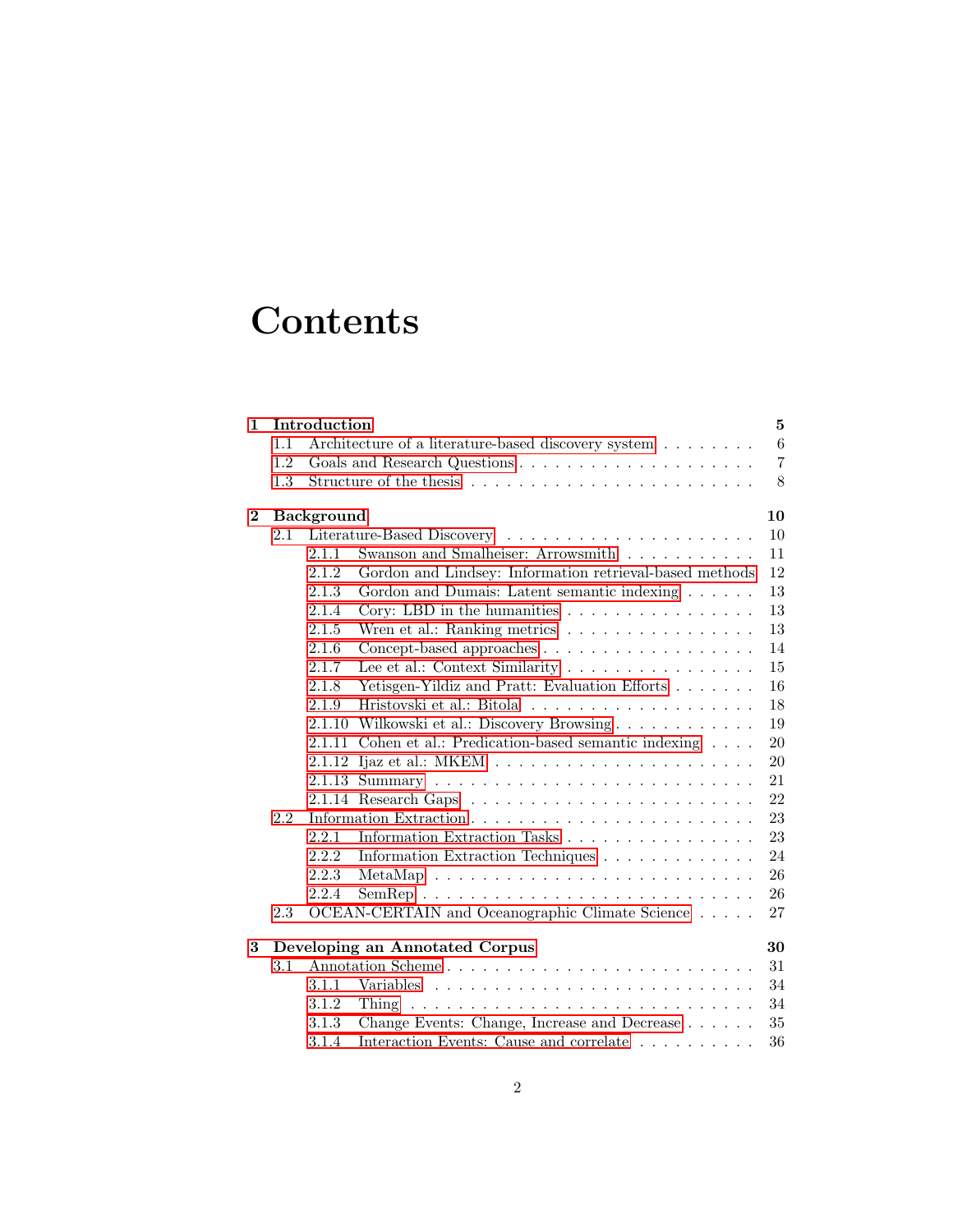|   |     | 3.1.5        | Grammatical structures: And, or, refexp                                       | 38     |
|---|-----|--------------|-------------------------------------------------------------------------------|--------|
|   |     | 3.1.6        |                                                                               | 39     |
|   |     | 3.1.7        |                                                                               | 39     |
|   | 3.2 |              | Annotation Process                                                            | $39\,$ |
|   | 3.3 | Conclusion   |                                                                               | 40     |
| 4 |     |              | <b>Automatic Annotation by Pattern Matching</b>                               | 41     |
|   | 4.1 |              |                                                                               | 42     |
|   |     | 4.1.1        | Patterns for Change Events                                                    | 44     |
|   |     | 4.1.2        |                                                                               | 45     |
|   |     | 4.1.3        |                                                                               | 47     |
|   | 4.2 |              |                                                                               | 48     |
|   | 4.3 |              |                                                                               | 49     |
|   |     | 4.3.1        |                                                                               | 49     |
|   |     | 4.3.2        |                                                                               | $52\,$ |
|   | 4.4 |              |                                                                               | 54     |
|   | 4.5 |              |                                                                               | 57     |
| 5 |     |              | <b>Automatic Annotation by Machine Learning</b>                               | 59     |
|   | 5.1 |              |                                                                               | 59     |
|   | 5.2 |              |                                                                               | 61     |
|   |     | 5.2.1        |                                                                               | 61     |
|   |     | 5.2.2        | Results, Full Experiment                                                      | 62     |
|   |     | 5.2.3        | Results, Event Extraction Experiment                                          | 62     |
|   | 5.3 |              |                                                                               | 62     |
|   |     | 5.3.1        | Error Analysis by Category                                                    | 66     |
|   |     | 5.3.2        | Analysis of the confusion matrix                                              | 67     |
|   |     | 5.3.3        | Modifying the training data                                                   | 68     |
|   |     | 5.3.4        | Comparing TEES to the PMS $\ldots \ldots \ldots \ldots \ldots$                | 70     |
|   | 5.4 |              |                                                                               | 73     |
| 6 |     | Domain rules |                                                                               | 75     |
|   | 6.1 |              | Domain rules and reasoning $\ldots \ldots \ldots \ldots \ldots \ldots \ldots$ | 75     |
|   |     | 6.1.1        |                                                                               | 76     |
|   |     | 6.1.2        |                                                                               | 77     |
|   |     | 6.1.3        | Sound reasoning $\ldots \ldots \ldots \ldots \ldots \ldots \ldots$            | 78     |
|   |     | 6.1.4        | Challenges and the annotation scheme $\dots \dots \dots$                      | 80     |
|   | 6.2 |              | Towards a full system: PMS and rule extraction                                | 81     |
|   |     | 6.2.1        | Experimental set-up $\dots \dots \dots \dots \dots \dots \dots \dots$         | 81     |
|   |     | 6.2.2        |                                                                               | 81     |
| 7 |     |              | Conclusions and further work                                                  | 84     |
|   | 7.1 |              |                                                                               | 84     |
|   | 7.2 |              |                                                                               | 86     |
|   |     | 7.2.1        | Architecture for an IE system                                                 | 86     |
|   |     | 7.2.2        |                                                                               | 88     |
|   |     |              |                                                                               |        |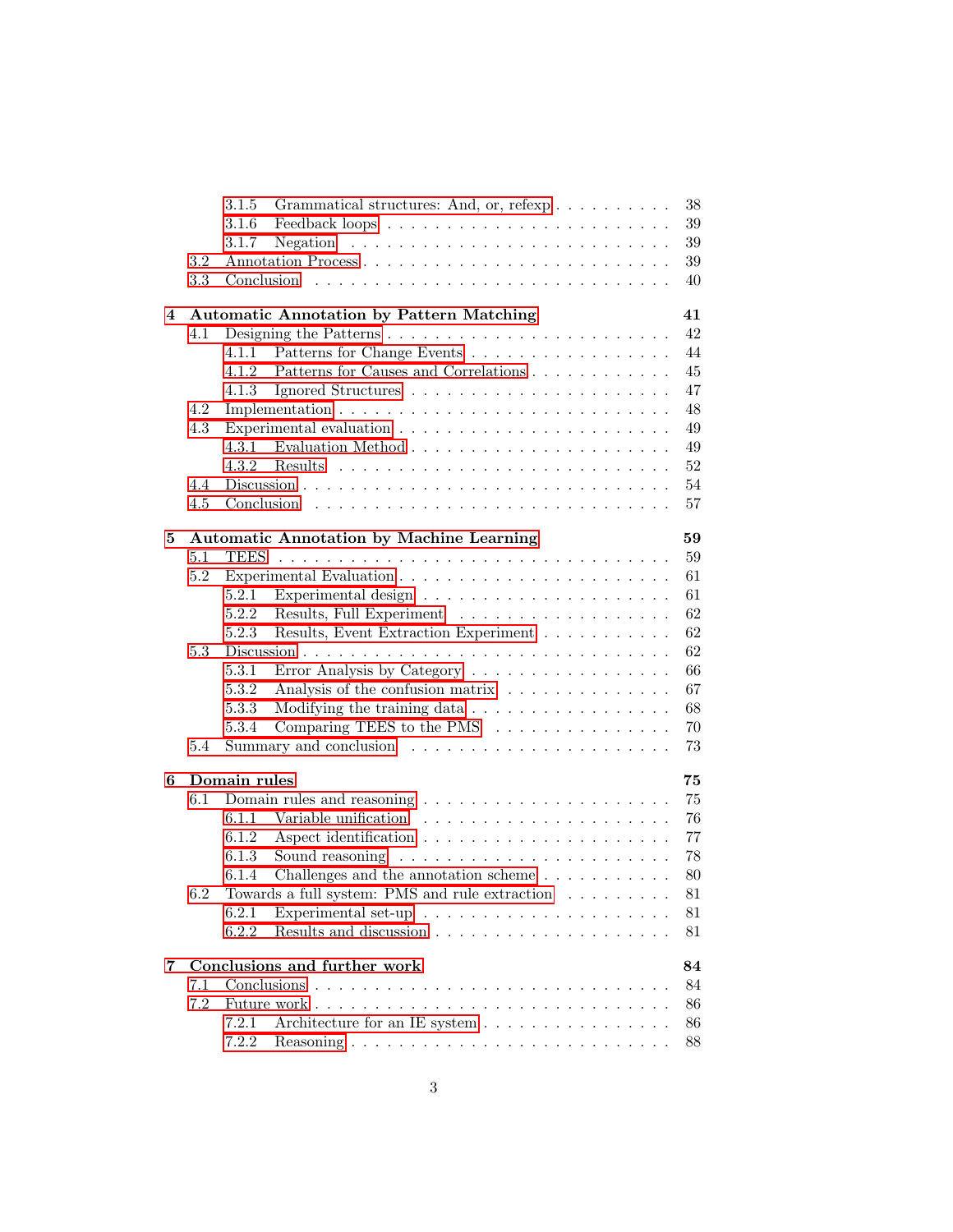|--|--|--|--|--|--|--|--|--|--|--|--|--|--|--|--|--|--|--|--|--|--|--|--|--|--|--|--|--|--|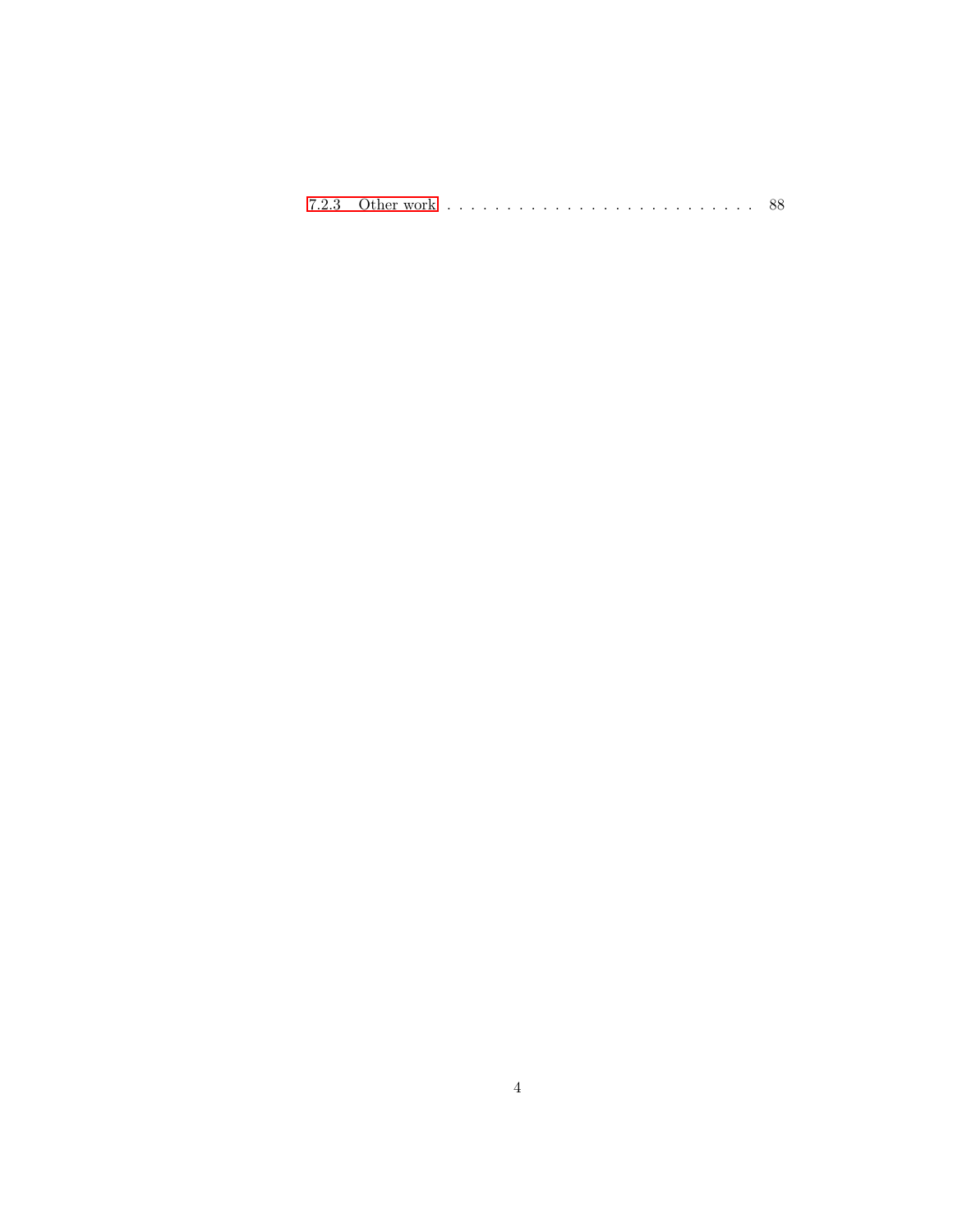## <span id="page-7-0"></span>Chapter 1

## Introduction

The scientific literature is growing so rapidly that scientists are forced to specialize in ever smaller disciplines to keep up with the state-of-the-art. This inevitably leads to the fragmentation of science into scientific communities with very little inter-communication. In this situation, it is easy to imagine that one scientific community may hold some piece of knowledge that is useful for another scientific community, but even when this knowledge is published, the other scientific community does not become aware of the desired knowledge, because it is too far from their specialization for any member of that community to read the paper in question.

A historical example can illustrate this kind of situation (based on an example given in [\[Gordon et al., 2001\]](#page-92-0)): Darwin postulated the theory of evolution, but he did not have any scientific explanation of how properties are inherited. In the same period, Mendel formulated the first theory of genetics and heredity, but the scientific community failed to show any interest in his theories. These theories were complimentary in the sense that the theory of heredity could strengthen the theory of evolution by explaining how traits are inherited, making itself relevant to the scientific community in the process. However, it seems that no single researcher was aware of both these theories, leading to a lack of interest that caused Mendel's theories to be more or less ignored by the scientific community for three decades.

Don R. Swanson, a librarian, argued that situations such as the one explained above are abundant in modern science due to its fragmentation, and investigated how Information Retrieval techniques could be exploited to help researchers discover complementary knowledge from publicly available scientific papers[\[Swanson, 1986\]](#page-94-1). This field of research, which applies Information Retrieval and Artificial Intelligence techniques to assist researchers in discovering knowledge hidden in the scientific literature, has been dubbed Literature-Based  $Discovery (LBD)^1$  $Discovery (LBD)^1$ .

<span id="page-7-1"></span><sup>&</sup>lt;sup>1</sup>Some researchers also refer to the field using the more informative term *Literature-Based* Knowledge Discovery (LBKD), however this thesis follows the convention that is followed by most researchers in the field.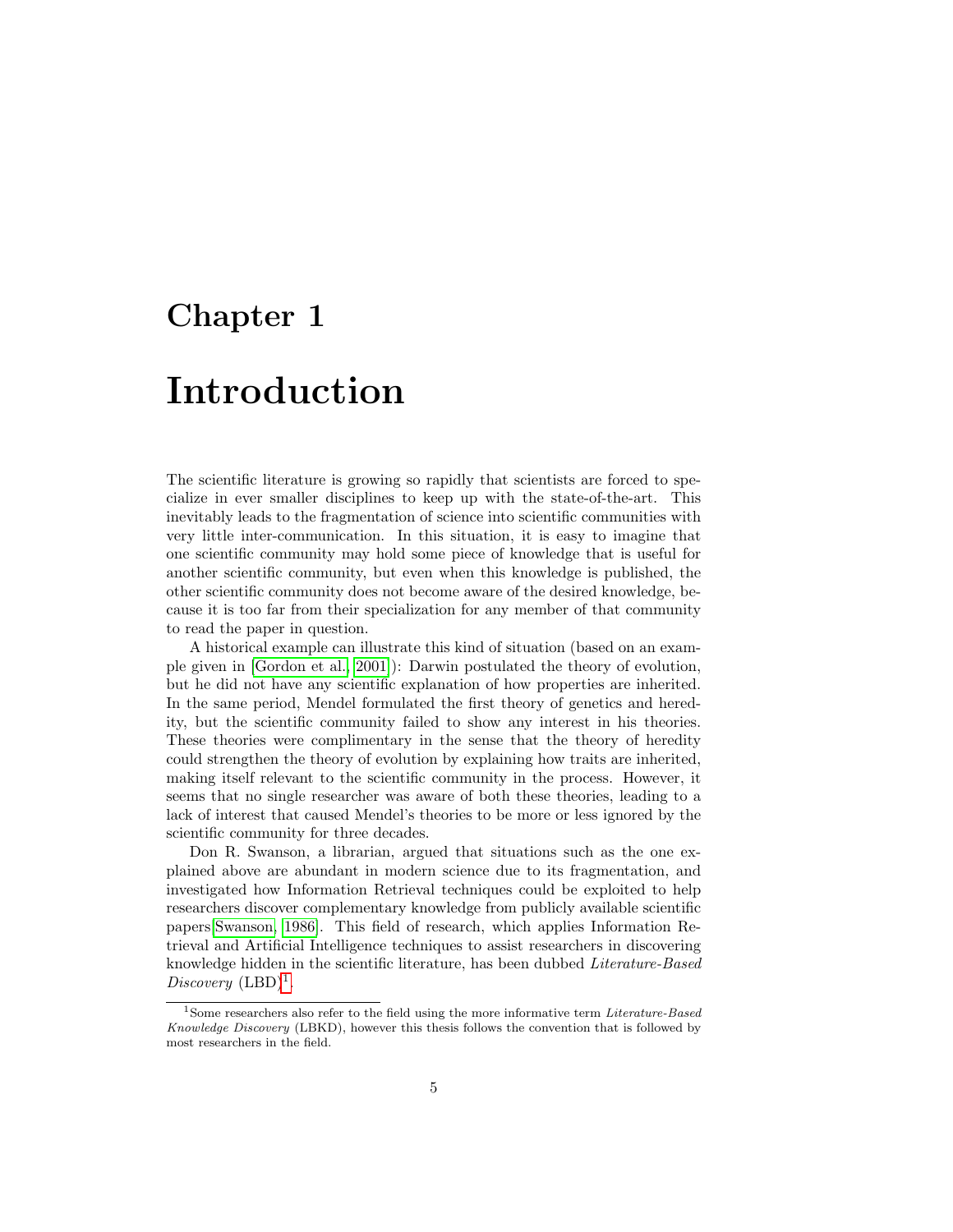Climate change caused by anthropogenic activity is one of the biggest challenges of our time, prompting increased research into the causes and effects of climate change in order to counteract or adapt to the effects of global warming. NTNU is currently participating in an EU Framework 7 project, OCEAN-CERTAIN<sup>[2](#page-8-1)</sup>, that strives do uncover how climate change is affecting the biological systems in ocean, and the oceanic ecosystem's ability to mitigate climate change by absorbing atmospheric  $CO<sub>2</sub>$  through photosynthesis (see chapter [2.3](#page-29-0)) for details). This field of research, oceanographic climate science (OCS) is highly cross-disciplinary, and involves researchers from widely different disciplines, such as biology, chemistry, oceanography and social science. Due to its cross-disciplinary nature, OCS is likely to benefit from a literature-based discovery system to assist in the discovery process, and one of NTNU's tasks in the project is the development of such a system.

### <span id="page-8-0"></span>1.1 Architecture of a literature-based discovery system

As will be discussed in further detail in the literature survey of literature-based discovery approaches in chapter [2,](#page-12-0) LBD approaches have varying degrees of sophistication, from simple methods based on lexical statistics to approaches exploiting structured information extracted from the literature by use of information extraction tools. There is a strong correlation between reliance on domain specific resources, such as NLP tools and concept ontologies, and precision of system output.

It is believed that the four year duration of the OCEAN-CERTAIN is sufficient to develop a sophisticated literature-based discovery system for oceanographic climate science, including the required information extraction tools for the domain. The proposed architecture for the information extraction-based LBD system can be conceptualised as a pipeline with the following steps:

- Document retrieval: Documents that are potentially relevant to the topic are identified and downloaded. In our case, *document* is taken to mean scientific articles, and documents are relevant if they are about oceanographic climate science or any related domain. Document retrieval involves legal and practical issues, as scientific articles are published by different publishers with widely varying access APIs and policies for text mining. The practicalities of document retrieval are not considered in this thesis.
- Information Extraction: Structured information is derived from the literature in the form of *domain rules*, which represent facts about the domain. The present thesis focuses on exploring this step.
- Discovery support: The user interacts with the system to explore the extracted information in order to look for new potential hypotheses. Human-

<span id="page-8-1"></span> $^2$ <http://oceancertain.eu/what-is-ocean-certain/>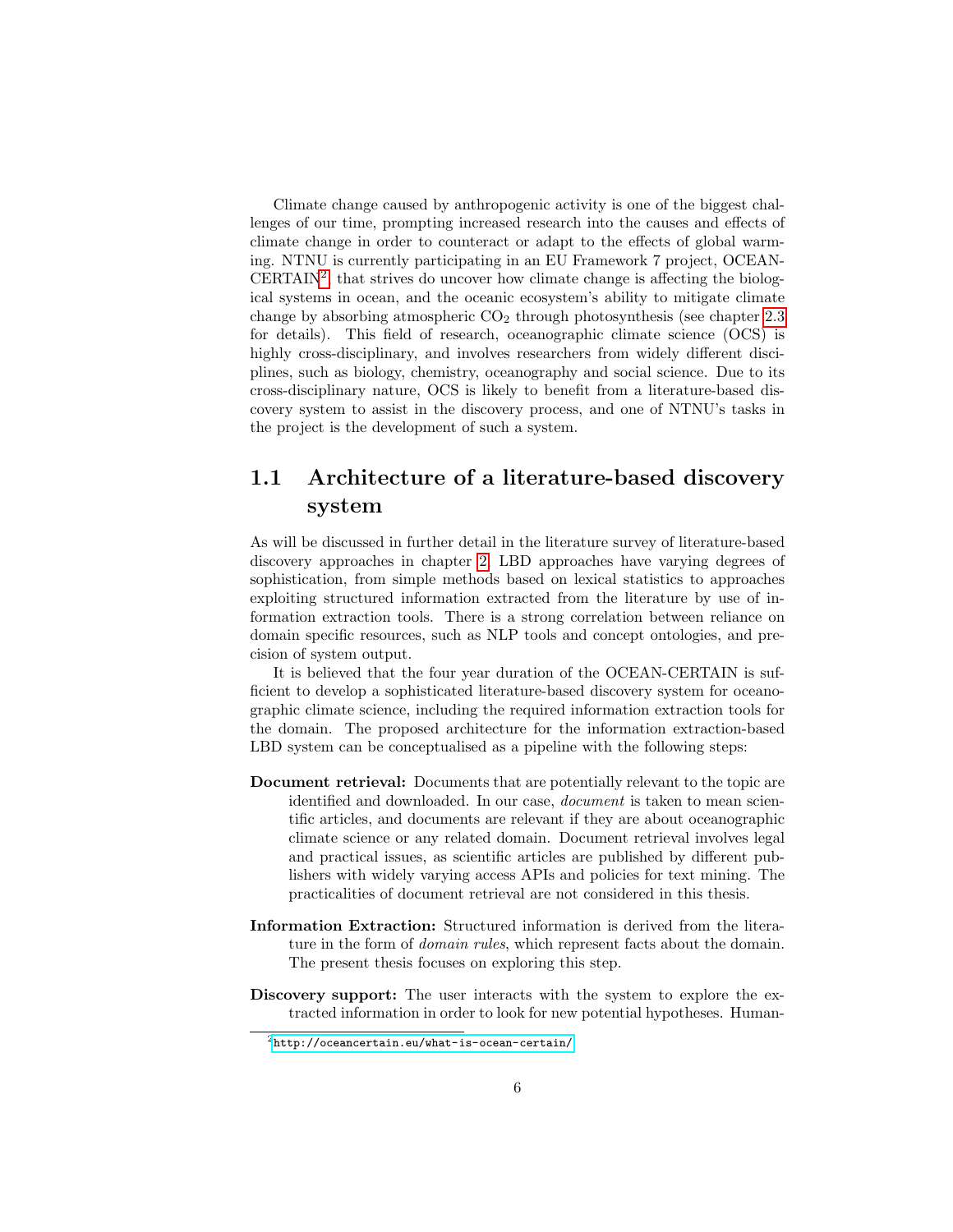computer interaction design is a large part of designing the discovery support component, which is outside the scope of this thesis.

The information extraction step, considered as a black box, takes natural language text as input and produces a corresponding structured representation of the targeted types of information. This task is relatively hard owing to the large distance between the source text and the domain rules extracted, as illustrated by the sentence in [\(1\)](#page-9-1) and the corresponding desired domain rule in figure  $(2)$ .

- <span id="page-9-1"></span>(1) Under eutrophic conditions where autotrophs dominate, nitrogen recycling is less efficient which again favours export of the accumulated organic matter.
- <span id="page-9-2"></span>(2) DECREASE(nitrogen recycling efficiency)  $\Rightarrow$ INCREASE(organic matter export)

To reduce the difficulty of information extraction, we introduce an intermediary representation, annotated text, which is a mark-up of the concepts and relations of interest that occur in the text. The concepts and relations of interest vary widely between domains and applications, resulting in different annotation schemes. Annotation schemes will be described further in chapter [3.1.](#page-33-0) A possible annotation for the previous example sentence is shown in [1.1](#page-9-3) (the first part of the sentence does not contain any annotations, and is therefore omitted).



<span id="page-9-3"></span>Figure 1.1: Example of annotated text

When including annotated text as an intermediary layer, information extraction can be divided into two sub-tasks: Automatic annotation and extraction of domain rules from the annotated text. The present thesis focuses mostly on the task of automatic annotation, but domain rule extraction is also considered.

### <span id="page-9-0"></span>1.2 Goals and Research Questions

This thesis focuses on the development of the information extraction component for a future literature-based discovery system in oceanographic climate science. Due to the relatively short duration of the thesis compared to the OCEAN-CERTAIN project, the thesis does not focus on development of complete tools, but rather on exploring some principal design decision. Research goals addressed by this thesis are:

- 1. Identification of which discovery types are targeted in the domain.
- 2. Development of an annotation scheme which allows the extraction of knowledge that can support the desired discoveries.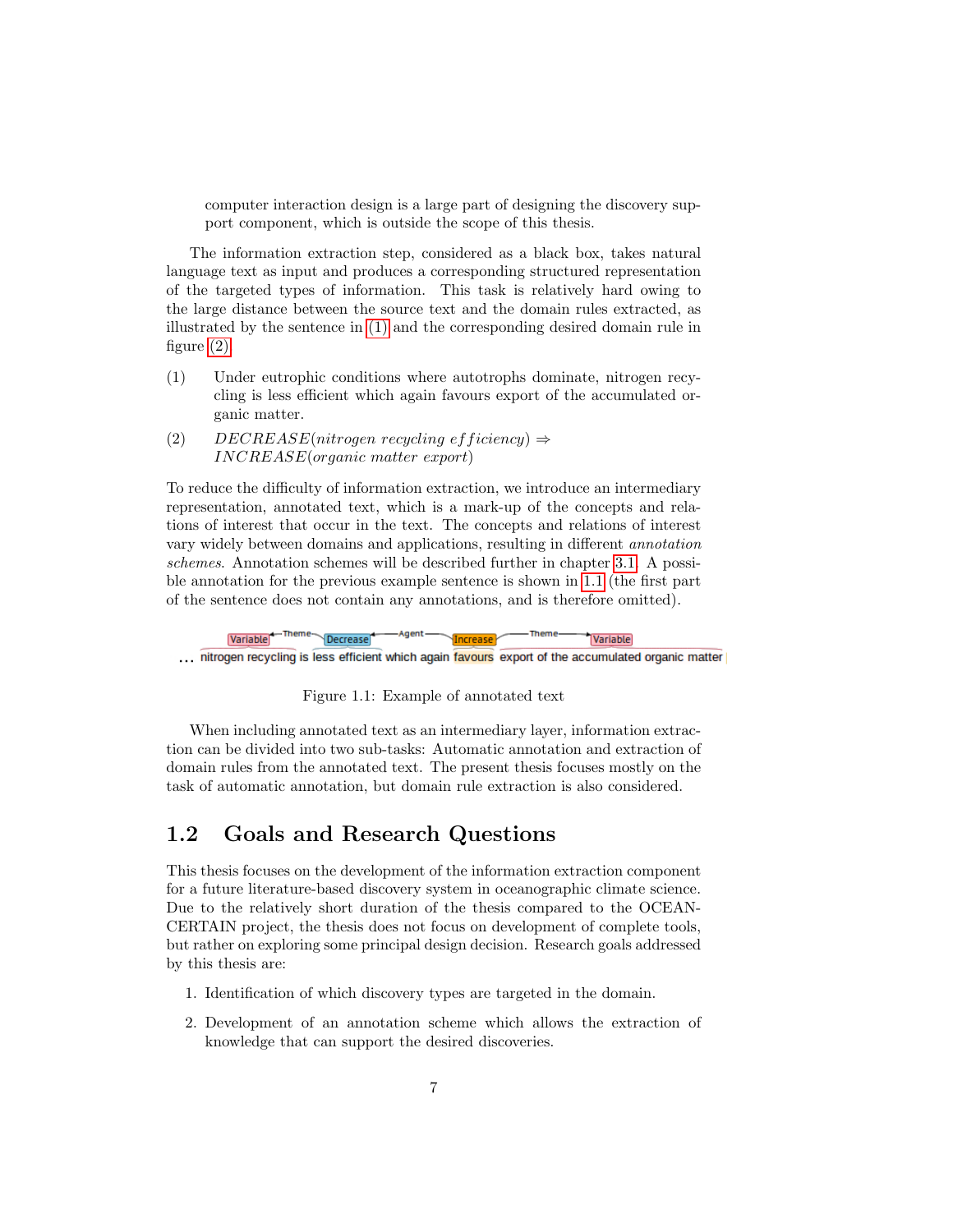- 3. Creation of an annotated corpus.
- 4. Creation of tools for automatic annotation.
- 5. Extraction of domain rules from annotated data.

Research questions that spring out of the goals are:

- 1. What kinds of information should be extracted from the scientific literature in order to support discovery in the domain?
- 2. What challenges are present for corpus annotation?
- 3. Can intelligent tools be developed that improve annotation speed and quality?
- 4. How do pattern-matching and machine learning approaches differ in the their performance for automatic annotation?
- 5. What are the expected challenges for reasoning with the domain rules?

#### <span id="page-10-0"></span>1.3 Structure of the thesis

The flow of the work presented in this thesis is shown in figure [1.3.](#page-10-0) First, an annotation scheme was developed to encompass the type of information that supports discovery in the domain, fulfilling research goals 1 and 2, and answering research question 1 in the process. Then, a corpus was manually annotated according to the developed annotation scheme, completing research goal 3 and discovering the answers to research question 2. The annotated corpus was then used for development/adaptation of two prototype systems for automatic annotation, one based on pattern matching, and one based on machine learning, partially fulfilling research goal 4. The performance of the systems was then compared, yielding insights into research question 4. Research question 3 was answered by evaluating the output from one of the systems from the perspective of an annotator. Finally, domain rules were extracted from the annotated text (both manually and automatically annotated) to provide answers for research question 5, and complying with research goal 5.

The next chapter will provide a survey of the literature-based discovery literature, and provide some required background on information extraction and oceanographic climate science. Chapter [3](#page-32-0) will present the annotation scheme developed for oceanographic climate science and describe the annotation process. Chapters [4](#page-43-0) and [5](#page-61-0) will present the two different approaches to automatic annotation. Chapter [6](#page-77-0) presents the investigation into extraction of domain knowledge from annotated text. Finally, chapter [7](#page-86-0) summarises the research findings and provides pointers for future research.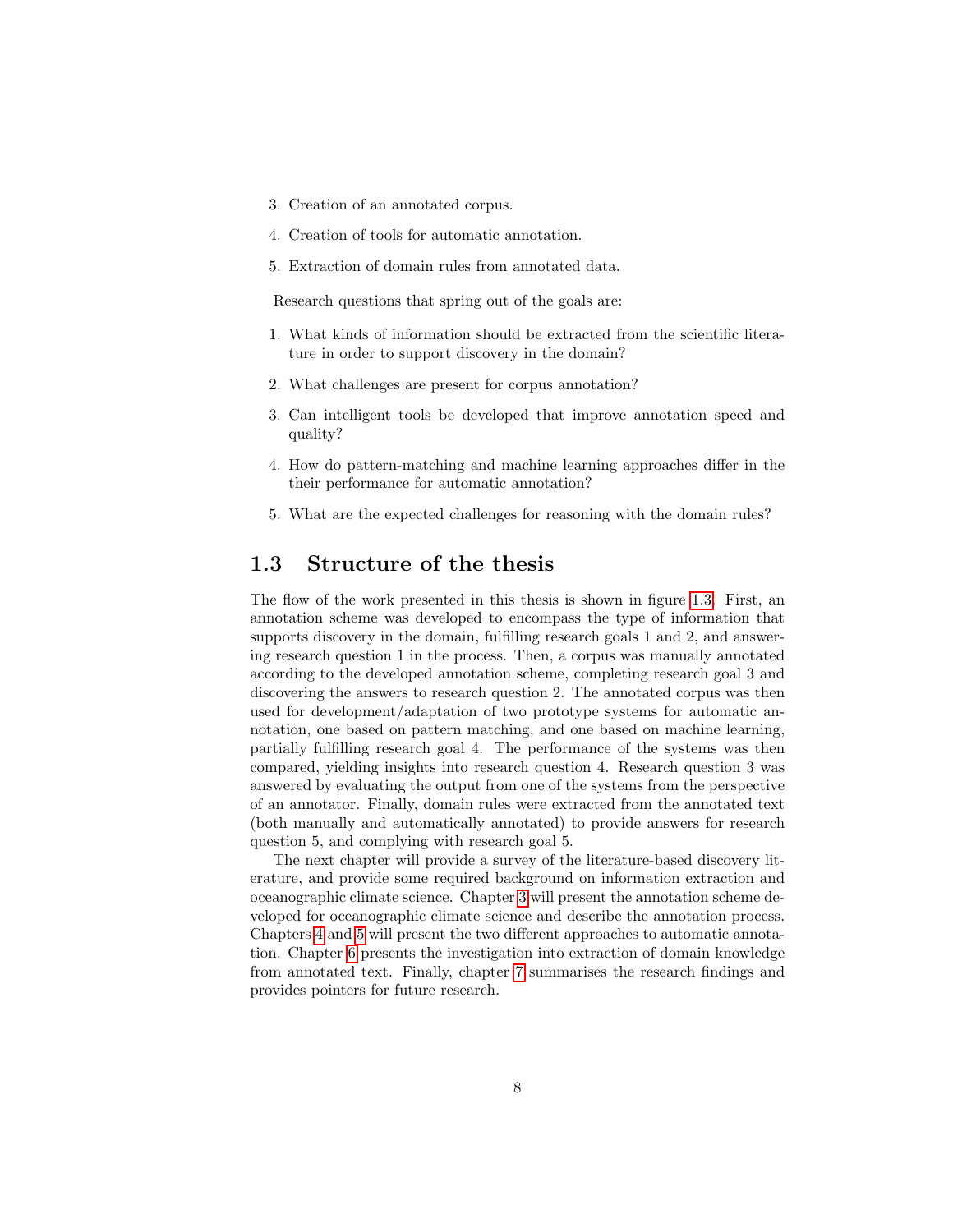

Figure 1.2: Workflow diagram of the work presented in this thesis.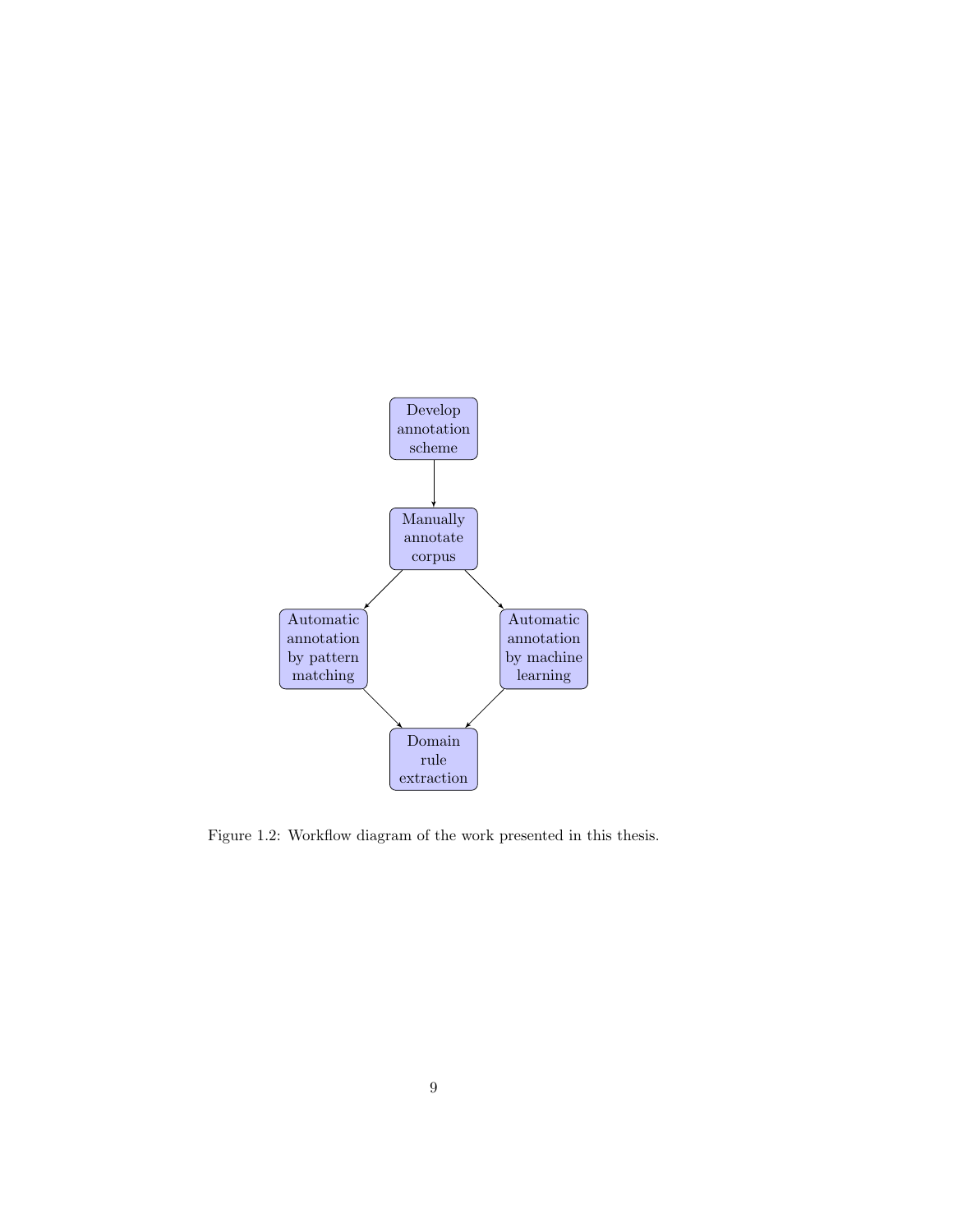## <span id="page-12-0"></span>Chapter 2

## Background

This chapter presents the background knowledge required to understand the experiments conducted in this thesis and their motivations. The first and largest section represents a literature survey of the state-of-the-art and historical developments of literature-based discovery. The chapter closes with two sections introducing information extraction and oceanographic climate science, to equip the reader with the required background to understand the rest of the thesis.

#### <span id="page-12-1"></span>2.1 Literature-Based Discovery

The field of Literature-Based Discovery (LBD) arose when [Swanson](#page-94-1) [\[1986\]](#page-94-1) observed that if a literature  $L_1$  asserted the fact  $a \to b$ , and a disjoint literature  $L_2$  asserted the fact  $b \to c$ , then the concept denoted by b could function as a bridge between  $L_1$  $L_1$  and  $L_2$ , leading to the discovery of the hypothesis  $a \to c^1$ . As a proof that the method words, he showed that one biomedical paper had concluded that eating fish oils reduces blood viscosity (fish oil  $\rightarrow$  blood viscosity), and that another paper showed that patients with Raynaud's disease tend to exhibit high blood viscosity (blood viscosity  $\rightarrow$  Raynaud). These two facts led Swanson to form the hypothesis that fish oils can be used in the treatment of Raynaud's disease (*fish oil*  $\rightarrow$  *Raynaud*). This hypothesis was subsequently confirmed experimentally [\[Digiacomo et al., 1989\]](#page-92-1).

The steps in this process are not logically sound, as the two relations are not necessarily transitive. Nevertheless, Swanson's example clearly demonstrated that the procedure is able to produce interesting results. The general approach of deriving potential facts by combining facts from disjoint literatures by means

<span id="page-12-2"></span><sup>&</sup>lt;sup>1</sup>A note on terminology: In the LBD literature, capital letters are normally used for the A, B and C concepts. In this thesis, minuscules will be used to represent individual concepts, while capital letters represent sets of concepts.

Also, some authors use  $A$  to denote the goal concept, and  $C$  for the starting concept. This report uses the most commonly used terminology, in which a denotes the starting concept, and c denotes the goal concept.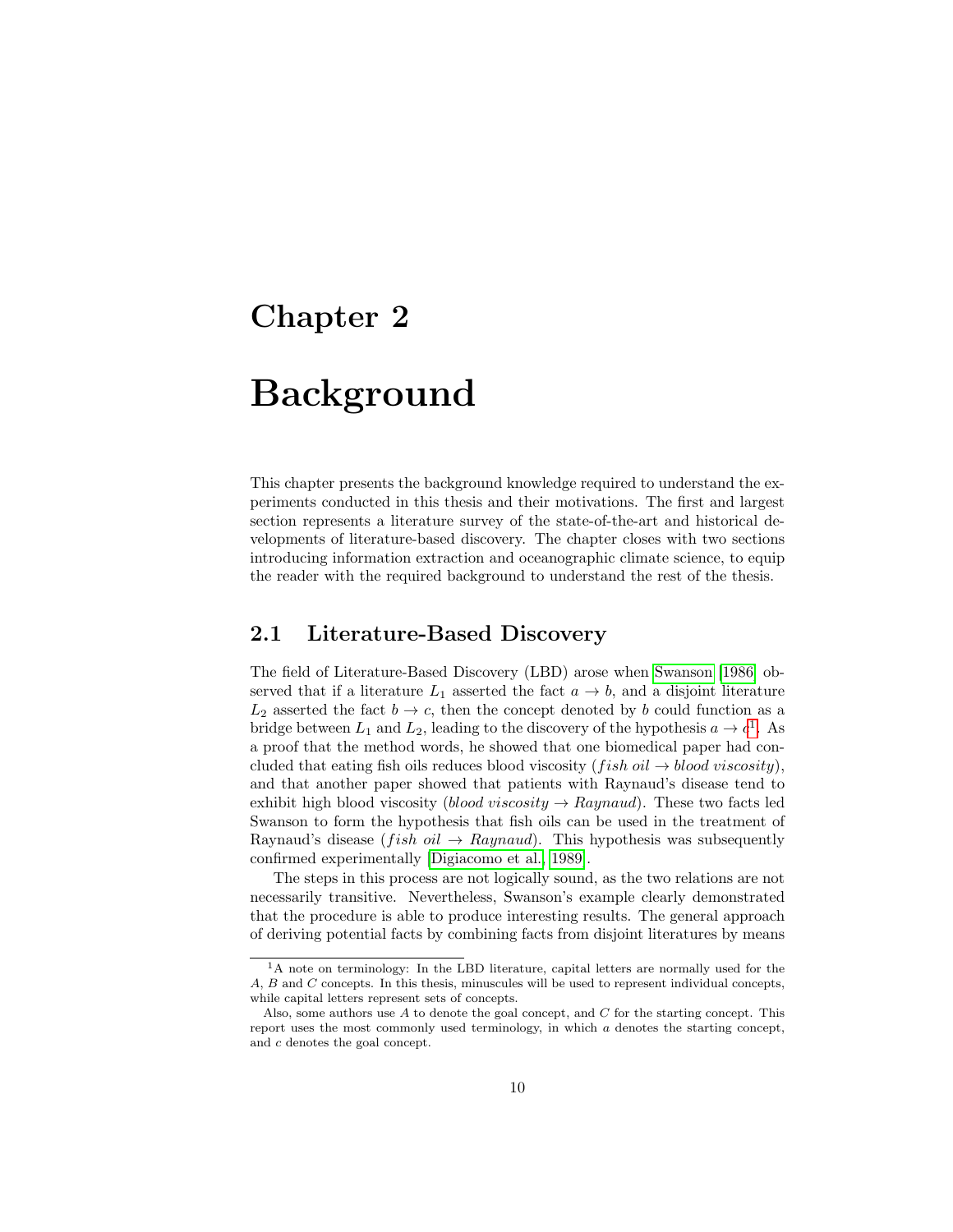of a common concept has been dubbed Swanson linking, and is also referred to as the ABC model.

[Swanson and Smalheiser](#page-95-0) [\[1997\]](#page-95-0) explain that the discovery of the ABC structure and the fish oil-Raynaud's disease connection happened accidentally. This discovery led Swanson to conduct literature searches aided by existing information retrieval tools to search for more undiscovered public knowledge using the ABC model, resulting in the discovery of eleven connections between migraine and magnesium [\[Swanson, 1988\]](#page-94-2). As the discovery process was extremely time consuming, requiring the researcher to read hundreds of papers, Swanson later developed a computational tool, Arrowsmith, to streamline the discovery process.

There are two modes of discovery in literature-based discovery: Open discovery and closed discovery. In open discovery, the researcher only knows the starting concept a, and is interested in uncovering undiscovered public knowledge related to a. A researcher who looks for consequences of ocean acidification might conduct an open discovery search with  $a = ocean\ acidification$ . In closed-discovery, the researcher knows both the starting concept a and the goal concept  $c$ , and is interested in finding concepts  $B$  that yield an explanation of the relationship between the two terms. A researcher who hypothesizes that ocean acidification might cause a reduction in phytoplankton population may try to discover the causality chain by conducting a closed discovery search with  $a = ocean\ acidification, c = phytoplankton\ population.$  The standard discovery process in LBD is to first conduct an open discovery search for interesting related concepts, and subsequently explore the most interesting concepts more closely with a closed discovery search.

#### <span id="page-13-0"></span>2.1.1 Swanson and Smalheiser: Arrowsmith

The Arrowsmith system[\[Swanson and Smalheiser, 1997\]](#page-95-0) resulted from Swanson's efforts to create a literature search tool to assist researchers in conducting literature-based discovery searches. The approach taken by the Arrowsmith system is based on the observation that related concepts tend to exhibit higher degrees of co-occurrence in the literature than unrelated concepts, and that degree of co-occurrence therefore can be used as a statistical heuristic for discovering relations. This idea has been adopted by most LBD systems.

The literature for a term q, written  $L(q)$ , is defined as the set of titles of the papers that is returned by conducting a Medline search for all papers that contain q. Medline is a commonly used indexed literature database for biomedical and life sciences<sup>[2](#page-13-1)</sup>. Arrowsmith uses paper titles only, because the authors believe them to contain the most compact knowledge.

The system conducts an open discovery search as follows:  $L(a)$  is retrieved from Medline. The potential  $B$  concepts are extracted as the list of unique words in  $L(a)$ , after a stop list of approximately 5000 words has been applied. The B-term set is further pruned by removing all the words that have lesser relative

<span id="page-13-1"></span><sup>2</sup><http://www.ncbi.nlm.nih.gov/pubmed/>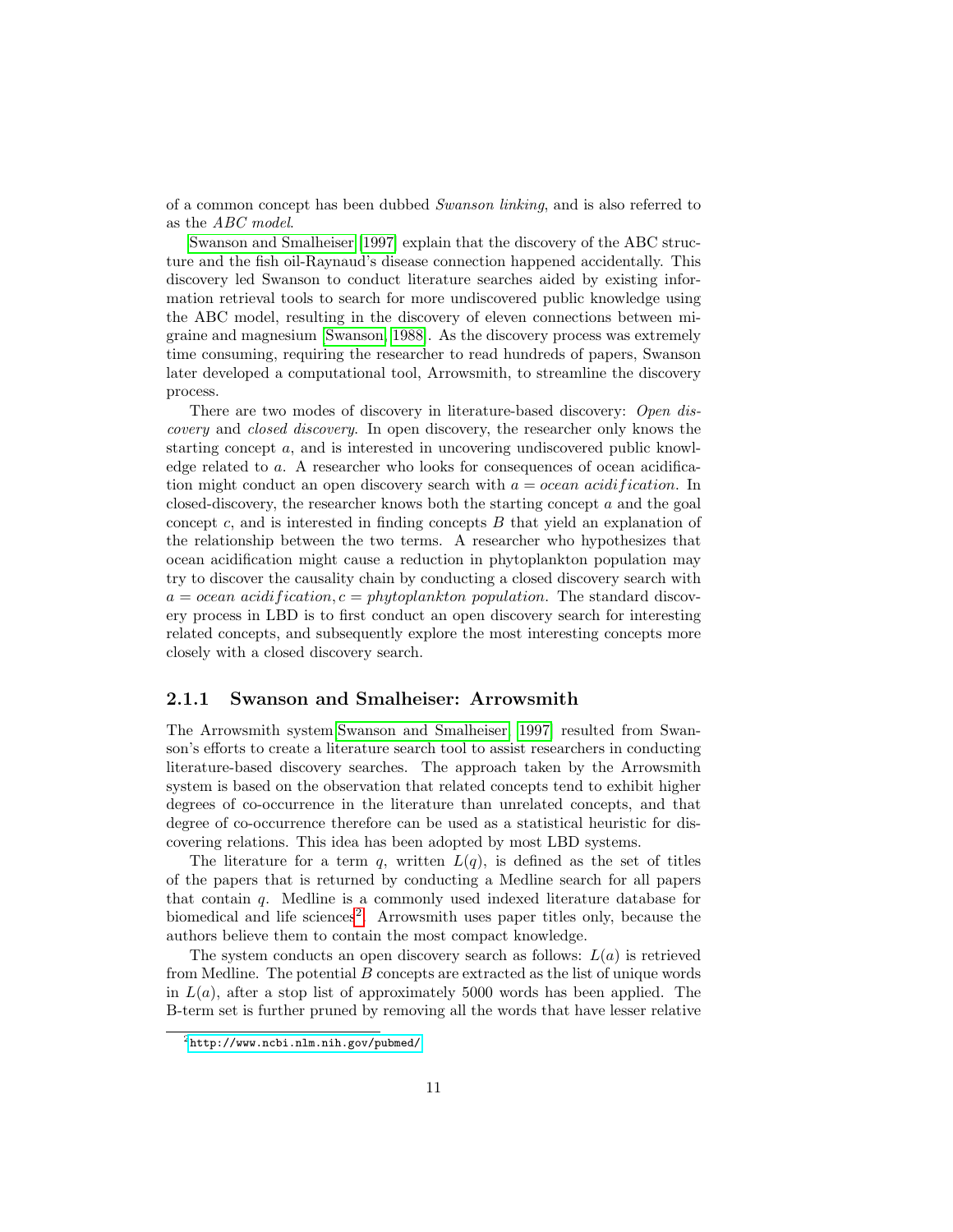frequency in  $L(a)$  than in Medline, thus keeping only the candidates that exhibit a higher degree of co-occurrence with a than expected. The potential B terms are subsequently presented to the user, who can then remove words that are thought to be unsuitable. For each  $b_i \in B$ ,  $L(b_i)$  is retrieved and a set  $C_i$  is generated, subject to the same stopword and frequency restrictions as before. The union of the  $C_i$  sets,  $C$ , is called the *discovery candidates*. The remaining  $C$  terms are finally ranked according to the number of  $b$  terms that connect them to the a term, and presented to the user. The ranking metric is based on the assumption that c terms that are connected to a through many  $b$  terms are more likely to be biologically relevant for a.

As evaluation, the paper showed that Arrowsmith was able to reproduce Swanson's earlier discoveries. Arrowsmith has been public available since 2001, and has had on average approximately unique 1200 users per month[\[Smalheiser](#page-94-3) [et al., 2008\]](#page-94-3). However, no major discoveries have been attributed to Arrowsmith, to the best of my knowledge.

#### <span id="page-14-0"></span>2.1.2 Gordon and Lindsey: Information retrieval-based methods

[Gordon and Lindsay](#page-92-2) [\[1996\]](#page-92-2) [\[Lindsay and Gordon, 1999\]](#page-93-1) developed their own LBD system at the same time as Arrowsmith was being developed. Their system differed from Arrowsmith in several ways:

- While Arrowsmith was word-based, their system used n-grams  $(n=1,2,3)$ as the unit of analysis. A stop list was applied by removing all n-grams in which at least one word occurred in the stop list. N-grams let the system discover relations between multi-word terms, such as *fish oil* and Raynaud's Disesase, which are extremely common. On the other hand, there are many more n-grams than single words, leading to increased computational load and more difficult task of filtering out irrelevant discovery candidates.
- Their system used entire Medline records, comprising of keywords, abstracts and titles, whereas Arrowsmith only used paper titles, thus utilizing more of the available textual data.
- Their system employed a collection of common information retrieval metrics such as *term frequency, document frequency* and  $tf^*idf$  to discover relations between terms, where Arrowsmith only used relative frequencies. In their system, a human interacts closely with the system and selects terms from the lists suggested by the various metrics.

Evaluation of the system was conducted by using the system to successfully replicate Swanson's discoveries, with significant human guidance.

The lexical statistical approach is so generic that it lends itself directly to application in any domain. In a later paper, [Gordon et al.](#page-92-0) [\[2001\]](#page-92-0) employ this approach to conduct LBD searches directly on the World Wide Web, searching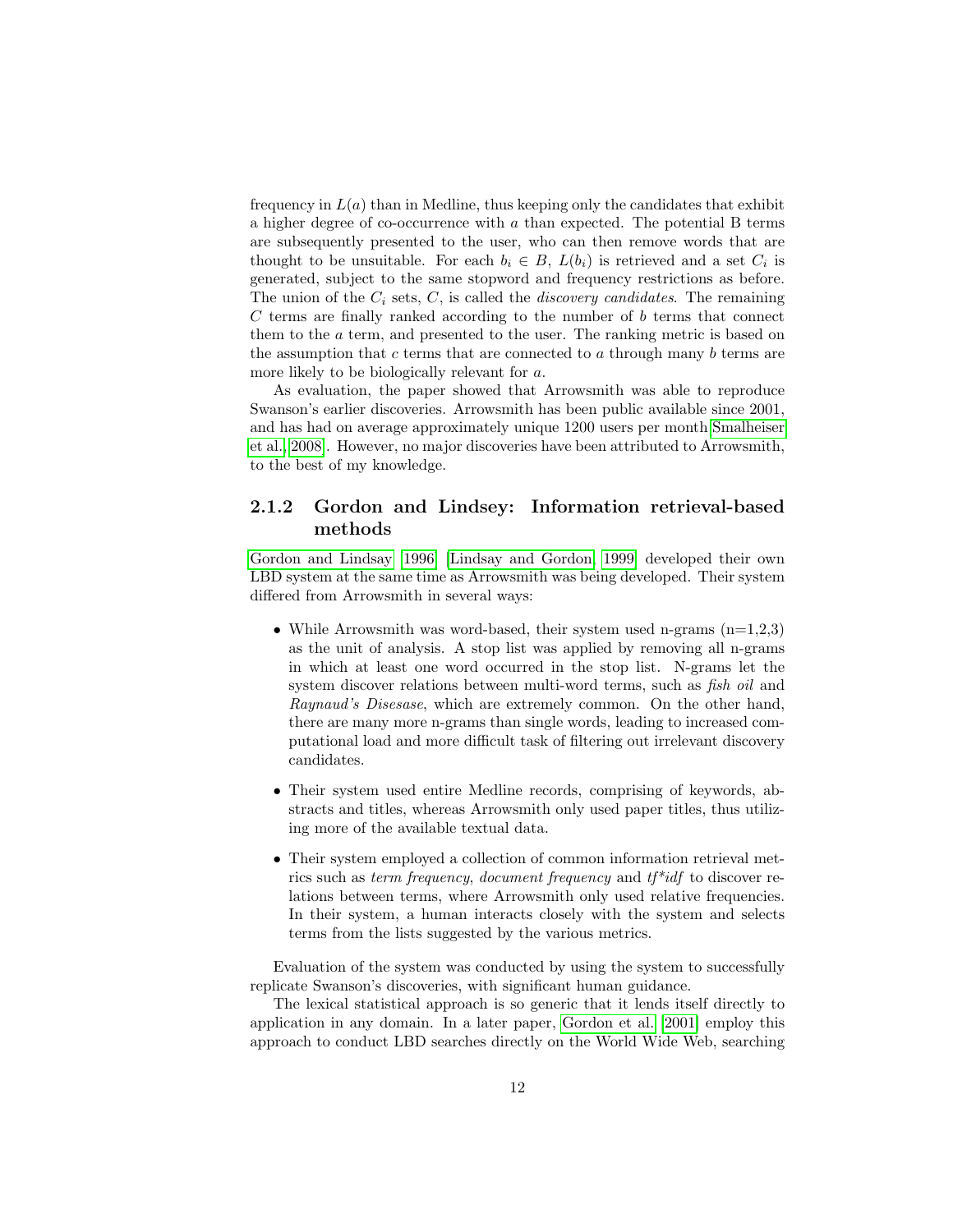for application areas for genetic algorithms, yielding several potential results, but no structured evaluation was conducted.

#### <span id="page-15-0"></span>2.1.3 Gordon and Dumais: Latent semantic indexing

[Gordon and Dumais](#page-92-3) [\[1998\]](#page-92-3) propose exploiting the ability of certain vector-based semantic models such as Latent semantic indexing (LSI) to discover implicit relationships between terms for LBD. LSI is a statistical semantic model that uses mathematical techniques to uncover similarities between terms based on a collection of textual data.

The authors first train an LSI semantic model on  $L(a)$ , and let the user choose as b one of the terms most similar to a according to the semantic model. A new semantic model is then built from  $L(b)$ , and discovery candidates are ranked according to their similarity to a in the  $L(b)$  model. Their experiments showed that the resulting  $B$  and  $C$  term candidate sets closely resemble the lists produced by the information retrieval inspired lexical statistics.

In another experiment, they built a semantic model from a random sample over all Medline papers, and looked directly for c terms in the semantic model by considering the terms most similar to a. This "zoomed-out" approach produced different results than the previous, Swanson linking-inspired, approach, which the authors claimed meant that the two methods are complementary and could therefore be used in parallel, but no in-depth evaluation was conducted on the quality of the results.

#### <span id="page-15-1"></span>2.1.4 Cory: LBD in the humanities

While almost all LBD research has been conducted in the biomedical sciences, [Cory](#page-92-4) [\[1997\]](#page-92-4) applied LBD techniques to the humanities by using a manual search procedure. Using this procedure, he discovered an analogy between the American poet Robert Frost and the ancient Greek philosopher Carneades, by means of Swanson linking through the American philosopher William James.

The author initially expressed doubts whether the experiment would give results, doubting that the more creative, and therefore less precise, word usage in the humanities would lend itself to literature-based discovery as easily as the specialized terminology of the biomedical sciences. However, this did not cause any problems, as proper names exhibited the desired precision, and the author chose to use only proper names as terms.

#### <span id="page-15-2"></span>2.1.5 Wren et al.: Ranking metrics

[Wren et al.](#page-95-1) [\[2004\]](#page-95-1) point out that the structure of term co-occurrence relationships in scientific literature is such that most terms are connected to any other term within few steps. This small world phenomenon has two implications for LBD: Firstly, using only one intermediary  $(B)$  step is sufficient to find almost all interesting c terms, so there is no need to perform Swanson linking through additional intermediary concepts (e.g. ABCD). Secondly, research focus should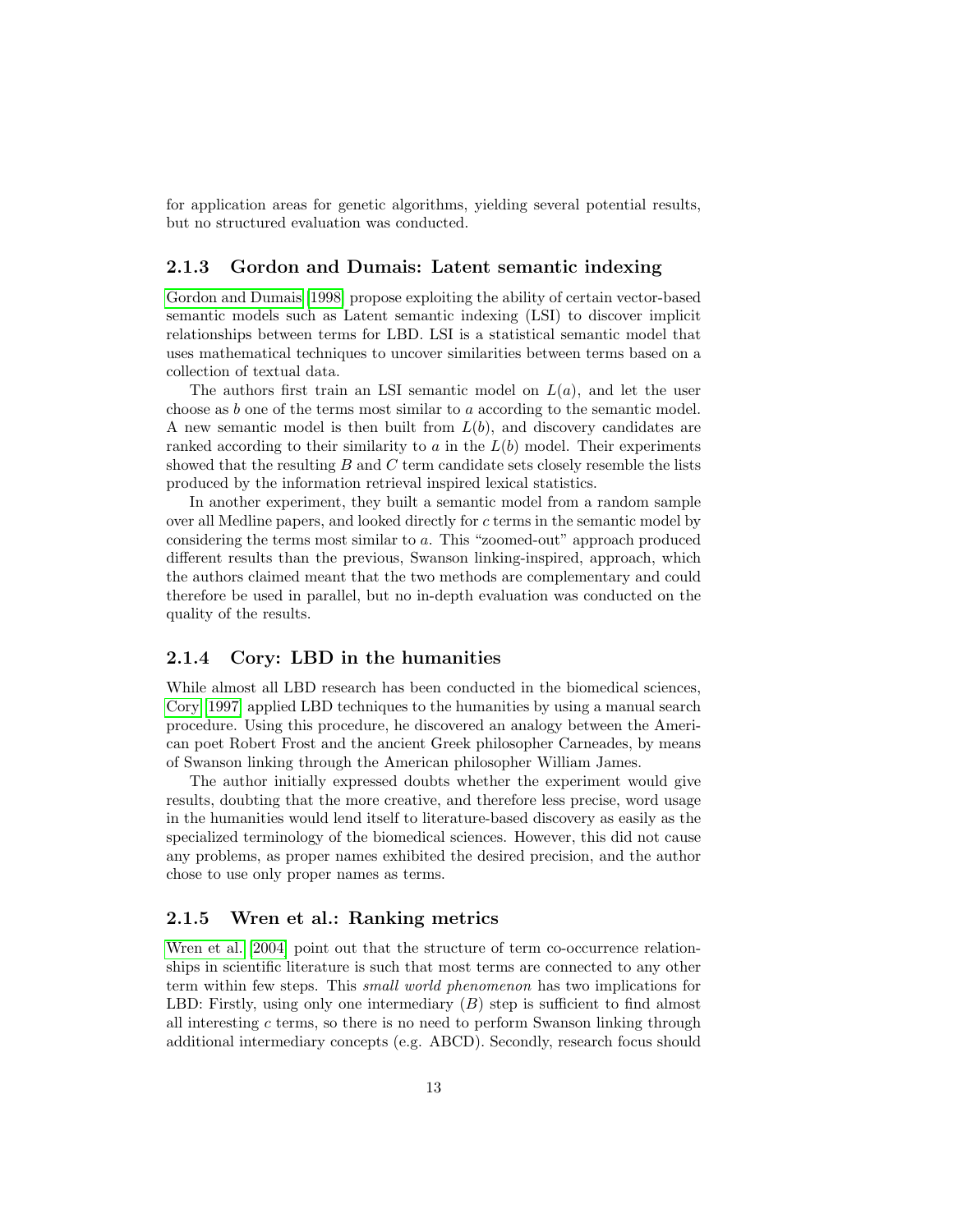be shifted away from discovering discovery candidates to ranking them, because discovering potential candidates is trivial.

The paper proposes ranking implicit relationships by comparing the number of observed indirect connections between  $a$  and  $c$  (i.e. the number of bterms connceting ato c) to the number of expected connections in a random network model, given the relative promiscuity of the intermediary terms. In other words, the discovery candidate  $a \to c$  will be ranked higher if connected by relatively rare terms, such as the names of specific genes, than if connected by common terms such as "experiment" or "disease". The system developed uncovered an implicit connection between the drug Chlorpromazine (CPZ) and the disease Cardiac hypertrophy, and a lab experiment was conducted, confirming the claim.

In another paper, [Wren](#page-95-2) [\[2004\]](#page-95-2) emphasizes the importance of using a statistically sound ranking mechanism, such as "chi-square tests, log-likelihood ratios, z-scores or t-scores", because co-occurrence measures that do not take the promiscuity of the terms into account, i.e. by simply counting the number of co-occurrences, bias towards more general, and therefore less interesting, relationships. The paper further proposes an extension to the mutual information measure (MIM) as a ranking measure. No real evaluation of the method was performed. The author tried to replicate Swanson's discoveries, but the system was not able to do so. However, that does not mean that the results produced by the system are wrong, they just differ from Swanson's discovery.

#### <span id="page-16-0"></span>2.1.6 Concept-based approaches

Several researchers advocate using domain specific concepts taken from an ontology or controlled vocabularies instead of n-gram tokens. Standardized concepts provides three benefits over n-grams: Firstly, synonyms and spelling variants are mapped to the same semantic concept. Secondly, using concepts allows for ranking and filtering according to semantic categories, for instance restricting potential c terms to drugs or treatments when looking for a cure for a disease. Finally, it becomes easier to constrain the search space by removing spurious or irrelevant n-grams at an early stage, as they don't map to any concept in the domain. On the other hand, concept extraction from raw text is a nontrivial operation, which requires manual effort or automatic entity recognition tools (see chapter [2.2.1](#page-25-1) for details). Also, this requires an ontology or controlled vocabulary resource for the domain to be applicable.

[Weeber et al.](#page-95-3) [\[2001\]](#page-95-3) show in an experiment that the number of concepts is significantly lower than the number of n-grams, even after stop lists are applied (8,362 n-grams vs. 5,998 concepts). Their system, DAD (Disease-Adverse reaction-Drug), uses MetaMap, a commonly used Entity Recognition tool for the biomedical domain that maps natural language text to entities in the Unified Medical Language System (UMLS), a standardized vocabulary for biomedical literature (see [2.2.3f](#page-28-0)or a description of MetaMap). DAD allows the user to specify which semantic categories to consider, by for instance only allowing concepts of the type pharmacological substance as c concepts, further reducing the number of search paths.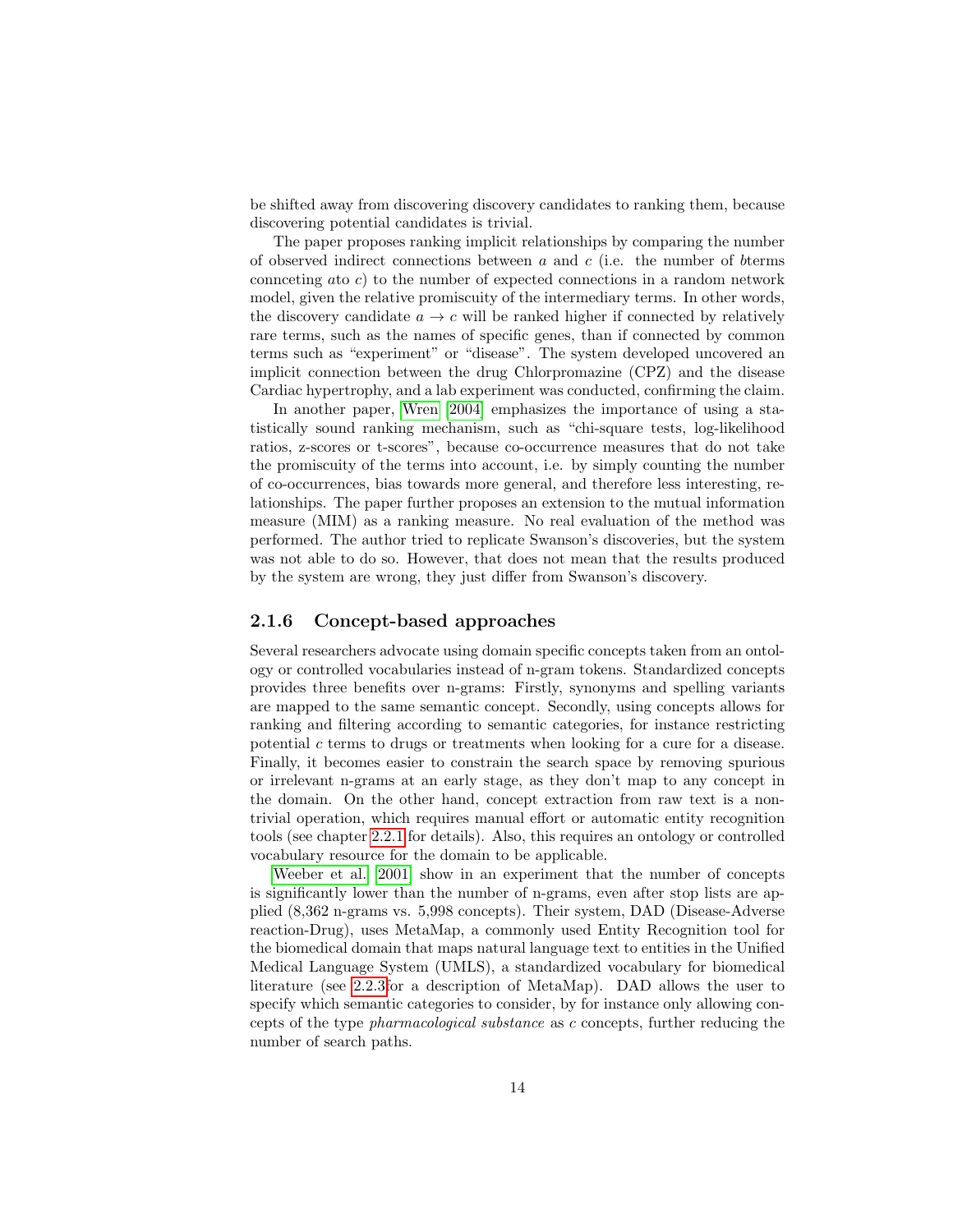Their approach was able to replicate both Swanson's Raynaud's-fish oil and migraine-magnesium discoveries, but it was discovered that MetaMap maps both  $mq$  (milligram) and  $Mq$  (magnesium) to the concept magnesium, giving optimistic results for the migraine-magnesium experiment. This is but one example showing that a major concern with employing NLP tools in an LBD system is that system performance becomes closely tied to the performance of the tools it employs.

[Pratt and Yetisgen-Yildiz](#page-94-4) [\[2003\]](#page-94-4) developed a system, LitLinker, which originally also used MetaMap, but they later found it too computationally expensive for practical use [\[Yetisgen-Yildiz and Pratt, 2006\]](#page-95-4). Instead, they decided to use MeSH terms. MeSH is a controlled vocabulary used for indexing biomedical papers, used to index all Pubmed papers manually. MeSH terms can be queried directly from Pubmed with the standard API.

In a preprocessing step, LitLinker counts the number of occurrences of every MeSH term in the literature of every other MeSH term. From these counts, the mean and standard deviation of the number of occurrences of a MeSH term across the literatures is computed. In the discovery process, a MeSH term a is considered to be related to another MeSH term b, if aoccurs more frequently in  $L(b)$  than statistically expected, measured as using the z-score.

Yetisgen-Yildiz and Pratt identified three classes of uninteresting links and terms that should be pruned automatically by system: (1) too broad terms (giving the examples medicine, disease and human), (2) too closely related terms (giving the example migraine and headache), and (3) semantically nonsensical connections. The first class is handled by removing any concept if it is strictly more specific in the MeSH ontology hierarchy than any included term. The second class is handled by pruning all links between terms that are closely related (grandparents, parents, siblings and children) in the ontology. The third class is handled by letting the user specify which semantic classes of concepts are allowed to link.

#### <span id="page-17-0"></span>2.1.7 Lee et al.: Context Similarity

[Lee et al.](#page-93-2) [\[2011\]](#page-93-2) notes that LBD systems tend generate a lot of spurious discovery candidates, creating a lot of manual work for the user. To amend this situation, they propose a different kind of candidate discovery mechanism based on similarity of contexts, in which two facts  $a \to b$  and  $b \to c$  can only be combined if their contexts are sufficiently similar.

Their system first extract concepts taken from UMLS, the Comparative Toxicogenomics Database (CTD) and Pharmacogenetics Knowledge Base (ParmGKB) by means of a Hidden Markov Model-based entity recognition system (see [2.2.2](#page-26-0) for more details). In their system, a liberal heuristic postulates a relation between two concepts if they co-occur at least once in any sentence.

The system then proceeds to build context vectors for every relation type (a relation type being defined as a pair  $(a, b)$  of concepts). A context vector is a vector of integers, where every element corresponds to one concept type. The context vector is filled out by, for every relation type, counting the number of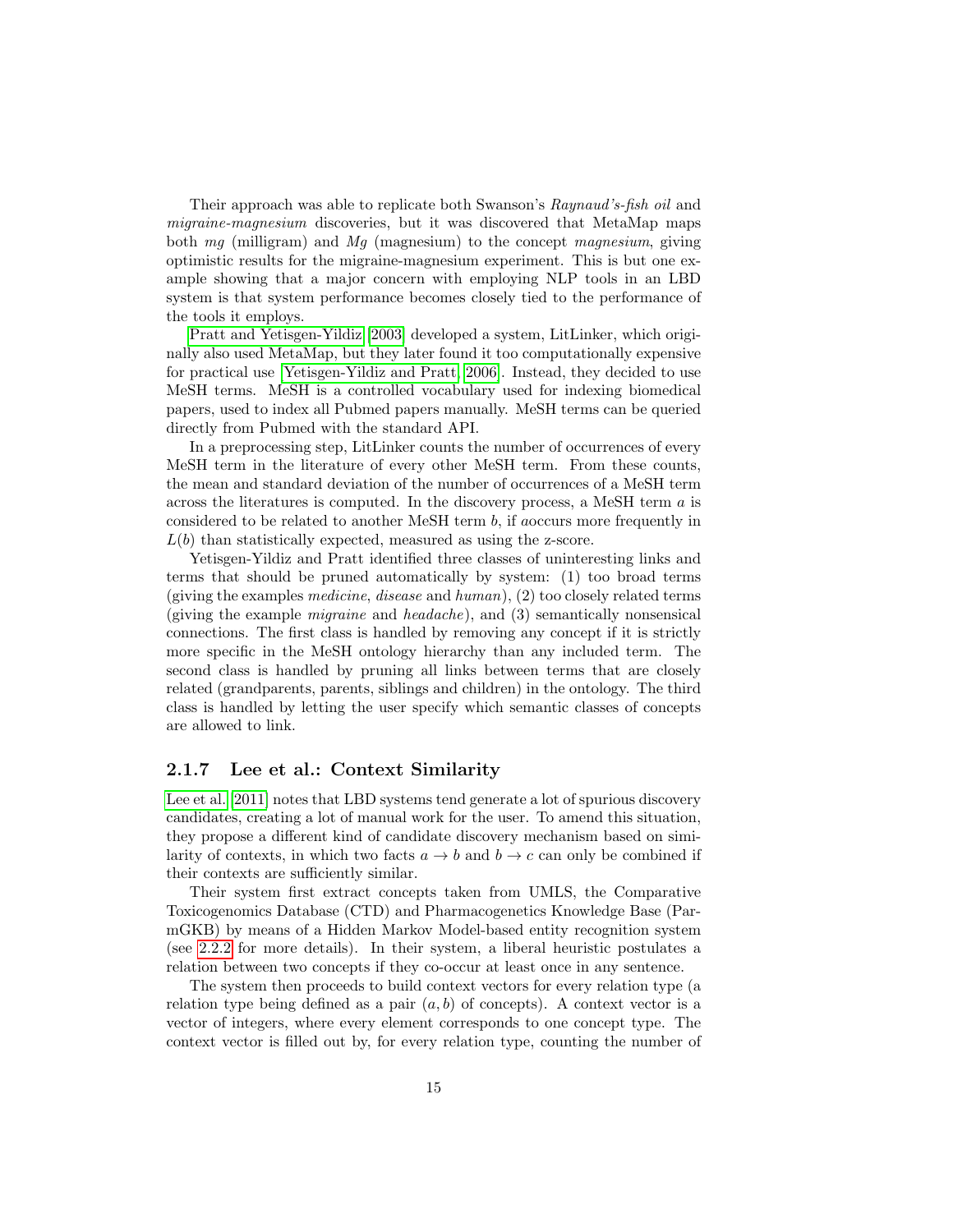occurrences of each concept in the papers where the relation occurs. Context similarity can then be measured by a standard measure of vector similarity, such as the Cosine Similarity. Discovery candidates are ranked according to the number of b concepts connecting them to a where the connecting relations have a context similarity measure over a predefined threshold.

Evaluation was conducted by seeing whether the 10 highest ranked  $a \rightarrow c$ relations from the system were meaningful, which was interpreted to mean "were known in the literature". 7 of 10 relation were found in the literature, as opposed to 6 of 10 that were extracted using a benchmark co-occurrence frequency model. This evaluation procedure can at best be said to be strange, seeing as how the point of LBD is to discover relations not found directly in the literature.

#### <span id="page-18-0"></span>2.1.8 Yetisgen-Yildiz and Pratt: Evaluation Efforts

LBD papers tend to evaluate performance by replicating Swanson's discoveries. [Yetisgen-Yildiz and Pratt](#page-95-5) [\[2009\]](#page-95-5) identify four aspects in which this evaluation methodology is insufficient:

- The evaluation should consider the entire  $C$  term set. An evaluation based solely on the existence or lack thereof of a single term in the  $C$  term set is necessarily incomplete. A realistic evaluation should consider all discovery terms, spurious as well as correct.
- The evaluation methodology should be based on multiple experiments. A majority of researchers only tried to recreate one or both of Swanson's discoveries, leading to statistically unreliable results. For an evaluation to be representative of system performance, it must be repeatable for different starting terms.
- The evaluation methodology should be independent of any prior knowledge. When replicating a known discovery, it is easy to tune the system in a way that gives the desired results for the given problem, without improving the overall performance of the system. In other words, there is an overlap between the training data and test data, leading to a biased evaluation. This is especially critical in systems where the human user is heavily involved in the discovery process.
- The evaluation methodology should enable comparison of different systems. A methodology that only evaluates systems according to a binary classification (able or unable to replicate a discovery) cannot be used to quantitatively compare different approaches.

The authors proceed to propose an evaluation methodology that satisfies the aforementioned desiderata: For a test keyword  $t$ , they divide  $L(t)$  into two sets, the pre-cut-off set which only consists of papers published before a given date, and the post-cut-off set which consists of all the papers published after the cut-off date. They then conduct the discovery process on the pre-cut-off set, and calculate standard Information Retrieval (IR) evaluation metrics by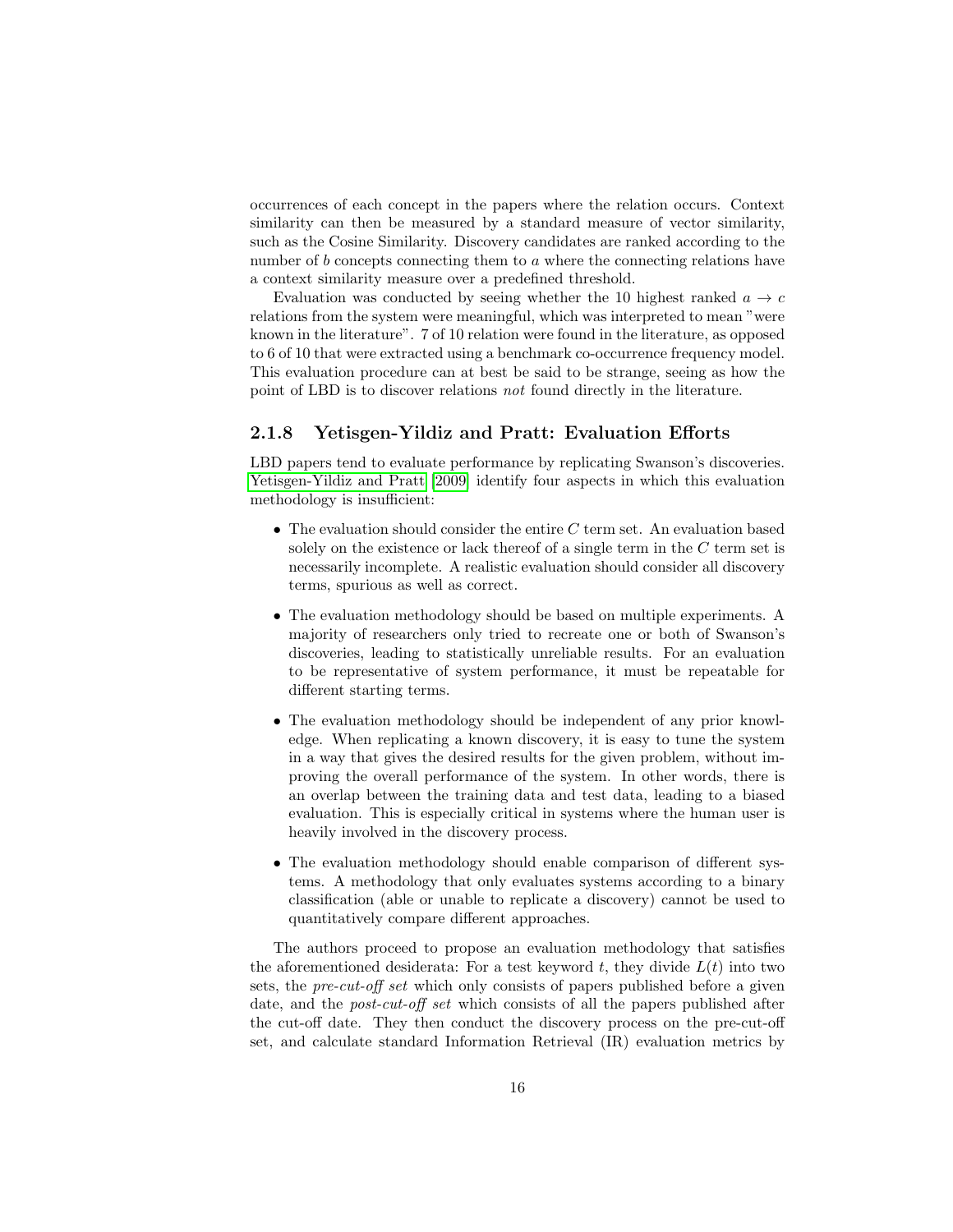comparing the results to a gold standard based on the post-cut-off set. The gold standard is created as all terms that occur in  $L(t)$  in the post-cut-off set, but do not occur in the pre-cut-off set, based on the assumption that if a term only co-occurs with tafter the cut-off date, then it represents a discovery that was made after the cut-off date.

The basic IR evaluation metrics used are precision and recall, defined as

$$
P_i = \frac{|T_i \cap G_i|}{|T_i|}
$$

$$
R_i = \frac{|T_i \cap G_i|}{|G_i|}
$$

where  $T_i$  is the set of target terms generated by the system given starting term  $i$ , and  $G_i$  is the set of terms in the gold standard created for starting term i. Several evaluation metrics can be derived from precision and recall, such as 11-point average interpolated precision curves, where the precision values are calculated for each of 11 recall levels (0 to 1 with increments of 0.1).

Using their evaluation methodology, Yetisgen-Yildiz and Pratt performed the first quantitative evaluation of candidate ranking and relation generation algorithms in LBD. The candidate ranking metrics that were evaluated were Linking Term Count (LTC), i.e. the number of b terms connecting a and c, Average Minimum Weight (AMW), i.e. the average over the minimum of the weights of  $a \to b_i$  and  $b_i \to c$  for every  $b_i$ , and Literature Cohesiveness (COH), a measure developed by Swanson but not widely adopted by other researchers. Experiments showed that LTC gave better precision at all levels of recall. The relation generation techniques that were considered were association rules, tfidf, z-score and MIM. The experiment showed that association rules give the best precision score  $(8.8\%)$  but the worst recall score  $(53.76\%)$ , while tf-idf gave the best recall  $(88.0\%)$  but a rather low precision  $(2.29\%).$ 

The evaluation effort was an important contribution to the LBD field, but the field could benefit from more quantitative evaluation. First of all, all candidate ranking/generation techniques and ranking metrics were tested with only one value of the parameters (for instance the cut-off thresholds for tf-idf and z-score). Comparing the performance of different settings for the parameters would yield a better understanding of each of the metrics, and could lead to results completely different than those reported. Secondly, only a small subset of possible relation generation/ranking techniques and discovery candidate ranking metrics were tested.

The authors identified two challenges with the proposed evaluation procedure:

Selecting the cut-off date Because the gold standard should contain all the possible discoveries from a starting term, it is important that the postcut-off period spans a sufficient amount of time for actual discoveries to have time to emerge. On the other hand, it is important to place the cut-off date late enough for the pre-cut-off set to contain enough material for realistic knowledge discovery.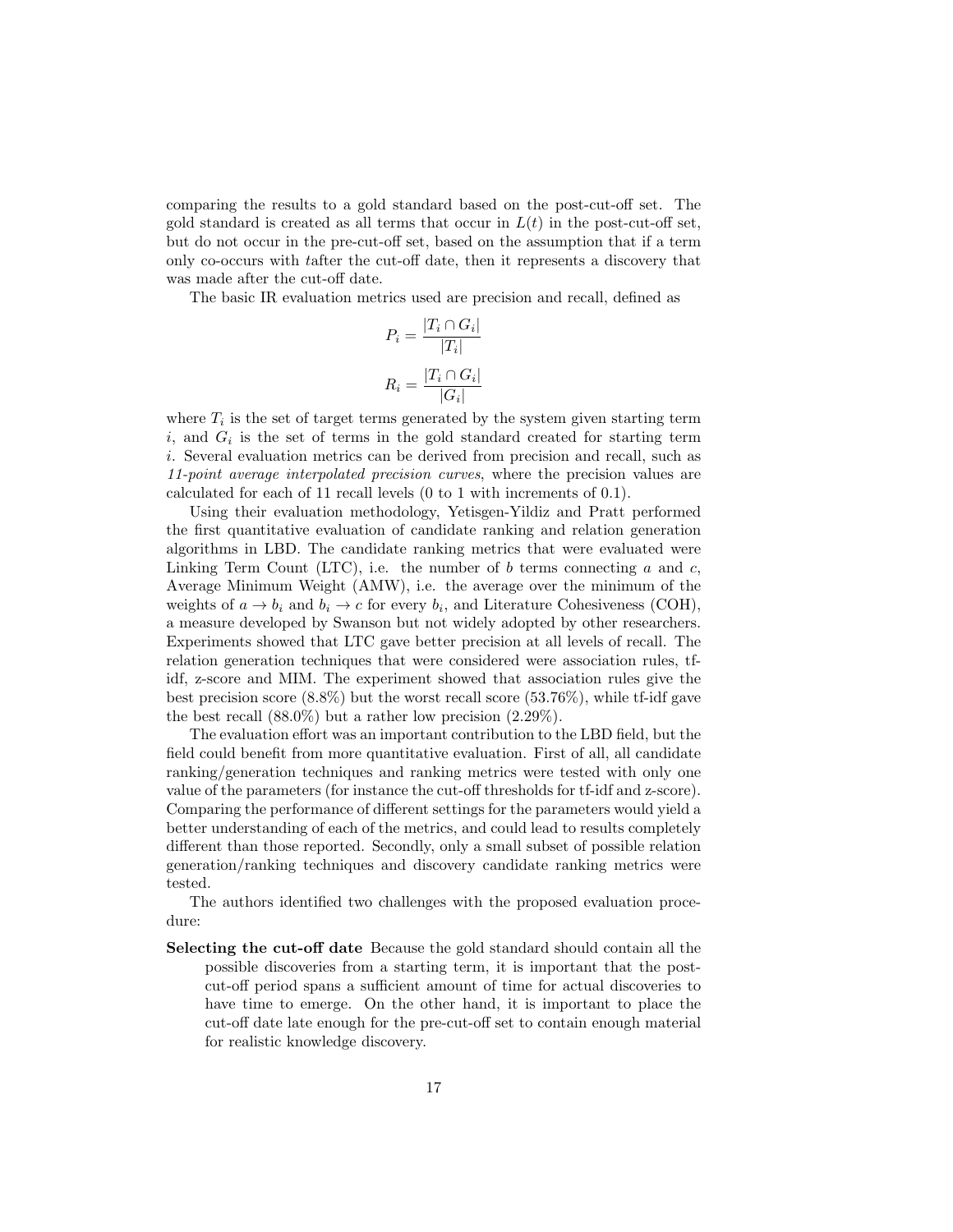Creating the gold standard Determining the gold standard discoveries from the post-cut-off set is non-trivial. Yetisgen-Yildiz and Pratt use co-occurrence, and define a new discovery as any term that occurs in the post-cut-off set, and not in the pre-cut-off set, but this is clearly just an approximation, as a term can occur in the post-cut-off set without corresponding to a discovery.

A critique that can be raised against the evaluation procedure is that the validity of a gold standard based on the post-cut-off set is questionable for several reasons: [Kostoff](#page-93-3) [\[2007\]](#page-93-3) pointed out that it is very difficult to verify that a discovery has not been made before the cut-off date. Also, as the mechanism for automatically creating the gold standard closely resembles the discovery mechanism, the sample is biased, and the evaluation is therefore bound to give optimistic estimates. Another question is whether quantitative measures reflect the usefulness of the LBD system: When at all is said and done, the usefulness of a LBD system equates to its ability to support users in discovering knowledge.

#### <span id="page-20-0"></span>2.1.9 Hristovski et al.: Bitola

[Hristovski et al.](#page-93-4) [\[2001\]](#page-93-4) developed a system called Bitola<sup>[3](#page-20-1)</sup> that discovered association rules between MeSH terms. Association rules mining is a common data mining method for discovering relations between variables in a database. Association rules are traditionally used for market basket analysis, in which rules of the type  $\{pizza, steak\} \rightarrow \{coca \,cola\}$  are inferred, stating that if somebody buys pizza and steak, he/she is likely to buy coca cola as well. In Bitola's discovery step, basic associations are first mined from the co-occurrence patterns of MeSH terms. Subsequently, indirect associations  $a \rightarrow c$  are inferred by combining association rules on the form  $a \to b_i$  and  $b_i \to c$ , and ranked according to the sum of strengths of the connecting association rules.

In later papers [\[Hristovski et al., 2006,](#page-92-5) [2008\]](#page-93-5) the authors point out some problems with the co-occurrence based LBD paradigm: Firstly, no explicit explanation of the relation between the  $a$  and  $c$  terms is given. Secondly, a large number of spurious relations are discovered, as demonstrated by the low precision values witnessed in the evaluation paper (chapter [2.1.8\)](#page-18-0). Both aspects increase the time needed to examine the output of the system by the human user. The authors suggest that employing information extraction techniques to extract explicit relations from the papers can improve performance on both points.

The resulting, augmented, version of Bitola mainly uses the relation extraction tool SemRep to extract relations from the downloaded Pubmed abstracts (see [2.2.4](#page-28-1) for details about SemRep). They also use another tool,  $BiOMedLee$ , because the two tools extract different kinds of relations that can be useful to the system.

The authors furthermore introduce the notion of a *Discovery Pattern*, which is a collection of relations that is believed to give rise to an interesting discovery

<span id="page-20-1"></span> $3$ <http://ibmi3.mf.uni-lj.si/bitola/>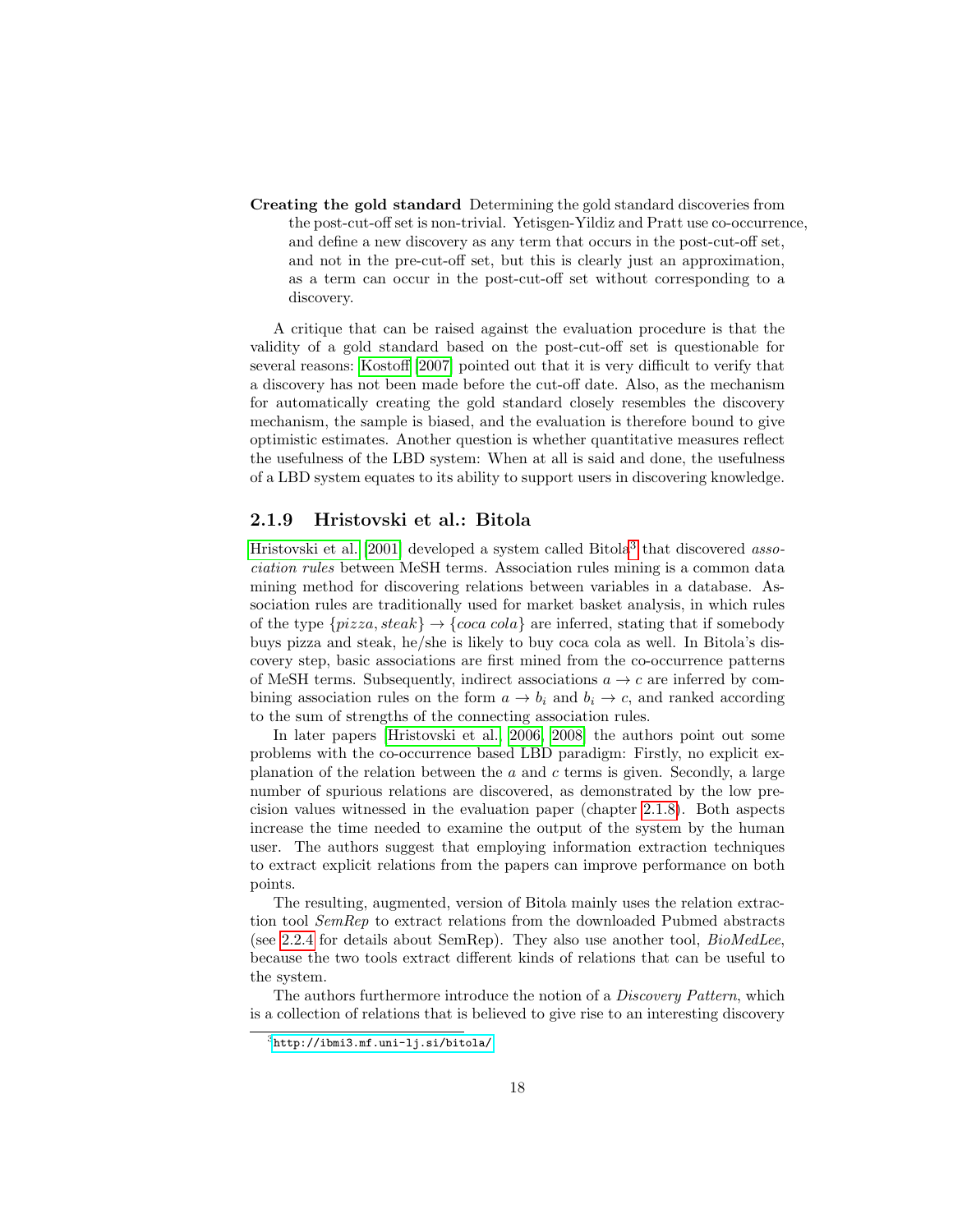in the domain. One discovery pattern, *maybe\_treats* can informally be stated as: If a disease leads to a biological change, and a drug leads to the opposite change, then the drug may be able to treat the disease.

The integration between Bitola and the information extraction components presented in the system is rather crude; for a given query term, Bitola uses the co-occurrence based model to output a set of related terms and the set of papers connecting each related term to the query term. The connecting papers must then be manually input into the information extraction components to extract the relation between the query term and the related terms. Following a discovery pattern requires extracting relations between several concepts until a chain of the correct relations has been found. The possibility to integrate Bitola and the information extraction tools more tightly was raised as possible future work, but the authors state that they believe that it is important to have a co-occurrence component to constrain which papers are sent to the Information Extraction components, as the computational work associated with information extraction is significant.

[Ahlers et al.](#page-91-0) [\[2007\]](#page-91-0) and [Hristovski et al.](#page-93-6) [\[2010\]](#page-93-6) continue this line of research, introducing new Discovery Patterns. Both papers simplify the use of tools, by relying on only SemRep to produce the relations. Also, these approaches do not rely on an underlying co-occurrence based component, but rather extract relations from all papers on a given subject in Pubmed.

Evaluation of Bitola was limited to a replication of Swanson's first discovery, and a proof-of-concept search that discovered a hypothetical connection between Huntington's Disease and Insulin. No clinical trials have been conducted to support the claim, however.

#### <span id="page-21-0"></span>2.1.10 Wilkowski et al.: Discovery Browsing

[Wilkowski et al.](#page-95-6) [\[2011\]](#page-95-6) introduce the notion *Discovery Browsing*, where the user interactively and incrementally builds a graph over the concepts of interest. In the type of graph used in their system, concepts are represented as nodes, and relations as edges. The concepts and relations are queried from a pre-compiled database of relations that have been extracted by SemRep from a large sample of Pubmed (7 million papers).

The initial graph is created by querying the database for all relations involving the a concept. The user can then select which nodes to expand further, gradually growing the graph in the most interesting areas. The system presents the potential concepts for expansion ranked by degree centrality, i.e. the number of other nodes it is connected to. This graph growing process can be regarded as corresponding to the open discovery task. After graph construction, the user selects the start and end concepts for a closed discovery task, and the system presents the various paths connecting the concepts ranked by their summed degree centrality.

The system was applied tentatively to discover concepts related to depression. The authors claimed that the output of the system provided both wellresearched and under-researched connections, and that the system therefore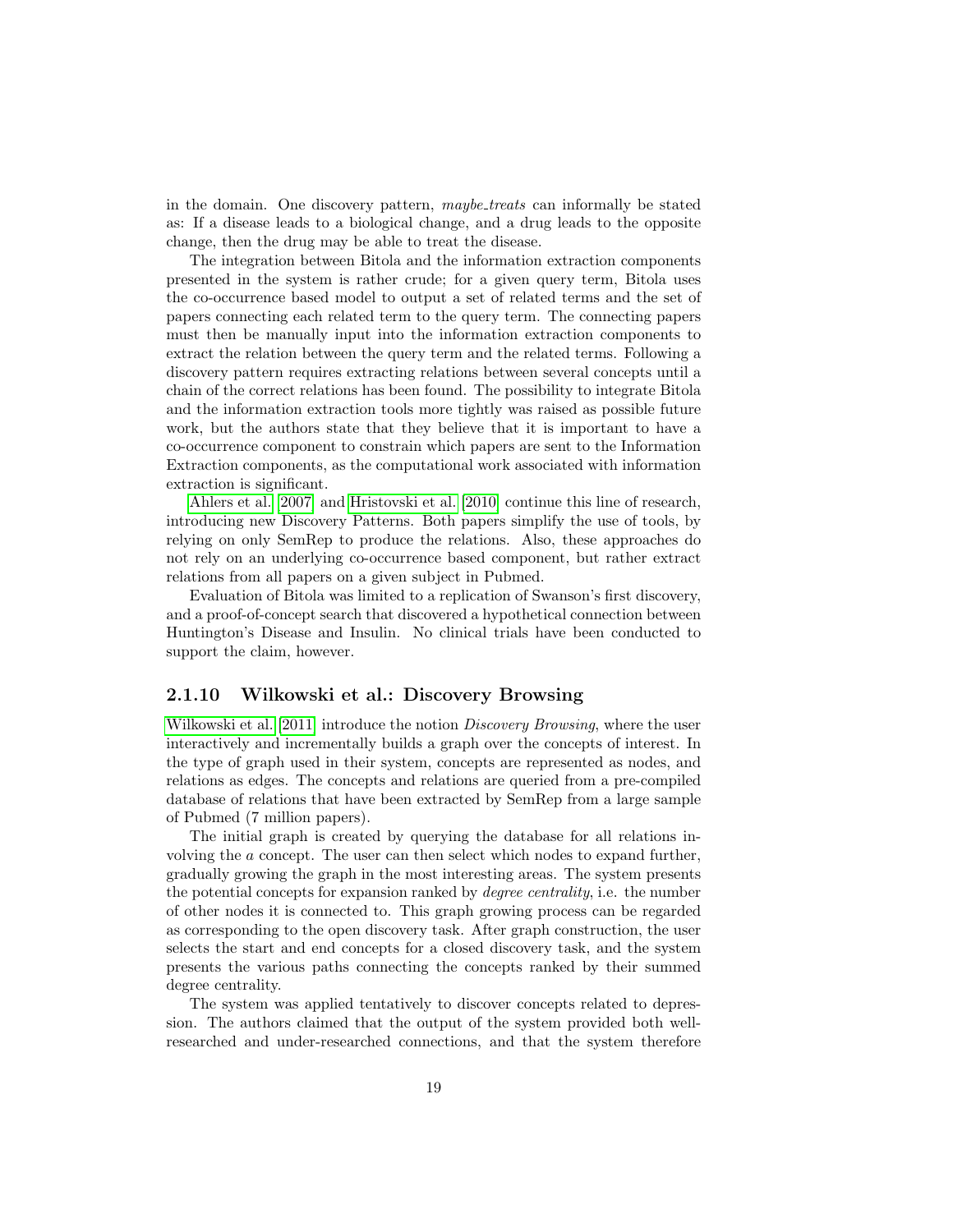could be used to highlight connections that could benefit from further research. However, no quantitative evidence backed up the claim. Other authors have criticised the approach because it can eliminate outliers, as there is a positive correlation between how well-known the connection is, and the degree centrality score[\[Cameron et al., 2013\]](#page-91-1). The authors themselves pointed out that inverse degree centrality can be used if the focus is to extract unexpected connections.

[Cairelli et al.](#page-91-2) [\[2013\]](#page-91-2) applied Discovery Browsing to discover an undiscovered explanation for why obesity seems beneficial for patients in critical care, even though it has detrimental effect on the health of ordinary patients. Even though the literature supports the explanation, no clinical study has been undertaken to support the claim.

#### <span id="page-22-0"></span>2.1.11 Cohen et al.: Predication-based semantic indexing

[Cohen et al.](#page-92-6) [\[2012a\]](#page-92-6) propose a hyperdimensional computing technique they call predication-based semantic indexing (PSI) for efficient representation and reasoning in the concept-relation space. In PSI, concepts and relations are represented as high-dimensional vectors, where the content of a concept's vector is determined by combining the vectors of all the relations it occurs in, and all the concepts it is related to, weighted by the frequency of the relation. The system uses SemRep to extract relations from a sample of 8,182,882 Medline records as input to the training process. Inference in this hyperdimensional space can be performed by ordinary vector operations. The paper shows how PSI enables analogical reasoning along the lines of "x is to what as y is to  $z$ ?" without explicitly traversing the intermediary relation paths between  $y$  and  $z$ , leading to efficient inference.

The system could originally only infer analogies along a single one of the pathways connecting two concepts  $x$  and  $y$ . In a later paper [Cohen et al.](#page-92-7) [\[2012b\]](#page-92-7) expanded the PSI to allow for analogies along multiple pathways, by introducing a vector operation simulating quantum superposition, efficiently reasoning over the entire subgraph connecting  $x$  and  $y$ . The paper claims that because real world concepts tend to interact through several pathways, literature-based discovery should strive to be able to reason following a similar pattern.

#### <span id="page-22-1"></span>2.1.12 Ijaz et al.: MKEM

MKEM (Multi-level Knowledge Emergence Model for Mining Undiscovered Public Knowledge) [\[Ijaz et al., 2009\]](#page-93-7) differs from the other information extractionbased LBD systems described in this section by not employing external information extraction tools for extraction of semantic predictions. Instead, the developers included a training step, where the system is presented with a collection of sentences (∼150 were used in the paper) where the user annotates the concept and relation words of interest manually. From this training data, a set of extraction rules are derived by taking the paths in the parse trees connecting the concepts and relation words. In other words, the system bootstraps its own information extraction tool from a small sample of carefully chosen sentences.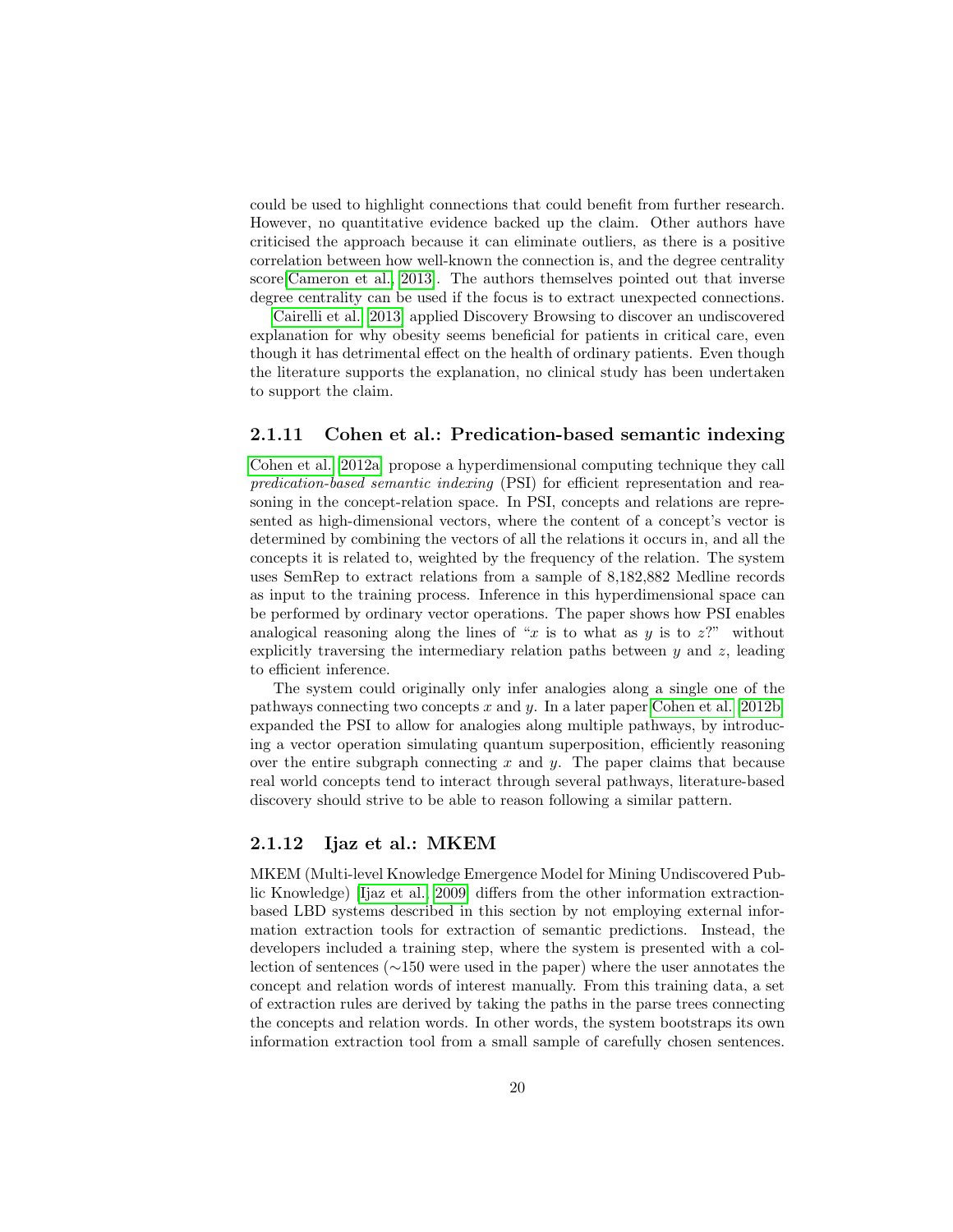An evaluation was conducted by sampling 98 sentences and inspecting manually the output from the information extraction module, revealing a Precision and Recall of 75% and 56%, respectively.

#### <span id="page-23-0"></span>2.1.13 Summary

In the general Swanson linking paradigm, open discovery is conducted by extracting all relations  $a \to b_i$  from  $L(a)$ . For every  $b_i$ , all relations  $b_i \to c_j$  are then extracted from  $L(b_i)$ . The set of all  $a \to b_i \to c_j$  relations is then are presented to the user as potential discoveries, sorted according to some ranking metric. Most of the systems presented in the chapter prior to Bitola adhere to this scheme, with various degrees of human interaction throughout the process.

In most pre-Bitola systems, various co-occurrence metrics were used to mine for relations between concepts. A relation  $x \to y$  is postulated if x and y exhibit a high degree of co-occurrence in  $L(x)$ , either in terms of absolute frequency of co-occurrence, or in terms of unlikelihood given the statistical promiscuity of the two concepts. While a few systems use the sentence as the domain for counting co-occurrences, most systems count co-occurrences across entire abstracts.

The most widely adopted ranking metric is Linking Term Count (LTC), i.e. the number of b terms connecting a to  $c_j$  for any j. LTC has also been shown to yield high performance in a quantitative evaluation of ranking metrics (see [2.1.8\)](#page-18-0).

Many LBD systems remove from  $C$  all terms that are already known to be in a relation with  $a$ , so that the output only consists of new discoveries. This is normally done by removing any  $(a, c)$  pairs that exhibit higher degrees of co-occurrence than a predefined threshold (normally 1 co-occurrence) in  $L(a)$ .

A significant innovation in literature-based discovery was the adoption of standardised concepts from knowledge resources, which is believed to have improved the precision of the predications made by the system, thus lessening the workload for the human user. However, no empirical evaluation has thoroughly verified the claim that system performance has indeed improved.

A recent trend in LBD is the utilization of information extraction techniques to extract relations from text, rather than using statistical measures to extract them. This is believed to further increase the performance of the system, but performance will be limited by the performance of the IE tools employed. The concept-relation model of these systems also allow for more complex discovery types than the simple ABC model, employing instead discovery patterns, discovery browsing or reasoning by analogy.

[Smalheiser](#page-94-5) [\[2012\]](#page-94-5) critiques the usage of relation extraction in LBD and claims that while reasoning over explicit relations may lead to so-called incremental discoveries, that is, discoveries that lie close to the existing knowledge and therefore are less interesting, they are not able to lead to any radical discoveries, that is discoveries that seem unlikely at time of discovery. He also claims that human discoveries, both incremental and radical, tend to be on a higher level, using analogies and abstract similarities rather than explicit relations, and that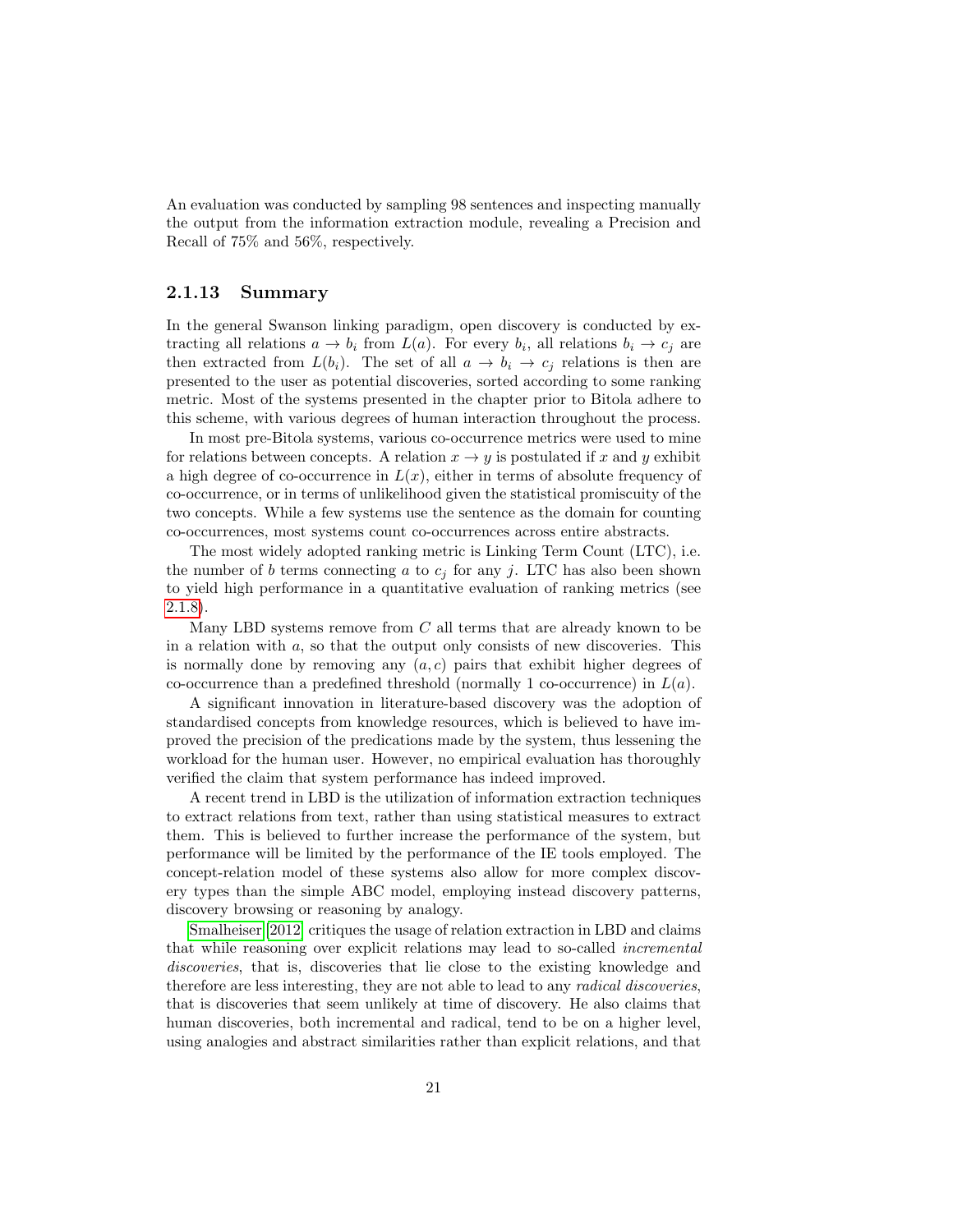the benefit from using relation extraction therefore is minimal<sup>[4](#page-24-1)</sup>.

Literature-based discovery systems can be divided into three generations, according to the types of knowledge resources they use: First generation systems use only information directly extracted from text, concepts are words or n-grams, and co-occurrence metrics are used for relation detection. Second generation systems use standardised concepts, but still rely on co-occurrence metrics for relation detection. Third generation systems use information extraction tools to extract concepts and relations from text, and reason in various ways over the concept-relation space.

As mentioned earlier, it is believed that newer generation systems perform better than older generation systems, and although no standardised evaluation procedure has been developed to verify this claim, there are indications that it is correct. However, the newer generation systems are dependent on largely domain-specific tools and resources, making it hard to port these approaches to domains without the required resources and tools. Nevertheless, the additional precision in output afforded by third generation system is highly valuable, and the this thesis bases its approach on the hypothesis that the quality improvement is worth the additional work of developing information extraction tools for the domain.

#### <span id="page-24-0"></span>2.1.14 Research Gaps

Somewhat surprisingly, few LBD systems use full paper texts. [Schuemie et al.](#page-94-6) [\[2004\]](#page-94-6) show that 30-40% of all information contained in a section is new to that section, meaning that significant amounts of knowledge is lost when only looking at abstracts and index terms of a paper. The need for full text data is also pointed out by [Cameron et al.](#page-91-1) [\[2013\]](#page-91-1). The reason for not using full text seems to be that paper abstracts and index terms are available in xml format through the Pubmed API, while full paper texts require accessing rights and are normally stored as pdf.

Literature-based discovery lacks a tradition for systematic evaluation. It is admittedly difficult to evaluate discoveries, as they are per definition unknown, but there are possible techniques, as discussed in [2.1.8.](#page-18-0) The field would benefit from a shared task that could be used to compare systems even across generations.

Literature-based discovery research has been focused almost exclusively on the biomedical domain. Very little work has been conducted into making the techniques applicable across domains, and the exact relationship between quality of domain resources and tools and usability of the resulting literature-based discovery system is not known.

<span id="page-24-1"></span><sup>4</sup>Smalheiser's critique also extends to many of the widely employed co-occurrence based methods. The argument is that research should focus on developing methods that rank interesting, rather than frequent, relations highly.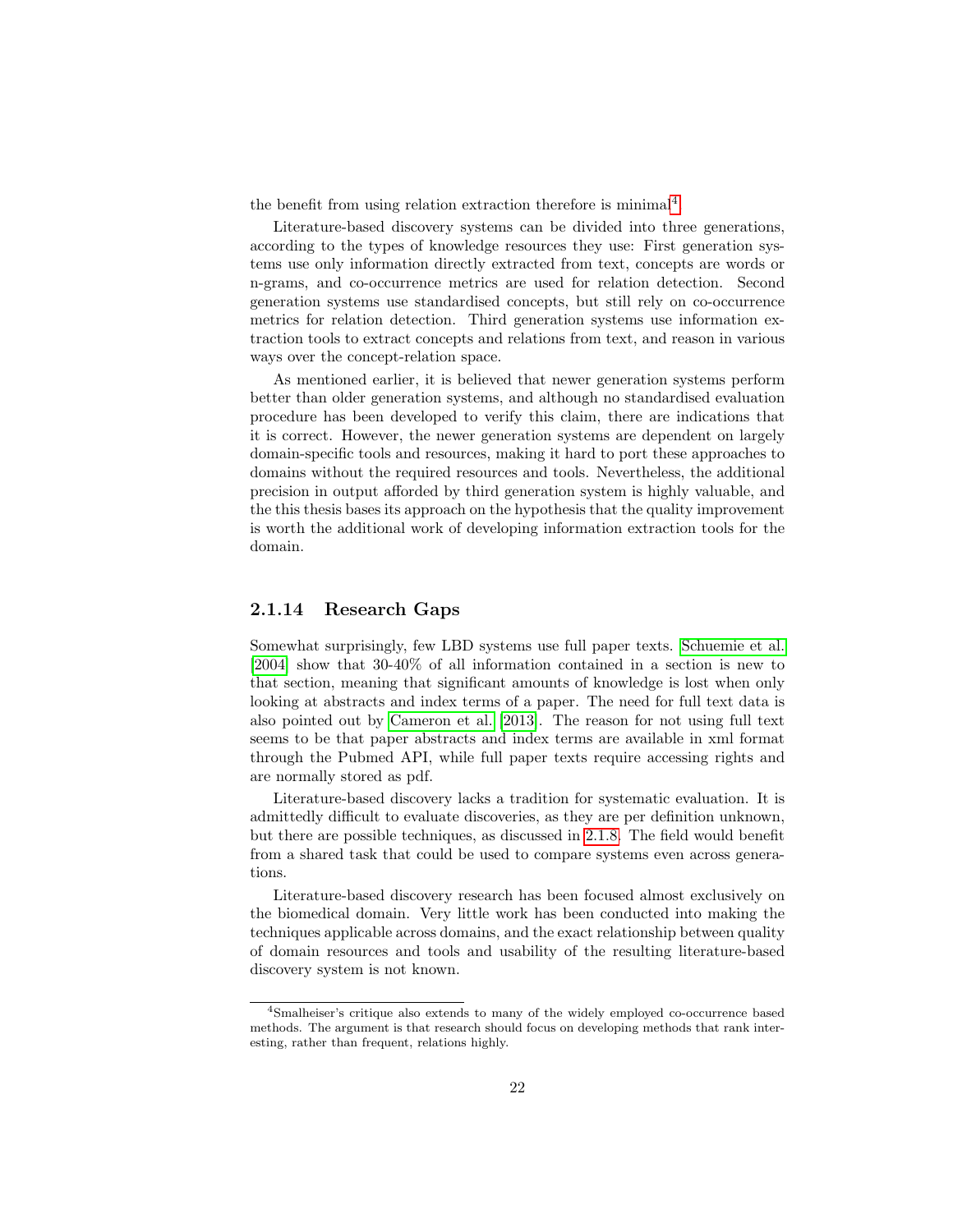#### <span id="page-25-0"></span>2.2 Information Extraction

This sub-chapter gives an introduction to Information Extraction (IE), and gives an overview of some of the challenges encountered when developing an information extraction system. It is not intended to be a comprehensive survey of the field, but is included to give the reader sufficient background to understand this thesis. Two information extraction systems, MetaMap and SemRep, are also presented, due to their importance for literature-based discovery.

Information extraction is a task of Natural Language Processing (NLP) that is traditionally defined as extracting structured data from natural language text, which is said to be "unstructured". Information Extraction can be divided into a set of sub-tasks of increasing complexity, extracting increasingly complex information structures.

#### <span id="page-25-1"></span>2.2.1 Information Extraction Tasks

One subtask of Information Extraction is (Named) Entity Recognition (ER), which aims to extract entity mentions from text, and classify them into predefined categories. The categories of interest depend on the domain. In a business/financial news type domain, categories such as Person, Organization and Location are used, whereas biomedical entity recognition normally focuses on categories from the UMLS. ER tasks can be of varying granularity, from simple binary classification of entities and non-entities, to mapping to concepts in a multi-level ontology.

Relation Extraction (RE) is another sub-task of information extraction that aims to extract the relations that hold between Entities in the text. Most relation extraction systems extract binary relations between pairs of Entities in the form of (subject, predicate, object) triples. Relation extraction systems normally extract relations from a predefined set of relations developed for the specific domain or task. In the business/financial news type domain, possible relations include  $WorksFor(Person, Organization)$  and  $LocatedAt(Organization)$ Location).

Event Extraction (EE) can be defined as the task of extracting information in structures more complex than relation triples. Event extraction can for instance involve extracting temporal or spacial information about the extracted relations, or involve relations with more complex argument structures, such as n-ary relations or relations that take other relations as arguments. In event extraction, information is normally extracted as events with a number of arguments, where an argument belongs to a specific type, such as  $Agent$  or Theme<sup>[5](#page-25-2)</sup> and is itself an entity or another event. For sentence [\(1\),](#page-9-1) the information in Figure [2.1](#page-26-1) can be extracted.

<span id="page-25-2"></span><sup>5</sup>The terms used for argument types are normally taken from the linguistic literature on thematic roles. The agent argument is normally the argument that undertakes an action, and the theme is normally the argument that is affected by the event.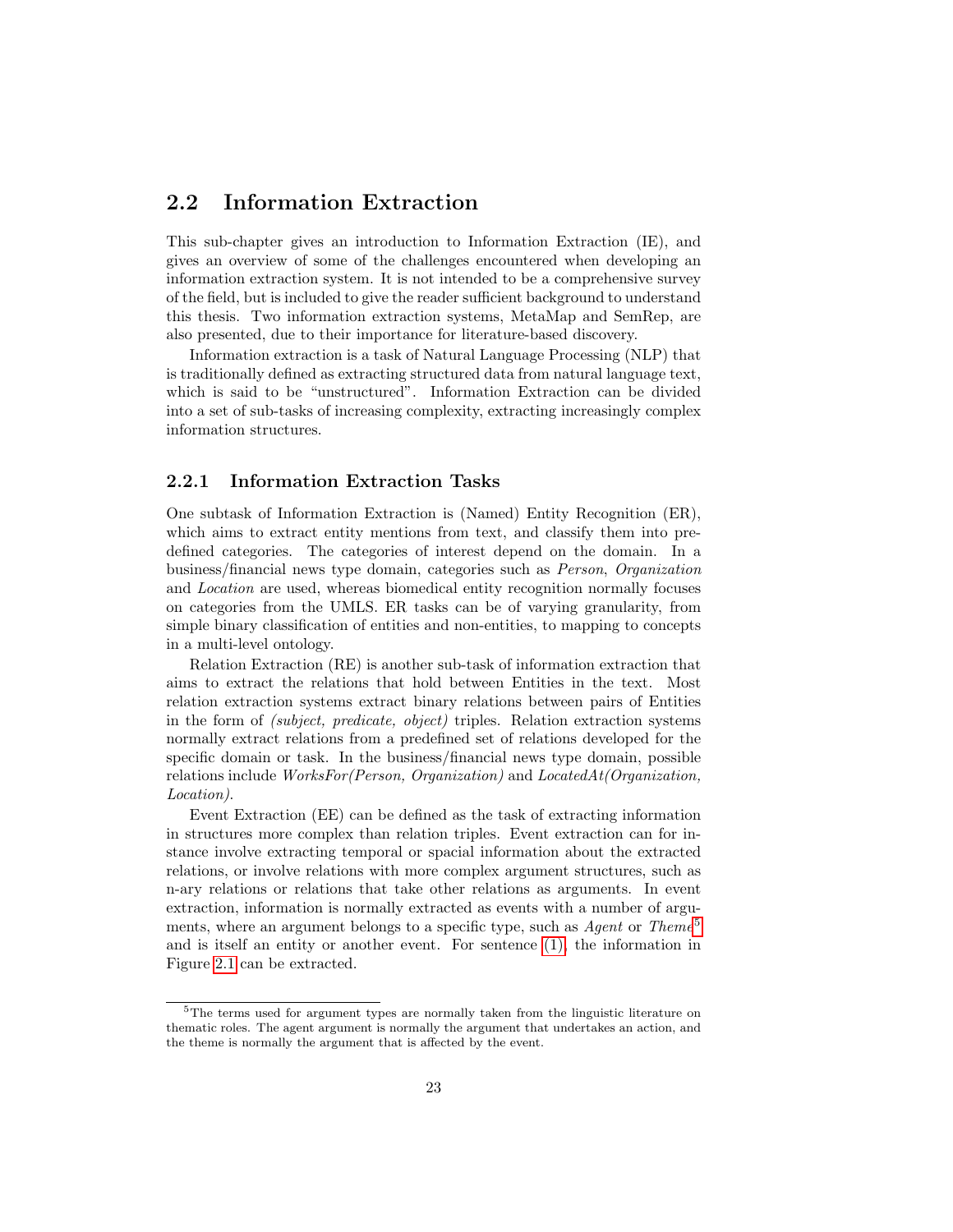

<span id="page-26-1"></span>Figure 2.1: Events extracted, represented as a graph. Events are represented as circles.

(1) Following the acquisition of Oculus Rift by Facebook, founder Palmer Luckey left the company.

In the information extraction field, research was originally focused on the simplest tasks, but as performance reached levels sufficient for application, some researchers shifted their attention towards more complex tasks. Therefore, while a lot of research is still being conducted on improving entity recognition and relation extraction, event extraction has been given more attention in the later years. For domains with a rich information extraction tradition, such as the biomedical domain, development of applications has followed an incremental approach, where event extraction systems are only being developed now that reasonably well-performing entity recognition and relation extraction systems exist.

#### <span id="page-26-0"></span>2.2.2 Information Extraction Techniques

Information extraction systems can be roughly divided into two types: Knowledgebased systems that depend on hand-written rules and procedures, and datadriven systems based on machine learning. Knowledge-based systems normally consist of hand-written patterns that the system tries to match against some representation of the natural language text (surface form, part-of-speech sequence or phrase/dependency structure) and/or heuristic rules that are used to rank candidates. Knowledge-based systems tend to yield high precision but low recall. Their development requires significant human effort in developing and adjusting the rules. There also exist hybrid tools that combine data-driven and knowledge-based system in various ways.

Data-driven systems use supervised machine learning techniques to learn how to perform relation extraction. These systems require significant amounts of annotated data to learn from, and the development of such corpora requires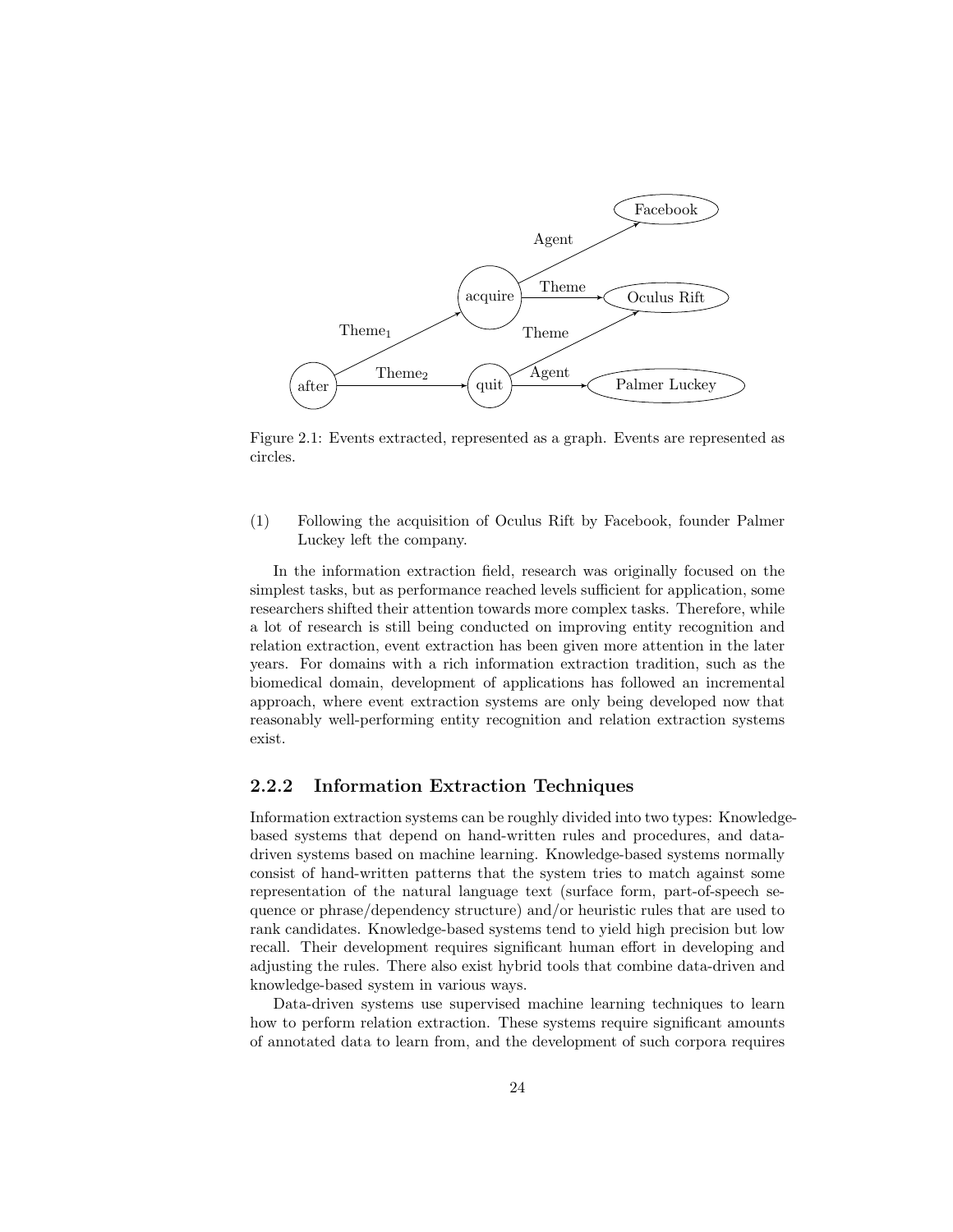significant human effort, but development can be sped up with automated tools. Data-driven systems tend to yield better recall but lower precision than knowledge-based systems. Due to the cost of developing annotated training data, there has been a recent trend towards unsupervised or weakly supervised techniques, where little or no annotated training data is required, but these systems tend to perform worse than supervised systems.

Data-driven systems normally treat entity recognition as a sequence labelling task, where every word is labelled as either not belonging to an entity, as signalling an entity of a certain class or as belonging to the same entity as the previous word (for multi-word entities). Sequence models such as Hidden Markov Models (HMMs) and Conditional Random Fields (CRFs) are popular choices of machine learning algorithms, as are Support Vector Machines (SVMs). Commonly used features include part-of-speech, words or n-grams present within a context window, shape features such as capitalization, case alternations, punctuation, chunking information, and presence of the word in a gazetteer. A gazetteer is a list of entries for a given category, such as geographical names, political entities and name lists.

In data-driven systems, relation extraction is normally handled by treating each ordered pair of entities in a sentence (or a larger span if intra-sentential relations are allowed) as a separate classification task. For each ordered pair of entities, the system classifies the relation as negative or as one of the predefined relation types. While any machine learning algorithm can be used, SVMs are most common for this task.

Event Extraction can be conducted similarly to relation extraction, but in this case, the entity recognition stage also extracts triggers for events. During the second stage, classification is performed between pairs of events and pairs of events and entities, and classification determines the argument type that holds between the pair, rather than the relation type.

Commonly used features for relation/argument detection include the types of the entities, the dependency path or word, lemma or part-of-speech chain that connects them, and the words, lemmas or parts-of-speech of the entities themselves.

Most information extraction systems that perform multiple subtasks are socalled pipeline systems. In a pipeline system, the output from one component is used as the input to the next component. This architecture is conceptually simple, and makes it is easy to develop and modify each component separately. The drawback is that each component has to make greedy decisions using the information it has available, even if new evidence is uncovered during later processing steps. Errors therefore propagate through the system.

The performance issues caused by the pipeline architecture can be avoided by adopting a joint architecture, where a joint model for simultaneous extraction of entities and relations/arguments is learned from the data, so that evidence from all sub-tasks can influence the choices made for the other tasks, leading to a globally optimal choice. Although some research has been conducted into developing joint information extraction systems, the state-of-the-art is still dominated by pipeline systems.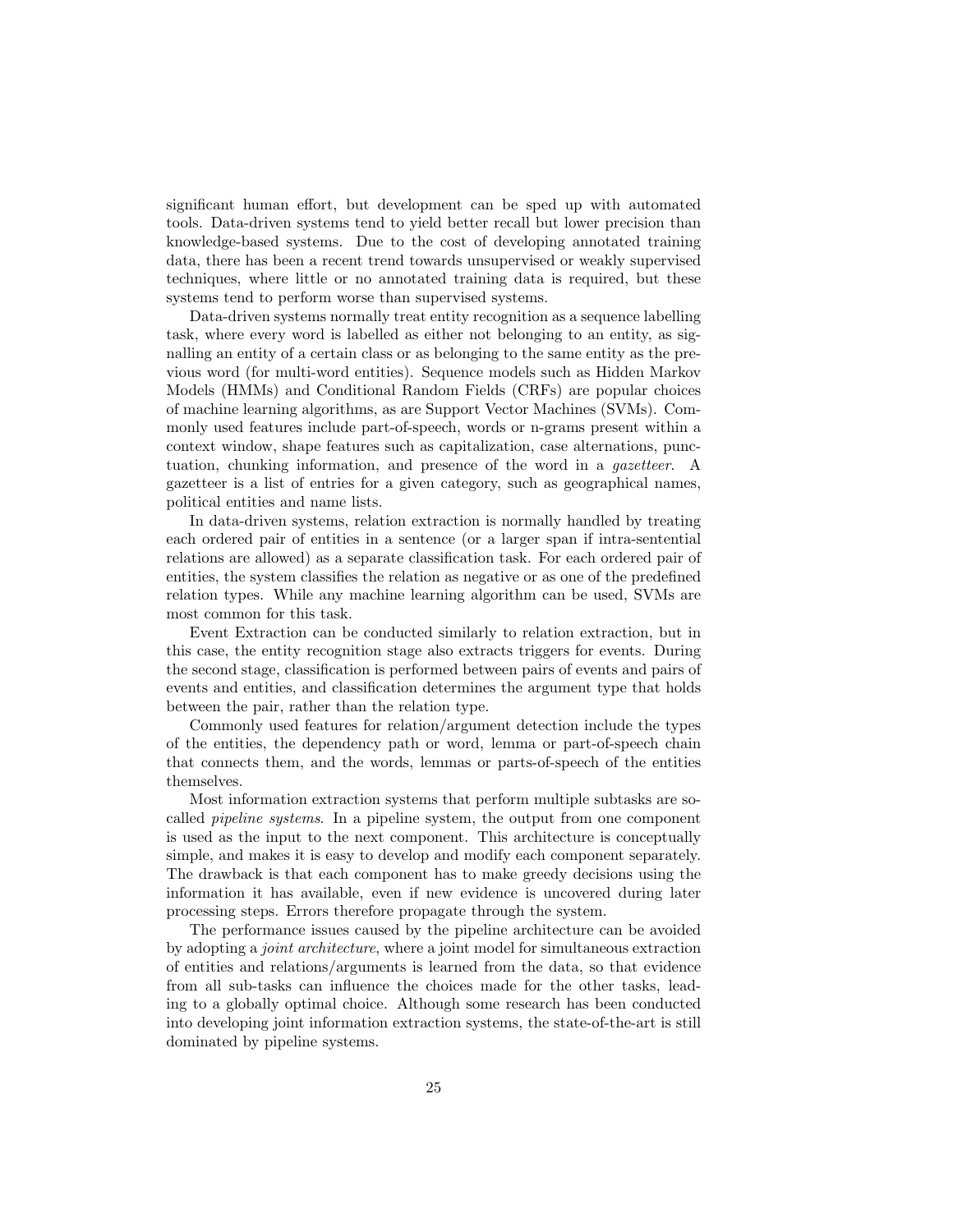#### <span id="page-28-0"></span>2.2.3 MetaMap

MetaMap is an entity recognition tool for the biomedical literature that extracts entities and likes them to UMLS, a standardised vocabulary for biomedicine, augmented with a semantic network [\[Aronson and Lang, 2010\]](#page-91-3). MetaMap uses the SPECIALIST parser, a rule-based parser that draws heavily on the rich lexical resources available through UMLS [\[McCray et al., 1993\]](#page-94-7). After the linguistic preprocessing step, all noun phrases found are further analysed in the following way (see [\[Aronson, 2006\]](#page-91-4) for a detailed description):

- Variant generation Variants are generated for the noun phrase itself, as well as for any single word and sequence of words within the noun phrase that occurs in the SPECIALIST lexicon. Variants are generated by recursively substituting words with their synonyms, abbreviations/acronyms and derivational variants (e.g. cancerous  $\Rightarrow$  cancer).
- Candidate identification Any UMLS meta-thesaurus entry with a string matching any of the variants is identified as a candidate.
- Mapping evaluation The candidates are evaluated, and the best scoring candidate is chosen as the UMLS concept for the noun phrase. Evaluation uses a linguistically motivated heuristic procedure, that is a linear combination of the following scores, all ranging from 0 to 1:
	- Centrality is 1 if the head word of the NP is included in the mapping, 0 otherwise.
	- Variation measures the difference between candidate and the noun phrase, where identical phrases score 1, and the score decreases the more steps were required during variant generation.
	- Coverage measures how much of the input text is used in the mapping.
	- Cohesiveness measures how gapped the mapping text strings are.

In summary, MetaMap is a knowledge-based entity recognition system that draws heavily on the extensive lexical resources available for the biomedical domain.

#### <span id="page-28-1"></span>2.2.4 SemRep

SemRep is a commonly used relation extraction tool for the biomedical domain. SemRep is a pipeline system that uses the SPECIALIST parser and the Xerox Part-of-Speech tagger [\[Cutting et al., 1992\]](#page-92-8) for linguistic preprocessing, and MetaMap as the entity recongition component. Manually written rules identify phrases that trigger potential relations. In case of a match, the system tries to find the arguments for the relation, exploiting semantic restrictions (i.e. the relation treats requires its object to be of semantic type disease or syndrome) that are specified in UMLS, and hand-written syntactic restrictions (i.e. the object of a relation triggered by a nominalization must be the object of the preposition of headed by the nominalization).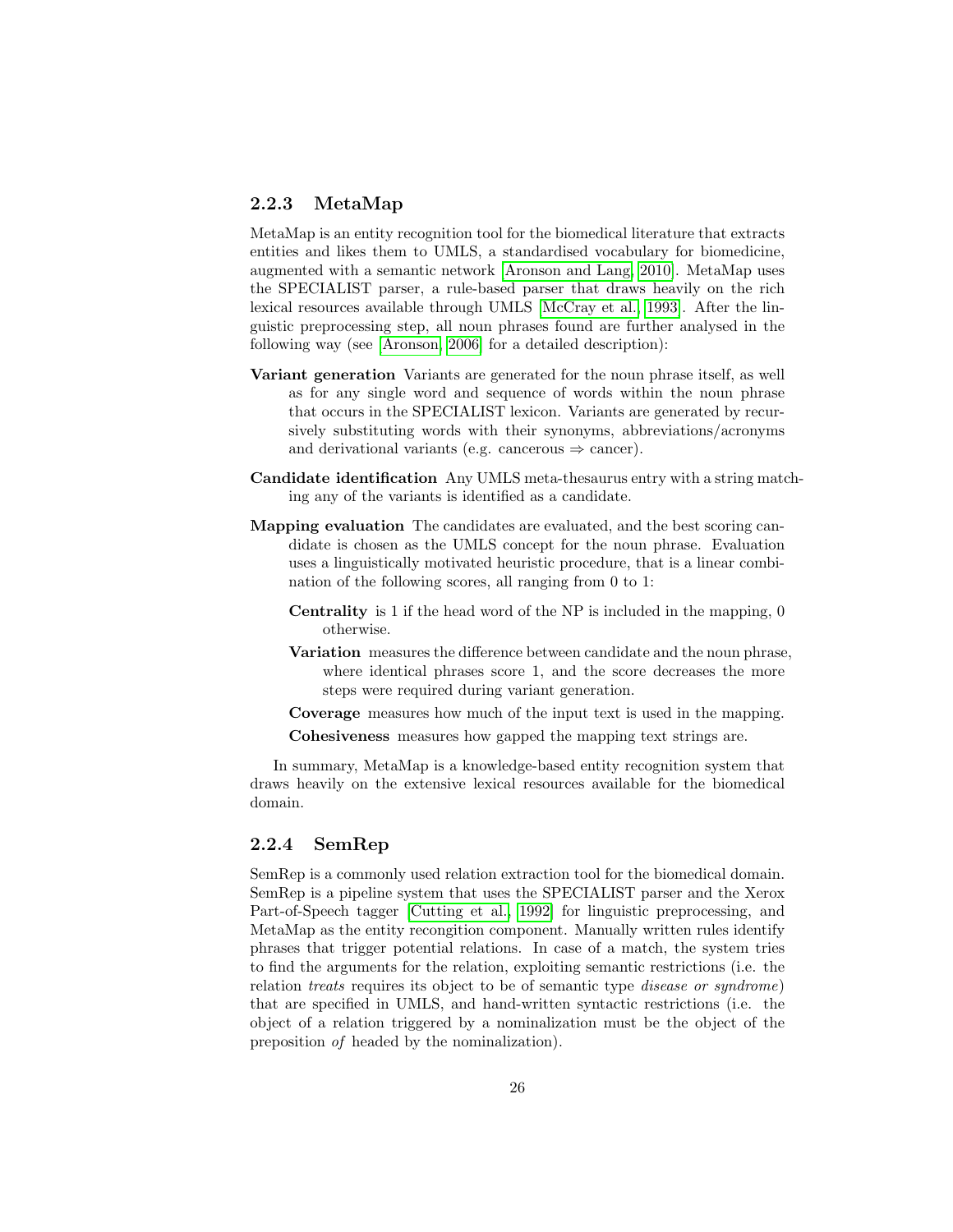## <span id="page-29-0"></span>2.3 OCEAN-CERTAIN and Oceanographic Climate Science

Oceanographic Climate Science (OCS) is a cross-disciplinary field that studies the interaction between climate change and the oceanic processes, and therefore draws researchers from areas such as biology, chemistry, physical oceanography and the social sciences. OCEAN-CERTAIN is a EU 7th framework programme research project that works in oceanographic climate science. OCEAN-CERTAIN aims to understand the effects of global warming on the oceanic food web and the biological pump.

The food web describes the feeding patterns in an ecological system in terms of who eats whom (see Figure [2.2](#page-30-0) for an example). Species are divided into trophic levels according to their relative position in the food web. On the lowest trophic level are the autotrophs, who produce biomass from inorganic material, normally through photosynthesis, a process that consumes  $CO<sub>2</sub>$  and sunlight, transforming it into biomass. Because of this, autotrophs are also called primary producers. The biomass produced by the primary producers flows through the food web as organisms are consumed by species on a higher trophic level.

Phytoplankton are the most common primary producers in the oceans. Several different species of phytoplankton exist, with different physical characteristics. Some of the phytoplankton species are *calcifying*, in that they from a calcium carbonate exoskeleton around their body. This exoskeleton is called a coccosphere, and is a composition of calcium carbonate plates called coccoliths. Whether calcifying or non-calcifying phytoplankton species dominate in an environment is dependent on several factors, such as the availability of mineral nutrients.

As photosynthesis requires access to  $CO<sub>2</sub>$  and sunlight, the phytoplankton communities live near the surface of the ocean. When phytoplankton die, most of their biomass remains in the surface layer of the ocean, and is eventually released back into the atmosphere. However, the shell of calcifying phytoplankton species ballasts the biomass, making some of the biomass sink into the deep ocean, eventually storing some of the carbon in the ocean floor sediment. Also, when phytoplankton are consumed by species living deeper in the ocean, additional biomass is transported downwards. This downwards vertical flux of carbon is referred to as the biological pump, and has significantly mitigated the effects of man-made  $CO<sub>2</sub>$  emissions on global climate by absorbing parts of the  $CO<sub>2</sub>$  emissions.

However, climate change and human activity creates stressors on the food web, such as ocean acidification, ocean pollution and overfishing. Stressors have various direct effects on some of the species in the environment, and indirect effects are propagated throughout the food web. A single stressor is therefore likely to affect the entire ecosystem. As the biological pump is dependent on the species composition of phytoplankton and the species that feed on them, stressors also affect the efficiency of the biological pump. Even though the structure of the food web and the direct effects of stressors might be well known,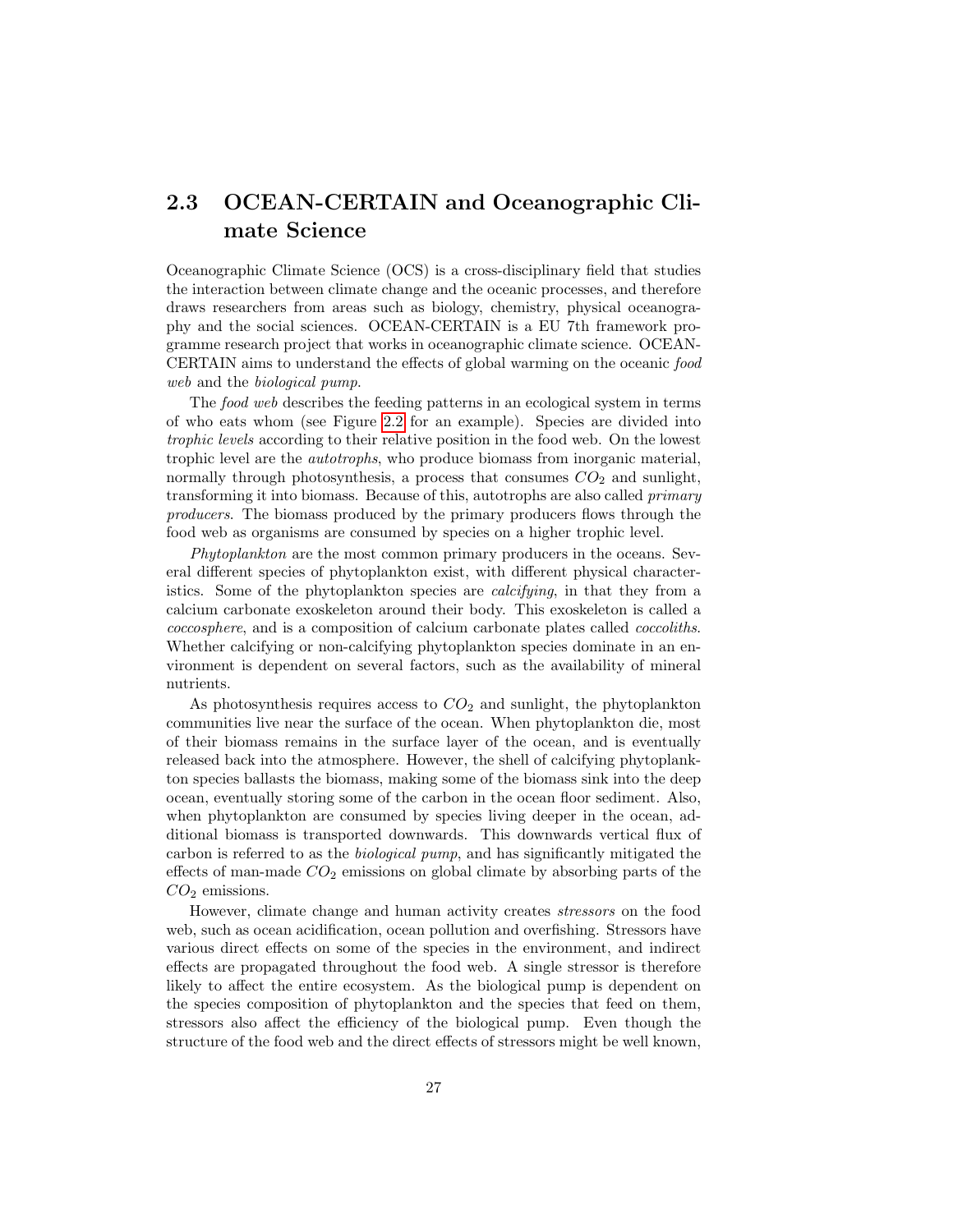

<span id="page-30-0"></span>Figure 2.2: A simplified version of the Arctic food web

the eventual effects of various stressors are hard to predict in this highly complex system. Prediction is an even harder task when taking multiple simultaneous stressors into account.

Of particular interest in OCS is the discovery of feedback loops. A feedback loop is a situation where a change in one variable causes a chain of events that causes a new change to the original variable. In a negative feedback loop, the change to the original variable caused by the loop is the opposite of the change that initiated the feedback loop, causing the feedback loop to stabilize, i.e. stop. In a positive feedback loop, the change to the original variable caused by the loop is the same as the change that initiated the feedback loop, causing the feedback loop to continually increase in intensity. Figure [2.3](#page-31-0) illustrates a very simple positive feedback loop, where global warming decreases the efficiency of the biological pump, which in turns increases the intensity of global warming, thus creating a self-reinforcing loop. If, on the other hand, global warming were to increase the efficiency of the biological pump, then the biological pump would decrease the intensity of global warming, causing the loop to stabilize, meaning that the global warming process will stop at a certain point. Because of the likelihood and consequences of the existence of feedback loop between global warming and the biological pump, exploring the potential existence of such a feedback loop is one of the goals of oceanographic climate science.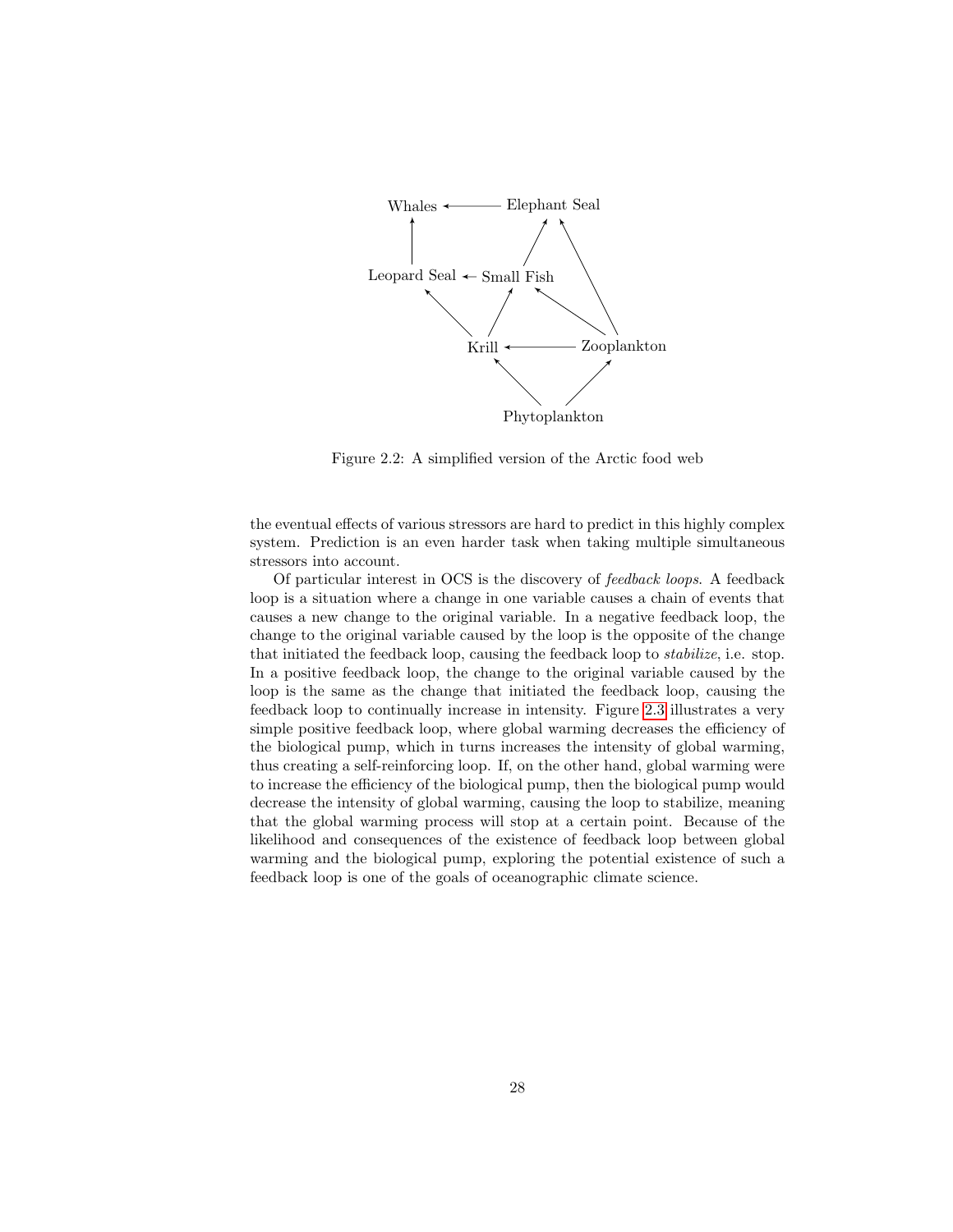

<span id="page-31-0"></span>Figure 2.3: A positive feedback loop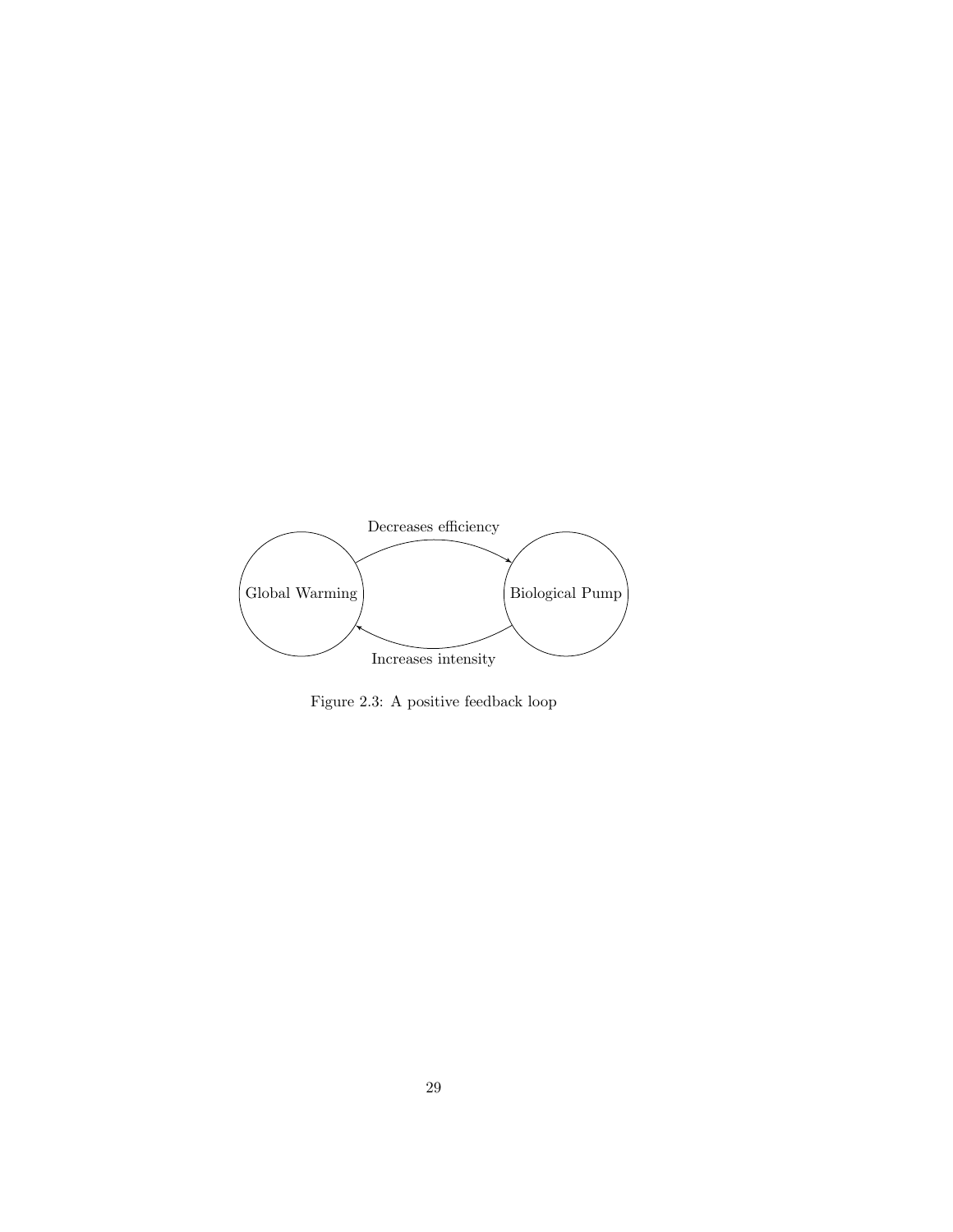## <span id="page-32-0"></span>Chapter 3

# Developing an Annotated Corpus

Development of information extraction systems is normally supported by the development of a corpus of manually annotated data. Firstly, developing the annotated corpus is useful because an annotation scheme that defines which kinds of concepts and relations should be annotated needs to be developed. Successful annotation schemes are normally developed iteratively as they tend to need modification when applied to real text. Secondly, the annotated corpus is an important resource, as a large amount of annotated data is required for training data-driven systems. An annotated corpus is also required for testing the performance of any developed system. Having an annotated corpus available is also beneficial for the developers of a knowledge-driven system, because studying the patterns of expression occurring in the annotated corpus helps the developers create realistic rules for the systems. Furthermore, a publicly available annotated corpus will be of benefit for everyone working on natural language processing in oceanographic climate science or related domains. It was therefore decided to develop a pilot annotated corpus as the next step in the research process.

During textual annotation, spans of text are first annotated as belonging to a category. For instance, in an annotation scheme for event extraction focused around persons and transfer of ownership, the sentence "At that moment, Obi-Wan Kenobi gave Luke a lightsaber" can be annotated as shown in Figure [3.1.](#page-33-1) The annotated text spans are referred to as triggers for their respective categories. If a corpus for relation or event extraction is developed, the relations or argument structures of the events are annotated after annotating triggers. An ownership-transfer event extraction annotation scheme may for instance focus on the arguments of the transfer events, marking arguments such as agent (the entity initiating the transfer), *beneficiary* (the entity that gain possession of something due to the transfer) and *theme* (the entity that is transferred). Figure [3.2](#page-33-2) gives the same example sentence annotated with arguments.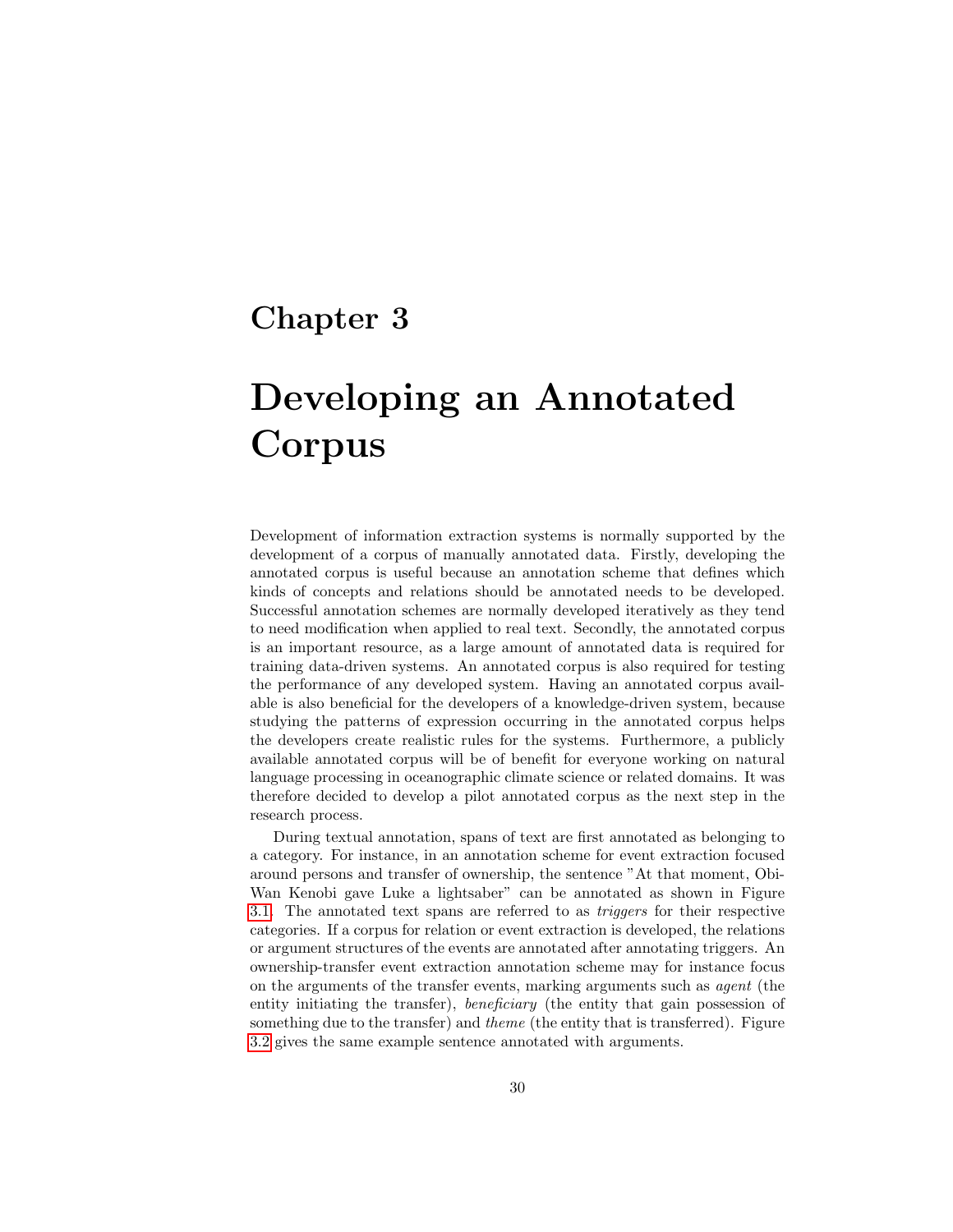A graphical annotation tool, brat (brat rapid annotation tool) is used for annotation. Brat is publicly available open source software, and can be downloaded from <http://brat.nlplab.org/>. Brat runs as a server, and can be accessed through a web browser. Annotations in brat are stored in file separate from the source text, using a stand-off annotation format, so that the original text file remains unchanged. All images of annotated text in this thesis are taken from brat.



<span id="page-33-1"></span>Figure 3.1: Example text span annotation



<span id="page-33-2"></span>Figure 3.2: Example argument annotation

### <span id="page-33-0"></span>3.1 Annotation Scheme

When developing an annotated corpus, the first step is to develop an *annotation* scheme. An annotation scheme specifies which types of entities and events should be annotated, and which categories (e.g. person, transfer, agent, theme) to use during annotation. This largely defines the type of information that the information extraction system is able to extract, so the downstream components need to be taken into account when developing the annotation scheme.

While there are an infinite number of potentially interesting relations expressed in natural language, an annotation scheme must realistically limit its treatment to a manageable subset, as there is a trade-off between expressibility of the annotation scheme and complexity of annotation. A more complex annotation scheme increases the cognitive load on the annotator, thus increasing the time required to perform the annotation and reducing the consistency of the annotated data. A more complex annotation scheme is also harder to replicate automatically. As a result, annotation schemes tend to vary widely between domains, as different domains have different relations of interest.

Our annotation scheme is developed in an incremental fashion, with the potential to gradually expand to include more relations of interest. The scheme presented here should therefore be considered likely to be expanded at a later stage. The initial relations of interest were chosen to fulfil the following criterion: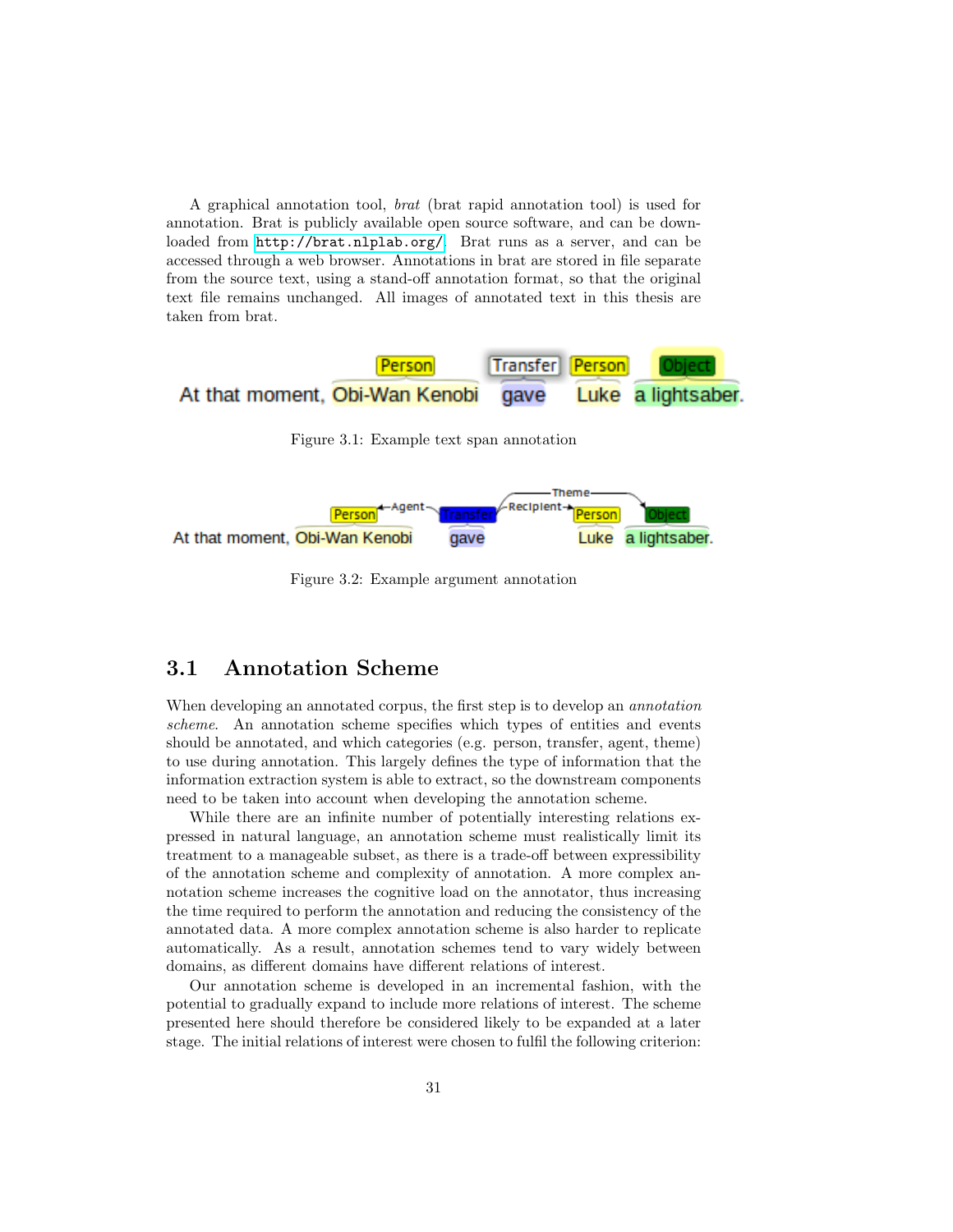$increase(atmospheric CO<sub>2</sub>) \rightarrow$  $decrease(ocean\ pH) \rightarrow$  $decrease (calcifying\ phytoplankton\ ratio) \rightarrow$  $decrease(biological~pump~efficiency) \rightarrow$  $increase(atmospheric CO<sub>2</sub>)$  $\models positive\_feedback(atmospheric CO<sub>2</sub>)$ 

Figure 3.3: A causal chain that represents a positive feedback loop.

<span id="page-34-0"></span> $increase(atmospheric CO<sub>2</sub>) \rightarrow$  $decrease(ocean\ pH) \rightarrow$  $increase (calcifying\ phytoplankton\ ratio) \rightarrow$  $increase(biological~pump~efficiency) \rightarrow$  $decrease(atmospheric CO<sub>2</sub>)$  $\models negative\_feedback(atmospheric CO<sub>2</sub>)$ 

<span id="page-34-1"></span>Figure 3.4: A causal chain that represents a negative feedback loop.

The relations must be so specific as to be useful for making discoveries in the domain, but still so general as to facilitate the extraction of knowledge from related, but different, domains. The latter part was a desideratum from the domain experts, as they felt that they were already sufficiently familiar with their own domain, but knowledge from similar domain, such as climatology, could lead to new insights.

Domain experts pointed out that feedback loops are of particular interest in oceanographic climate science, as stated in chapter [2.3,](#page-29-0) and the discovery of these was therefore selected as the goal for the LBD system. Formulating a scheme to discovery feedback loops can be facilitated by the observation that feedback loop is an abstract property of some causal chains: If the result of a causal chain and the initiating change are the same, then the causal chain is a positive feedback loop. If the result or a causal chain and the initiating change are opposite, then the chain is a negative feedback loop. Feedback loops can in other word be inferred from causal chains, as illustrated in figures [3.3,](#page-34-0) [3.4](#page-34-1) and [3.5.](#page-35-0) Information extraction should therefore focus on extraction of events and causality between elements, so that a reasoning step can be able to combine events to form causal chains, and discover feedback loops in the causal chains.

Discussions with the domain experts revealed that feedback loops of interest in the domain hold between directional changes to quantitative variables, such as *increase in atmospheric*  $CO<sub>2</sub>$ . Directionality in the change is required, because it might be the case that for instance *increase in atmospheric*  $CO<sub>2</sub>$ causes a positive feedback loop, whereas *decrease in atmospheric*  $CO<sub>2</sub>$  does not. Information extraction should therefore extract information about directional changes to quantitative variables to use as elements in the causal chains.

The resulting system of concepts and relations that the information extrac-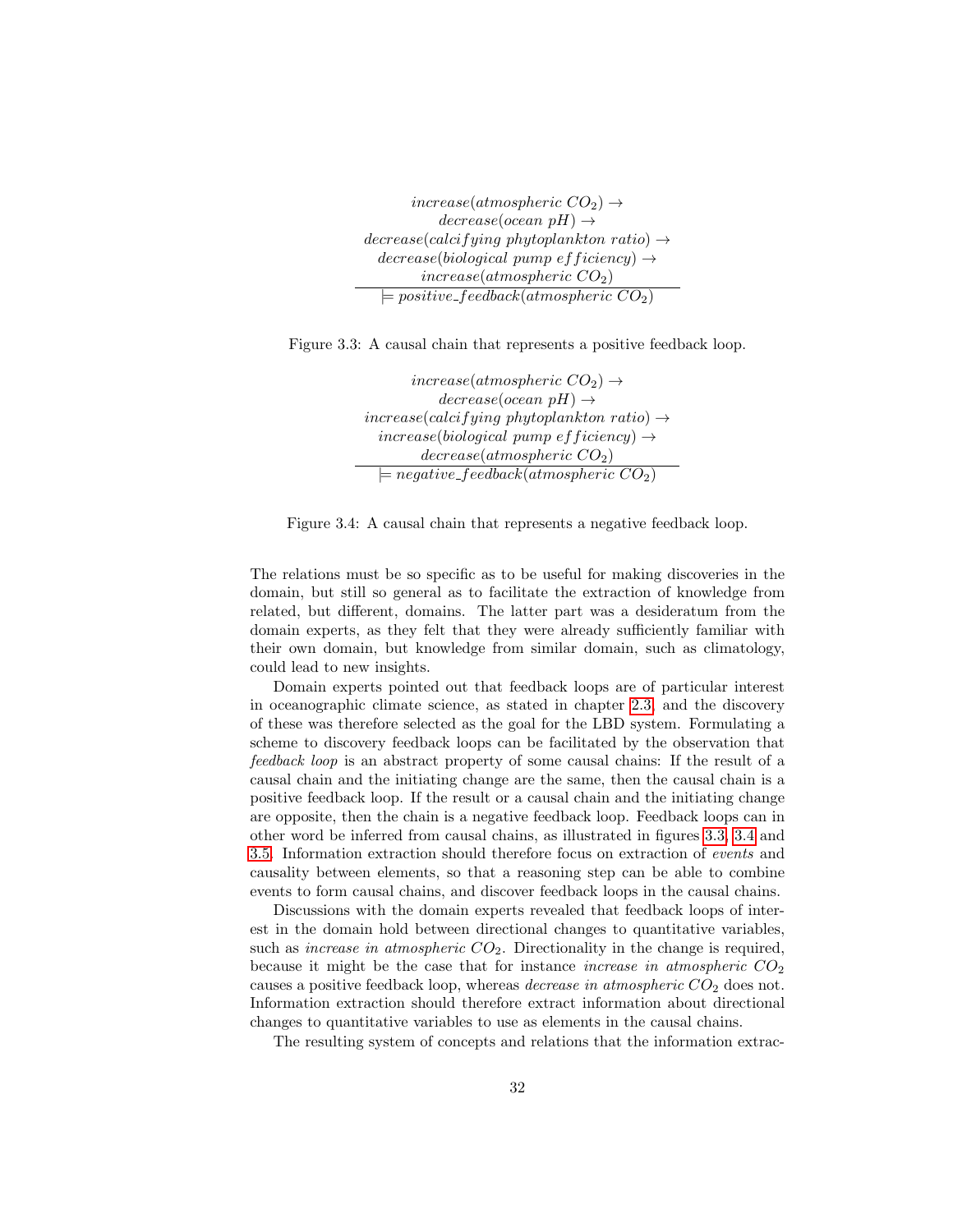```
increase(atmospheric CO<sub>2</sub>) \rightarrowdecrease(ocean\ pH) \rightarrowdecrease(krill population) \rightarrowdecrease(leopard\_seal population) \rightarrowdecrease(whale population) \rightarrow\not\models \textit{negative}\_\textit{feedback}(\textit{atmospheric CO}_2)
```
<span id="page-35-0"></span>Figure 3.5: A causal chain that does not represent any feedback loop.



<span id="page-35-1"></span>Figure 3.6: Type Hierarchy for the Annotation Scheme

tion system should extract therefore consists of quantitative variables, directional changes to these variables and causal interactions between such directional changes, as well as explicitly mentioned feedback loops. Information is extraction as domain rules of the form direction<sub>1</sub>(variable<sub>1</sub>)  $\rightarrow$  direction<sub>2</sub>(variable<sub>2</sub>), such as  $increase(ocean\_CO_2) \rightarrow decrease(ocean\_pH)$ , that represent the established facts in the domain.

Corpus annotation revealed that the interactions between changes of quantitative variables that are expressed in the literature are often weaker than causal. The interaction type correlation was therefore included in the annotation scheme, as it provides clues about the existence of feedback loops, albeit weaker than causal interactions. Domain rules based on correlations are on the form  $direction_1(variable_1) \Leftrightarrow direction_1(variable_2)$ .

Figure [3.6](#page-35-1) presents the primary categories of interest in the annotation scheme. Types written in italics are categories that are used during annotation, and types written in capital letters are abstract types used to show the high level relations between the types. The following sections will describe each of the categories further.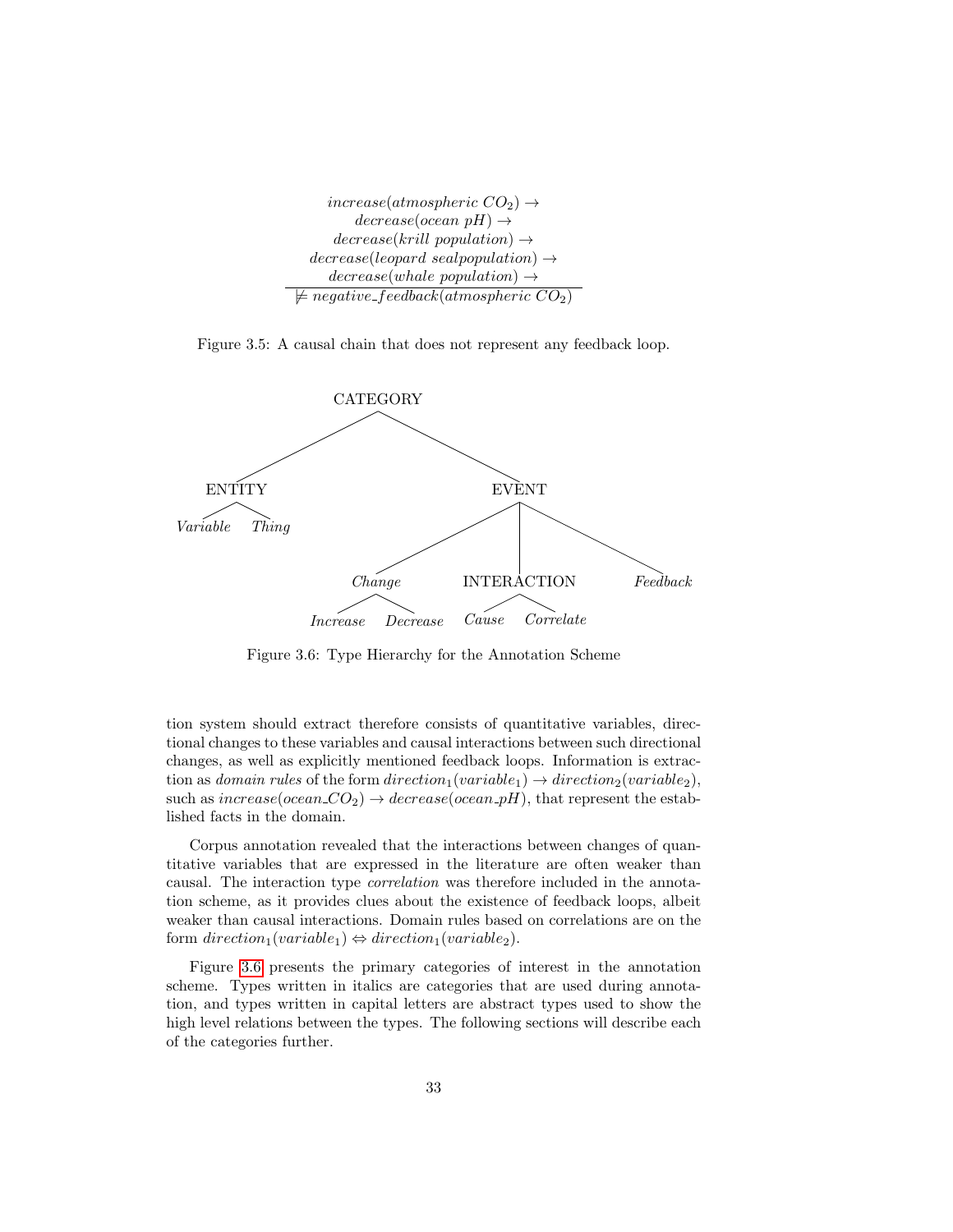## 3.1.1 Variables

Variable in our annotation scheme is defined as a quantitative variable, meaning an entity than can be measured and assigned some value along some ordered axis, either as a numerical value or a value from a totally ordered set of discrete states. This includes among other things, counts, frequencies and ratios.

Only variables involved in quantitative changes are used to infer feedback loops, but a scientific article can mention many variables that are not involved in any change. As these are not of interest, variables that do not occur in any event are not annotated.

- <span id="page-36-3"></span><span id="page-36-2"></span><span id="page-36-1"></span>(1) a. Calcification increases [the acidity of seawater].
	- b. The acidity of seawater can be measured ...
	- c. . . . changes in [the network of global biochemical cycles].

In the example  $(1)$  $(1)$  $(1)$  above<sup>1</sup>, only the text span in  $(1-a)$  is annotated as a variable in our scheme. In [\(1-b\),](#page-36-2) the entity is measurable, but is not involved in a change, and the entity in [\(1-c\)](#page-36-3) is, although involved in a change, not quantifiable along any ordered axis.

Variables are annotated with the maximal text span, including noun phrase modifiers, to incorporate as much information as possible about the variable. This design choice is based on the observation that it is easier to discard superfluous information than to acquire new information in the post-processing steps. As an exception to this rule, some constructions that are judged to not convey any additional information about the variable, including appositions and non-restrictive relative clauses are never annotated. The annotation in [\(2-a\)](#page-36-4) is therefore preferred to the annotation in [\(2-b\).](#page-36-5)

- <span id="page-36-5"></span><span id="page-36-4"></span>(2) a. [Chlorophyll biomass in the surface ocean] is regulated by  $\dots$ 
	- b. [Chlorophyll biomass] in the surface ocean is regulated by  $\dots$

At the moment, the category *variable* covers all types of quantitative variables, but we plan to include a more fine-grained distinction of variable types in the future, possibly linking to existing domain ontologies.

## <span id="page-36-6"></span>3.1.2 Thing

Thing is a catch-all entity category that has evolved to fill multiple roles the annotation process revealed structures that could not be handled by the annotation scheme. The category thing is used in three cases:

1. Some text spans cannot reasonably be classified as a variable by itself, but can be interpreted as a variable when lexical information encoded in the trigger for the change it undergoes is factored in. In example [\(3\),](#page-37-0) coccoliths is not a quantitative variable by itself, and can therefore not be annotated with the variable tag. However, larger can be interpreted as

<span id="page-36-0"></span><sup>&</sup>lt;sup>1</sup>In the examples, brackets indicate annotated or emphasised text spans.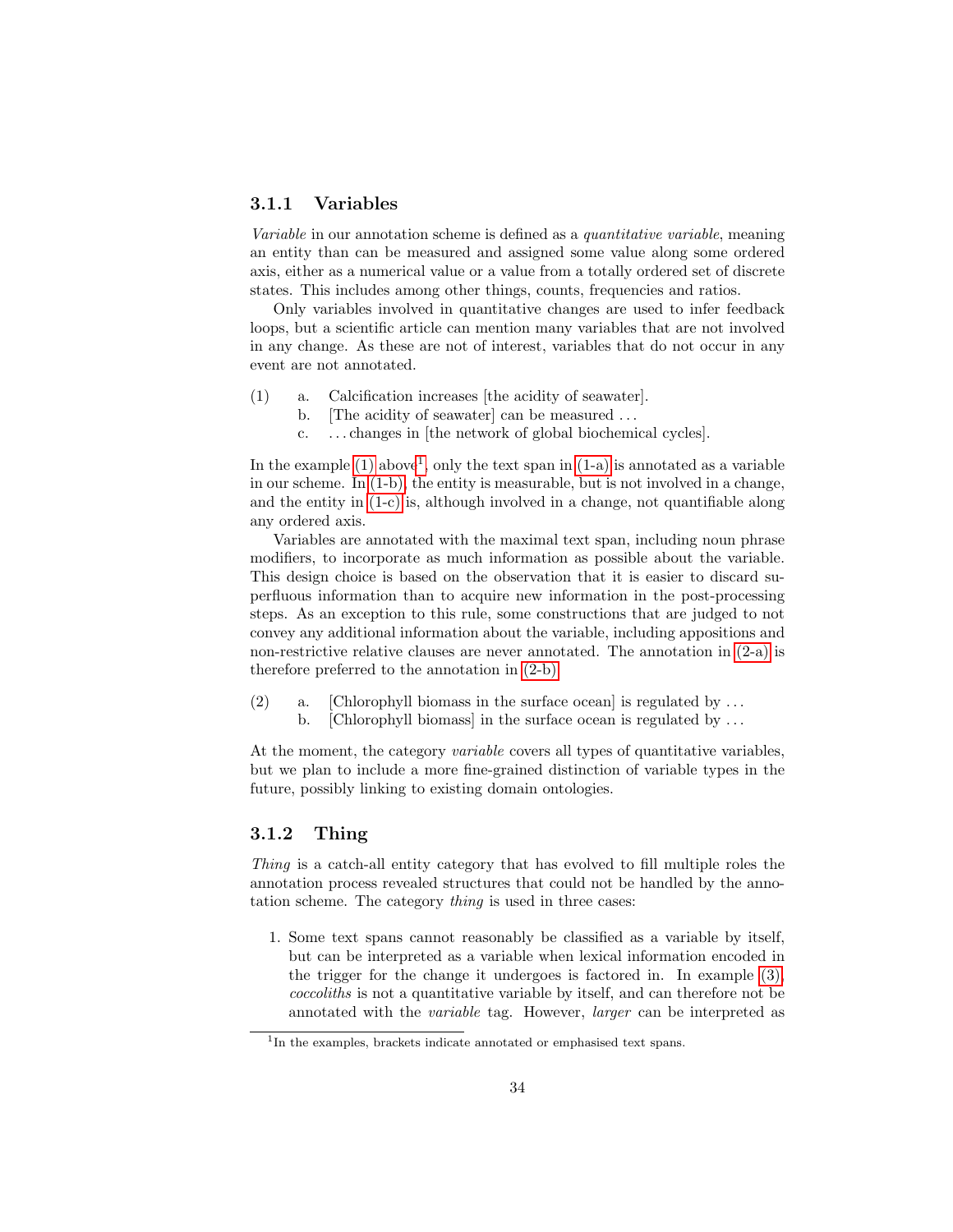meaning *increase in size*, which when combined with *coccoliths* creates the quantitative variable coccolith size. The thing category is used to annotate arguments such as coccoliths in these cases.

- 2. Some text spans signal both a change and a variable. The most common example of such a text span is ocean acidification, which can be interpreted as decrease in ocean ph. For lack of a better annotation category, these cases are also annotated as thing in the current scheme.
- 3. When a coordinate structure consists of several variables, but also some conjuncts that cannot reasonably be classified as variable, thing is used to annotated the non-variable conjuncts. Example [\(4\)](#page-37-1) illustrates this case, where the conjuncts *temperature* and *irradiance* are quantitative variables, whereas nutrient distributions is not quantitative. Nutrient distributions is therefore annotated as thing rather than variable.
- <span id="page-37-1"></span><span id="page-37-0"></span>(3) Coccoliths were larger in the high nutrient experiment.
- (4) Changes in temperature, nutrient distributions and irradiance . . .

The heterogeneity of the thing category increases the cognitive load on the annotator, and it has become clear that *thing* is used inconsistently between annotators. Additionally, the experiments with automatic annotation conducted in this thesis (chapters [4](#page-43-0) and [5\)](#page-61-0) reveals that automatic annotation tools have problems learning the thing category. Because of this, the thing category is to be removed in the new version of the annotation scheme. In the new annotation scheme, case 2 will be marked as change events without any theme argument, and the other cases will be marked as variables. The reasoning component will then be responsible for interpreting them in context. For more information, see chapter [6.](#page-77-0)

#### 3.1.3 Change Events: Change, Increase and Decrease

A change event describes a change in the value of a quantitative variable. Increase is used to annotate a change in the positive direction, decrease annotates changes in the negative direction and change is used when the direction is underspecified in the text. Example [\(5\)](#page-37-2) shows some change events from the corpus.

- <span id="page-37-2"></span>(5) a.  $\left[\text{INCREASE}\right]$  concentrations of CO2 ...
	- b. The [DECREASE reduced] degree of calcification is ...
	- c. Calcification was strongly  $\epsilon_{\text{CHANGE}}$  affected by  $\epsilon_{\text{INCREASE}}$  elevated CO2.
	- d. Indeed,  $\Delta$ 180 [CHANGE changed] linearly with ...

<span id="page-37-3"></span>Changes are only annotated if they apply to a variable, and only if they represent quantitative changes. In Example [\(6-a\)](#page-38-0) change is not annotated, as it does not apply to any variable. In Example [\(6-b\),](#page-38-1) change is not annotated, because it does not signal a quantitative change, but rather a change in which variables are present.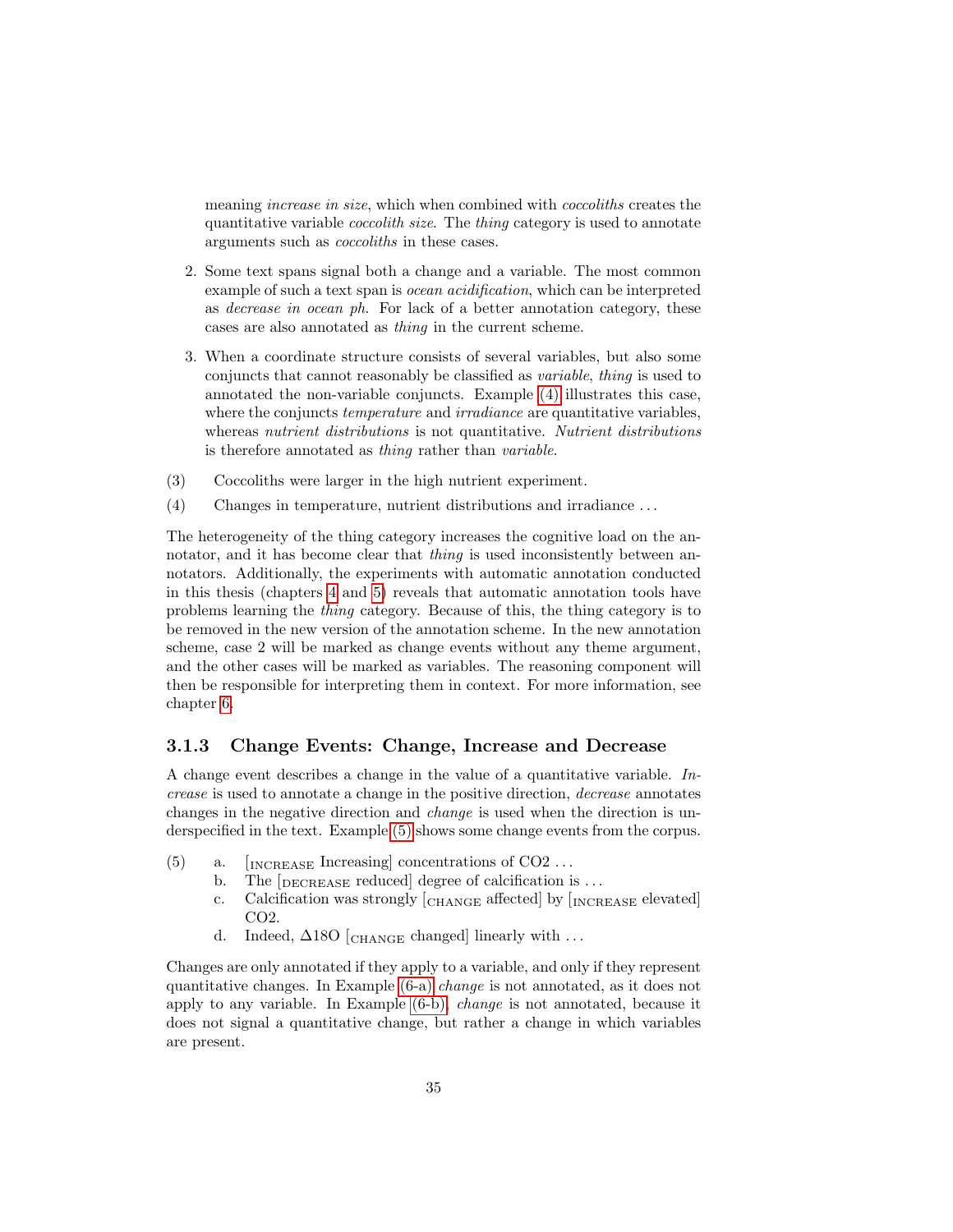<span id="page-38-1"></span><span id="page-38-0"></span>(6) a. Sea-ice retreat due to global change makes Arctic Ocean . . . b. . . . proxy for various variables that change with location and time.

The variable that is affected by the change event is marked as the theme argument of the change event. As apparent from the description above, every change event is required to take a theme argument. Quite differently from variables and things, change events are annotated with the minimal text span that is required to signal the change. Words that bear mostly grammatical functions are not annotated as part of the change event trigger. The annotation in [\(7-a\)](#page-38-2) is therefore preferred to the annotation in [\(7-b\).](#page-38-3) This is done because it reflects how a single word root can be used as a change event trigger across multiple grammatical contexts, as illustrated by example [\(8\).](#page-38-4)

- <span id="page-38-3"></span><span id="page-38-2"></span>(7) a.  $[$   $[$   $[$   $[$   $[$   $[$   $[$   $[$   $[$   $[$   $[$   $[$   $[$   $[$   $[$   $[$   $[$   $[$   $[$   $[$   $[$   $[$   $[$   $[$   $[$   $[$   $[$   $[$   $[$   $[$   $[$   $[$   $[$   $[$   $[$   $[$ 
	- b.  $\left[\text{INCREASE}\right]$  Increases in  $\left[\text{THEME}\right]$  phytoplankton growth  $\cdots$
- <span id="page-38-4"></span>(8) a. ...thus  $\text{INCREASE:}$  Participle increasing  $\text{[VARIABLE:}$  DirectObject  $CO_2$  levels] significantly.
	- b. This  $[NCREASE:Noun$  increase in [VARIABLE: Prepositional Object  $CO<sub>2</sub>$  $levels$   $\ldots$
	- c. [VARIABLE:Subject  $CO_2$  levels] [INCREASE:Verb increased] ...

In some cases, the text states explicitly that a variable is in a state, but the state can be interpreted as resulting from an underlying change. If this happens, the explicit state is annotated as a change event, as in example [\(9\),](#page-38-5) where "high" is interpreted as the result of an increase from low to high carbon.

<span id="page-38-5"></span>(9) In the  $\lceil_{\text{INCREASE}}$  high $\lceil_{\text{VARIABLE}}$  carbon experiment ...

## <span id="page-38-7"></span>3.1.4 Interaction Events: Cause and correlate

Cause events signal that one change event causes the other change event. Cause events take two arguments: Agent, signalling the causing event, and theme, signalling the caused event. Example [\(10\)](#page-38-6) illustrates some well-formed cause events. Note that the arguments are change events, and therefore have internal structure.

- <span id="page-38-6"></span>(10) a. The regression suggests  $[A<sub>GENT</sub> stronger nitrogen recycling], [CAUSE]$ resulting in [THEME higher carbon export].
	- b.  $[\text{THEM}]$  Expression of genes increased  $[\text{CAUSE}$  in response to  $[\text{AGENT}]$ increasing  $CO<sub>2</sub>$ .
	- c.  $\left[_{\text{AGENT}}\right]$  Increasing CO2 levels  $\left[_{\text{CAUSE}}\right]$  cause  $\left[_{\text{THEME}}\right]$   $\Delta$ 180DIC to increase].

Correlate event signal that two change events are correlated, which is taken to be a weaker form of interaction than causality. As change events involve variables, correlations ultimately hold between two variables. Correlate takes two arguments, theme and co-theme.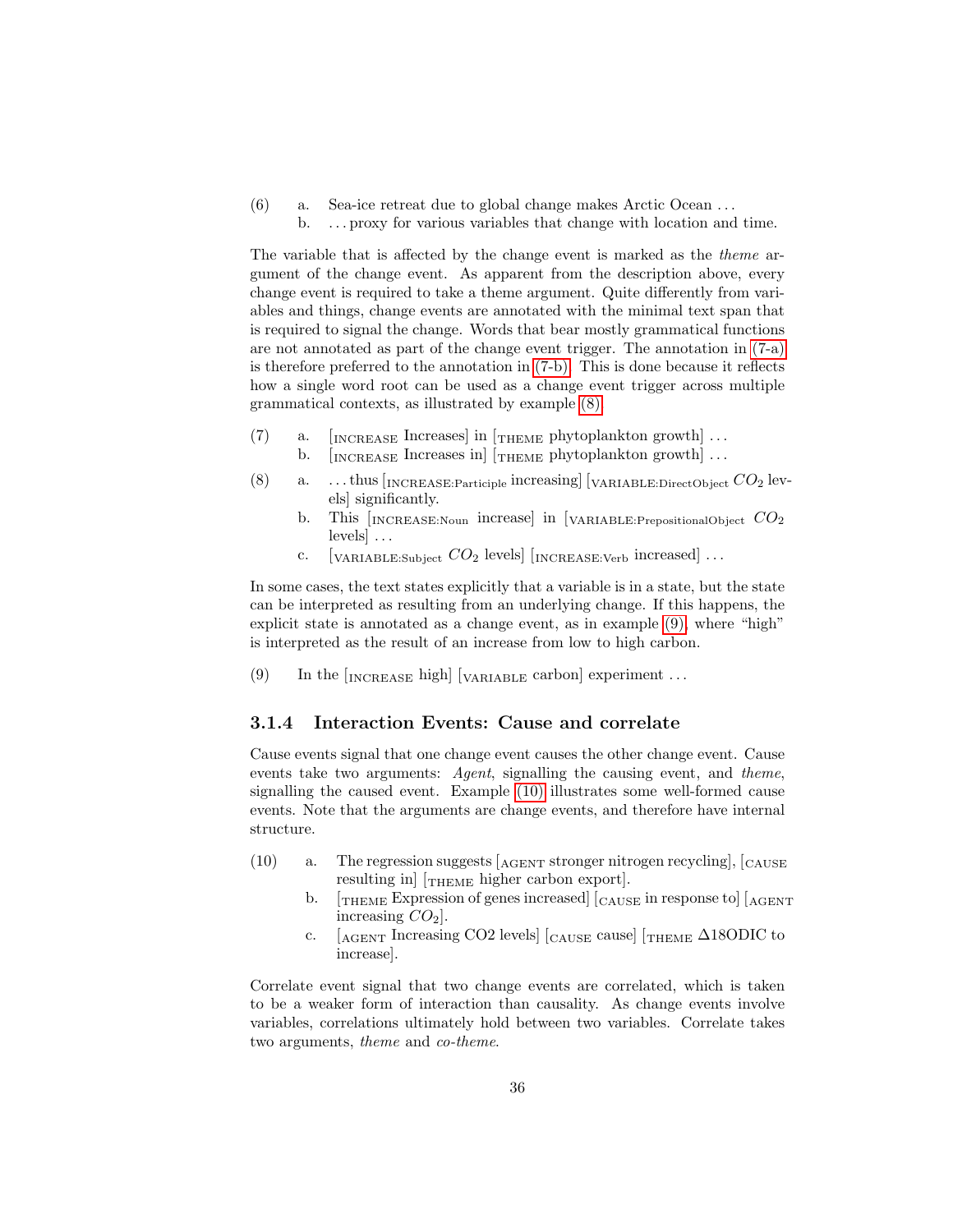From a statistical standpoint, correlations are bidirectional relations, but we have observed that there is a tendency to focus on one of the changes as initiating the the change in the other, giving correlations a quasi-directional interpretation[2](#page-39-0) . If there is an observable directionality to the correlation, the initiating event is marked as the theme argument and the resulting change event is marked as the co-theme. Otherwise the syntactic object of the correlation trigger is selected as co-theme, and the other event as the theme as a default. In [\(11-a\),](#page-39-1) no directionality is observed. However, in [\(11-b\)](#page-39-2) and [\(11-c\)](#page-39-3) there is a directionality to the correlation, so arguments are assigned according to the status of the involved change events.

- <span id="page-39-2"></span><span id="page-39-1"></span>(11) a.  $\int_{\text{THEME}}$  Calcite  $\Delta$ 180 decreases strongly [CORRELATE with [CO-THEME increasing concentrations of  $CO_3^{-2}$ .
	- b. [CO-THEME Expression of genes decreased] [CORRELATE in] [THEME the high  $CO<sub>2</sub>$  treatment].
	- c. [CORRELATE Associated with] this [THEME increase in opal] there was a [CO-THEME decrease in CaCO3%].

<span id="page-39-3"></span>The annotation scheme does not distinguish between directional and non-directional correlations, which is problematic, because the reasoning component cannot then exploit this distinction. Also, the resulting inconsistent usage of theme and co-theme makes it hard for automated systems to pick the correct argument types, as illustrated by the experiments in later chapters. Therefore, in the version of the annotation scheme currently under development, directional correlations take theme and co-theme arguments, while non-directional correlations simply take two theme arguments instead.

Cause and correlate events are only annotated if there is an explicit trigger for the cause or correlation, and interactions are only annotated within the scope of a single sentence. No interaction is therefore annotated in Example [\(12\).](#page-39-4)

<span id="page-39-4"></span>(12) The  $\lbrack_{\text{VARIABLE}}$  mineral nutrients] were  $\lbrack_{\text{INCREASE}}$  added] to the experimental culture. At the end of the incubation period, [VARIABLE bacterial growth] was found to have [INCREASE increased] by 236% compared to the control cultures.

Interaction event triggers, as opposed to change events, are annotated as phrases, rather than single words. This is because functional words are often required for a head word to signal an interaction event. Compare the two sentences in example [\(13\).](#page-39-5)

- <span id="page-39-5"></span> $(13)$  a. Phytoplankton biomass is changing  $\begin{bmatrix} \text{CAUSE} \\ \text{CAUSE} \end{bmatrix}$  in response to climate change.
	- b. The  $\epsilon_{\text{CHANGE}}$  response of the nitrogen flux measurements may be due to ...

<span id="page-39-0"></span> $2^2$ From a discourse point of view, this makes sense, as some entities are more focused/topical than others.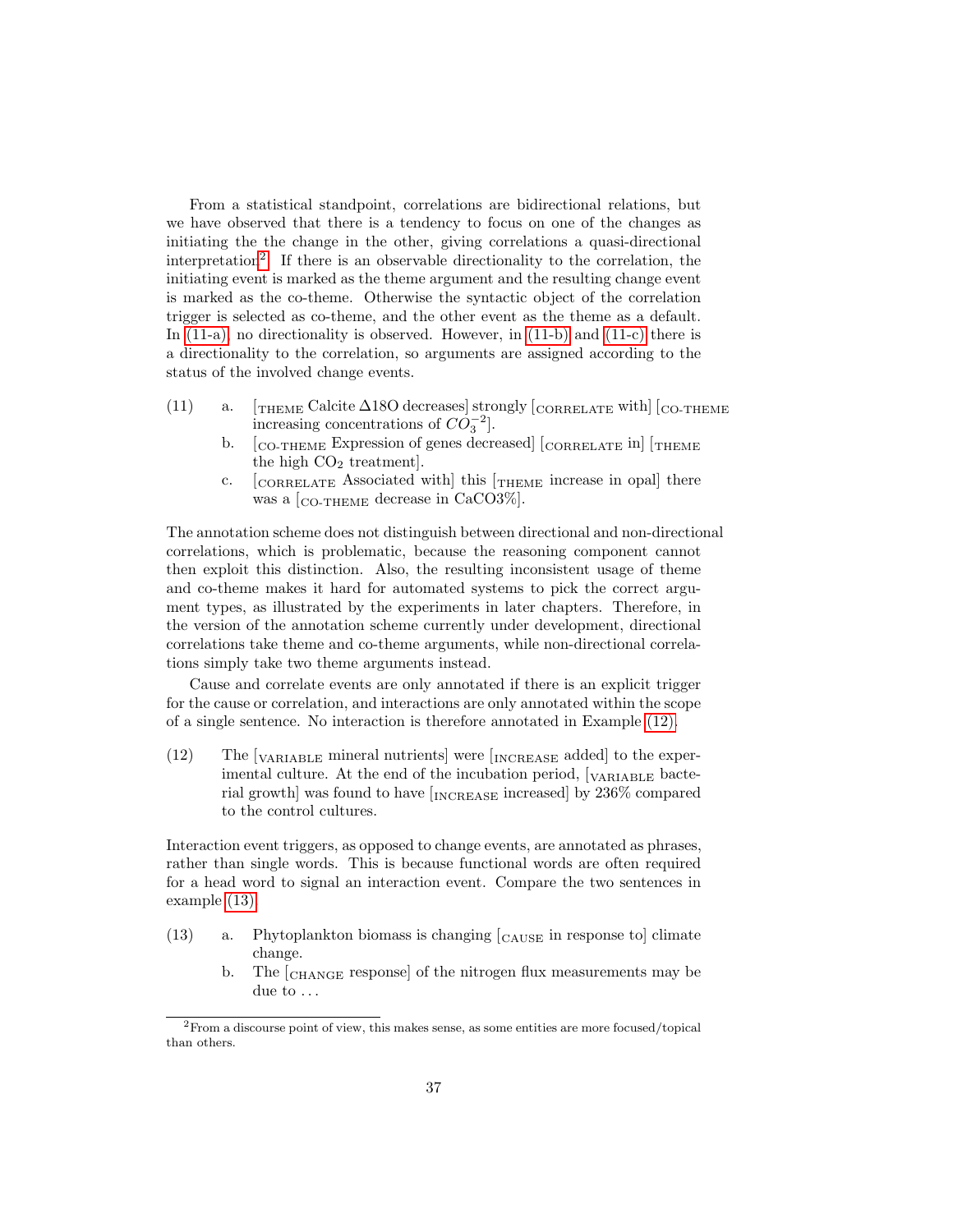It is not uncommon for interactions to hold between a change event and a variable, or directly between two variables, rather than two change events, as illustrated in example [\(14\).](#page-40-0) In these cases, the variable is interpreted as undergoing an implicit change. Sometimes, when there is an correlation between two variables with no change event specified, the text explicitly states whether the correlation is positive or negative, in which cases this is annotated as one of the more specific categories *positive\_correlate* or *negative\_correlate*, as in example  $(14-c).$ 

- <span id="page-40-0"></span>(14) a.  $\dots$  found a significant  $\left[_{CORRELATE}$  correlation between  $\left[_{THEME:VARIABLE}$ suspended POC] and [CO-THEME: VARIABLE potential respiration].
	- b. An [THEME:INCREASE increase in the abundance of Planctonomycetespecific 16S rRNA] [CORRELATE is indicative of] [CO-THEME:VARIABLE anammox bacteria].
	- c. [THEME:VARIABLE AT] and [CO-THEME:VARIABLE CT fluxes] were [+CORRELATE positively correlated].

<span id="page-40-1"></span>It is also quite common that an interaction lies implicit in a change event, as in example [\(15\).](#page-40-2) In these cases, no text span is explicitly annotated as an interaction event. Instead, one of the change events acts as a cause or correlations, taking the other change event as the agent or co-theme argument, in addition to the normal theme argument.

- <span id="page-40-2"></span> $(15)$  a. Thus,  $\left[_{\text{INCREASE}}\right]$  increased  $\left[_{\text{VARIABLE}}\right]$  food production  $\left[_{\text{INCREASE}}\right]$ heightens] [VARIABLE the magnitude of the terrestrial Si pump].
	- b. This suggests that  $[<sub>INCREASE</sub> more acidified] future [<sub>VARIABLE</sub> oceans]$ will  $\left[_{\text{INCREASE}}\right]$  increase  $\left[_{\text{VARIABLE}}\right]$  the rate of dissolution of organic matter].

## 3.1.5 Grammatical structures: And, or, refexp

In addition to the main entity and event categories that have been discussed above, some auxiliary categories have been defined to handle common language constructs, as these facilitate extracting the information of interest. There are two Coordination Event categories, and and or, that are used to annotate conjunctions and disjunctions of events and entities. These are only annotated when they connect multiple annotated text spans, and take these text spans as part arguments. Example [\(16\)](#page-40-3) illustrates a conjunction of variables. The change event takes the conjunction as the theme argument, which again takes the variables as theme arguments.

<span id="page-40-3"></span> $(16)$  ... thus [INCREASE increasing] [PART:VARIABLE carbon] [THEME:AND and] [PART:VARIABLE nitrogen concentrations].

In addition, there is one category, RefExp, which is used to handle referring expressions such as that, it, such changes etc., that refer to entities and events in previous sentences. These take the previously mentioned text span as a coref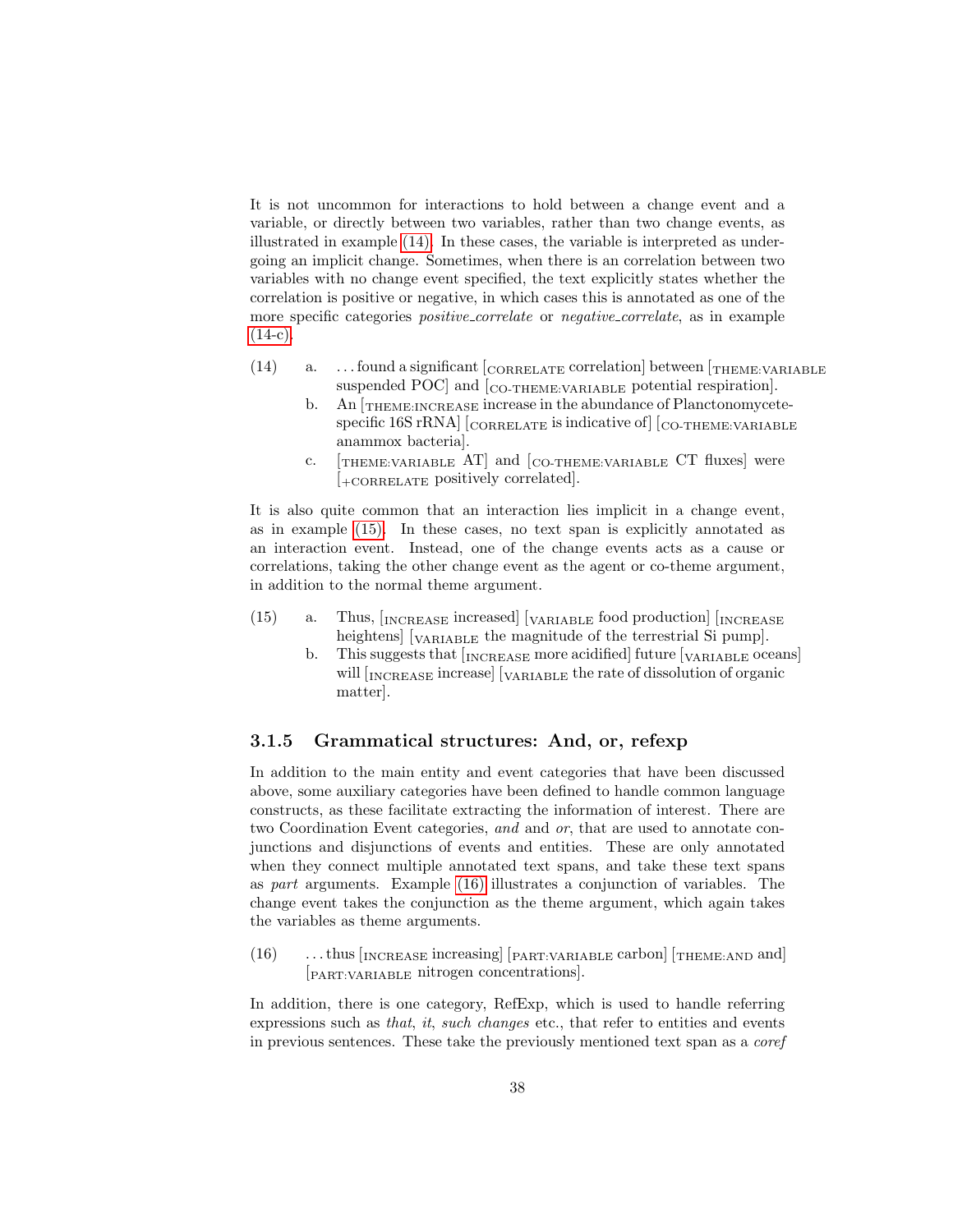argument, and can itself be used as an argument for an event as though it were the element it refers back to. Example [\(17\)](#page-41-0) illustrates this.

- <span id="page-41-0"></span>(17) a. A statistically significant [COREF:INCREASE increase] was observed in [THEME:VARIABLE phytoplankton biomass].
	- b.  $[THEME:REFEXP$  This increase can be  $[cAUSE$  attributed to  $[KGER:DECREASE]$ decreased predator activity].

Referring expressions, like entities, are only annotated if they actually occur as arguments in an event structure, such as a change or interaction event.

## 3.1.6 Feedback loops

The discovery support system will focus on the discovery of feedback loops by chaining quantitative changes. However, there are some cases where feedback loops are mentioned directly in the text, as in example [\(18\).](#page-41-1) The feedback tag is used to annotate these cases, and feedback events take the two involved variables as theme and co-theme arguments, where the choice between them is arbitrary[3](#page-41-2) .

<span id="page-41-1"></span>(18) Our model suggests  $[$ +FEEDBACK a positive feedback] between  $[$ THEME temperature] and  $[_{CO-THEME}$  atmospheric  $CO_2$ content].

The annotation scheme distinguishes feedback loops of unspecified direction ( $feedback$ ), positive feedback loops ( $postive\_feedback$ ) and negative feedback loop (*negative\_feedback*) by means of different tags.

## 3.1.7 Negation

Negated changes and interactions are annotated just like actual events, but with a "negative" attribute specified on the event, as in example [\(19\).](#page-41-3) The trigger for the negation is not annotated in the present annotation scheme.

- <span id="page-41-3"></span>(19) a. [VARIABLE The transport efficiencies of various ballasts] did not [CHANGE:NEG vary] significantly after 1000 m.
	- b.  $\left[\text{VARIABLE}\right]$  production rates were  $\left[\text{CHANGE:NEG}\right]$  unaltered.
	- c. [VARIABLE The observed variables] did showed no [CORRELATE:NEG relationship with] [VARIABLE sea-water ph].

## 3.2 Annotation Process

Development of the annotation scheme proceeded in an iterative fashion: The initial annotation scheme and guidelines were developed in cooperation with

<span id="page-41-2"></span> $3$ This is also likely to change in the next version of the annotation scheme, as it seems better for feedback events to take two theme arguments, given that there is no difference in focus of the two variables.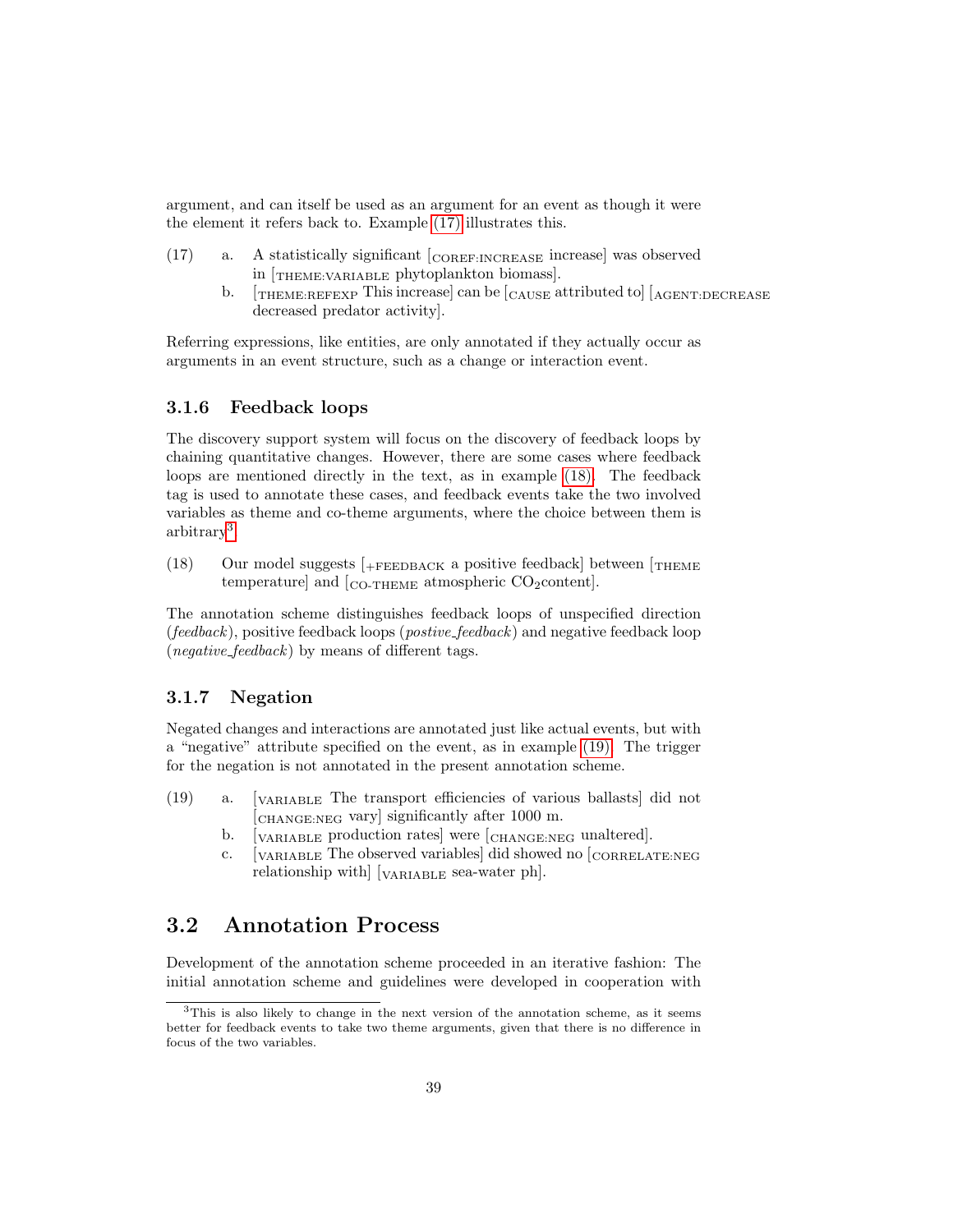the domain experts. A set of 12 abstracts from journal articles selected by domain experts as representative for the field were annotated by one annotator (Erwin Marsi) and reviewed by another annotator (Elias Aamot), leading to a discussion and revision of the annotation scheme. A description of the annotation scheme developed at that stage formed the basis for a workshop paper [\[Marsi et al., 2014b\]](#page-94-0). Subsequently, one annotator (Elias Aamot) annotated 8 full journal articles also selected by the domain experts as representative of the field. Another annotator (Erwin Marsi) revised some of the annotations, and some minor adjustments were made to the annotation scheme, resulting the guidelines presented here. Two additional papers were annotated to create evaluation materials for the experiment presented in chapter [4.](#page-43-0)

The resulting corpus therefore consists of 10 full text papers. The annotation process revealed that the Methods and Materials sections did hardly contain any relations of interest, so these sections were not annotated in the corpus. Due to copyright restrictions and the wish make the corpus publicly available, all papers in the corpus are taken from the open access journal PLoS One[4](#page-42-0) . Copyright and reuse restrictions poses a large challenge to acquiring enough diverse textual material for developing the corpus.

It is usual to have multiple annotators annotate the same material to improve annotation quality and also to calculate inter-annotator agreement. However, the manpower constraints associated with this master project did not allow for a systematic measurement of inter-annotator agreement. However, the review process revealed that the annotators did mostly agree, except for some specific categories, such as thing. It was measured that an annotator familiar with the annotation guidelines is able to annotate approximately 30-35 sentences per hour of concentrated work.

## 3.3 Conclusion

This chapter presented answers to research questions 1 and 2, discussing the type of annotations scheme required to extract information that supports discovery in the domain. Several challenges have been mentioned: Annotation speed and consistency, computational learnability, acquiring textual material, and a continually changing annotation scheme, requiring revision of previously annotated text.

To increase annotation consistency and learnability, several changes to the annotation scheme are planned, including changing the argument types of correlate and phasing out thing. Presently, an annotator is annotating new material using the updated annotation scheme, and a revision of the existing corpus is planned if no problems are encountered with the new annotation scheme.

<span id="page-42-0"></span><sup>4</sup><http://www.plosone.org/>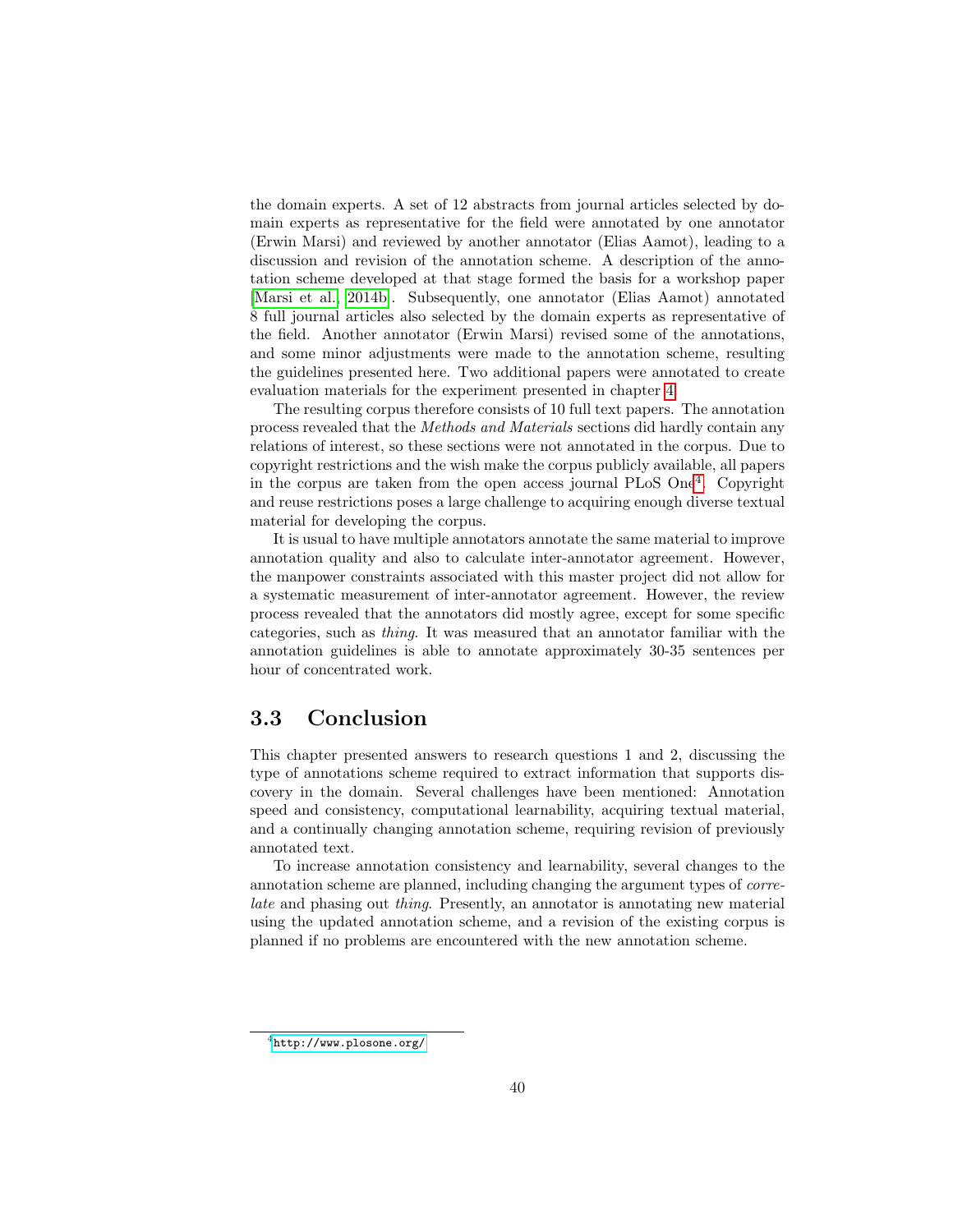## <span id="page-43-0"></span>Chapter 4

# Automatic Annotation by Pattern Matching

As described in chapter [3,](#page-32-0) the reason to develop an annotated corpus is to facilitate the development of information extraction tools. Conveniently, information extraction tools can reduce the work required to create an annotated corpus, by automatically annotating at least parts of the text. If conducted properly, this can lead to a bootstrapping process where gradually better information extraction tools make it possible to annotate larger quantities of literature, which again can give rise to better information extraction tools. This chapter develops an information extraction system based on pattern matching with patterns manually extracted from the annotated corpus of 8 journal articles. This system is subsequently evaluated as an annotation assistance system, to see whether primitive automatic systems can assist human annotators. The same system is also used to compare the strengths and weaknesses of machine learning systems to pattern matching systems in chapter [5.](#page-61-0)

Figure [4.1](#page-44-0) illustrate the conceptual functionality of the pattern matching system developed in this chapter. Automatic annotation is performed on unseen text by pattern matching. The annotation patterns are developed based on the pilot annotated corpus. If the system is used as an intelligent annotation assistant, the automatically annotated text is then given to an annotator for manual correction, whereas if the system is used in an LBD pipeline, the annotated text is then sent to the domain rule extraction component.

This chapter is structured as follows: Section [4.1](#page-44-1) explains the types of annotation patterns used by the system and the manual process of developing the annotation patterns. Section [4.2](#page-50-0) explains briefly how the pattern matching system was implemented. Section [4.3](#page-51-0) explains the methodology and results for the evaluation of the system. Finally, section [4.4](#page-56-0) discusses the implication of the results produced by the evaluation, viewing the system as an annotation helper.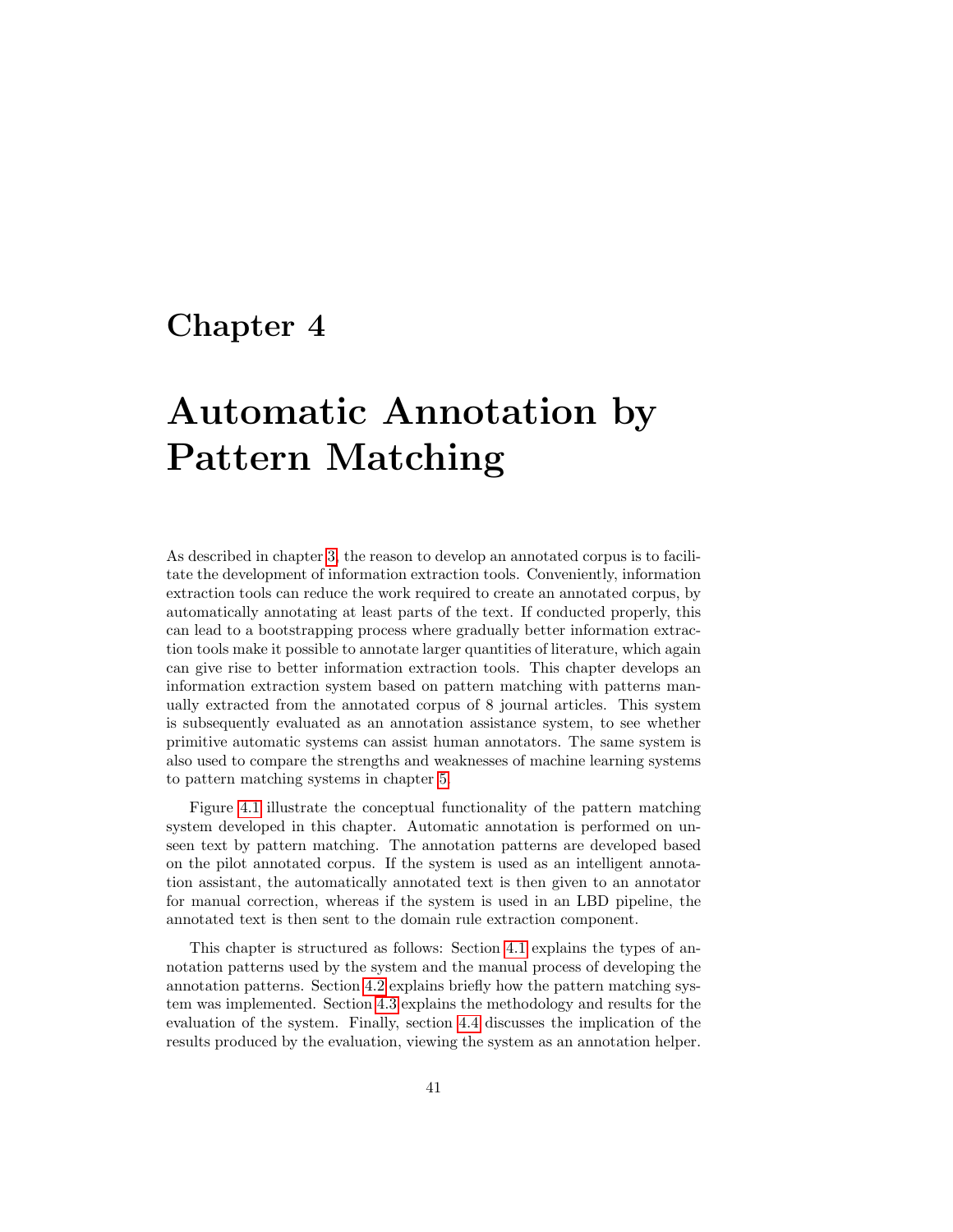

Figure 4.1: Flow diagram for the pattern.

<span id="page-44-3"></span><span id="page-44-0"></span>TRIGGER increase VAR X dobj T ; X prep "in" pobj S



## <span id="page-44-1"></span>4.1 Designing the Patterns

The pattern-matching system developed in this chapter uses two different types of patterns. The simplest type of patterns, surface patterns, which uses simple string matching. A surface pattern consists of a set of sub-patterns, and every sub-pattern must be found in the target string for the pattern to be considered matched. Each string is normalized to lower case and non-letter characters are removed, to improve recall of this kind of patterns. As will be explained in [4.1.2,](#page-47-0) these patterns are used for detection of interaction events.

The second type of pattern used in the systems is *structural patterns*, which are matched against the dependency structure of each sentence. Each structural pattern consists of a set of sub-patterns<sup>[1](#page-44-2)</sup>, where each sub-pattern defines a path in the dependency structure. A path is linear sequence of nodes and edges, alternately. In addition to the sub-patterns, each pattern consists of a trigger word, which has a special purpose during pattern matching (see chapter [4.2\)](#page-50-0). Each structural pattern also specifies which kind of event it detects, and what category (variable or thing) the argument it takes belongs to.

Edges in a sub-pattern path are constrained by dependency type, such as nsubj, dobj or prep. Node element can be constrained to a specific word lemma, such as "of", "in" or "trend", assigned to a variable  $(X \text{ or } Y)$ , constrained to match the trigger of the pattern ( $'T'$ ), or specify the end-anchor ( $'S'$  or  $'N'$ ). The end anchor specifies the root of the sub-tree in the dependency structure that becomes the argument of the event if the pattern matches.

<span id="page-44-2"></span><sup>1</sup>For ease of implementation, and due to the fact that no patterns in the data required more, a pattern can only consist of 1 or 2 sub-patterns in the current implementation, but this can easily be generalized.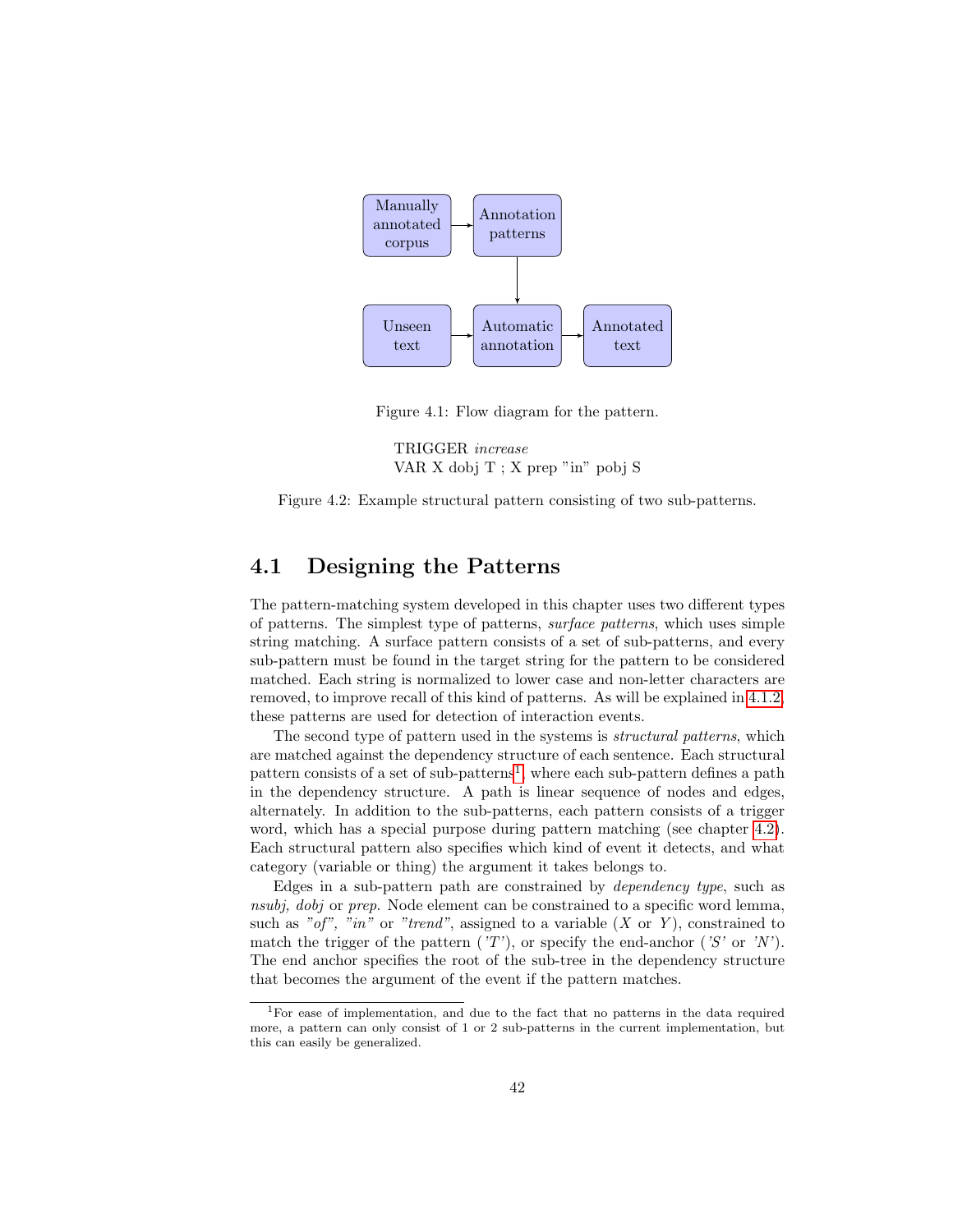

<span id="page-45-0"></span>Figure 4.3: Pattern matching the dependency structure.

The sub-graph spanned by the sub-pattern paths must form a connected graph, so every path must share at least one node with at least one other path, and this property is exploited for efficiency during pattern matching (see chapter [4.2\)](#page-50-0). The node shared by two paths is called the *join*, and must be either a variable, the end-anchor, or the trigger.

As an example, consider the structural pattern in figure [4.2](#page-44-3) with the trigger increase. The pattern consists of two sub-patterns,  $X$  dobj  $T$  and  $X$  prep "in" pobj S, and signals an argument of type variable ("VAR"). The join of the two sub-patterns is the node constrained by the variable 'X' An example of a successful matching is shown in figure [4.3,](#page-45-0) where the red and blue paths signal the two sub-patterns, and the brown sub-tree is the sub-tree rooted by the end anchor. The variable X, constrained to the node "found", joins both paths, and the word biomass is the last element in the path of the second pattern, which specifies it to be the end-anchor. This matching gives rise to the annotation below (Example  $(1)$ ), as the trigger word is annotated as the change event trigger, and the sub-tree rooted at the anchor is annotated as a variable, and chosen as the theme argument of the change event.

 $(1)$  Our studies found an  $\lceil_{\text{INCREASE}}\rceil$  increase in  $\lceil_{\text{THEIME:VARIABLE}}\rceil$  phytoplankton biomass].

As will be seen in chapter [4.1.1,](#page-46-0) structural patterns are used for detection of change events. As explained in the annotation guidelines, variables and things are not annotated unless a part of an event, and interaction events are only annotated if they connect two arguments. Therefore, pattern matching is conducted as follows: First, patterns are applied to detect change events. All arguments that are detected by the patterns are annotated as variables or things. Whenever there are more than two change events in a sentence, patterns to detect interaction events are applied between every subsequent pair of change events in the sentence.

Annotation patterns were manually developed by the protocol described in the following sections, in order to create annotation patterns that realistically represent the desired relations, rather than writing rules based on idealistic preconceptions. Annotation pattern were developed in two phases, first developing patterns for change events (change, increase and decrease) and their arguments, then expanding the system to accommodate interaction events.

The resulting set of patterns is available online at [https://github.com/](https://github.com/EliasAamot/MasterData) [EliasAamot/MasterData](https://github.com/EliasAamot/MasterData).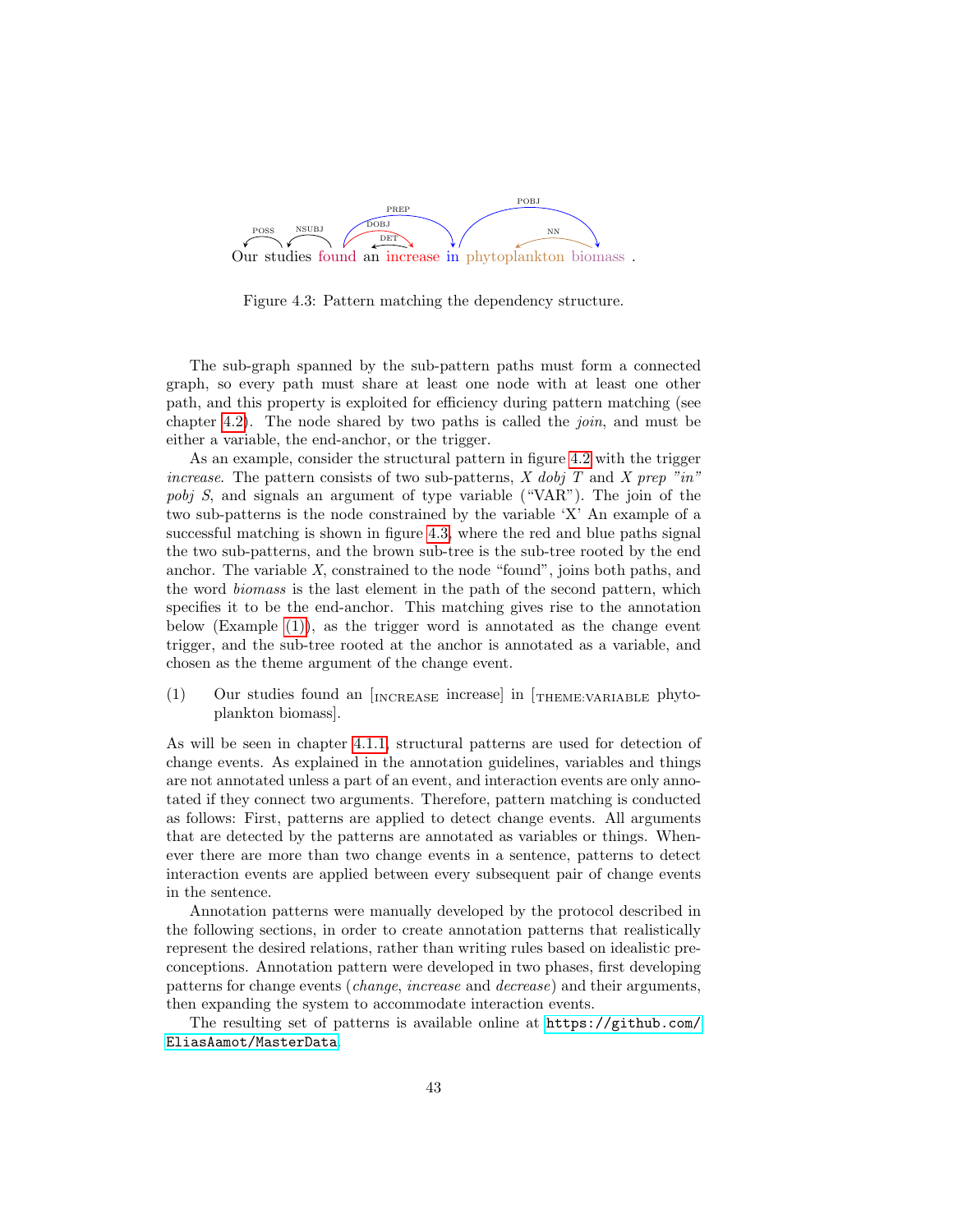

<span id="page-46-1"></span>Figure 4.4: Example Dependency Parse Tree; The event trigger is coloured blue, the theme argument is coloured brown, and the path from the trigger to the theme argument is coloured red.

#### <span id="page-46-0"></span>4.1.1 Patterns for Change Events

As a preprocessing step, the entire corpus was parsed to dependency format using the Stanford Parser [\[Klein and Manning, 2003\]](#page-93-0), and all change event trigger words were extracted from the annotated corpus. The set of patterns was developed using the following procedure: For every trigger word, search through the annotated corpus for sentences containing the corresponding lemma. Ignore all the sentences where the lemma occurs, but is not annotated as the trigger for an event. For every sentence where the lemma occurs as a trigger for an annotated event, store the dependency path from the trigger to the theme argument as a sub-pattern, keeping all closed class words as strings, and abstracting all open class words to variables. In the dependency tree illustrated in figure [4.4,](#page-46-1) the extracted annotation pattern would be "T prep "in" pobj  $S$ " with the trigger "increase".

If there is an obvious parsing error, use the dependency path that would hold in the correct parse tree. If the path is too cluttered by complex phenomena, such as conjunctions, to give rise to a realistically useful pattern, ignore it. This does not hurt recall significantly, because for every complex case, there normally exists a simple version of the same underlying pattern in the data.

When all patterns for a lemma have been developed, the next step is to look through all sentences where the lemma occurs again, and tally the number of true and false positives each pattern generates on the development corpus. If a pattern yields a high number of false positives, add more elements or subpatterns to make the pattern more specific if there is an obvious way of doing so. Otherwise, exclude the pattern in the final set of annotation patterns. There is no absolute threshold on the ratio of false to true positives that are accepted, as the types of errors and availability of data should be taken into consideration as well, but the developer should keep in mind that a system to assist human annotation should strive for high precision, but worry less about recall.

The pattern development process revealed that while quite unambiguous patterns exist for increase and decrease events, the patterns for change events are much more ambiguous, and the potential theme argument strongly influences whether a trigger word corresponds to an actual change event or not.

The procedure above only works for single-word triggers. While the corpus has been annotated to make most change event triggers single words, there are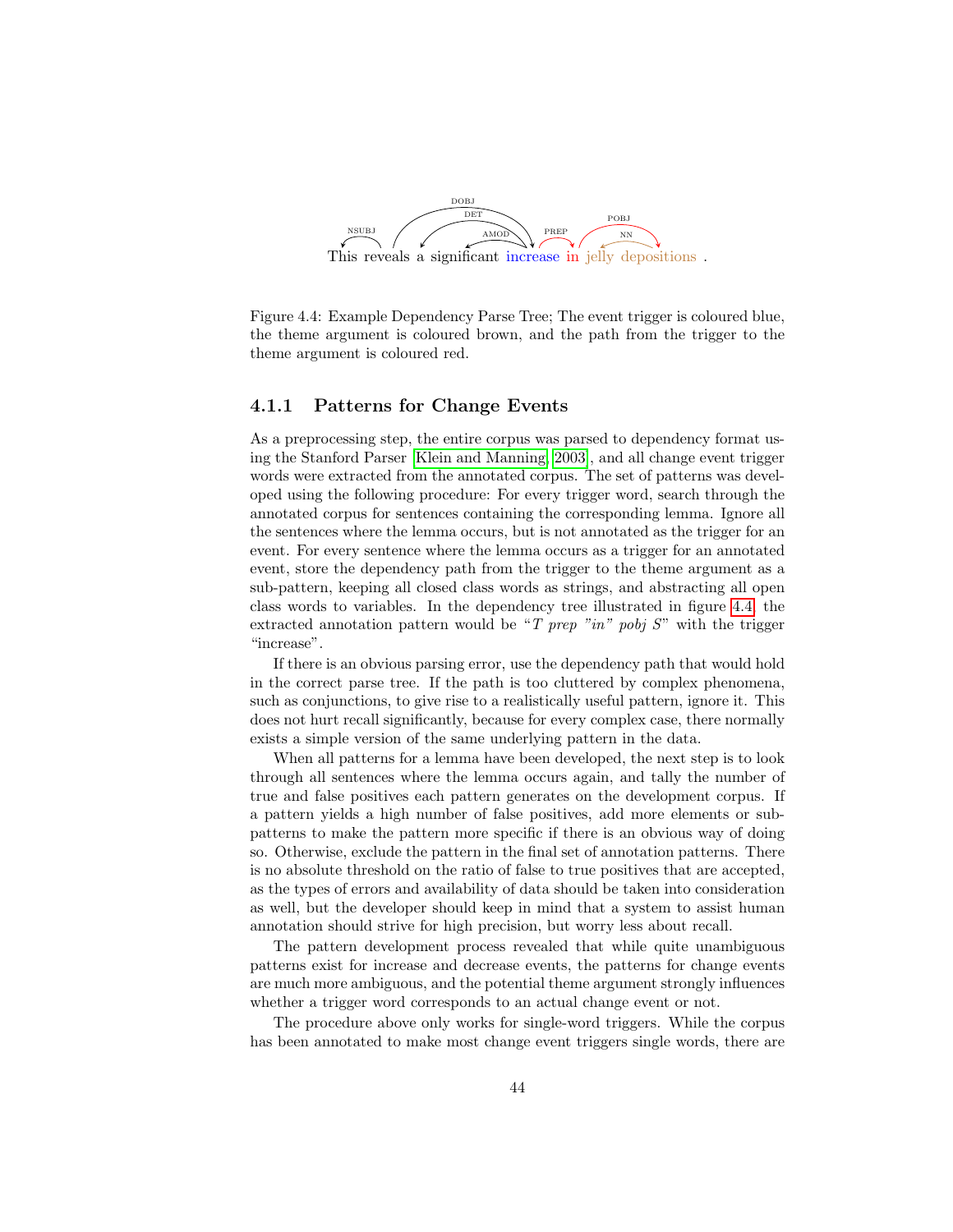some examples of multi-word triggers, especially triggers of the type more ADJ or less ADJ. In these cases, the most discriminating word (the ADJ in the example cases) is used as the trigger word, and the pattern is augmented by a sub-pattern requiring the presence of the other word(s).

Negation is handled by the following heuristic: Certain triggers, such as unaltered and stability, are specified by the developer as initially negated. All other triggers are by default non-negative. When a match has been found, a secondary pattern matching procedure checks for the existence of a negation word or the determiner no in the immediate sub-tree of the trigger. If this is found, the negative polarity of the trigger is reversed.

## <span id="page-47-0"></span>4.1.2 Patterns for Causes and Correlations

As described in the annotation guidelines, change events in one sentence can be connected either implicitly, where one event takes the other as an agent or co-theme argument, or explicitly, where there is a text span annotated as cause or correlate connecting the change events. Ideally, an automatic annotation system should be able to replicate both kinds of connections. However, the pattern matching system described in this chapter focuses on only the explicit connectors cause and correlate, because they are easy to detect using surface patterns, whereas probabilistic inference is most likely required to uncover implicit connections, due to the lack of unambiguous trigger words. As the current system is primarily intended as a tool to assist annotation, and only secondarily as a full automatic annotation system, the explicit connections are also the most interesting, as a human can connect two change events by an agent or co-theme relation more quickly and easily than first annotating a text span as an explicit interaction event, and then connecting that span to each of the involved events.

Visual inspection of the dependency paths between the triggers for interaction events and their arguments revealed that these paths tended to be much longer than the corresponding paths for change events. The length make it hard to formulate specific dependency patterns that still generalize for the type of syntactic relation that holds between the interaction trigger and its arguments. Also, longer dependency chains are more susceptible to parsing errors, which tend to make the patterns useless in practice. Because of this, the interaction event detection component uses surface matching, rather than structure matching.

When a pattern is attempted matched against a target text, the matching process works as follows: Interaction events hold between two pairs of change events, so matching is not performed on sentences less than two interaction events. For each adjacent pair of change events in the sentence, the sentence is divided into three parts: The string before the text span of the first change event, the string between the text spans of the change events and the string after the text span of the change event. For instance, the sentence in example [\(2\)](#page-9-1) gives rise to the parts below.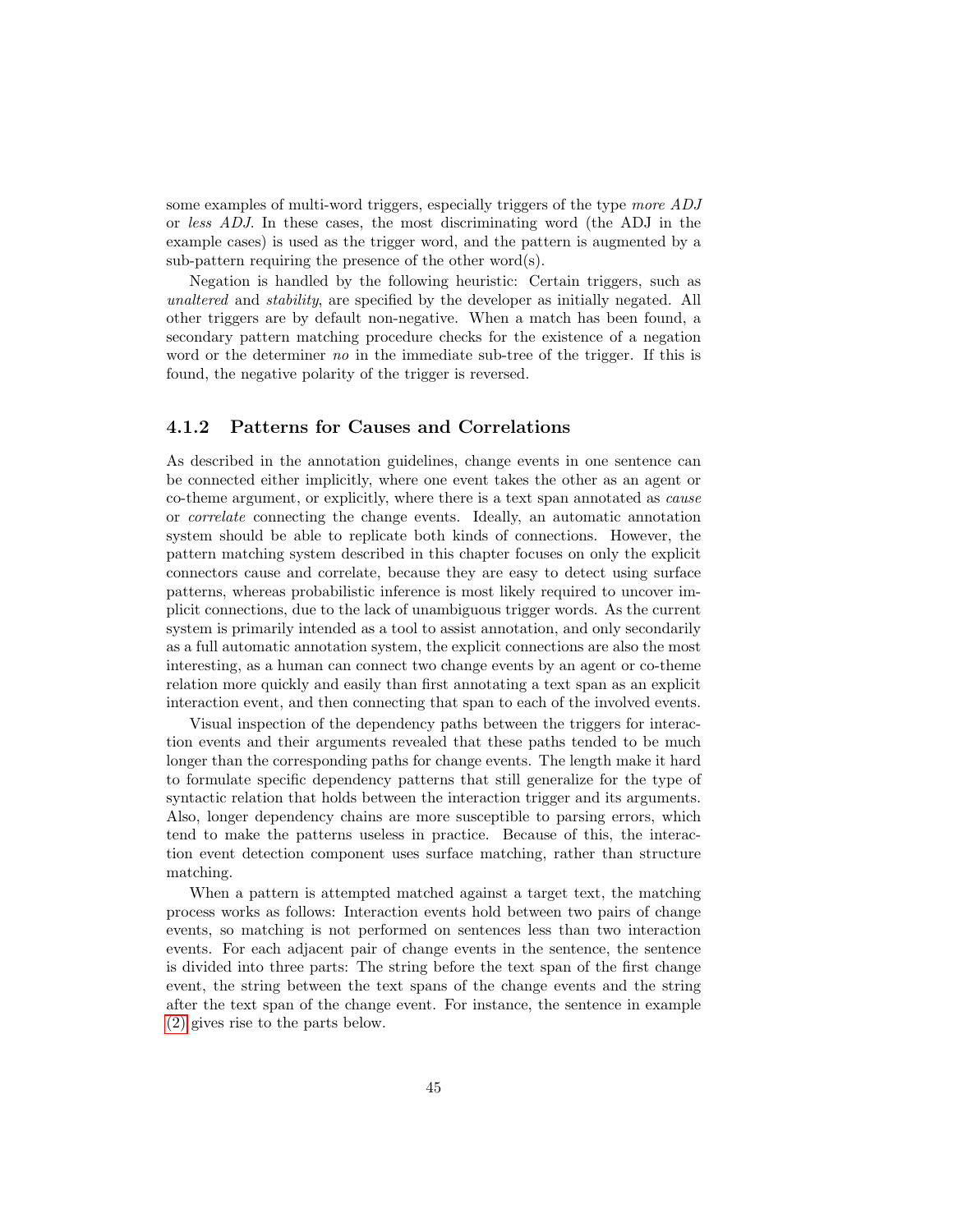## TRIGGER 2 BETWEEN due to

### TRIGGER 1 BEFORE due to

#### <span id="page-48-0"></span>Figure 4.5: Patterns created by the example sentences in [\(3\).](#page-37-0)

(2) The results seem to indicate that the  $\epsilon$ <sub>CHANGE</sub> increased biological activity is a consequence of the  $\epsilon_{\text{CHANGE}}$  nutrient additions described above.

BEFORE The results seem to indicate that the

#### BETWEEN is a consequence of the

#### AFTER described above.

Interaction events between non-adjacent change events were ignored during pattern development, because the procedure for surface matching will detected multiple interactions for the same trigger, in this case. Non-adjacent interaction events are quite rare in the development data, so it is suspected that only little coverage is lost by ignoring them.

The annotation patterns for interaction events were developed according to the following protocol: For every trigger in the annotated corpus, a pattern with one sub-pattern corresponding to the trigger at the location it occurs is extracted. Then the sentence is studied, to look for other words that are deemed to be required indicators for the interaction. If any such words are encountered, each of these is made into a separate sub-pattern. It is important to note here that the multiple occurrences of the same trigger phrase can give rise to several patterns depending on their relative position with respect to their argument events. For instance, the sentences in example  $(3)$  due to gives rise to the two patterns in figure [4.5,](#page-48-0) where one matches if due to is found in the between part, and the other matches if due to is found in the before part.

(3)

- a. [CAUSE Due to] [CHANGE decreased] nutrient availability, we observed [CHANGE diminished] bacterial growth.
- b. We observed  $\epsilon$  [CHANGE diminished] bacterial growth  $\epsilon$ <sub>CAUSE</sub> due to [CHANGE decreased] nutrient availability.

Additionally, every cause event trigger must specify which of the change event arguments is selected as the agent argument. The number following the keyword trigger specifies whether the first or second change event is annotated as the agent.

The patterns were preliminarily tested by running them on the annotated corpus. This revealed that patterns consisting of only a single preposition tended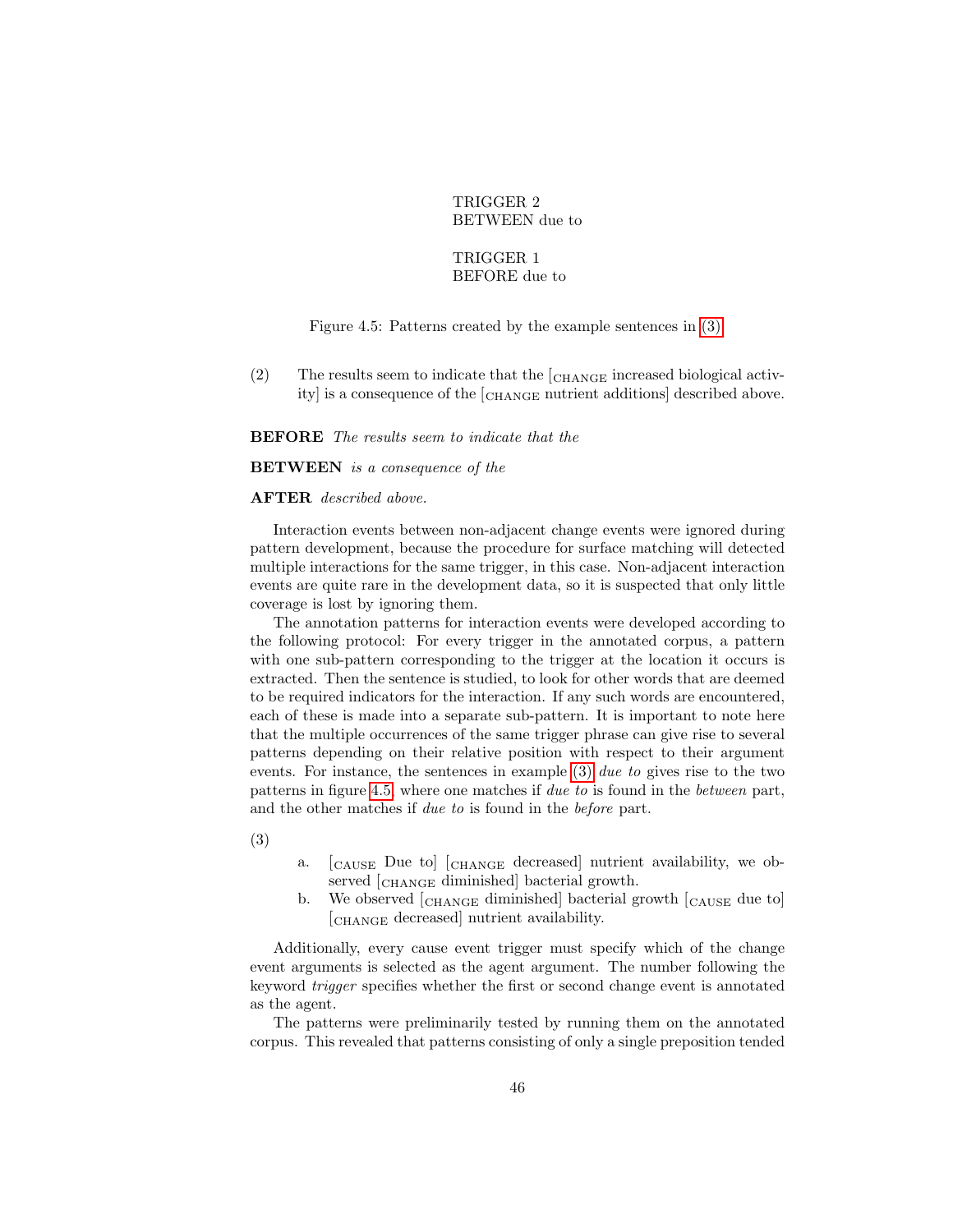yield more False Positives than True Positives. Single preposition patterns were therefore removed from the final set of patterns, increasing precision significantly at the cost of recall.

## <span id="page-49-1"></span>4.1.3 Ignored Structures

The patterns developed as explained above represent a simple, prototype patternmatching system. While it should be sufficient to get an indication of how well a pattern-matching can perform on the task of automatic annotation, several complex aspects of the annotation are ignored that need to be considered in a complete system. This section lists the annotation structures that are ignored by the current version of the pattern matching system.

- Conjunctions : The annotation tags for conjunction and disjunctions (and and *or*) are ignored.
- Referring Expressions : Both "RefExp" annotation tags, and their "co-ref" arguments are ignored.
- Changing Things: The cases where a *thing* tag is used to annotate a text span that is both a change and a variable, such as *ocean acidification*, are ignored.
- Interactions between two variables : Interaction events that hold between two variables with no explicit change are ignored.
- Interactions between Variable and Change Event : Interaction events that hold between one variable with no explicit change and one complete change event are also ignored.
- Implicit Agent/Co-themes : The system never treats change events as implicit interaction events, and all agent/co-theme links between change events with no explicit interaction events connecting them are ignored.
- Interactions between non-adjacent Change Events : As stated earlier, interaction events are only detected between adjacent change events, because simple pattern matching is not able to disambiguate which change event is the correct argument.
- Feedback : Feedback categories are ignored by the system, as no feedback events occurred in the development data.

Many of these structures could theoretically be handled by pattern matching without any additional tools<sup>[2](#page-49-0)</sup>, but doing so would require significant engineering effort to develop and tune the patterns to yield an optimal precision/recall tradeoff, handle special cases and to combine the different pattern matching processes.

<span id="page-49-0"></span> $2$ The Stanford Parser is able to handle detection and resolution of referring expressions, but tools developed or customized for resolution of the specific kind of referring expressions used in this annotation task will most likely yield much better performance.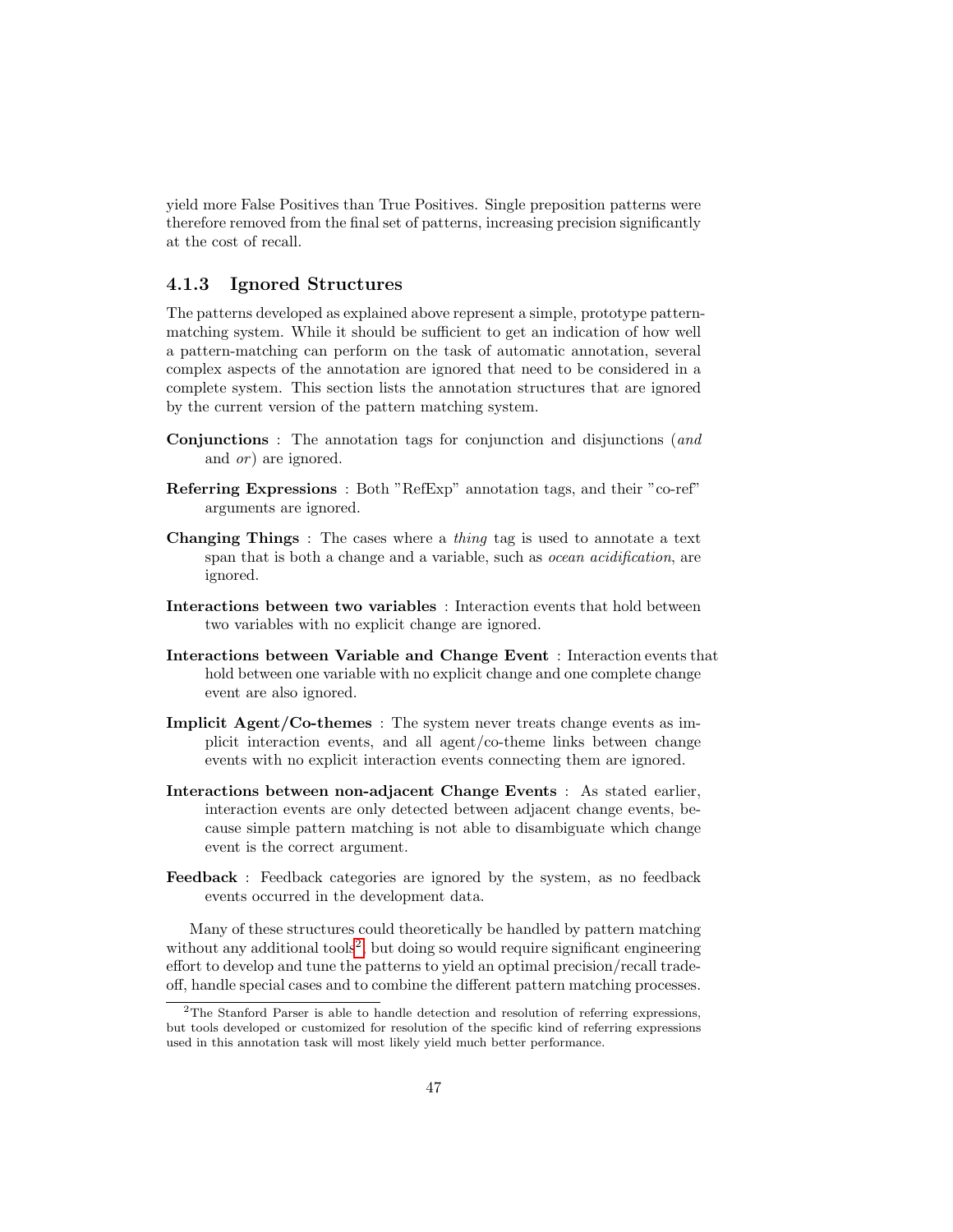Also, it is suspected that additional (statistical) techniques are required to detect some of the structures. For these reasons, none of these structures are handled by the prototype system presented in this chapter.

## <span id="page-50-0"></span>4.2 Implementation

The pattern matching-based automatic annotatino system has been implemented as a Python program, which uses arbitrary patterns written in a human-readable pattern language, as illustrated in [4.2](#page-44-3) (structural pattern) and [4.5](#page-48-0) (surface pattern). When annotating new textual material, the Stanford Parser is used as a pre-processing step which tokenizes, lemmatizes, conducts sentence splitting and parses the sentences to derive the dependency structure for each sentence. Pattern matching is then conducted. Output is provided as annotations in brat format.

The first component in the pattern matching pipeline uses structural matching to extract change events from the papers. For efficiency reasons, only patterns with triggers that match a lemma in the sentence are applied. Pattern matching tries to match one sub-pattern at the time, until either all sub-patterns have matched or one sub-pattern fails to match. The pattern matching system always tries to match the sub-pattern containing the trigger first, starting matching in the dependency tree from the node representing the trigger word. The pattern matching itself is conducted as a breadth-first search. For subsequent sub-patterns, matching starts from the join node. By starting at the most constrained node of a sub-pattern (the trigger or join), the search space becomes maximally constrained, consequently reducing search time.

When a structural pattern matches, the sub-tree rooted by the node signalled as the end-anchor by the pattern is extracted as the argument. Sometimes, however, the trigger word is in the sub-tree rooted by the end-anchor, illustrated in figure [4.6,](#page-51-1) in which case the trigger must be removed from the sub-tree that represents the argument, because there can be no overlap between the text span of the event trigger and the argument trigger. In the pattern language developed for this system, the end-anchor symbol "S" signals that the entire sub-tree should be used to form the argument, while the end-anchor symbol "N" signals parts of the sub-tree, such as the sub-tree rooted by the trigger must be pruned away.

Because structural matching is used for change events only, patterns can only have a single end-anchor, which represents the theme argument. The system can be extended to open for multiple end-anchors that signal different argument types if structural matching is to be used for extraction of other event types.

Brat annotations must occupy a continuous span of text without any gaps, and for various reasons, such as pruning of the sub-tree, certain syntactic constructions and errors in tokenization, the resulting dependency structure does not necessarily correspond to a continuous text span. A simple heuristic is used to map the dependency sub-tree to a continuous text span; the longest continuous string is extracted as the text span for the argument.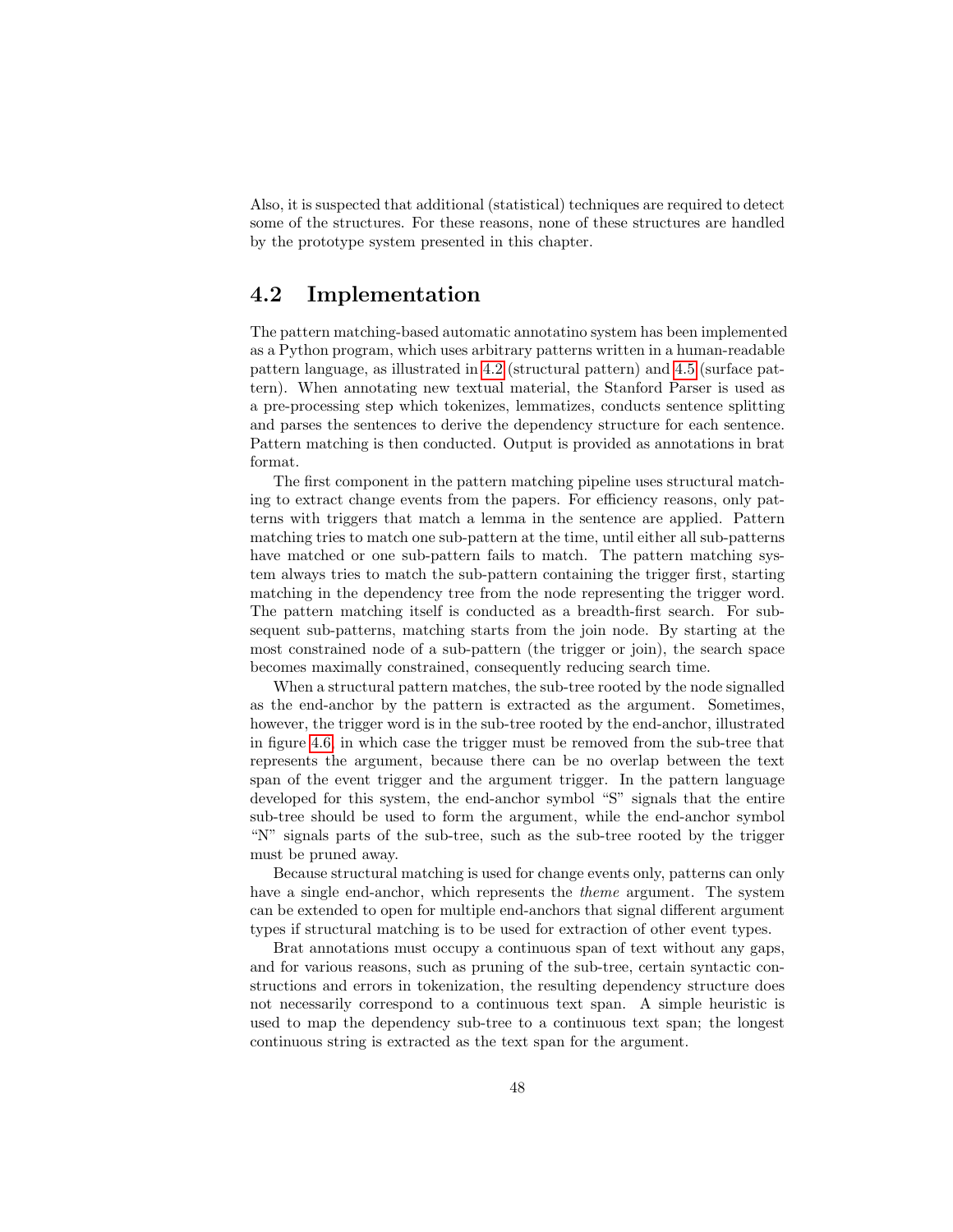

<span id="page-51-1"></span>Figure 4.6: Example of structure where the trigger is in the sub-tree of the end-anchor. Extracted argument in blue, matched pattern in red.

After detection of change events, a surface matching component tries to detect interaction events in all sentences containing at least two change events. For every pair of subsequent interaction events, the system splits the sentence into three parts, as described above (chapter [4.1.2\)](#page-47-0), and tries to perform a matching for every pattern, one sub-pattern at the time. Matching is done on a word-to-word basis, so only whole words are matched, ensuring that patterns such as due don't match words such as residue.

Except for some minor optimizations, such as only attempting full pattern matching if the trigger word occurs as a lemma in the sentence, efficiency has not been considered during system development. The pattern matching system spends approximately 2 seconds to perform pattern matching for a single paper, so there is likely some room for improvement, but the running time is nevertheless dominated by the time required to parse the papers using the Stanford Parser, which is in the order of 1 minute per paper.

## <span id="page-51-0"></span>4.3 Experimental evaluation

## 4.3.1 Evaluation Method

Two papers recommended by the domain expert were downloaded from PLoS and annotated manually to serve as a held-out test data. The pattern matching system was then applied to unannotated versions of the same papers. A human judge then compared the output from the pattern-matching system to the gold standard, based on the protocol described below. Note that the protocol is designed to reflect usefulness as a annotation assistance tool, rather than usefulness as an automatic annotation software.

#### Change Events

Two change events are considered *equivalent* iff they occur in corresponding sentences, the event types are the same and the text spans of both the event trigger and the theme argument exhibit at least a partial overlap. Assuming, a gold standard annotation as in example  $(4)$ , then  $(5-a)$  contains an equivalent Change Event, whereas [\(5-b\)](#page-52-1) does not, because the event type is different, and [\(5-c\)](#page-52-2) does not contain an equivalent change event, because the theme arguments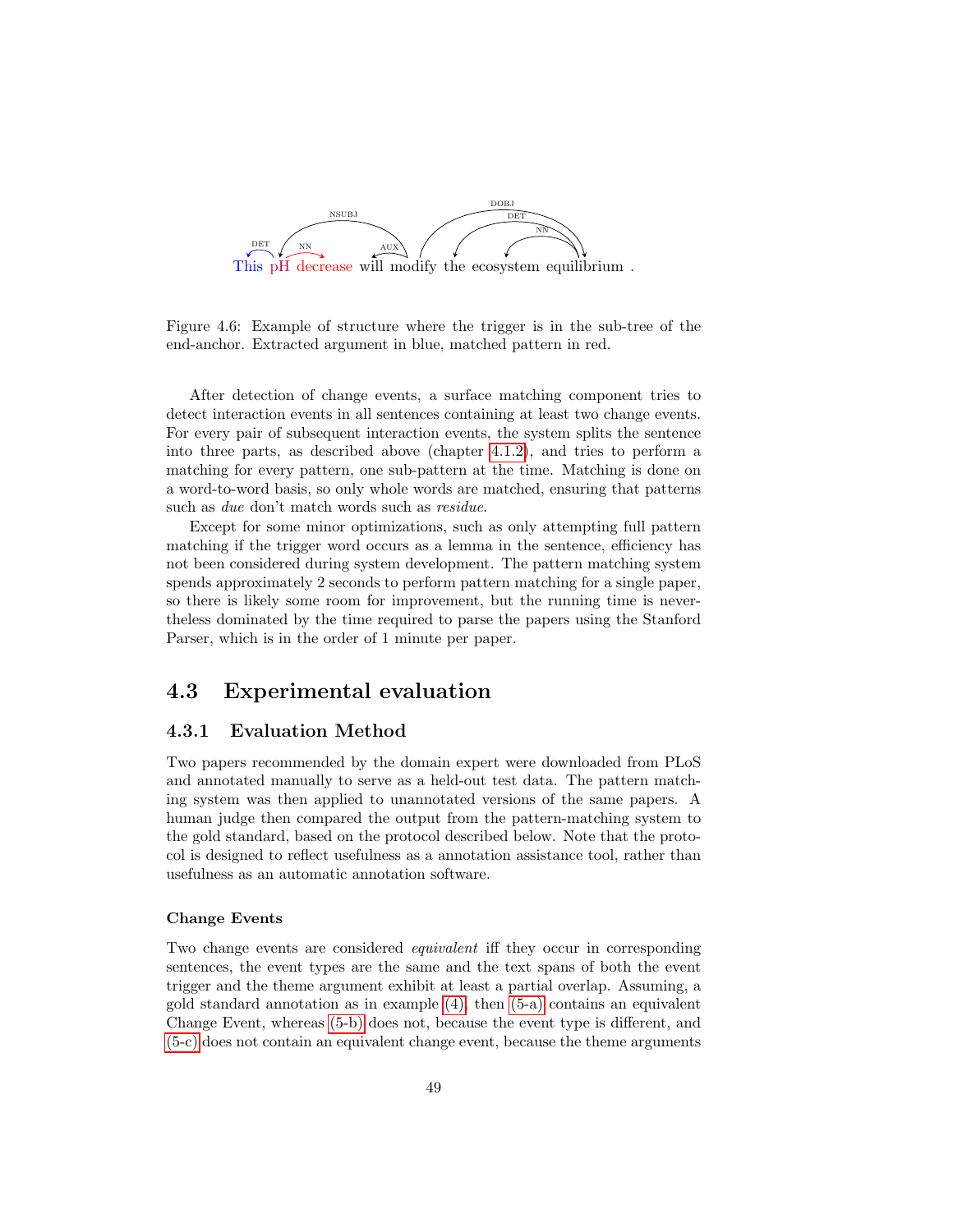do not exhibit any overlap.

- (4) In this experiment, we observed a significant [ INCREASE increase] in [VARIABLE deep sea primary production].
- <span id="page-52-1"></span><span id="page-52-0"></span>(5) a. In this experiment, we observed [INCREASE a significant increase] in deep sea [VARIABLE primary production]
	- b. In this experiment, we observed a significant [DECREASE increase] in [VARIABLE deep sea primary production]
	- c. In this experiment,  $\lceil_{\text{VARIABLE}}\rceil$  we observed a significant  $\lceil_{\text{INCREASE}}\rceil$ increase] in deep sea primary production.

<span id="page-52-2"></span>Two change events are considered semi-equivalent iff they occur in corresponding sentences, the event types are the same and the text spans of the event triggers exhibit at least a partial overlap, but the text spans of the theme arguments exhibit no overlap. In the examples above, [\(5-c\)](#page-52-2) contains a change event that is semi-equivalent to the gold standard change event.

A change event in the output is counted as a true positive iff an equivalent change event occurs in the gold standard, and as a false positive iff no equivalent or semi-equivalent sentence occurs in the gold standard. Change events in the output that have a corresponding semi-equivalent change event in the gold standard are not counted. This is because it is not correct, and can therefore not count as a true positive, but is still helpful for a human annotator, as it gives an indication of a true change event.

A change event in the gold standard is considered a false negative if no equivalent or semi-equivalent change event occurs in the output.

Sometimes the pattern matching system creates a heap of change events, which is several change event that have the exact same event trigger span, but completely different arguments. An example of a heap is given in figure [4.7.](#page-52-3) Heaps occur when multiple patterns with the same trigger match at the same position. An entire heap is counted a true positive if at least one of the change events is equivalent to a change event in the gold standard, and the entire heap is counted as a false positive if no change event in the heap is equivalent to a change event in the gold standard. This evaluation procedure is used because a human can easily determine the correct event in a heap with a correct event, making such a heap useful for the annotator.



<span id="page-52-3"></span>Figure 4.7: An Example of a Heap produced by the pattern matching system.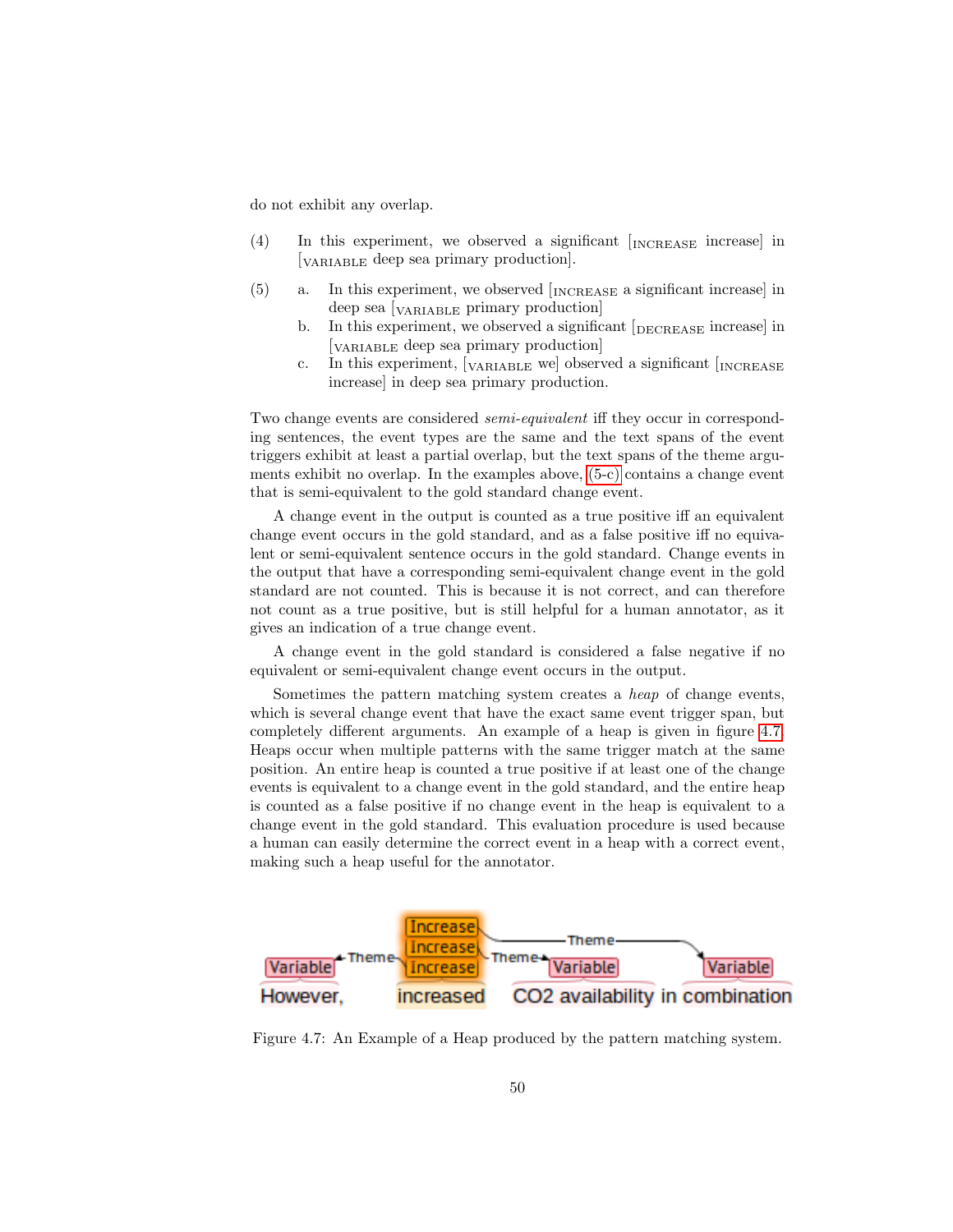A change event that is semantically correct, but does not have a corresponding change event in the gold standard because the entire text span is annotated as a variable or thing is not counted during evaluation. Figure [4.8i](#page-53-0)llustrates this situation. While both events are entailed by the sentence, only the increase is annotated in the gold standard.





<span id="page-53-0"></span>Figure 4.8: Example of an event embedded in a variable.

#### Interaction Events

Two interaction events are equivalent iff they occur in corresponding sentences, the triggers have the exact same text span and type, and they have at least one equivalent or semi-equivalent argument. Assuming a gold standard annotation as in  $(6)$ , the interaction event in  $(7-a)$  is not equivalent to the gold standard, because neither the theme nor agent arguments are equivalent or semi-equivalent. The interaction event in [\(7-b\)](#page-53-2) is, in fact, equivalent to the event in the gold standard, because the event span and type are the exact same, and the theme arguments are equivalent. The interaction event in [\(7-c\)](#page-53-3) is not equivalent, because both the event trigger text span and the event type are different.

- (6) In our low light experiment,  $[AGENT]$  addition of iron  $[C_{\text{AUSE}}]$  resulted in [THEME increased phytoplankon growth].
- <span id="page-53-2"></span><span id="page-53-1"></span>(7) a. In our low light experiment,  $T_{\text{THEME}}$  addition of iron  $\vert_{\text{CAUSE}}$  resulted in [ $_{AGENT}$  increased phytoplankon growth].
	- b. In our  $\left[\right]_{\text{AGENT}}$  low light experiment, addition of iron  $\left[\right]_{\text{CAUSE}}$  resulted in] [THEME increased phytoplankon growth].
	- c. In our low light experiment,  $[A<sub>GENT</sub>$  addition of iron]  $[C<sub>ORRELATE</sub>]$ resulted in  $[\text{THEME}$  increased phytoplankon growth.

<span id="page-53-3"></span>An interaction event in the output is counted as a true positive if it exists an equivalent interaction event in the gold standard, and as a false positive otherwise. An interaction event in the gold standard is counted as a false negative if it does not have any equivalent interaction event in the output.

For heaps of interaction event, the same evaluation criteria as for change event heaps are used.

#### Other Details

The gold standard can be revised during evaluation if errors or inconsistencies in the manual annotation is detected. Error and inconsistencies are expected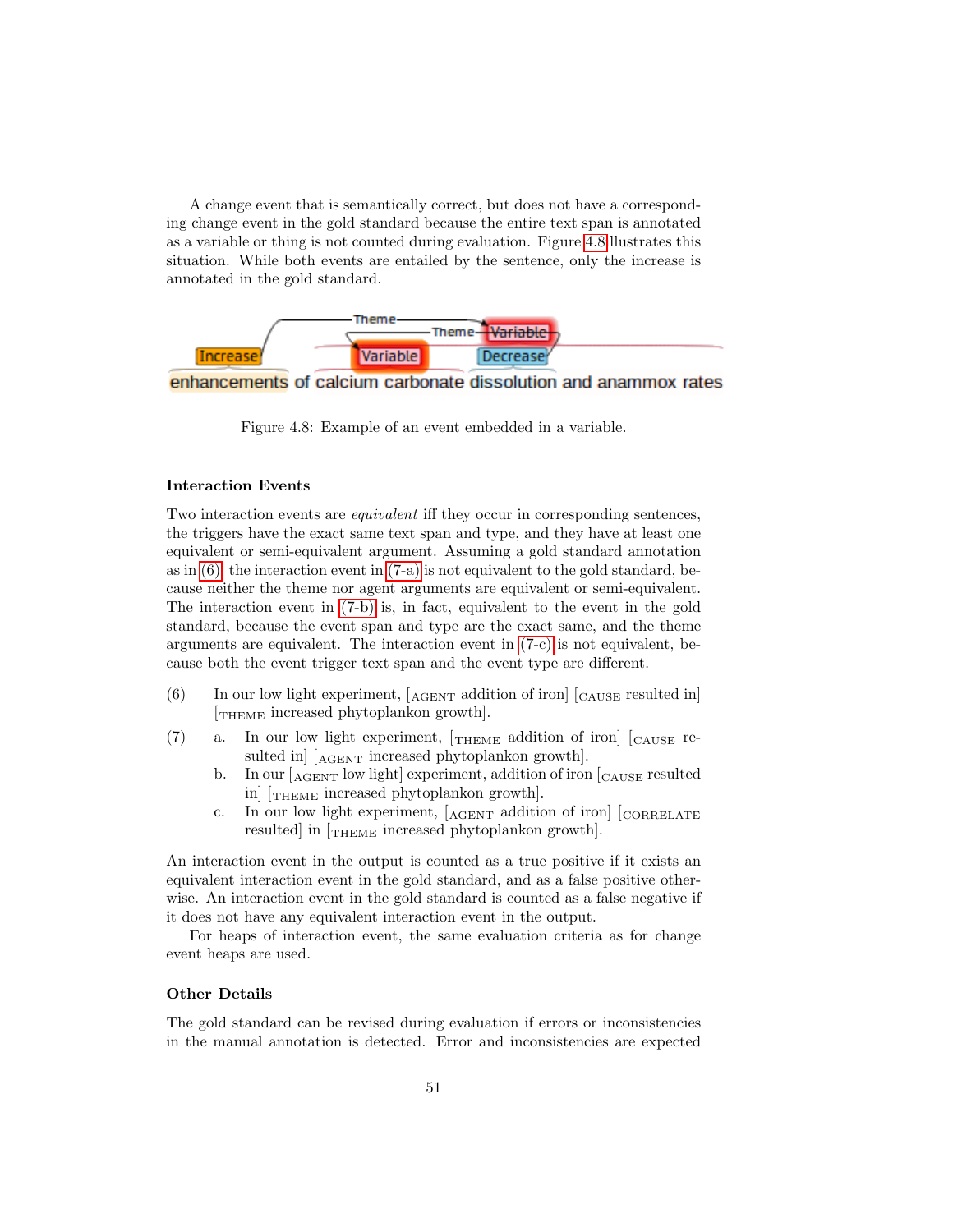| Metric    | Restricted | Full |
|-----------|------------|------|
| Precision | 0.91       | 0.91 |
| Recall    | 0.62       | 0.50 |
| F-score   | 0.74       | 0.65 |

<span id="page-54-0"></span>Table 4.1: Scores for pattern matching system

to be found during any systematic study of corpus, and even more so as the systematic application of patterns tend uncover events that human annotators may have missed.

To be explicit: A variable/thing is never counted alone, as the entire change event is considered one unit for the purpose of counting true and false positives and negatives. On the other hand, for interaction events, the interaction event trigger and its argument arrows are counted as one unit, while the arguments are counted separately, being individual change events.

False negatives are counted in two alternative ways: Once counting the restricted set of structures that are handled by the system only, as described in the protocol above, and once for the full set of structures, i.e. including the structures described above in chapter [4.1.3.](#page-49-1) For the second count, all occurrences of structures in the gold standard that are not handled by the system are added to the first count. The first count should therefore provide an estimate of the performance of the system on the task it is created to perform, and the second count estimates its performance on the complete annotation task.

#### 4.3.2 Results

The human judge counted 221 true positive events, 21 false positive events, and 134 false negative events in the first count. When comparing to the full gold standard, 223 false negatives were found. An overview of the derived evaluation metrics is found in table [4.1.](#page-54-0)

For each of the three general error types (false positives, false negatives among treated structures, false negatives among ignored structures), errors were further grouped into sub-types to provide an overview of the causes for errors in the system. The frequencies of the error types are given in tables [4.2,](#page-55-0) [4.3](#page-55-1) and [4.4.](#page-55-2) The structures that were ignored by the pattern matching systems were discussed in chapter [4.1.3,](#page-49-1) while the rest of this section will explain the error types for false positives and false negatives among treated structures in more detail.

The following error types exist for false negatives:

- Missing Trigger An event was not detected by the pattern matching system because the trigger word/phrase did not exist in the pattern base.
- Prepositional Inter. Event An interaction event was not detected because the trigger was a single preposition. As described in chapter [4.1.2,](#page-47-0) these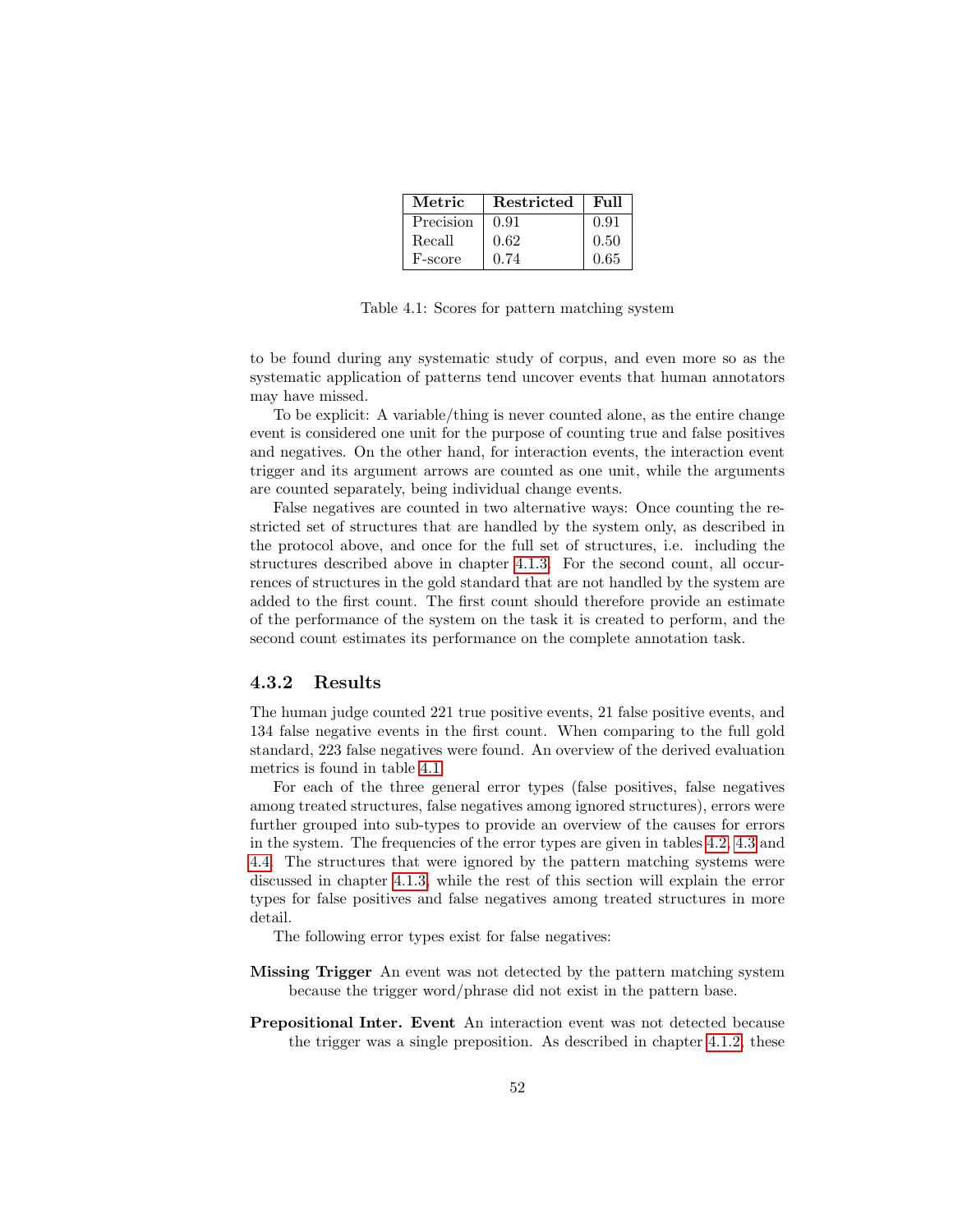| Error Type                 | Frequency      |
|----------------------------|----------------|
| Missing Trigger            | 52             |
| Prepositional Inter. Event | 26             |
| Parsing Error              | 16             |
| Follow-up errors (Inter.)  | 15             |
| Missing Pattern            | 14             |
| Lack of Conj-treatment     | 9              |
| No tokenization of -       | $\mathfrak{D}$ |
| Total                      | 134            |

<span id="page-55-0"></span>Table 4.2: Error Types by Frequency (False Negatives)

| Error Type                                     | Frequency |
|------------------------------------------------|-----------|
| Co-ordinations                                 | 43        |
| Inter. Event between two variables             | 14        |
| Implicit Agent/Co-theme                        | 12        |
| Inter. Event between variable and Change Event | -10       |
| Changing Things                                | 10        |
| Total                                          | 89        |

<span id="page-55-1"></span>Table 4.3: Error Type by Frequency (Ignored Structures)

| Error Type     | Frequency |
|----------------|-----------|
| Not a Variable | 9         |
| Not a Change   |           |
| Total          | 13        |

<span id="page-55-2"></span>Table 4.4: Error Types by Frequency (False Positives)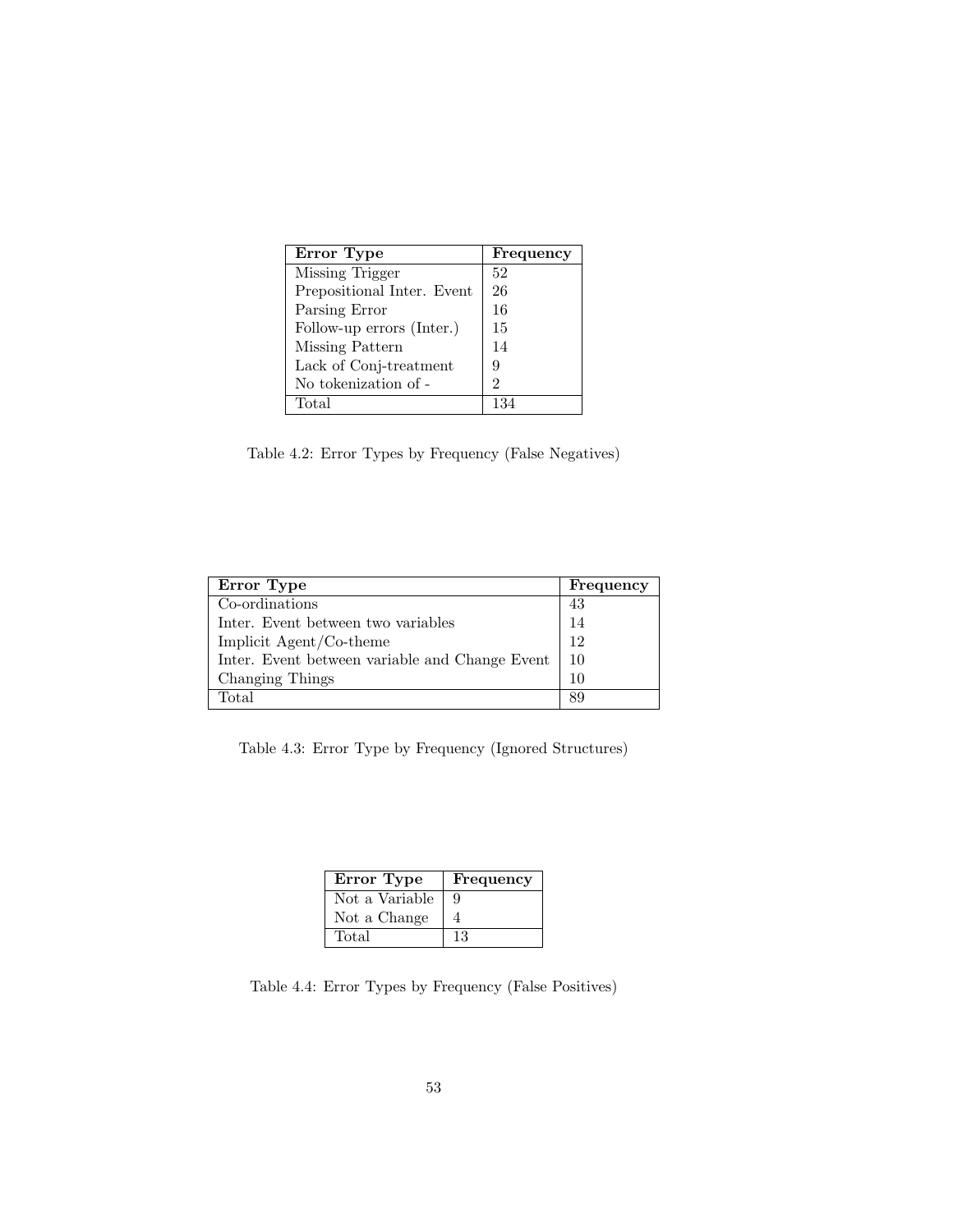

<span id="page-56-1"></span>Figure 4.9: Example of conjunction. The pattern  $T$  nusbjpass  $S$  does not match the relation between *increase* and *primary production* due to the *conj* edge.

triggers were not included in the system due to the extremely high rate of false positives.

- Parsing Error A change event was not detected because the parser assigned the wrong grammatical structure to the sentence.
- Follow-up Errors An interaction event was not detected because of errors in change event detection. Either the system failed to detect a required change event, or an error in text span mark-up caused the trigger of the interaction event to be contained in the text span of an entity.
- Missing Pattern A change event was not detected even though the trigger existed in the pattern base, because the exact structural pattern did not exist in the pattern base for that trigger.
- Lack of Conj-treatment Failure of patterns to take conjunction edges in the dependency graph into account cause a change event to not be detected. See figure [4.9](#page-56-1) for an example.
- No tokenization of A pattern could have been successfully applied if the parser had split up words divided by a hyphen/dash into multiple tokens.

The following error types exist for false positives:

- Not a Variable The event detected by the system cannot be considered an acceptable change event, because the theme argument is not a quantitative variable, nor can it be interpreted as one in the context of the event trigger word.
- Not a Change The event detected by the system cannot be considered an acceptable change event, because the text span cannot be interpreted as signalling a change in the given context.

## <span id="page-56-0"></span>4.4 Discussion

In a task as difficult as automatic annotation, a precision score of 0.91 can be considered quite high. A recall of 0.62 (or 0.5 for the full task) is also good, especially for a system that targets precision over recall. While the numbers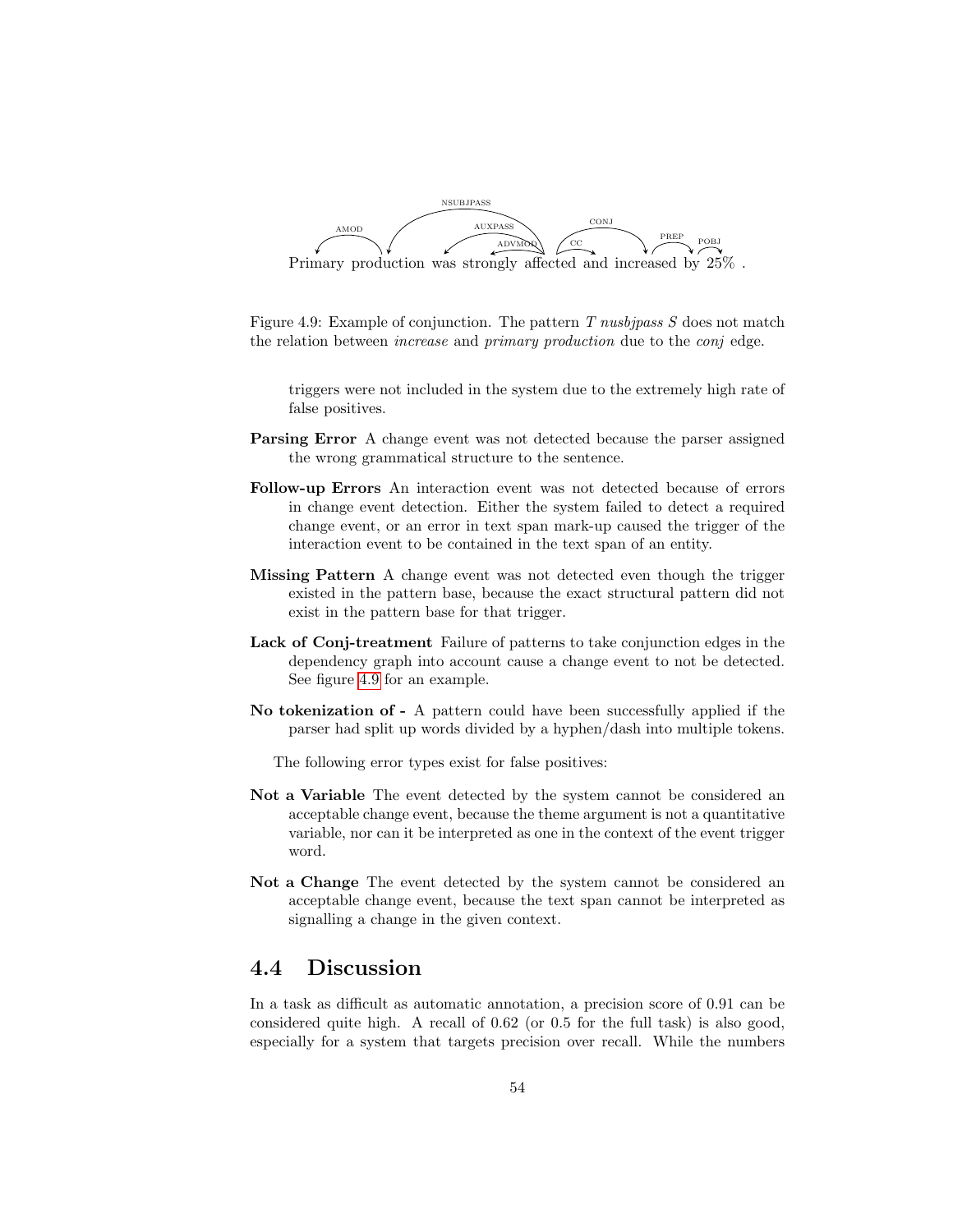seem to be good for a prototype system, there are no baselines or upper bounds that the numbers can be compared to. If conducted properly, inter-annotator agreement should have been measured during corpus annotation, but lacking manpower precluded this. What the evaluation does show, is a lot of room for improvement. The analysis of error types provides a starting point for discussing potential improvements:

- Missing Trigger Recall can be improved significantly by adding more trigger words to the pattern base as they more papers are annotated. Because the total number of unique words increases logarithmically with the amount of text, as stated by Zipf's Law, the expected number of new triggers decreases exponentially with the number of papers annotated.
- Prepositional Interaction Events As discussed earlier, interaction events with single prepositions as triggers yield a high rate of false positives, which is not desirable in a "high precision, low recall" setting. However, the distances between the trigger and the arguments of these kinds of interaction events tend to be shorter for other interaction events, making it likely that structural pattern matching can yield productive results for this kind of interaction events.
- Parsing Error Most parsing errors are systematic and predictable, and additional patterns can be developed the match the most common misparsed structures. The most common kind of parsing error is related to PPattachment, where the PP attaches to the main verb rather than the NP. This can be handled by by adding an additional pattern. See figure [4.10](#page-58-0) for an illustration.
- Follow-up errors Can be improved by improving the recall of the change event matching part, and by improving the rules for extracting spans of text.
- Missing Pattern Missing patterns can be added in as they are encountered. If a drastic improvement is desired, one can group words with similar argument structures together, and use the same structural patterns for every trigger in the group. For instance, when words like stimulate and enhance all have the structural patterns  $T$  dobj  $S$  and  $T$  nsubjpass  $S$ , then it is likely that improve will have both the structural patterns, even if only one of them occur in the data.
- Lack of conj-treatment Can be treated by creating additional patterns that take conj edges into account, or by improving the underlying search mechanism of the structure matching component to match patterns even across conj edges.
- No tokenization of By tokenizing words divided by a dash/hyphen into separate tokens, these cases can be handled. However, in this case, care must be taken to change the patterns that depend on hyphenated words being tokenized as a single word, such as the pattern for "up-regulate".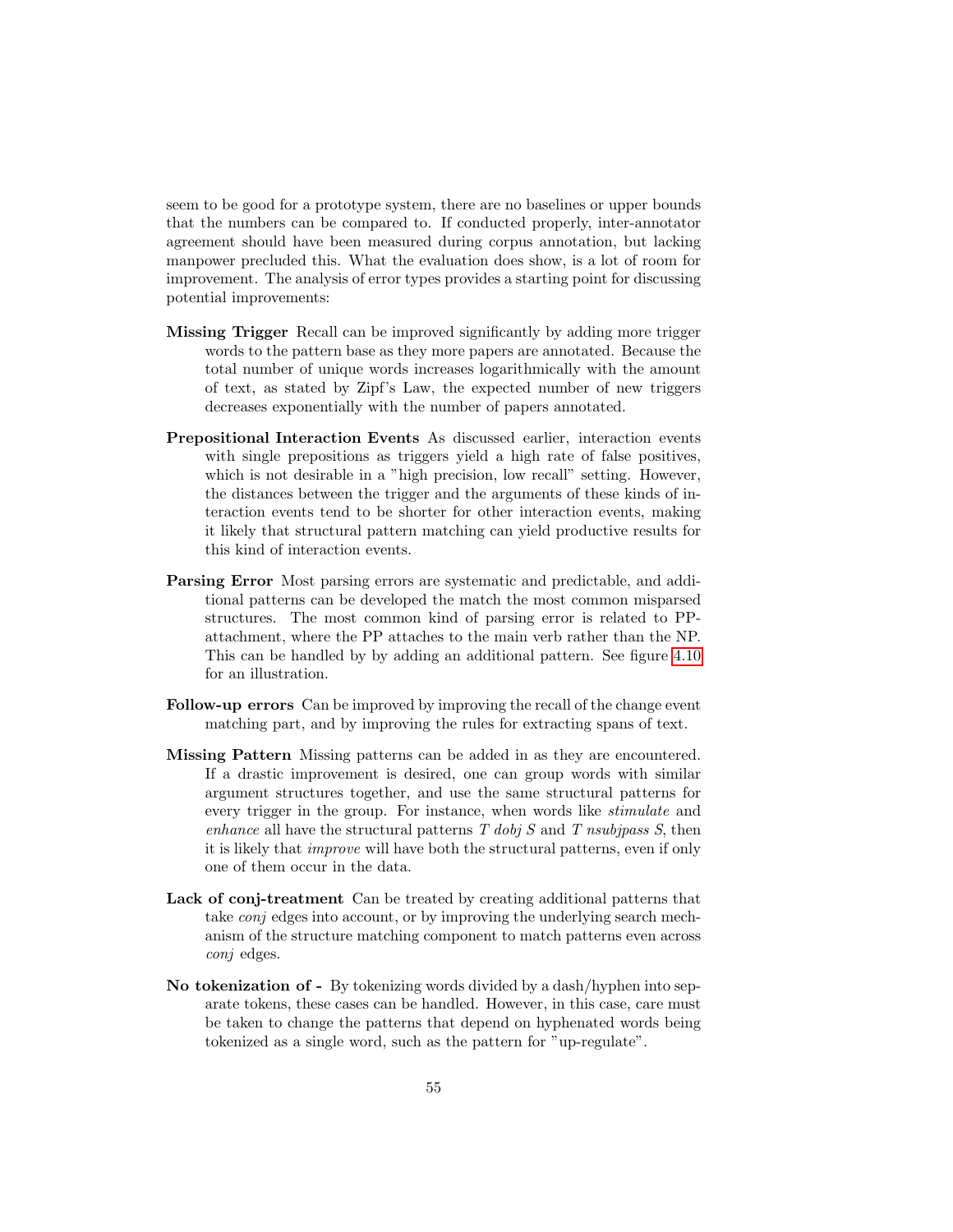

<span id="page-58-0"></span>Figure 4.10: Example of a typical parsing error: PP attachment. Above is the correct parse tree, below is the same sentence with a parsing error. Red shows pattern required to handle this.

- Not a variable While it is hard even for a human to understand what exactly constitutes a quantitative variable, some heuristic could be developed for pruning away text spans that are clearly not a quantitative variable. One simple heuristic is to create a list of stop words, containing such words as "model", "system", "state", "structure" and "data", that often are found as syntactic arguments of common trigger words, but are not quantitative variables.
- Not a change Handling this case requires a sophisticated machinery, because it involves nuances that are problematic even for humans.

It is important to keep in mind that the evaluation procedure was designed to reflect usefulness as an intelligent annotation assistant, not as an automatic annotation system, the former being a much easier task. Despite attaining high scores in the evaluation procedure presented here, it is less useful as an automatic system due to the amount of manual post-editing that is required to bring the output of the system up to human quality annotation. Studies conducted on a random sample of output sentences  $(n=50)$ , revealed that approximately 60% of all change events that were considered true positives or ignored during evaluation required manual post-editing to yield human standard annotation. Three kinds of post-editing was required: 1) manual adjustment of the text span of the variable/thing, 2) the deletion of superfluous/incorrect events in event heaps and 3) the deletion of change events that are entirely contained in the text span of a variable or thing. The random sample revealed no cases of change event triggers that required post-editing, most likely because change event triggers are normally single words.

Reducing the amount of post-processing required appears at least as important as improving the evaluation score of the system. The amount of heaps can be reduced by allowing only one pattern match to be taken into account for a given trigger word. Preferably, the system can rank the matches according to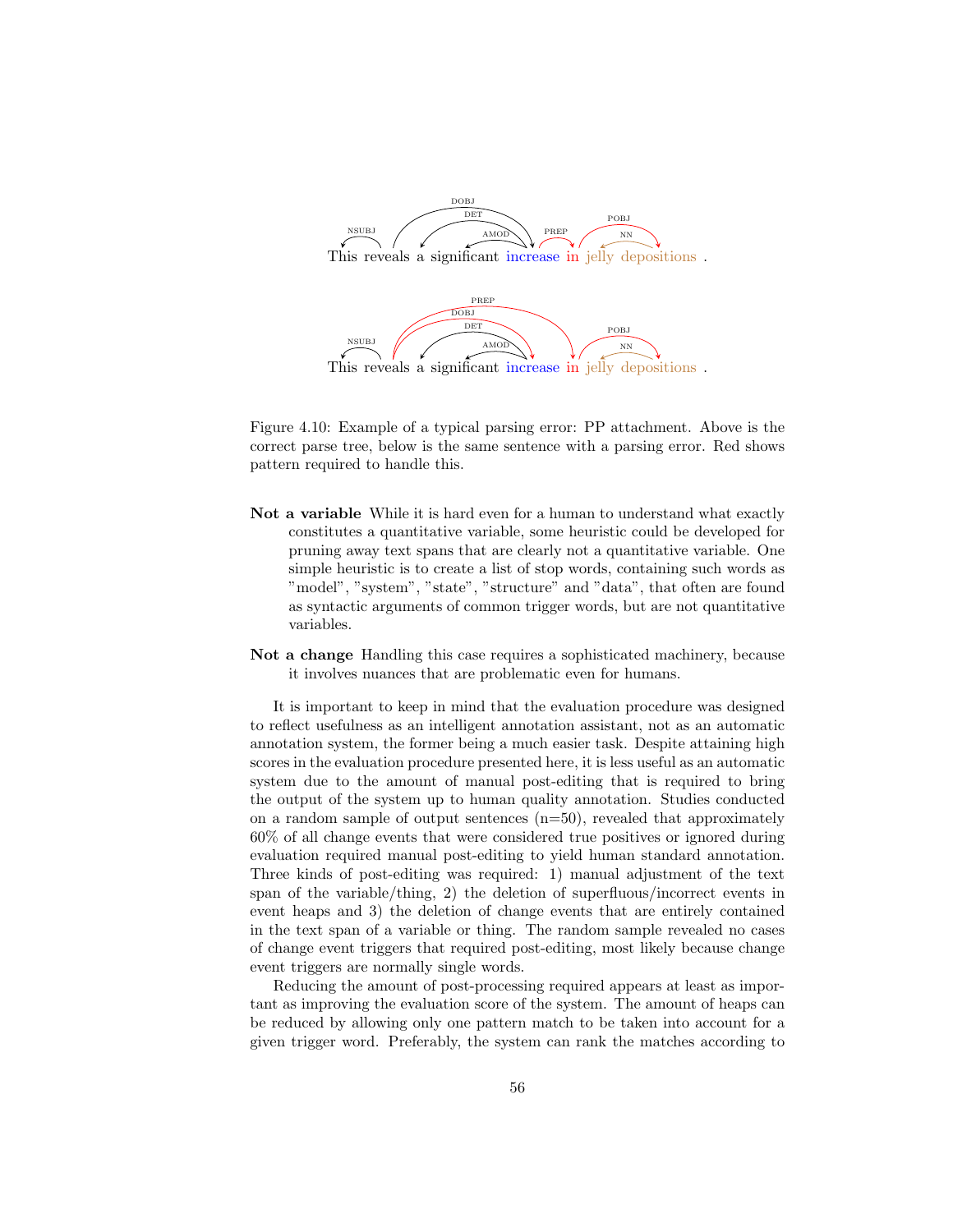some metric and pick the best match for a given trigger. A simpler method would be for the developer to rank the patterns for each trigger manually, giving the most specific patterns higher rank. The current algorithm for extracting the text span for the theme argument given a pattern match is very primitive, and there is a lot of room for improvement. One particular situation that often causes error in the test data is when a comma intervenes between the head and non-restrictive relative clause, and the current system picks the relative clause rather than the head, because it is longer. The third kind of post-editing can be avoided by automatically removing any change event that is contained entirely within the text span of a variable.

Despite being heavily dependent on manual post-editing, there are several indications that the pattern matching system can be used beneficially as a tool for annotation assistance. While it is hard to quantify the extent of this, the pattern matching system was able to discover several events that the human annotator had missed when developing the gold standard annotation. The pattern matching system can therefore contribute by increasing the consistency and thus quality of the human annotated data.

Furthermore, an experiment on annotating the test data based on the output of the pattern matching system revealed that a human annotator could annotate at a rate of approximately 75 lines per hour of concentrated work, more than doubling of speed compared to an annotator working from scratch. It can be objected that the improved speed was due to the fact that annotator was already familiar with the papers, but the annotator had annotated several papers multiple times in the course of the corpus development process (due to changes in the annotation scheme and line splitting errors), without experiencing any significant boost in speed in these cases.

## 4.5 Conclusion

In the context of research question 3, the results can be considered positive, as they show that even at this primitive level, an intelligent tool can speed up and improve the quality of the annotation effort. Although the quality is far from sufficient to conduct fully automatic annotation with no human interaction, the relatively high scores attained by the system seem to imply that it is possible to develop a high-quality information extraction system based on hand-written patterns, if enough effort is put into it. However, there are many cases of ambiguous triggers, so it seems likely that some probabilistic component will be required to handle all cases. Also, certain aspects of the annotation scheme, such as implicit change events are likely to require probabilistic reasoning to accommodate.

Another observation was that determining the scope of the entity argument was shown to be non-trivial, and some research should be conducted into the best way of doing that. Two challenges are associated with this: First, inappropriate parts of the sub-tree rooted by the anchor must be pruned away. This can most likely be done by a simple rule-based system, but some research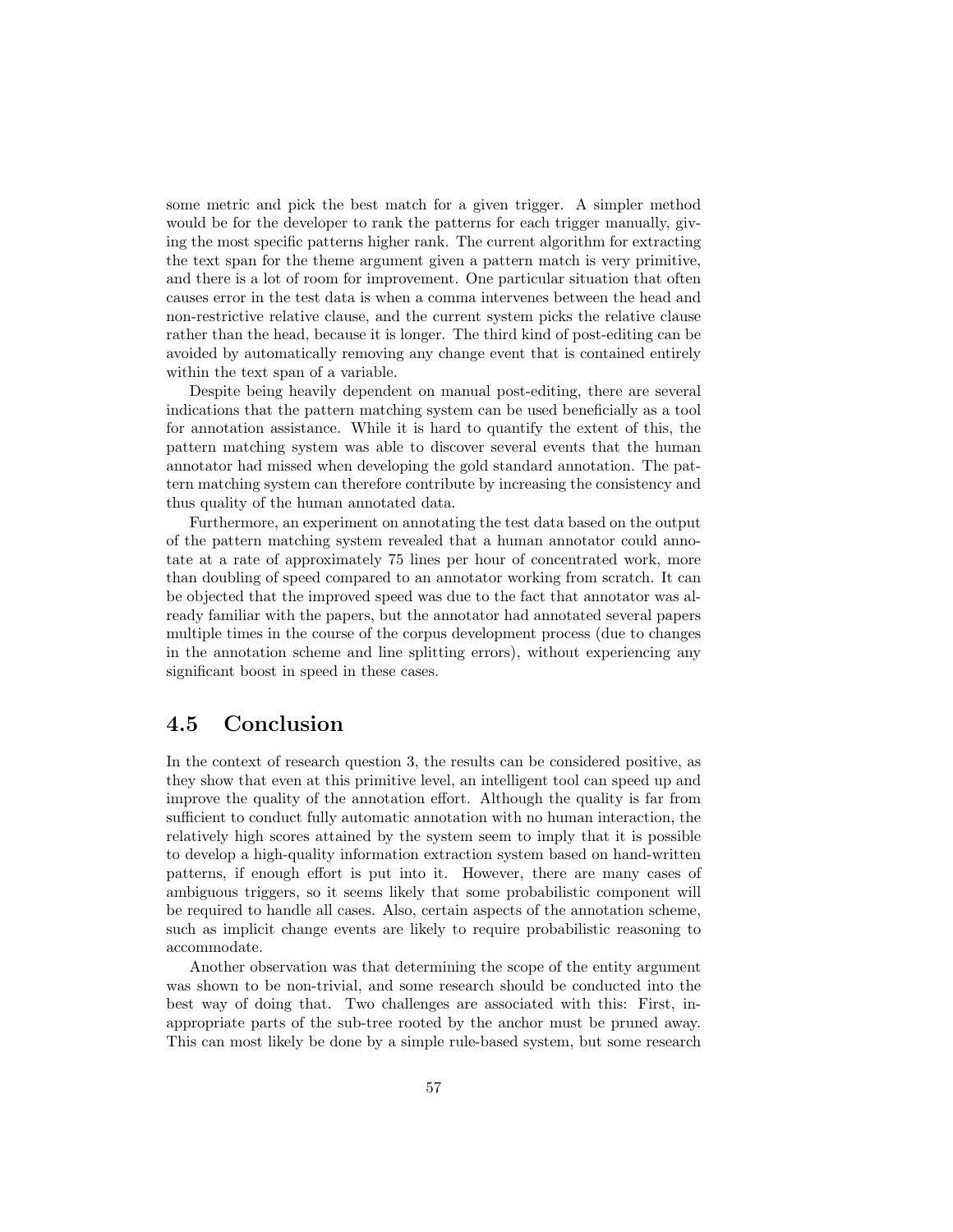must be conducted into exactly which types of sub-trees should be pruned away. Second, the dependency sub-structure must be associated to a continuous text span. The current heuristic of picking the longest continuous text span in the dependency sub-structure has been shown to be insufficient, as it fails to give the required weight to the head word.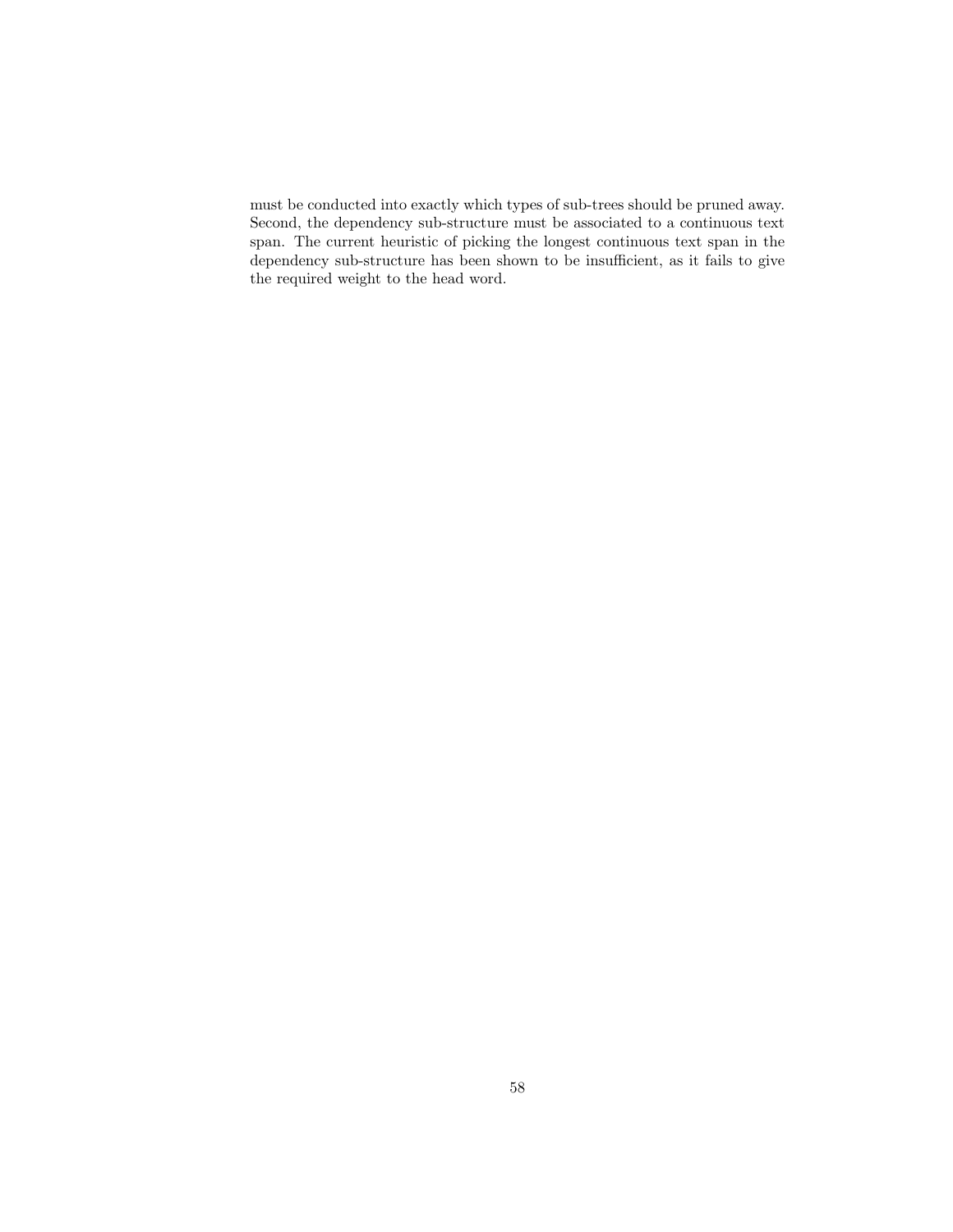## <span id="page-61-0"></span>Chapter 5

# Automatic Annotation by Machine Learning

Machine learning systems represent a completely different approach to automatic annotation than pattern matching, by exploiting statistical information from a training data corpus to learn how to optimally conduct automatic annotation. In this chapter, an existing machine learning-based information extraction system is adapted to the OCS domain by training on the annotated corpus to see how such a system compares to pattern matching systems, using the system developed in the previous chapter for comparison.

Section [5.1](#page-61-1) describes TEES, the machine learning system that was adapted to evaluated the performance of machine learning system on this task, and also motivates the choice of TEES as a benchmark system. Section [5.2](#page-63-0) explains the evaluation procedure and shows the results. Section [5.3](#page-64-0) discusses the results, provides an in-depth error analysis, and compares the performance of TEES as a benchmark system to the performance of the pattern matching system developed in the previous chapter. Section [5.4](#page-75-0) summarises the main findings and concludes this chapter.

## <span id="page-61-1"></span>5.1 TEES

The Turku Event Extraction System (TEES) [Björne et al., 2009] was chosen as the preferred candidate for domain adaptation to OCS because it has shown state-of-the-art performance over several years of development, can extract events with arbitrary structures, is trainable with different data sets and the source code is publicly available<sup>[1](#page-61-2)</sup>. TEES has been developed for the biomedical domain, and has attained high scores on a number of shared tasks, including BioNLP 2009 (1st place) [Björne et al., 2009], BioNLP 2011 (1st place in  $4/8$ tasks) [Björne and Salakoski, 2011] and Drug-Drug Interactions 2011 Challenge

<span id="page-61-2"></span><sup>1</sup><https://github.com/jbjorne/TEES>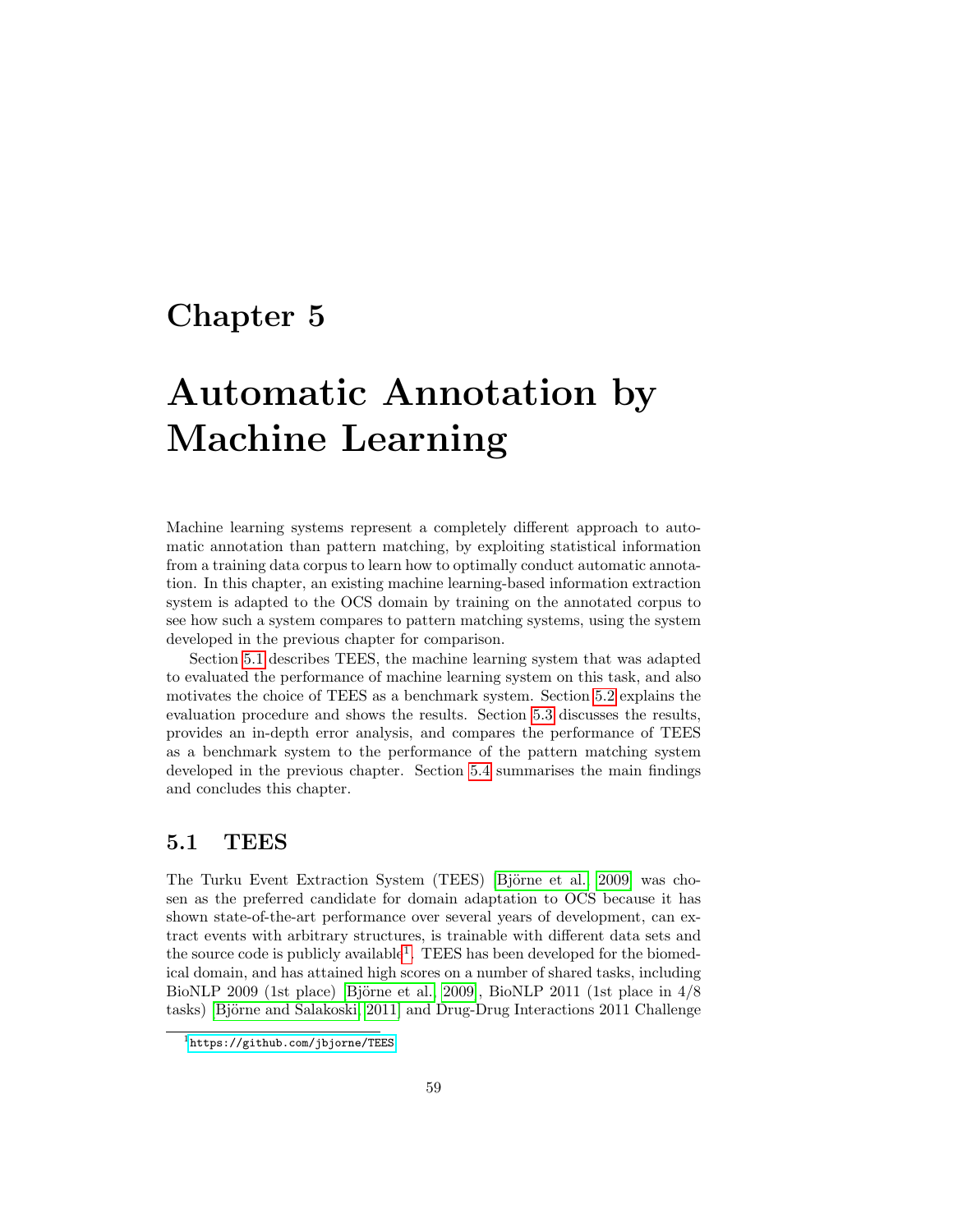$(4th$  place) [Björne et al., 2011].

TEES is a pipeline event extraction system with two main components. The first component, *Trigger Detection*, which classifies every word as either a trigger for an annotation category or as not a trigger. The subsequent Edge Detection component examines every ordered pair of triggers, and classifies the relation between the triggers as a relation (Agent, Theme, Co-theme and Part in our scheme) or as a non-relation. As relations thus can be inferred between any pair of triggers, not just between an entity and an event, this lets the system extract arbitrary event structures. A final component, Unmerging, performs some cleaning up of the extracted structure. All components are SVM-based machine learning components.

At the current stage of development, TEES is not able to detect intrasentential relations. However, our annotation scheme contains one relation category that can hold between sentences, namely the Coref relation. Because of this limitation of TEES, experiments are conducted ignoring the Coref argument category and the corresponding trigger category RefExp.

TEES is designed for a task where most triggers are single words, and most triggers extracted by the system are therefore single words. No multi-word triggers are extracted unless an exactly equivalent trigger phrase is found in the training data. This means that most entities (variable and thing) in the test data will not be extracted fully, because their length make it unlikely that an exact equivalent string is annotated in the training data. Entities in the output are therefore normally represented by a single trigger word, which a post-processing step can potentially expand by taking the entire dependency sub-tree in a procedure similar to the one used by the pattern matching system.

TEES is implemented as a publicly available Python program, developed mainly by Jari Björne at the University of Turku. Mr. Björne has been very helpful in providing support and bug-fixing for TEES so that this experiment could be realized.

TEES uses several external tools in its pipeline. The efficient SVMmulticlass implementation<sup>[2](#page-62-0)</sup>, is used, with linear kernels. For a description of the features used in TEES, see [Björne et al., 2009]. For linguistic preprocessing, the Charniak-Johnson parser[\[Charniak and Johnson, 2005\]](#page-92-0) is used with the McClosky-Charniak model adapted for biomedicine [\[McClosky and Charniak,](#page-94-1) [2008\]](#page-94-1), and the output is converted to the Stanford dependency format [\[de Marn](#page-92-1)[effe and Manning, 2008\]](#page-92-1).

TEES is primarily designed for event extraction tasks where entities are given in the system input. The pipeline contains wrappers for the BANNER biomedical entity extraction system [\[Leaman and Gonzalez, 2008\]](#page-93-1), for use in cases where entities are not given in advance. The inclusion of BANNER implies that although the system is able to conduct entity recognition in the trigger detection step, it is not expected to perform comparably to a specialized ER system on the task.

During trigger detection, every token is classified separately, and subsequent

<span id="page-62-0"></span> $^{2}$ [http://www.cs.cornell.edu/people/tj/svm\\_light/svm\\_multiclass.html](http://www.cs.cornell.edu/people/tj/svm_light/svm_multiclass.html)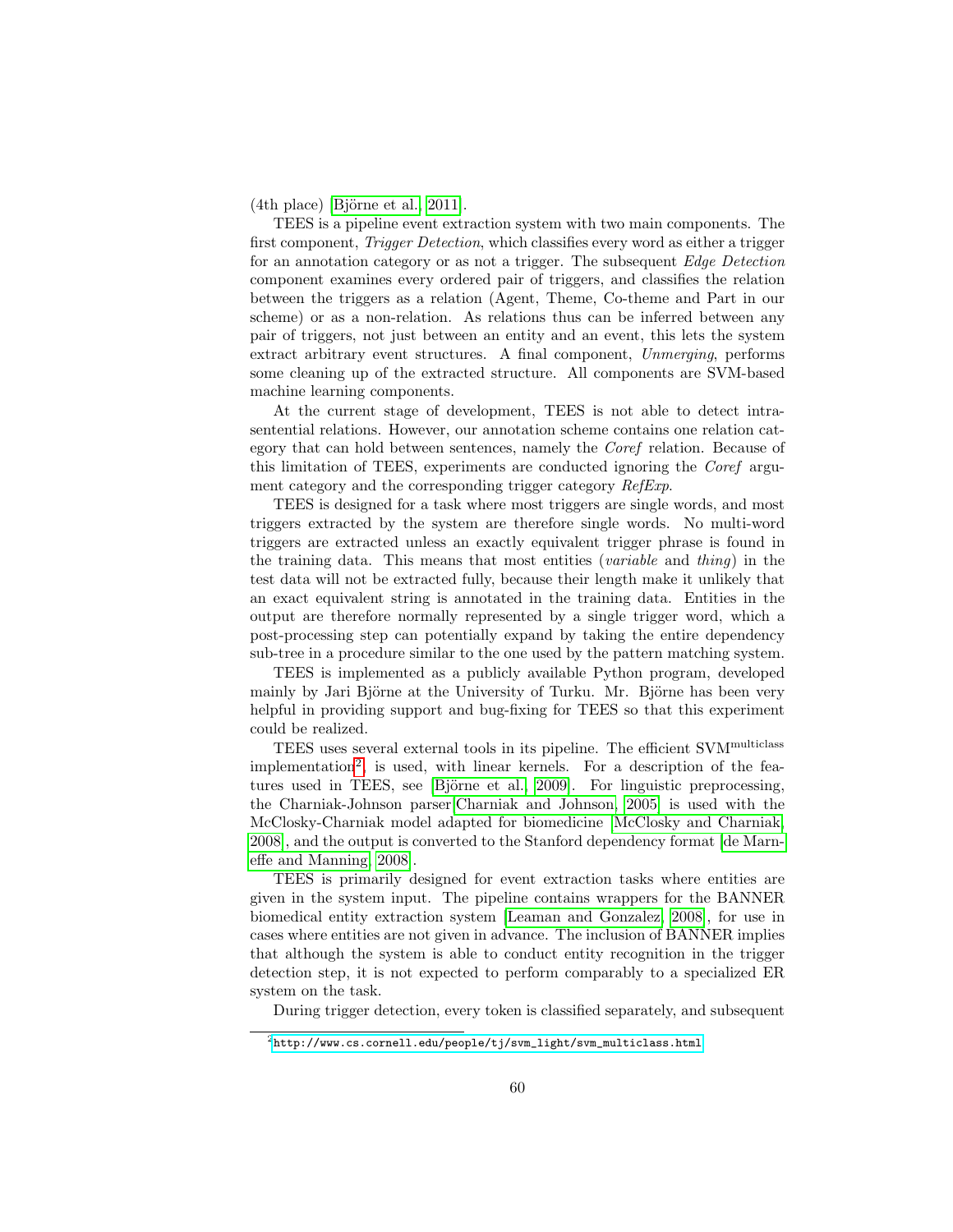tokens that are assigned to the same class are merged to a multi-token trigger iff the merged string occurs as a trigger in the training data. The design choice works well with single word triggers, but is likely to yield decreased performance for multi-word triggers.

TEES uses the so-called Interaction XML (IXML) format for data exchange, both internally and for interfacing with other programs. For the experiments presented below, a pipeline of Python scripts were therefore developed to perform the preprocessing and transform the results to IXML, as well as to evaluate the results by comparing the IXML output by TEES to the IXML of the test set. In our pipeline, Stanford CoreNLP tools are used for linguistic preprocessing. The choice of Stanford CoreNLP over the general domain Charniak-Johnson parser was made due to ease of use and the fact that Stanford CoreNLP provides output directly in the Stanford dependency format, rather than based on an evaluation of performance.

## <span id="page-63-0"></span>5.2 Experimental Evaluation

## 5.2.1 Experimental design

To get the most out of the limited data available, 5-fold cross-validation was conducted. Cross-validation is a technique for assessing the performance of a machine learning system (or statistical model in general) under limited data. In  $k$ -fold cross validation, the data is divided into  $k$  roughly equal partitions, and validation is conducted  $k$  times, each time using a different partition as test data and the other partitions as training data. With 5-fold cross validation over 10 papers, each fold consists of two papers, meaning that 2 papers are used for testing and the other 8 are used as training data.

Comparing the output from each fold to the gold standard test set for that fold, a confusion matrix is filled out. A confusion matrix is an N-by-N matrix, where N is the number of categories in the classification scheme. The rows correspond to categories in the gold standard, whereas the columns correspond to categories in the system output, and the value of a cell is the number of times an item of the row category in the gold standard has been classified as an item of the column category in the system output. A confusion matrix can therefore function as a basis for investigating the kinds of error a system makes. In the experiment presented here, separate confusion matrices were calculated for triggers (Variable, Thing, Increase, Decrease, Cause, Correlate, And and Or) and for relations (Agent, Theme, Co-theme, Part), as elements can be misclassified within these groups, but not across them.

An element in the output is matched to an element in the gold standard as long as there is any degree of overlap between the text spans, just like in the PMS evaluation. This is necessary because TEES outputs mostly single word triggers that may correspond to larger text spans in the gold standard.

From a confusion matrix, the precision, recall and f-score can easily be calculated with respect to any category. These evaluation metrics can also be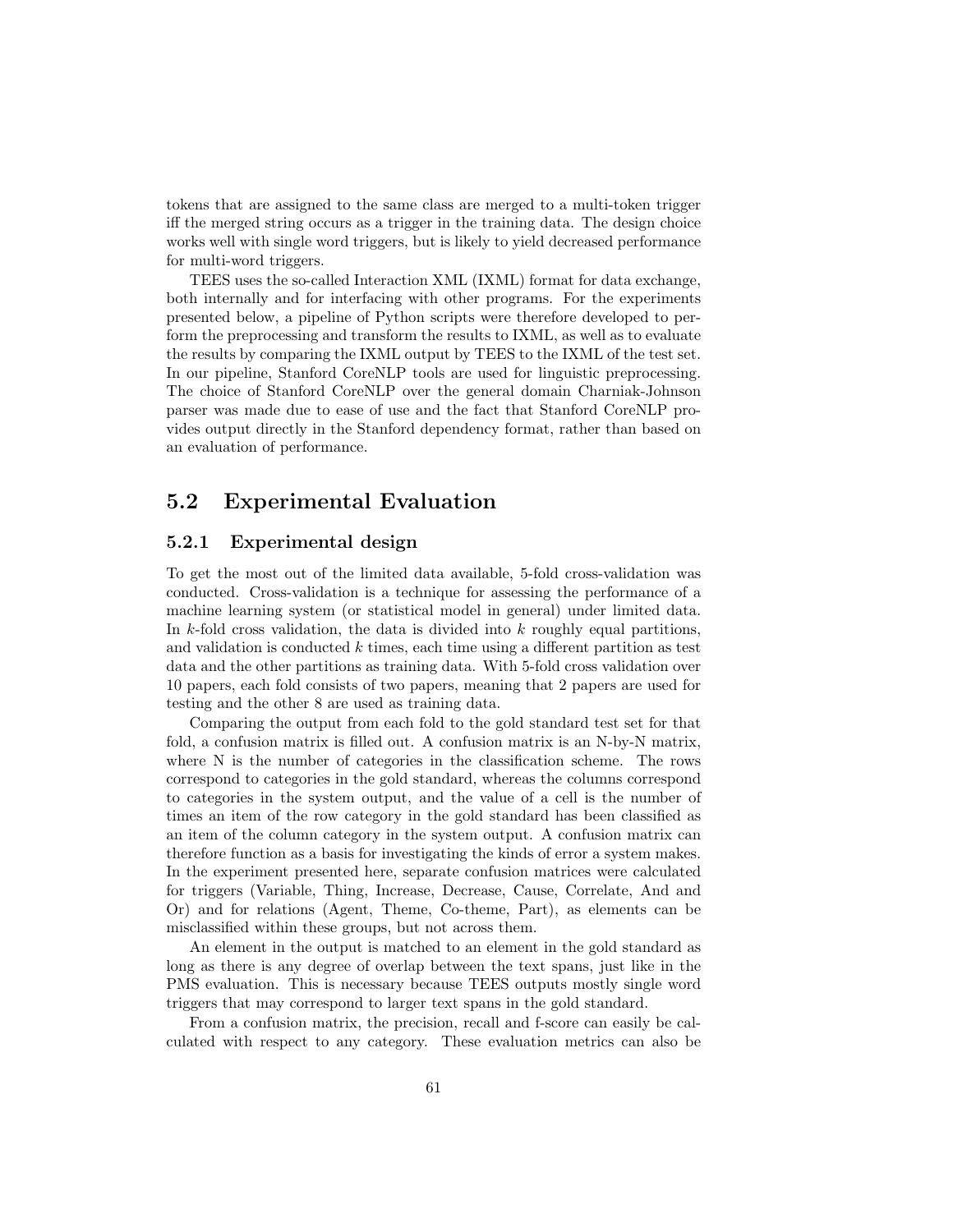calculated by taking the average over the precision, recall and f-score metrics for every category. This kind of global average performance is called the macro performance. The macro score gives unproportionally large influence to categories that occur very rarely, such as or. A weighted average performance, called the micro performance, where every category is weighted according to its proportion in the gold standard examples, is therefore an at least equally interesting metric.

Entities recognition (detection of variables and things) is likely to be harder in our annotation scheme than in the biomedical domain: The triggers do not have any identifying surface characteristic and they are semantically diverse. Perhaps even more problematically, text strings that may in fact represent quantitative variables are often left unannotated, because they do not occur in any event, as required by the annotation scheme. This diversity and lack of consistency is believed to make entities very hard to learn, especially for a pipeline system like TEES. Because of this, a separate experiment was also conducted, in which the entities were provided in the input to the system, simplifying the task to only detecting event triggers and their arguments. This problem formulation corresponds closely to the shared tasks for which TEES has been developed, such as the Genia Event Extraction task in the BioNLP shared tasks [\[Kim et al., 2009\]](#page-93-2). As the pattern matching system did not perform too well on interaction triggers and event argument selection, this second experiment can shed some light on whether the machine learning approach taken by TEES suits better for those tasks. The first experiment will be referred to as the *full* experiment, the second as the event extraction experiment.

## 5.2.2 Results, Full Experiment

Running a 5-fold cross-validation on TEES yielded the confusion matrices shown in Tables [5.1](#page-65-0) and [5.2.](#page-66-0) Tables [5.3](#page-66-1) and [5.4](#page-66-2) present the evaluation metric scores per category.

#### 5.2.3 Results, Event Extraction Experiment

Running a 5-fold cross-validation on the dataset where Entities (Variable and Things) are provided as input to TEES yielded the following confusion matrices shown in Tables [5.5](#page-67-0) and [5.6.](#page-67-1) Tables [5.3](#page-66-1) and [5.4](#page-66-2) present the evaluation metrics for every category as well as global scores.

## <span id="page-64-0"></span>5.3 Discussion

TEES attained micro f-scores of 0.39 and 0.20 on triggers and arguments respectively, in the full experiment. In the event extraction experiment, TEES achieved micro f-scores of 0.55 and 0.49. Considering the training data limited amount of training data and the fact that TEES was applied to a domain that it was not developed for, the results are within the expected range. TEES was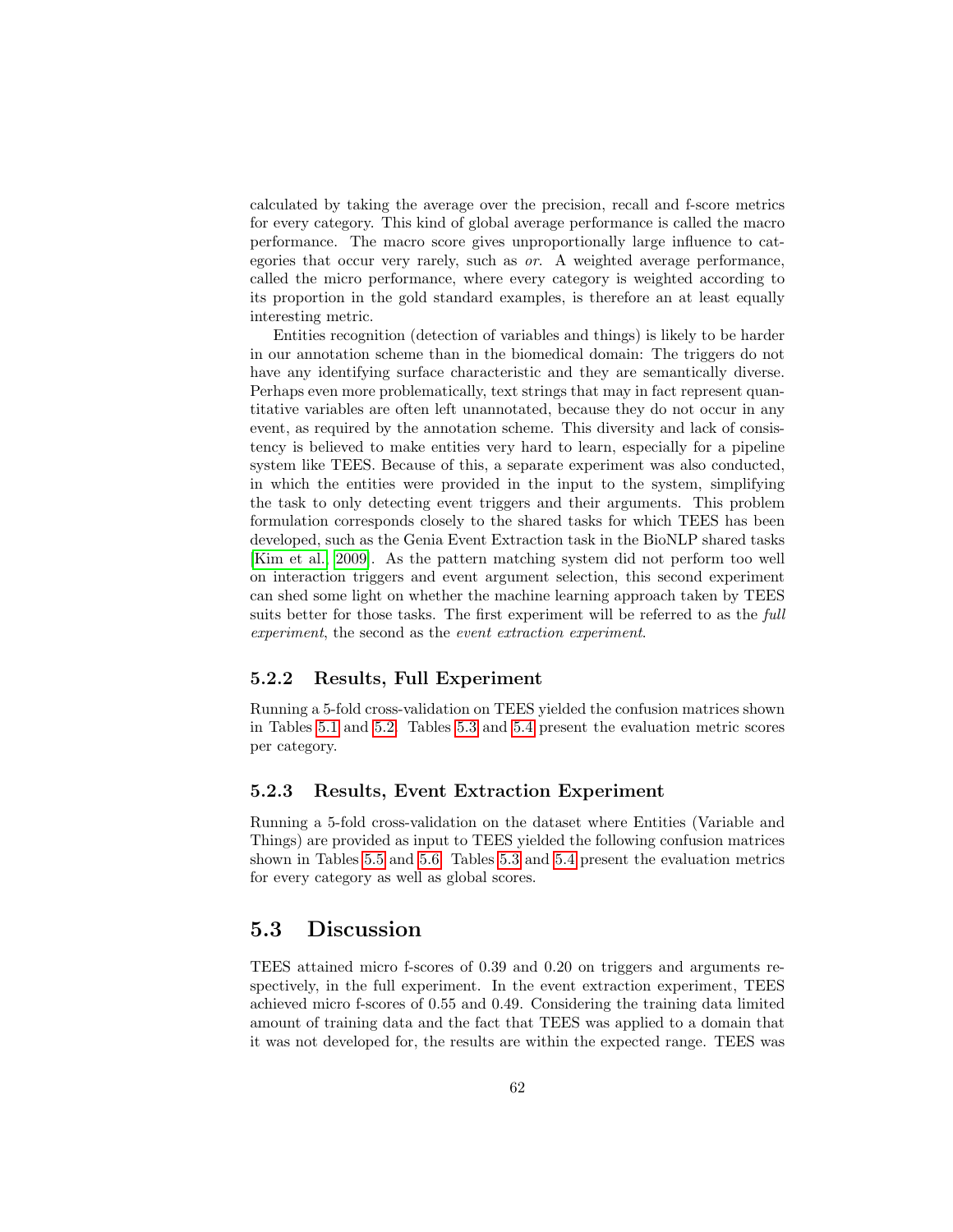<span id="page-65-0"></span>

|          | SumS<br>ðr<br>And<br>Correlate<br>Cause<br>Change | S<br>⊝<br>4     | c<br>C |                                                                                                                                |                |     | $\overline{4}$           | $\mathbf{\sim}$ | $\overline{11}$<br>c |     | $\Xi$<br>$\circ$ | $^\infty$<br>25<br>$\overline{8}$<br>೫ |
|----------|---------------------------------------------------|-----------------|--------|--------------------------------------------------------------------------------------------------------------------------------|----------------|-----|--------------------------|-----------------|----------------------|-----|------------------|----------------------------------------|
| Predicte | Jecrease                                          | $\mathcal{S}^0$ | 6      |                                                                                                                                |                | 123 |                          |                 |                      |     |                  | 62                                     |
|          | ncrease                                           | 68              |        |                                                                                                                                | 253            |     |                          |                 |                      |     |                  | 340                                    |
|          | Thing                                             | 33              |        | 33                                                                                                                             |                |     |                          |                 |                      |     |                  | 99                                     |
|          | Variable                                          | 659             | 494    | 24                                                                                                                             | $\frac{8}{18}$ |     |                          |                 |                      |     |                  | 1206                                   |
|          | None                                              |                 | 715    |                                                                                                                                |                |     | 173<br>262<br>163<br>163 |                 | 108                  | 150 | $\overline{10}$  | 2004                                   |
|          |                                                   |                 |        | None $\frac{1}{\text{Yaniable}}$<br>Thing<br>Thing<br>Increase<br>Decrease<br>Change<br>Correlate<br>Correlate<br>And $\alpha$ |                |     |                          |                 |                      |     |                  | sum                                    |
|          | Irue                                              |                 |        |                                                                                                                                |                |     |                          |                 |                      |     |                  |                                        |

| l<br>ı<br>Į                                             |
|---------------------------------------------------------|
| i<br>İ                                                  |
| <b>Concerned to the Secret Concerned</b><br>)<br>j<br>l |
| Š<br>)<br>1                                             |
| $\sim$                                                  |
| くちょう                                                    |
| י<br>י<br>i<br>.<br>E                                   |
|                                                         |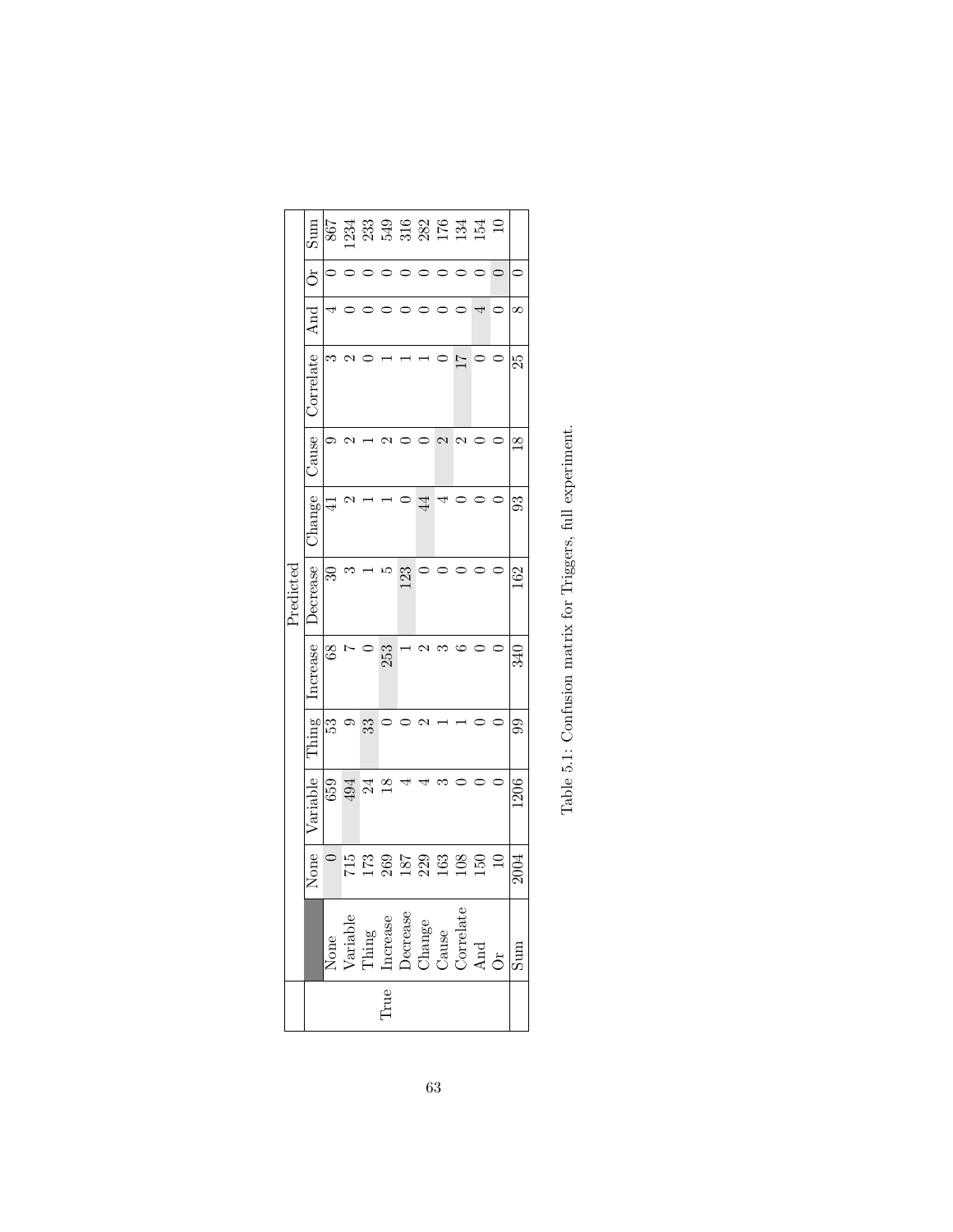|      |          |          |       | Predicted |          |      |      |
|------|----------|----------|-------|-----------|----------|------|------|
|      |          | None     | Agent | Theme     | Co-theme | Part | Sum  |
|      | None     | $\theta$ | 15    | 393       | 14       | ð    | 430  |
| True | Agent    | 293      | 6     | 5         |          |      | 304  |
|      | Theme    | 1140     |       | 260       | 3        |      | 1404 |
|      | Co-theme | 128      |       | 6         | 8        |      | 143  |
|      | Part     | 346      |       |           | 0        | 8    | 354  |
|      | Sum      | 1907     | 23    | 664       | 25       | 16   |      |

<span id="page-66-0"></span>Table 5.2: Confusion matrix for Arguments, full experiment.

|           |           | <b>Full Experiment</b> |         | Event Extraction |        |         |  |
|-----------|-----------|------------------------|---------|------------------|--------|---------|--|
|           | Precision | Recall                 | F-score | Precision        | Recall | F-Score |  |
| Variable  | 0.41      | 0.40                   | 0.40    |                  |        |         |  |
| Thing     | 0.33      | 0.14                   | 0.20    |                  |        |         |  |
| Increase  | 0.74      | 0.46                   | 0.57    | 0.80             | 0.61   | 0.70    |  |
| Decrease  | 0.76      | 0.39                   | 0.52    | 0.83             | 0.61   | 0.70    |  |
| Change    | 0.47      | 0.16                   | 0.24    | 0.68             | 0.52   | 0.59    |  |
| Cause     | 0.11      | 0.01                   | 0.02    | 0.25             | 0.05   | 0.08    |  |
| Correlate | 0.68      | 0.13                   | 0.22    | 0.50             | 0.11   | 0.18    |  |
| And       | 0.50      | 0.03                   | 0.06    | 0.79             | 0.30   | 0.43    |  |
| Or        | 0.00      | 0.00                   | 0.00    | 0.00             | 0.00   | 0.00    |  |
| Macro     | 0.44      | 0.25                   | 0.32    | 0.55             | 0.31   | 0.40    |  |
| Micro     | 0.50      | 0.32                   | 0.39    | 0.69             | 0.46   | 0.55    |  |

<span id="page-66-1"></span>Table 5.3: Evaluation Metrics by category, Trigger categories.

|          |           | Full Experiment |         | Event Extraction |        |         |  |
|----------|-----------|-----------------|---------|------------------|--------|---------|--|
|          | Precision | Recall          | F-score | Precision        | Recall | F-Score |  |
| Agent    | 0.26      | 0.02            | 0.04    | 0.40             | 0.10   | 0.16    |  |
| Theme    | 0.39      | 0.19            | 0.23    | 0.66             | 0.53   | 0.58    |  |
| Co-theme | 0.32      | 0.06            | 0.10    | 0.38             | 0.08   | 0.13    |  |
| Part     | 0.80      | 0.02            | 0.04    | 0.73             | 0.25   | 0.37    |  |
| Macro    | 0.44      | 0.04            | 0.07    | 0.54             | 0.24   | 0.33    |  |
| Micro    | 0.43      | 0.13            | 0.20    | 0.62             | 0.40   | 0.49    |  |

<span id="page-66-2"></span>Table 5.4: Evaluation Metrics by category, Argument categories.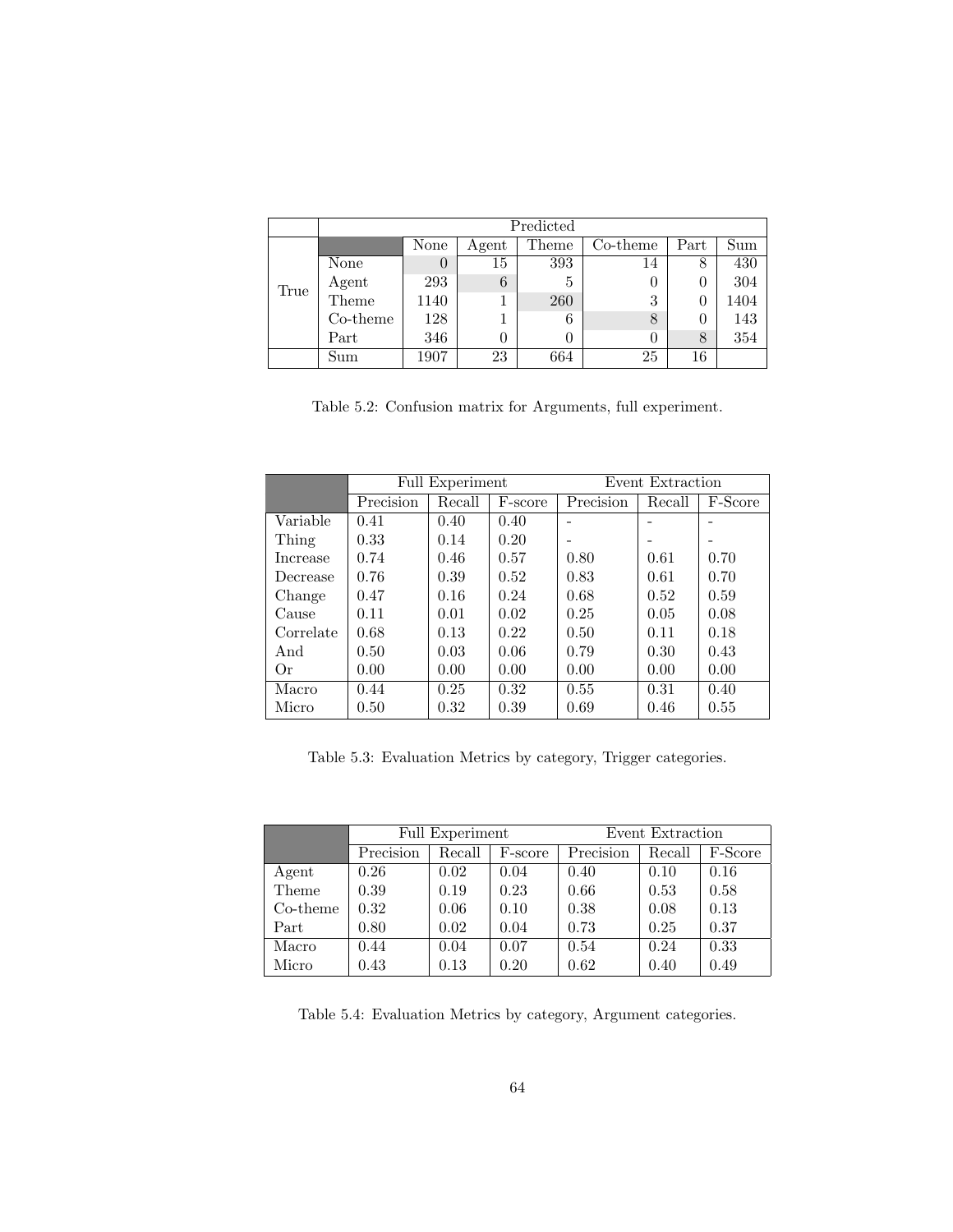|      |           |          |          |          | Predicted |                |           |          |          |     |
|------|-----------|----------|----------|----------|-----------|----------------|-----------|----------|----------|-----|
|      |           | None     | Increase | Decrease | Change    | Cause          | Correlate | And      | Or       | Sum |
|      | None      | $\theta$ | 41       | 19       | 22        | 18             | 9         | 11       | $\Omega$ | 120 |
|      | Increase  | 112      | 391      | 11       | 20        | $\theta$       |           | $\theta$ | $\Omega$ | 535 |
|      | Decrease  | 91       | 22       | 194      | 8         | $\theta$       |           | 0        | $\theta$ | 316 |
| True | Change    | 114      | 17       | 5        | 151       | $\overline{2}$ | $\theta$  | 0        | $\Omega$ | 289 |
|      | Cause     | 152      | 3        | 3        | 13        | 9              | 4         | 0        | $\theta$ | 184 |
|      | Correlate | 93       | 13       |          | 7         | 7              | 15        | $\theta$ | $\theta$ | 136 |
|      | And       | 108      | $\Omega$ |          | $\theta$  | $\theta$       | $\theta$  | 46       | $\Omega$ | 155 |
|      | 0r        | 9        | $\theta$ | $\Omega$ | $\theta$  | $\Omega$       | $\theta$  |          | $\Omega$ | 10  |
|      | Sum       | 673      | 487      | 234      | 221       | 36             | 30        | 58       | $\theta$ |     |

<span id="page-67-0"></span>Table 5.5: Confusion matrix for Triggers, Event Detection Experiment.

|      |             |                |       | Predicted |                |      |      |
|------|-------------|----------------|-------|-----------|----------------|------|------|
|      |             | None           | Agent | Theme     | $Co$ -theme    | Part | Sum  |
|      | None        | $\overline{0}$ | 41    | 365       | 18             | 32   | 456  |
|      | Agent       | 268            | 30    | 6         | 0              |      | 304  |
| True | Theme       | 657            | 3     | 742       | $\overline{2}$ |      | 1398 |
|      | $Co$ -theme | 119            |       | 11        | 12             |      | 143  |
|      | Part        | 266            |       |           | 0              | 88   | 354  |
|      | Sum         | 1310           | 75    | 1142      | 32             | 120  |      |

<span id="page-67-1"></span>Table 5.6: Confusion matrix for Arguments, Event Detection Experiment.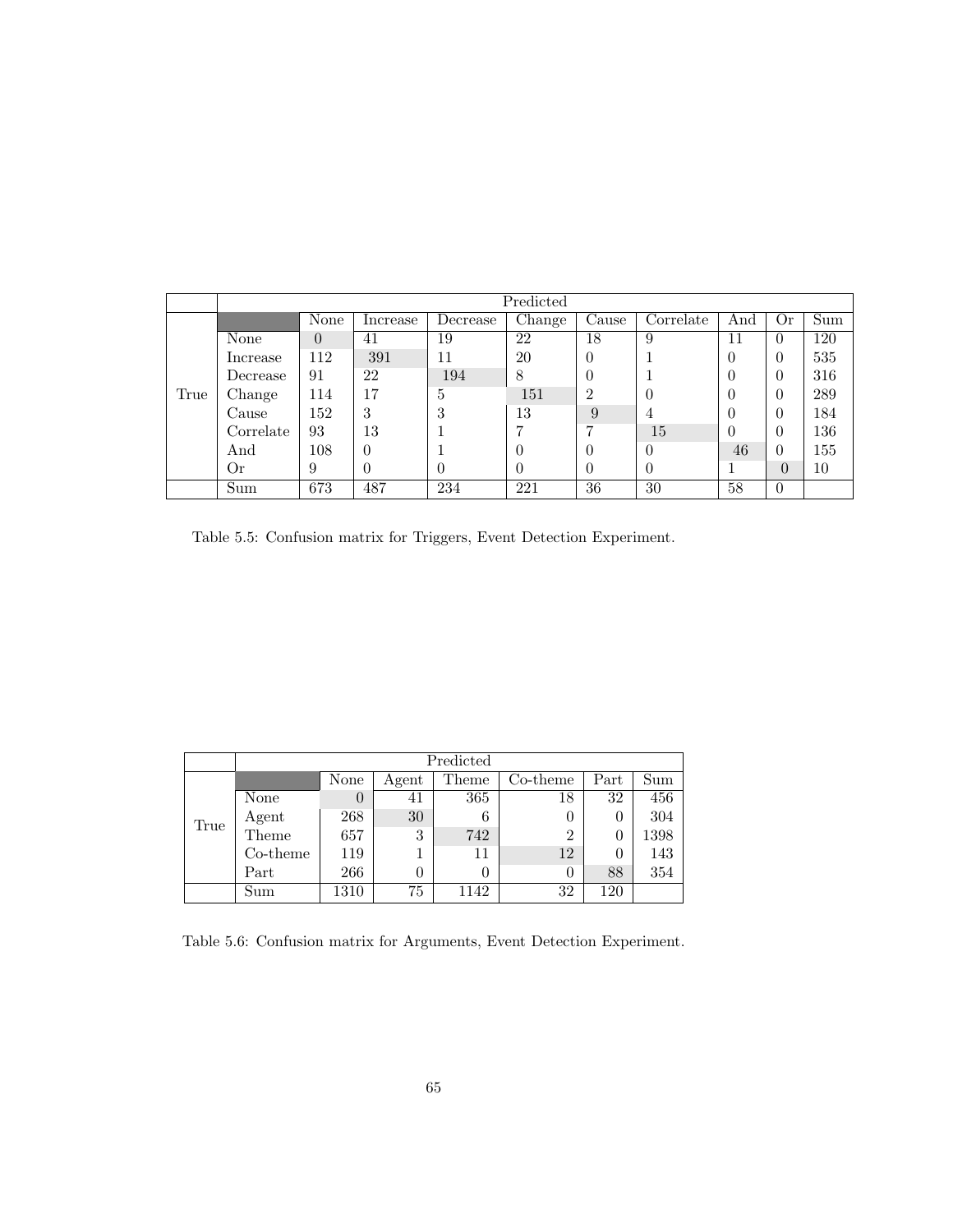among the best-performing systems on BioNLP's Genia Event Extraction task, with an f-score of  $0.51$  [Nédellec et al., 2013], although the values are not directly comparable due to differences in the tasks, evaluation methods and Annotation Schemes. While the results are far from perfect at the moment, it is possible that TEES will perform acceptably in oceanographic climate science given some tweaking and additional training data.

Comparing the results of the full and event extraction experiments, it is not surprising that the results for the event extraction experiment are better, as it is a simplified task. The improvement is especially large in the recall of argument categories, which makes sense, as detecting arguments depends on a successful trigger detection phase. Improved performance across all other categories can be attributed to the fact that the provided entities are good clues for the existence of other trigger types in the sentence.

Manual inspection of the system output reveals that a significant portion of the entities in the system output occur independently, without participating in any event. Such entities do not conform to the annotation guidelines, and cannot be used by the downstream reasoning component. A post-processing step would therefore have to consider every independent entity, and either remove it, or force the system to detect an event to which it can belong. The relatively much higher precision than recall of entity categories seems to indicate that it would be better to treat detected entities as indications that there are events present in the sentence than to delete them, but a more systematic study of the independent entities produced by TEES must be conducted before a definite conclusion can be reached. This touches upon one of the main weaknesses of a pipelined system; a decision must be made greedily at a stage in the pipeline without regards to information that might be uncovered later. The types of annotations required by our scheme seem to require a system that is able to reason jointly over events and entities.

## 5.3.1 Error Analysis by Category

In both the full and event extraction experiment, it can be seen from tables [5.3](#page-66-1) and [5.4](#page-66-2) that the micro evaluation metric scores are significantly better than the macro scores. This reveals that the system achieves worse performance on the less frequent categories, possibly indicating insufficient training data to learn the characteristics of the less frequent categories. Another possibility might be that TEES learns the distribution of the categories in the training data, and therefore favours the more common categories.

The micro precision performance over entity categories is somewhat lower than the micro over all categories for the full experiment (0.40 vs. 0.50 Precision), with performance much better for variables than for things. The low performance on the thing category is likely due to that category's role as a "catch-all category" that encompasses three very different kinds of objects (see chapter [3.1.2](#page-36-6) for details). Keeping the perceived difficulty of the task in mind, system performance in the variables category is relatively good, with 80% of micro precision across all categories, and a recall of 0.36, equating to 113% of micro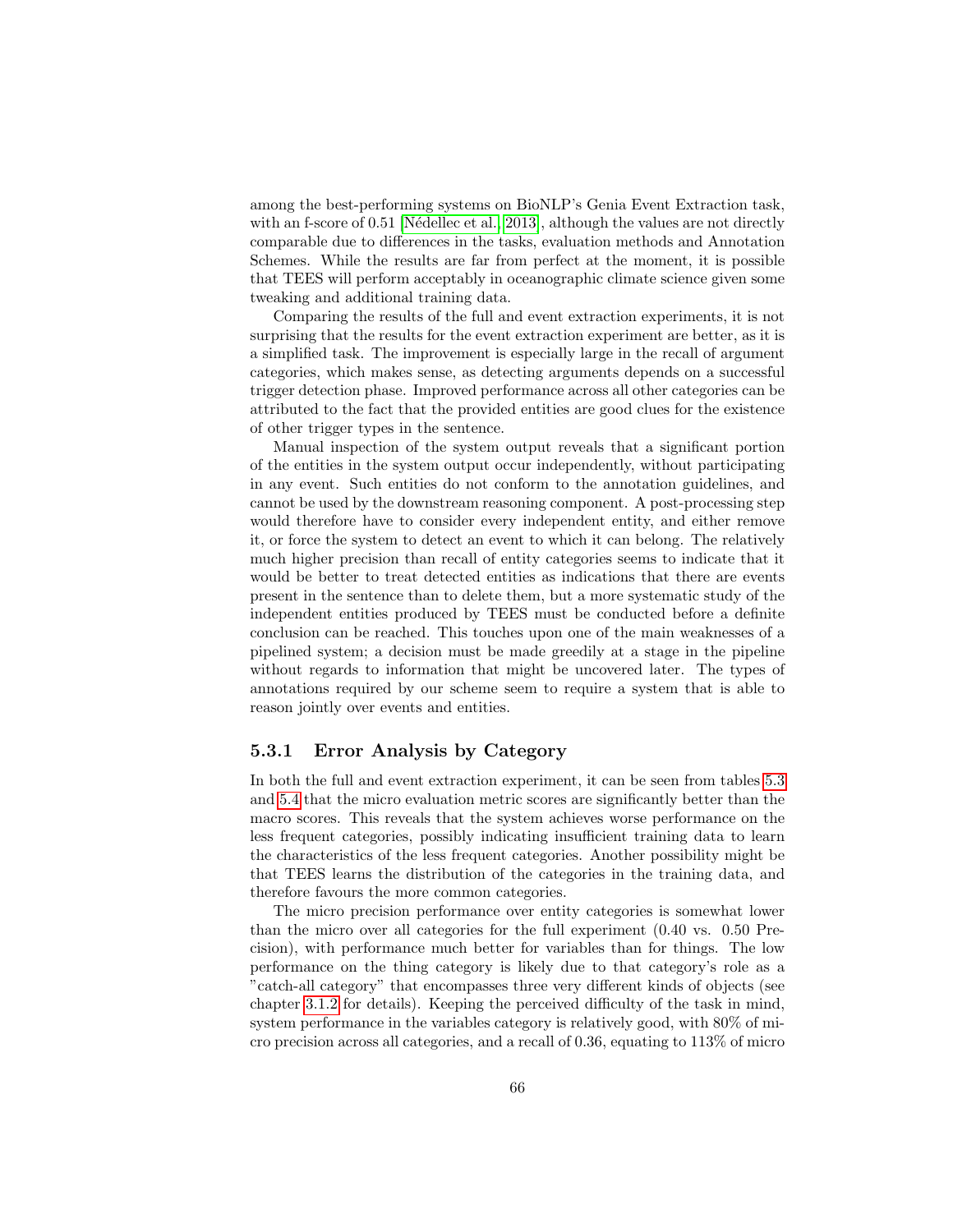recall. With the apparent difficulties with entity recognition discussed earlier in this chapter in mind, the results for the variable category are surprisingly good.

For both experiments, performance is highest on the change event triggers, with increase and decrease outperforming change. This is likely due to the fact that these categories have a relatively small set of trigger words, and that most trigger words are unambiguous indicators of a change event. As was discovered during development of patterns, triggers for the change category are more ambiguous, explaining the weaker performance in this category.

System performance is lower for causes and correlations, which is expected as these categories are of a higher order than change Events (They take change events as arguments), so errors committed during detection of entities and change events propagate to the interaction event detection step. As these categories are similar in argument structure and context, one would expect performance to be roughly equal for both categories. Surprisingly, system performance is much higher on correlations than causes. This is the opposite of what happened during pattern development, when it was found that single word prepositional correlation triggers were too ambiguous to be used as patterns. A possible explanation for this performance is that most correlations have single word triggers, with a large portion of them exhibiting similar grammatical properties (as they are prepositions), whereas causes tend to have multi-word triggers, which TEES struggles to handle, and cause triggers are more grammatically diverse.

TEES yields high precision for and, which is most likely due to the restricted set of trigger words, and their clarity. The low recall is likely due to the fact that only conjunctions that participate in events are annotated, leaving most conjunctions in the training data as negative examples. The system is unable to learn the or category, most likely due to the sparsity of the category in the training data.

Performance over the argument categories shows significant improvement from the full experiment to the event extraction experiment, indicating that the performance on these categories depend strongly on the lower-order (trigger) categories. Part stands out as having very high precision, which is likely due to the fact that coordination events are unambiguous indicators of such relations, whereas change and interaction events can take arguments of any of the other three relation categories, leading to more ambiguity. Of the three remaining categories, performance is consistently better for the theme category. This is perhaps caused by the high number of examples in the training data.

## 5.3.2 Analysis of the confusion matrix

The patterns of confusion that are revealed by the confusion matrices are in no way surprising: The tendency of confusion between change event types is to be expected, as there are some ambiguities that are hard for humans to clarify as well. For instance, in example [\(1\)](#page-9-0) does dissolution signal an increase or decrease? When CaCO3 is dissolved, it becomes less of it in its original location. However, if CaCO3 is dissolved in water, it means that there will be a higher level of CaCO3 in the water after the dissolution process.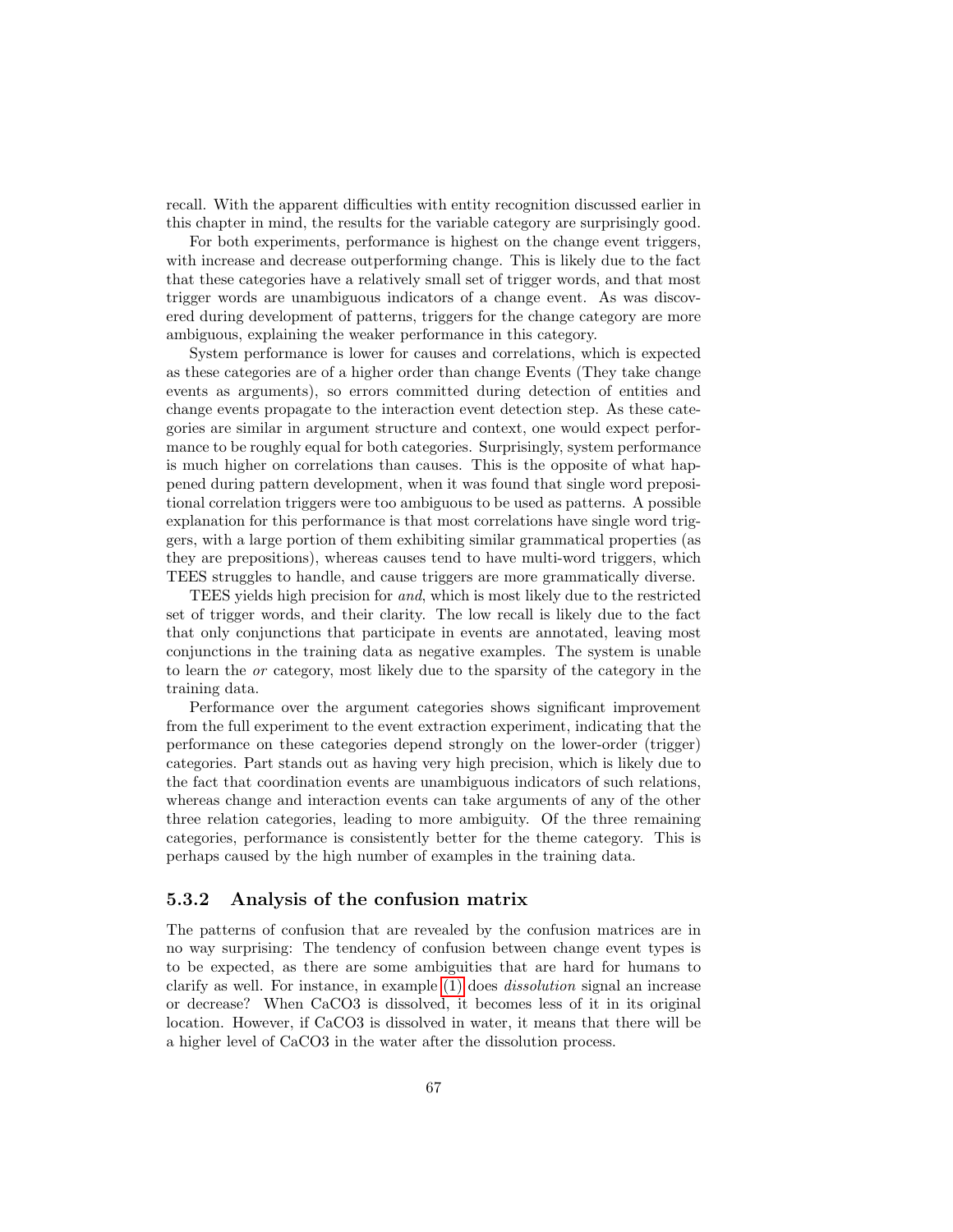(1) The dissolution of CaCO3 is one of the ways ocean acidification can, potentially, greatly affect the ballast of aggregates.

The relatively high degree of confusion between cause and correlation is also to be expected as humans also tend to disagree on the exact category in many of the cases. For instance, in example [\(2\),](#page-9-1) does with signal a cause or a correlation?

(2) The carbon:nitrogen ration increases with decreasing vertical flux.

It might seem surprising that there is a noticeable confusion between change events and interaction events, but, as discussed in chapter [3.1.4,](#page-38-7) it is common for change events to express causes and correlations implicitly, leading them to take similar arguments. This leads to a high degree of overlap in contexts, making it harder for a classifier to discern the categories. The confusion is especially strong from cause to change, which is not surprising, given the existence of words such as effects which can signal both a change and a cause.

For argument types, there is a significant confusion between theme and cotheme, which is natural as these two are treated interchangeably by human judges in certain situations, for instance in undirected correlations. The relatively high degree of misclassification of gold standard agents as themes is somewhat surprising, but most likely due to the much higher frequency of theme arguments, and the significant overlap of contexts where agents and theme arguments occur.

In the full experiment, the high degree of confusion between variable and thing is not surprising, given that they occur in similar contexts, and humans also tend to disagree on the correct classification. For instance, in example [\(3\)](#page-37-0) should the ballast of aggregates be annotated as a thing, or as a variable meaning something like "the weight of the aggregate ballasts"?

(3) Variability in nutrients gives rise to changes in the ballast of aggregates.

It is not surprising that there is some degree of confusion between the entity categories and the other categories, as entities with large text spans sometimes contain text that could have been annotated as an event if it were not a part of an annotated entity. In example [\(4\),](#page-37-1) dissolution could have given rise to a decrease, but because calcium carbonate dissolution is annotated as a variable, the internal event is not annotated. TEES could potentially discover the embedded event, leading to a confusion between variable and a decrease event.

(4) The aeolian process causes enhancement of calcium carbonate dissolution and anammox rates.

## 5.3.3 Modifying the training data

As explained above, it is believed that entity recognition is particularly difficult for TEES, due to, among other things, the inconsistency in the annotation of entities. A follow-up experiment was therefore conducted to see if performance could be improved by removing all sentences that did not contain any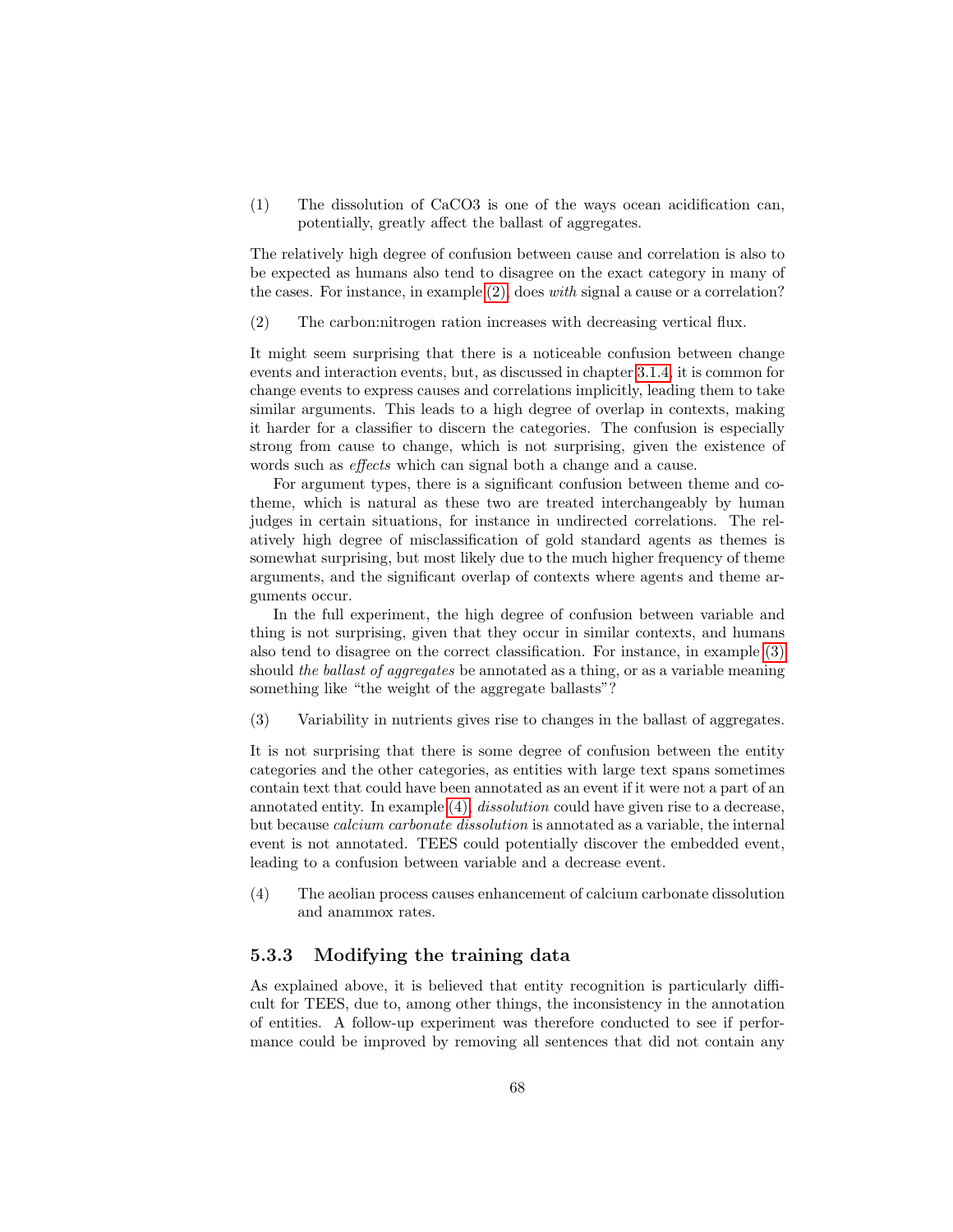|           |           | Full data |         | Restricted data               |        |         |  |
|-----------|-----------|-----------|---------|-------------------------------|--------|---------|--|
|           | Precision | Recall    | F-score | $\overline{\text{Precision}}$ | Recall | F-Score |  |
| Variable  | 0.41      | 0.40      | 0.40    | 0.26                          | 0.56   | 0.35    |  |
| Thing     | 0.33      | 0.14      | 0.20    | 0.37                          | 0.32   | 0.34    |  |
| Increase  | 0.74      | 0.46      | 0.57    | 0.62                          | 0.62   | 0.62    |  |
| Decrease  | 0.76      | 0.39      | 0.52    | 0.57                          | 0.49   | 0.53    |  |
| Change    | 0.47      | 0.16      | 0.24    | 0.42                          | 0.46   | 0.44    |  |
| Cause     | 0.11      | 0.01      | 0.02    | 0.29                          | 0.09   | 0.14    |  |
| Correlate | 0.68      | 0.13      | 0.22    | 0.45                          | 0.10   | 0.16    |  |
| And       | 0.50      | 0.03      | 0.03    | 0.38                          | 0.08   | 0.14    |  |
| Оr        | 0.00      | 0.00      | 0.00    | 0.00                          | 0.00   | 0.00    |  |
| Macro     | 0.44      | 0.19      | 0.27    | 0.37                          | 0.30   | 0.33    |  |
| Micro     | 0.50      | 0.31      | 0.39    | 0.40                          | 0.47   | 0.43    |  |

<span id="page-71-0"></span>Table 5.7: Evaluation metrics for triggers on full and restricted input data

|          | Full data |        |         | Restricted data |        |         |
|----------|-----------|--------|---------|-----------------|--------|---------|
|          | Precision | Recall | F-score | Precision       | Recall | F-Score |
| Agent    | 0.26      | 0.02   | 0.04    | 0.13            | 0.05   | 0.07    |
| Theme    | 0.39      | 0.19   | 0.25    | 0.25            | 0.25   | 0.25    |
| Co-theme | 0.32      | 0.06   | 0.10    | 0.41            | 0.10   | 0.16    |
| Part     | 0.50      | 0.02   | 0.04    | 0.24            | 0.05   | 0.08    |
| Macro    | 0.37      | 0.07   | 0.12    | 0.26            | 0.11   | 0.16    |
| Micro    | 0.39      | 0.13   | 0.19    | 0.24            | 0.18   | 0.21    |

<span id="page-71-1"></span>Table 5.8: Evaluation metrics for arguments on full and restricted input data

annotations, under the belief that this will remove some of the inconsistency in annotation of variables, and by balancing the ratio of positive to negative examples in the training data.

The test data was not modified, in order to give an assessment of the system performance on a realistic task. The results are presented in in tables [5.7](#page-71-0) and [5.8,](#page-71-1) with the performance given full input data given for ease of comparison.

Limiting the training data yields a significantly higher recall at the cost of precision, which is expected, as the reduced number of negative examples encourages detecting more triggers. The f-scores are somewhat better in the limited data experiments, due to the fact that the f-measure favours balanced scores. However, in text mining, textual data is normally abundant, making high precision more important than high recall. It therefore seems that the full training data is preferable to limiting the training data.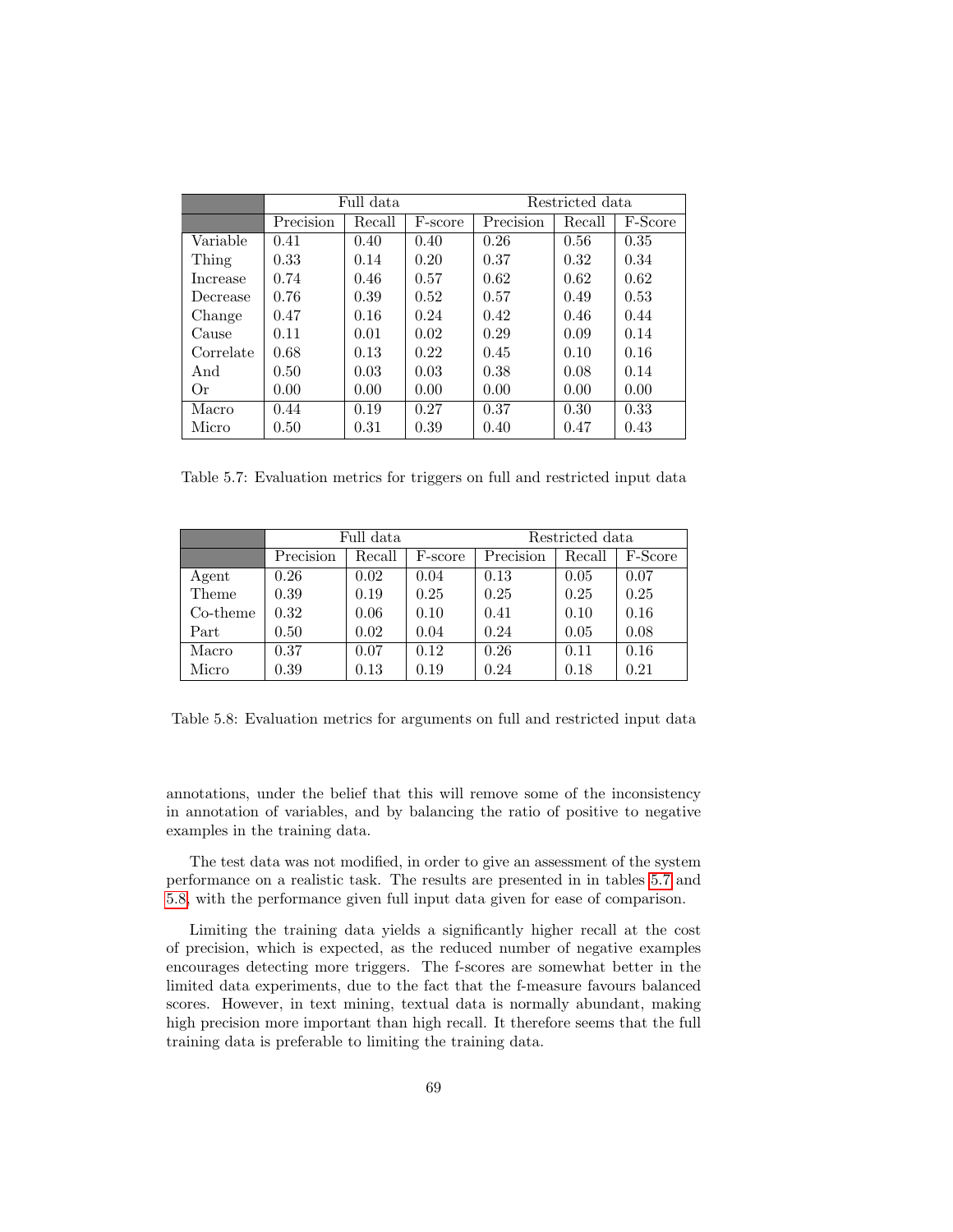### 5.3.4 Comparing TEES to the PMS

To shed light on research question 4, the performance of TEES, acting as a representative machine learning system, was compared to that of the pattern matching system developed in chapter [4.](#page-43-0) However, the evaluation criteria used for the evaluation of the pattern matching system does not allow for a direct comparison of the results. To accommodate a reasonable comparison, the output from the pattern matching system was converted to IXML, and the evaluation script originally applied to the output from TEES was applied to it, comparing it to the gold standard annotation of the same papers.

The confusion matrices from this experiment are shown in tables [5.9](#page-73-0) and [5.10.](#page-74-0) The evaluation metrics calculated per category, as well as the micro and macro metrics are presented in tables [5.11a](#page-74-1)nd [5.12,](#page-74-2) with the results from TEES on the full experiment also provided for ease of comparison.

From these tables it can be seen that the pattern matching system clearly outperforms TEES for most trigger categories. A notable exception is correlate, where the pattern matching system performs poorly, as has been discussed earlier. It should not be surprising that TEES also achieves better performance on the category and, as the pattern matching system ignores coordination categories.

For argument categories, TEES outperforms the pattern matching system on agent and co-theme. This is likely due to the fact that the pattern matching system ignores many types of interactions (for instance interactions where one argument is an entity), and that interactions are only detected between adjacent pairs of change events in the pattern matching system. The pattern matching system can be improved by handling additional types of interactions, but it seems likely that some statistical reasoning is required to find the correct arguments for a detected interaction event trigger.

The pattern matching system exhibits less intra-category confusion than TEES does<sup>[3](#page-72-0)</sup>. There is some confusion between variable and thing, and vice versa, which is to be expected, given the relative overlap between the two categories. There is also a surprisingly common confusion with gold standard variables predicted as decrease. This is likely due to the word dissolved, which can trigger a decrease event, but often is annotated as a part of a variable, such as *dissolved organic carbon*. Many predicated variables are matched to gold standards events, but this is most likely due to errors in the scoping of the variables by the pattern matching system.

There are several differences between the approach taken in TEES and the PMS that can shed light on the differences in performance: Whereas the TEES pipeline starts by extracting all triggers, and then tries to connect the different triggers through relations, the PMS starts by focusing on the change events, and only postulate variables and things if a change event is found. The latter approach seems better fitted to our annotation scheme, which ignores isolated entities, whereas the former seems a better match for BioNLP challenges,

<span id="page-72-0"></span> ${}^{3}$ It should be noted that there is less data to judge from. Additional types of intra-category confusion could possibly surface with more test data.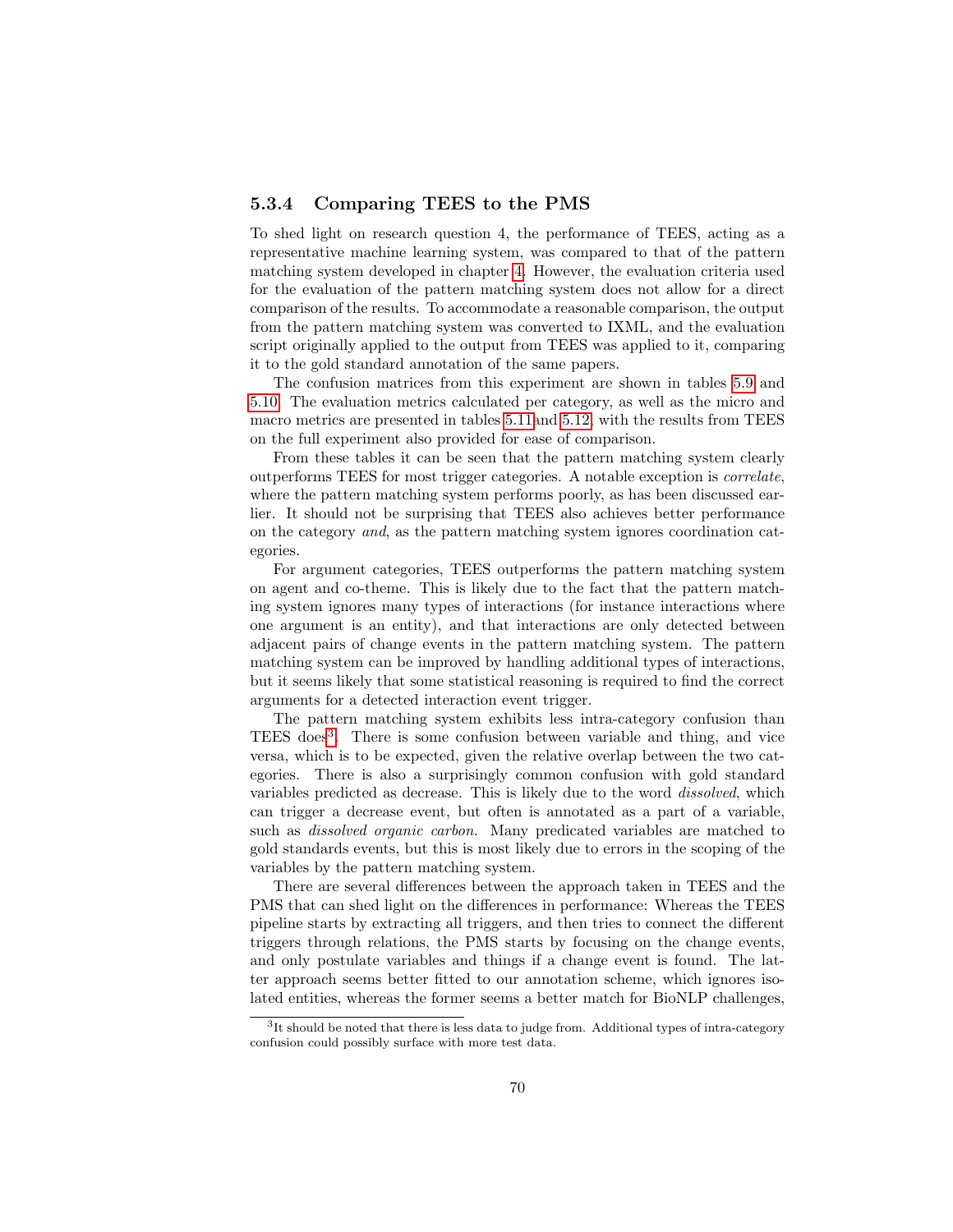<span id="page-73-0"></span>

|           |           |                |                  |                                                                                                    |      |       |           |              |               | $\mathfrak{a}$ |               |
|-----------|-----------|----------------|------------------|----------------------------------------------------------------------------------------------------|------|-------|-----------|--------------|---------------|----------------|---------------|
|           | $\sin S$  |                |                  | $\frac{16}{12}$ 32 52 63 62 42 41                                                                  |      |       |           |              |               |                |               |
|           | Ōr        |                |                  |                                                                                                    |      | ○     | $\circ$   |              |               |                |               |
|           | And       |                |                  |                                                                                                    |      |       |           |              |               |                |               |
|           | Jorrelate |                |                  |                                                                                                    |      |       |           |              | $\mathcal{C}$ |                | N             |
|           | Cause     | ഥ              |                  |                                                                                                    |      |       |           | $\mathbb{C}$ |               |                | $\frac{8}{2}$ |
|           | Change    | $\frac{8}{18}$ |                  |                                                                                                    |      |       | 56        | 4            |               |                | 82            |
| Predictec | Decrease  |                |                  |                                                                                                    |      | $\Im$ |           |              |               |                |               |
|           | ncrease   |                |                  | $\circ$                                                                                            | 122  |       | $\subset$ |              |               |                | 126           |
|           | Thing     | r.             |                  |                                                                                                    |      |       |           |              |               |                | $\mathbf{C}$  |
|           | Variable  | $\sqrt{9}$     | 209              | C                                                                                                  |      |       |           |              |               |                | 295           |
|           | None      |                | $\frac{197}{19}$ |                                                                                                    |      |       | 3332453   |              |               |                | 418           |
|           |           |                |                  | None<br>Variable<br>Variable<br>Thing<br>Increase<br>Decrease<br>Change<br>Correlate<br>And<br>And |      |       |           |              |               |                | $\lim$        |
|           |           |                |                  |                                                                                                    | True |       |           |              |               |                |               |
|           |           |                |                  |                                                                                                    |      |       |           |              |               |                |               |

Table 5.9: Confusion matrix for Triggers, pattern matching system. Table 5.9: Confusion matrix for Triggers, pattern matching system.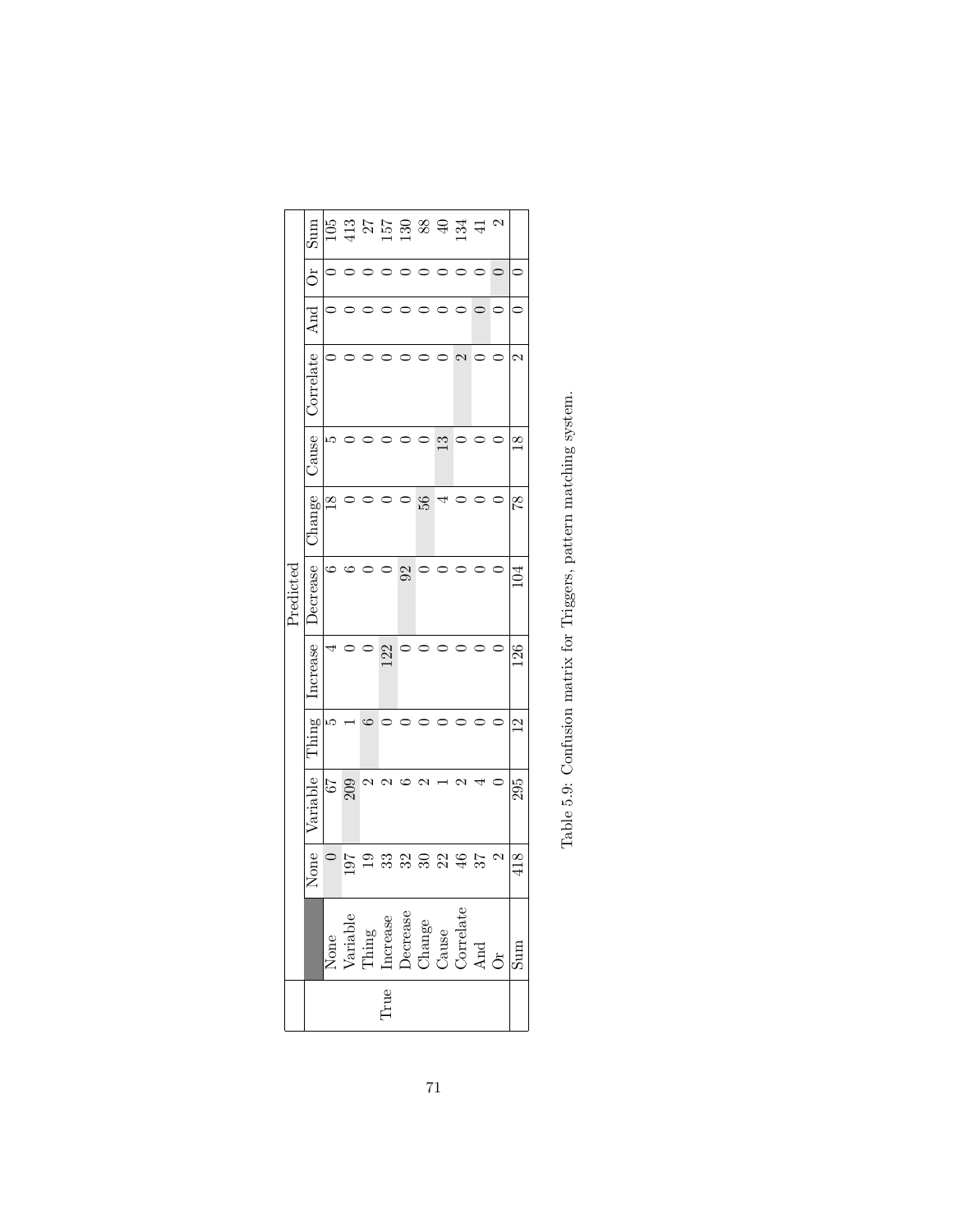|      | Predicted |          |       |       |          |      |     |  |  |  |  |
|------|-----------|----------|-------|-------|----------|------|-----|--|--|--|--|
|      |           | None     | Agent | Theme | Co-theme | Part | Sum |  |  |  |  |
|      | None      | $\theta$ | 14    | 185   | 2        |      | 301 |  |  |  |  |
| True | Agent     | 57       | 4     | 3     | 0        |      | 64  |  |  |  |  |
|      | Theme     | 294      | 0     | 140   | 0        |      | 434 |  |  |  |  |
|      | Co-theme  | 55       | 0     |       | 0        |      | 55  |  |  |  |  |
|      | Part      | 94       |       |       | 0        |      | 94  |  |  |  |  |
|      | Sum       | 500      | 18    | 328   | 2        |      |     |  |  |  |  |

<span id="page-74-0"></span>Table 5.10: Confusion matrix for Arguments, pattern matching system.

|           |           | <b>TEES</b> |         | <b>PMS</b> |        |         |  |
|-----------|-----------|-------------|---------|------------|--------|---------|--|
|           | Precision | Recall      | F-score | Precision  | Recall | F-Score |  |
| Variable  | 0.41      | 0.40        | 0.40    | 0.71       | 0.51   | 0.59    |  |
| Thing     | 0.33      | 0.14        | 0.20    | 0.5        | 0.22   | 0.31    |  |
| Increase  | 0.74      | 0.46        | 0.57    | 0.97       | 0.78   | 0.86    |  |
| Decrease  | 0.76      | 0.39        | 0.52    | 0.88       | 0.71   | 0.79    |  |
| Change    | 0.47      | 0.16        | 0.24    | 0.72       | 0.64   | 0.68    |  |
| Cause     | 0.11      | 0.01        | 0.02    | 0.72       | 0.33   | 0.45    |  |
| Correlate | 0.68      | 0.13        | 0.22    | 1.00       | 0.01   | 0.02    |  |
| And       | 0.50      | 0.03        | 0.06    | 0.00       | 0.00   | 0.00    |  |
| Or        | 0.00      | 0.00        | 0.00    | 0.00       | 0.00   | 0.00    |  |
| Macro     | 0.44      | 0.25        | 0.32    | 0.61       | 0.35   | 0.44    |  |
| Micro     | 0.50      | 0.32        | 0.39    | 0.77       | 0.48   | 0.60    |  |

<span id="page-74-1"></span>Table 5.11: Comparison of trigger categories, TEES and PMS.

|          |           | <b>TEES</b> |         | <b>PMS</b> |        |         |  |
|----------|-----------|-------------|---------|------------|--------|---------|--|
|          | Precision | Recall      | F-score | Precision  | Recall | F-Score |  |
| Agent    | 0.26      | 0.02        | 0.04    | 0.22       | 0.06   | 0.09    |  |
| Theme    | 0.39      | 0.19        | 0.23    | 0.43       | 0.32   | 0.37    |  |
| Co-theme | 0.32      | 0.06        | 0.10    | 0.00       | 0.00   | 0.00    |  |
| Part     | 0.80      | 0.02        | 0.04    | 0.00       | 0.00   | 0.00    |  |
| Macro    | 0.44      | 0.04        | 0.07    | 0.16       | 0.10   | 0.12    |  |
| Micro    | 0.43      | 0.13        | 0.20    | 0.31       | 0.22   | 0.26    |  |

<span id="page-74-2"></span>Table 5.12: Comparison of argument categories, TEES and PMS.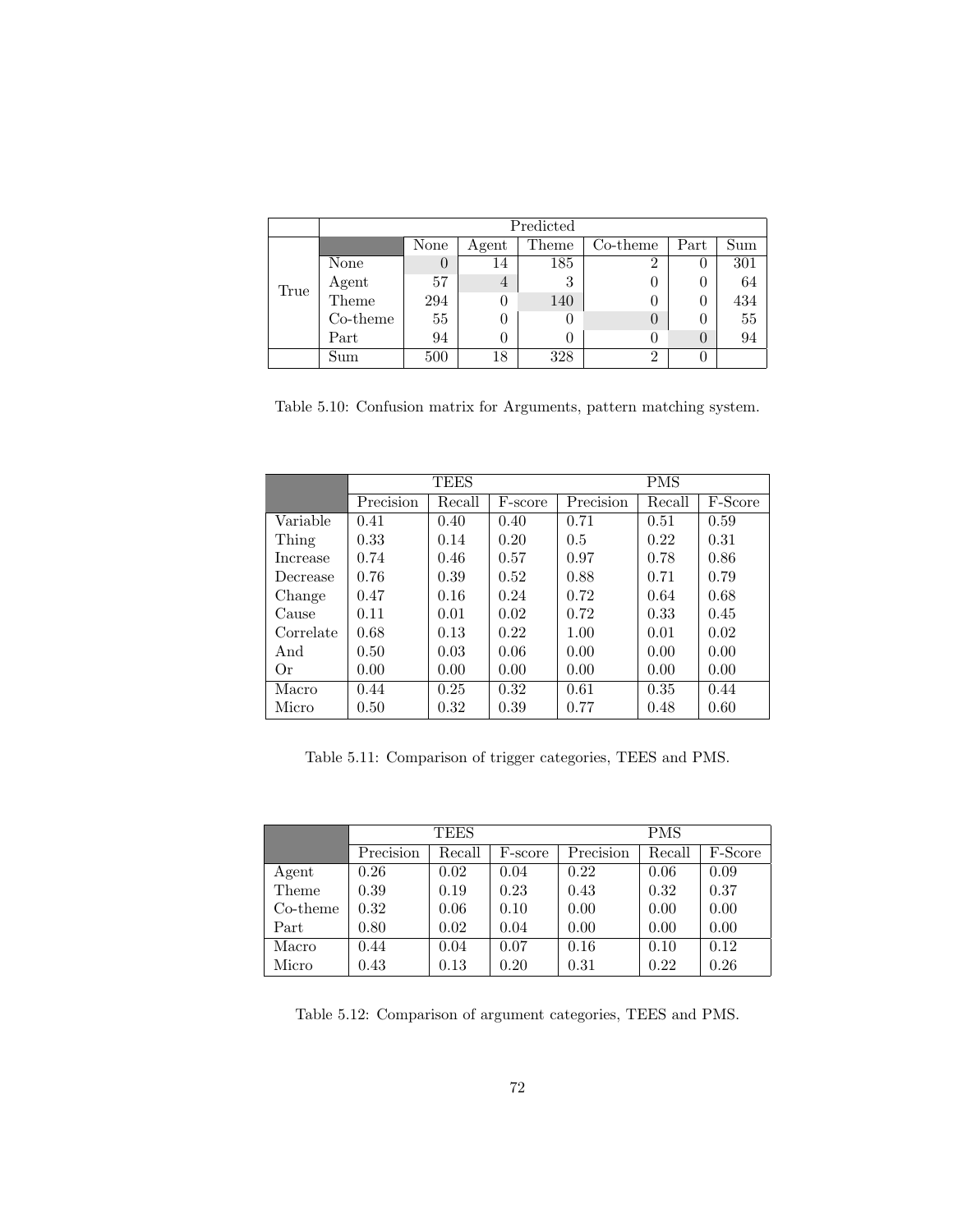where isolated biomedical entities (such as Proteins, Genes, Diseases and Drugs) are also extracted. Furthermore, trigger extraction for entities is easier in the biomedical domain, because the biomedical entities fall into clearly defined semantic categories, whereas the entities in our annotation scheme (quantitative variables) have no single defining semantic characteristic, making it difficult to detect them without the presence of an event to guide the choice.

### 5.4 Summary and conclusion

The discussion above reveals that there is a strong tendency for confusion among categories that humans tend to disagree over. This is an expected results, as these are cases where there is no clear indicator that can be used by humans or the computer to make a judgement. Furthermore, categories where humans tend to disagree tend to have less consistent annotation, even when there is only a single annotator, making it even harder for the computer to learn the correct behaviour.

It was also observed that performance on the argument type categories is worse than on trigger type categories. This is likely due to the fact that errors are propagated throughout the pipeline, and is an argument against pipelined approaches to information extraction for the task.

There is a tendency for categories with more training examples to have better performance than less frequent categories. This seems to indicate that system performance can be improved by adding more data, but it is uncertain how much improvement can be gained from simply increasing the amount of training data for the system without improving the underlying system qualitatively. If one wants experiment further with using TEES or machine learning systems in general, it might be useful to conduct learning curve experiments that plot system performance as a function of training data size, to estimate how much more data is needed by examining the gradient of the performance function.

TEES is designed to perform a different task than the one required by our annotation scheme, and some of the design decisions are therefore sub-optimal. This is likely the case for most existing information extraction systems. If a machine learning-based approach is to be used for automatic annotation in oceanographic climate science, it is recommended to build a new system that takes the specifics of the task into consideration during design.

Comparing TEES to the pattern matching system developed in chapter [4](#page-43-0) reveals that the pattern matching systems outperforms TEES on most categories, but that there are some areas in which the pattern matching system can learn from TEES. There are several reason why this comparison must be taken with a grain of salt: The PMS is very primitive, and some additional development effort is likely to improve its performance noticeably. TEES is not designed for this task, and developing a system specifically with the annotation scheme in mind, is likely to yield better results for a machine learning system. Finally data is limited, and performance of a machine learning system is likely to improve as the amount of available data increases. Nevertheless, this seems to indicate that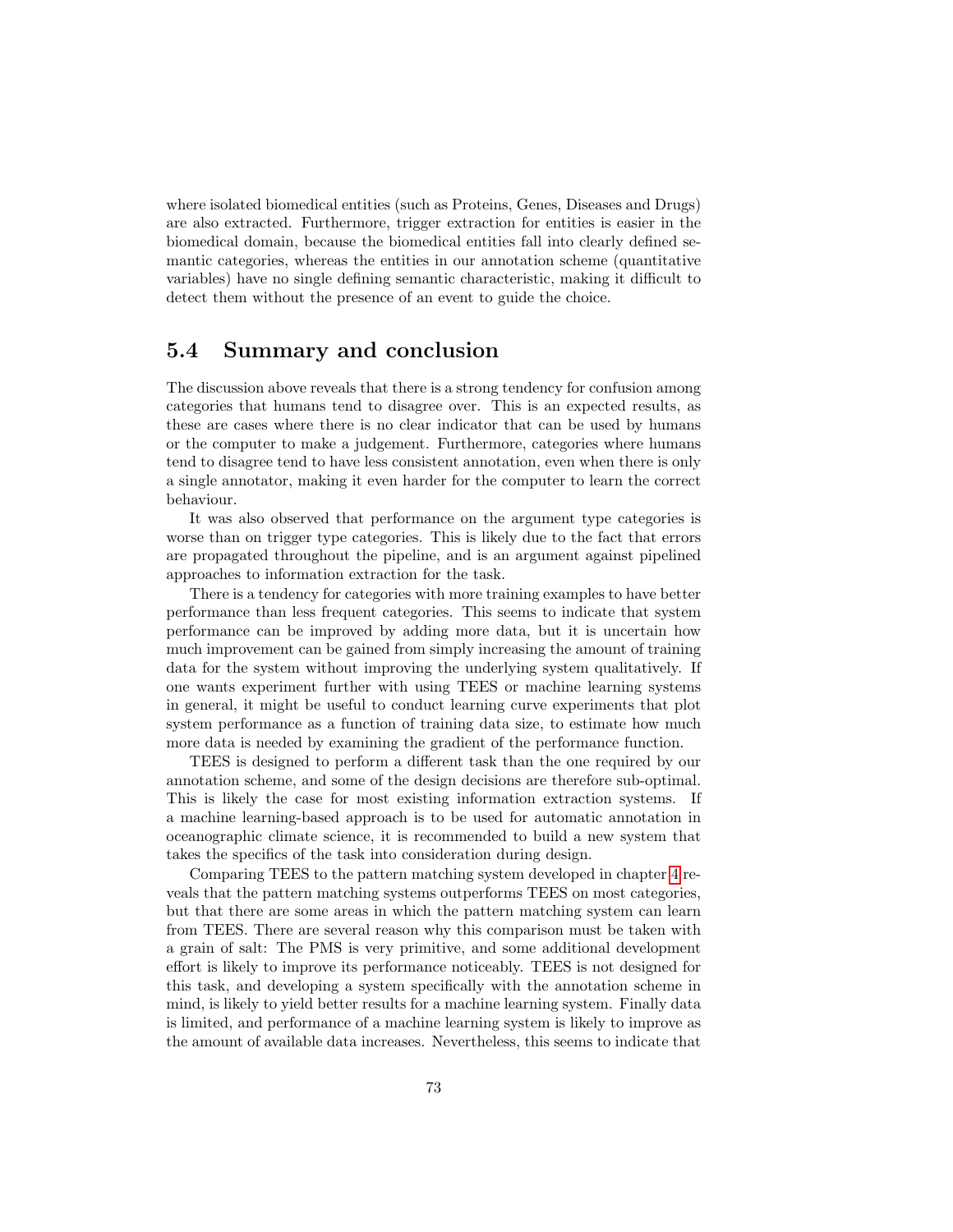a pattern matching system performs better than machine learning systems for the domain, but the fact that TEES outperformed the PMS on some categories reveal that there are some aspects of machine learning approaches that should be exploited. Chapter [7.2.1](#page-88-0) discusses a system that takes the best from both approaches.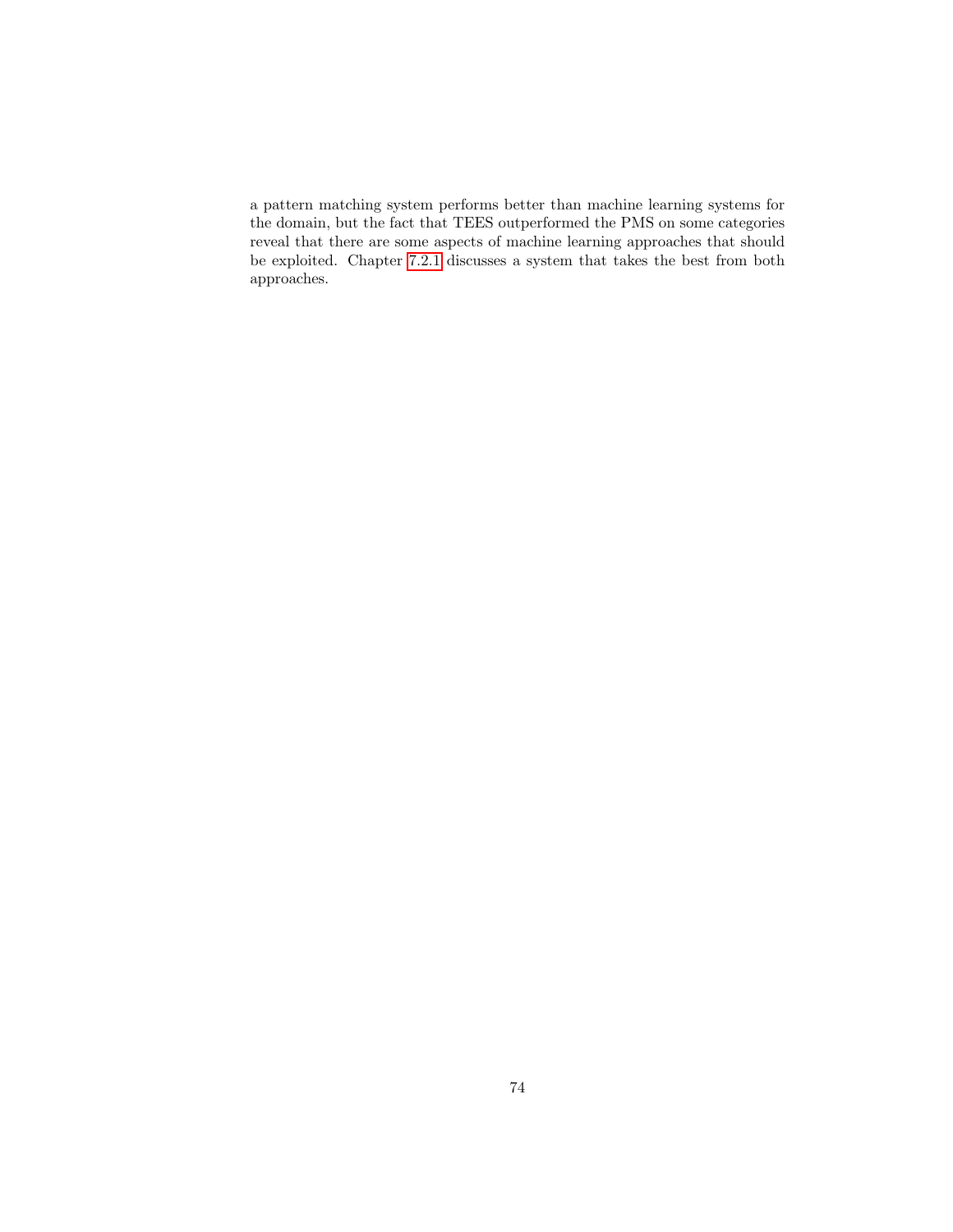### <span id="page-77-0"></span>Chapter 6

# Domain rules

After automatic annotation, the next step for the information extraction component is to extract domain rules from the annotated text. A script written by Erwin Marsi is applied to extract domain rules. The script extracts domain rules exactly as stated in the annotated text, without any post-processing or extraction of additional information. This chapter will discuss what kind of additional information must be extracted by the domain rule extraction component in order to enable automatic reasoning and discovery support.

### 6.1 Domain rules and reasoning

Table [6.1](#page-78-0) presents a manually picked sample of automatically extracted rules from two of the manually annotated papers. All domain rules extracted from the manually annotated corpus are available at [https://github.com/EliasAamot/](https://github.com/EliasAamot/MasterData) [MasterData](https://github.com/EliasAamot/MasterData). In the notation used in this chapter,  $\uparrow$  signifies an increase,  $\downarrow$  signifies a decrease, and  $\updownarrow$  signifies a change, which is underspecified as to direction.

Based on the presented rules, a human expert can postulate a feedback loop using the following argumentation: Increased  $CO<sub>2</sub>$  in the ocean leads to increased concentrations of hydrogen ions (1), increased concentrations of hydrogen ions leads to decreased pH (2), decreased pH leads increased dissolution of particulate inorganic carbon ballasting the aggregates (3), which again decreases their settling time (4). Changes in the settling time for these particles leads to increased residence time for the particles in the water column (5), and increased residence times in the water column causes a decrease in the carbon flux to the deep-sea  $(6)$ , i.e. the biological pump. Therefore, by modus ponens, increased  $CO<sub>2</sub>$  in the ocean leads to decreased efficiency of the biological pump, which can be used to infer a feedback loop if the additional domain rule ↓ biological pump  $\Rightarrow \uparrow$   $CO_2$  in the ocean can be supplied by the domain expert.

This pattern of reasoning can be replicated automatically by a production system, where the system assumes any change event as the premise, and uses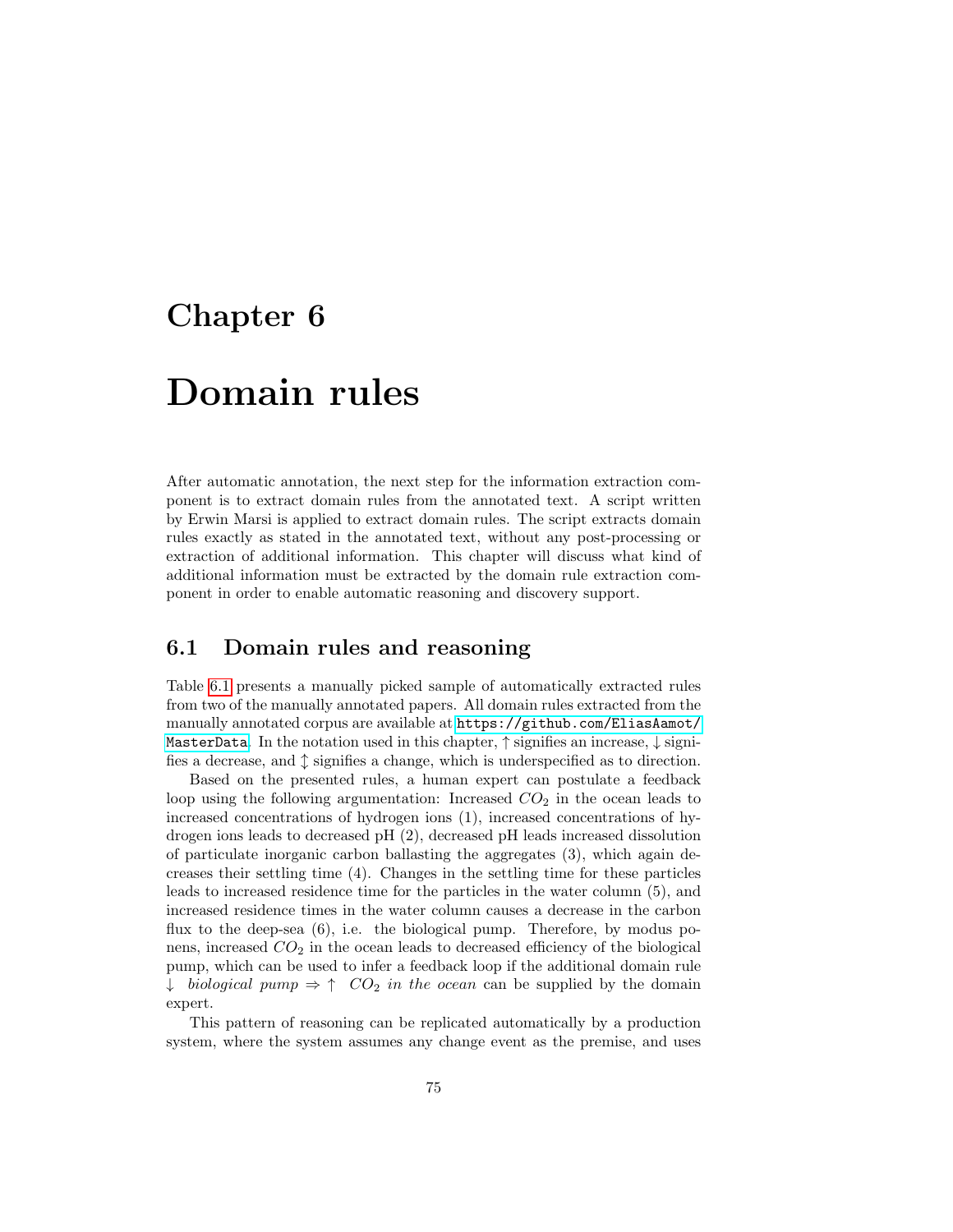- 1.  $\uparrow$  CO2 in the ocean  $\Rightarrow \uparrow$  [ the concentrations of carbon dioxide  $\wedge$  carbonic acid ∧ hydrogen ions ∧ bicarbonate ions ]
- 2.  $\uparrow$  hydrogen ions  $\Rightarrow \downarrow$  pH
- 3.  $\downarrow$  pH  $\Rightarrow \uparrow$  the dissolution of particulate inorganic carbon ballasting the aggregates
- 4.  $\uparrow$  the dissolution of particulate inorganic carbon ballasting the aggregates  $\Rightarrow$  [  $\downarrow$  their settling velocity  $\land \uparrow$  their residence time in the upper twilight zone ]
- 5.  $\uparrow$  the settling velocity of the particles  $\Rightarrow \uparrow$  residence time in the water column
- 6.  $\uparrow$  residence time in the water column  $\Rightarrow \downarrow$  the carbon flux to the deep-sea

<span id="page-78-0"></span>Table 6.1: A sample of rules extracted from the annotated corpus

domain rules to explore the consequences of the premise event. If the system has the change event X in its working memory  $(X$  is postulated as the premise or has been inferred), Y can be inferred if there exists a domain rule  $X \to Y$ .

It is not clear exactly how correlations can best be used for reasoning. One possible way is to treat them as bi-directional causation, effectively reading every rule of the form  $X \leftrightarrow Y$  as  $X \to Y$  and  $Y \to X$ . Another possibility is to introduce fuzziness or degree of belief into the production system. Then, if the system believes X with a certainty  $\pi$ , it can infer Y with certainty  $\pi$ if there is a domain rule  $X \to Y$ , or with certainty  $\pi \eta$  if there is a domain rule  $X \Leftrightarrow Y$ , where  $\eta < 1.00$ , so that certainty is decreased when correlations are used for production of new inferences. This latter approach models the fact that correlations do give clues about the consequences of a change, albeit weaker than the clues given by causations.

For successful reasoning along the lines above, additional information must be extracted from the annotated text, as well as other knowledge sources, so that the reasoning component can solve the following three problems: Variable unification, aspect identification and ensuring reasoning validity. Each of these challenges will be discussed in this sub-chapter.

### 6.1.1 Variable unification

Given that the system knows  $\uparrow X_1$ , and there is a domain rule  $\uparrow X_2 \rightarrow \downarrow Y$ , the system must be able to identify the strings  $X_1$  and  $X_2$  as representing the same variable in order to infer  $\downarrow$  Y. The process of checking for equivalence will be referred to as variable unification. By following the chain of reasoning laid out above, one can see that variable unification can be performed by simple string matching until the chaining of rules 4 and 5, where the variables their settling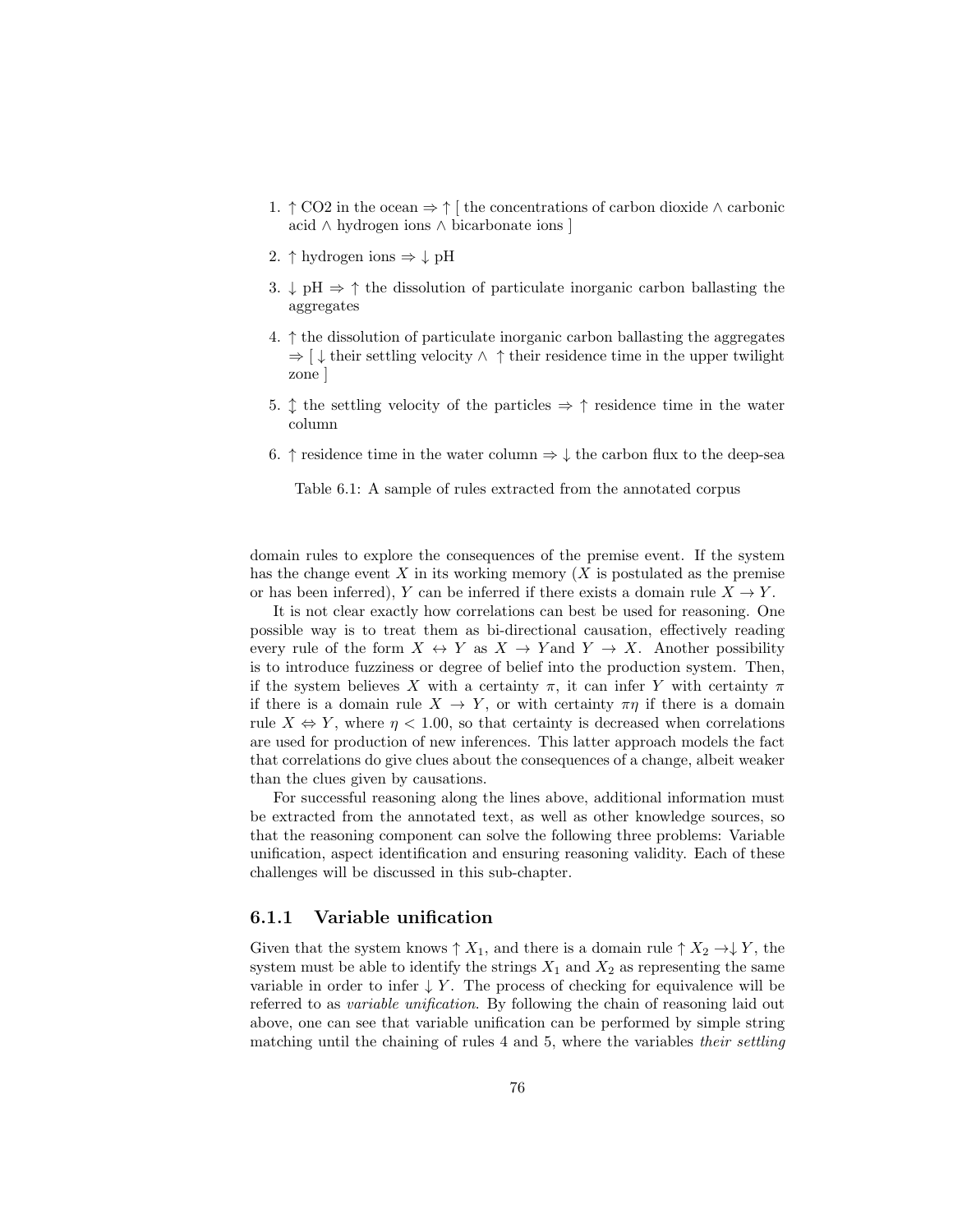velocity and the settling velocity of the particles must be successfully unified. For most rules, it seems that simple string matching is not sufficient for variable unification.

The unification procedure must take into account syntactic variation in the variables, unifying variables such as energy dissipation and dissipation in light energy, and be able to ignore irrelevant modifiers, unifying the availability of light and *light*, but retain distinguishing modifiers, in order to not incorrectly unify the distinct variables atmospheric CO2 and CO2 in the ocean. Furthermore, the unification procedure must be able to take synonyms into account, unifying biological pump and vertical carbon flux, and abbreviations, unifying PIC and particulate inorganic carbon.

The most reliable way to perform variable unification is to map variable text strings to concepts in a domain ontology, and only unify variables that map to the same concept. The problem is that developing a broad-coverage domain ontology is very manpower intensive, especially so if potentially relevant related fields such as atmospheric science are to be covered as well. Combining several ontologies that exists for parts of the domain, such as ontologies over living species, is most likely the best approach. It is conceivable that variable unification can be performed with other techniques as well, for instance by transforming the dependency structures of the variables to a canonical form using a series of operations, and then comparing canonical forms, or by use of some corpus-based similarity measure, but these approaches are likely only worth exploring if creating an ontology proves too expensive.

### 6.1.2 Aspect identification

Many entities have several quantitative axes that can undergo a change, and identifying exactly which axis is affected is crucial for variable unification. Compare the various aspects of phytoplankton (individual size, species diversity, total biomass weight) that are affected in the sentences below [\(1\),](#page-9-0) even though the variable text span itself is identical. The example below illustrates the tendency of natural language to omit information that can be retrieved from the context. Retrieving this contextual/discourse information resembles in many ways a coreference resolution task. A special component is likely needed to handle these cases, which are rather common in natural language.

- (1) a. . . . leading to an observed decrease in zooplankton size, but, somewhat counter-intuitively, an increase was observed in phytoplankton.
	- b. . . . leading to an observed decrease in zooplankton species diversity, but, somewhat counter-intuitively, an increase was observed in phytoplankton.
	- c. . . . leading to an observed decrease in zooplankton biomass, but, somewhat counter-intuitively, an increase was observed in phytoplankton.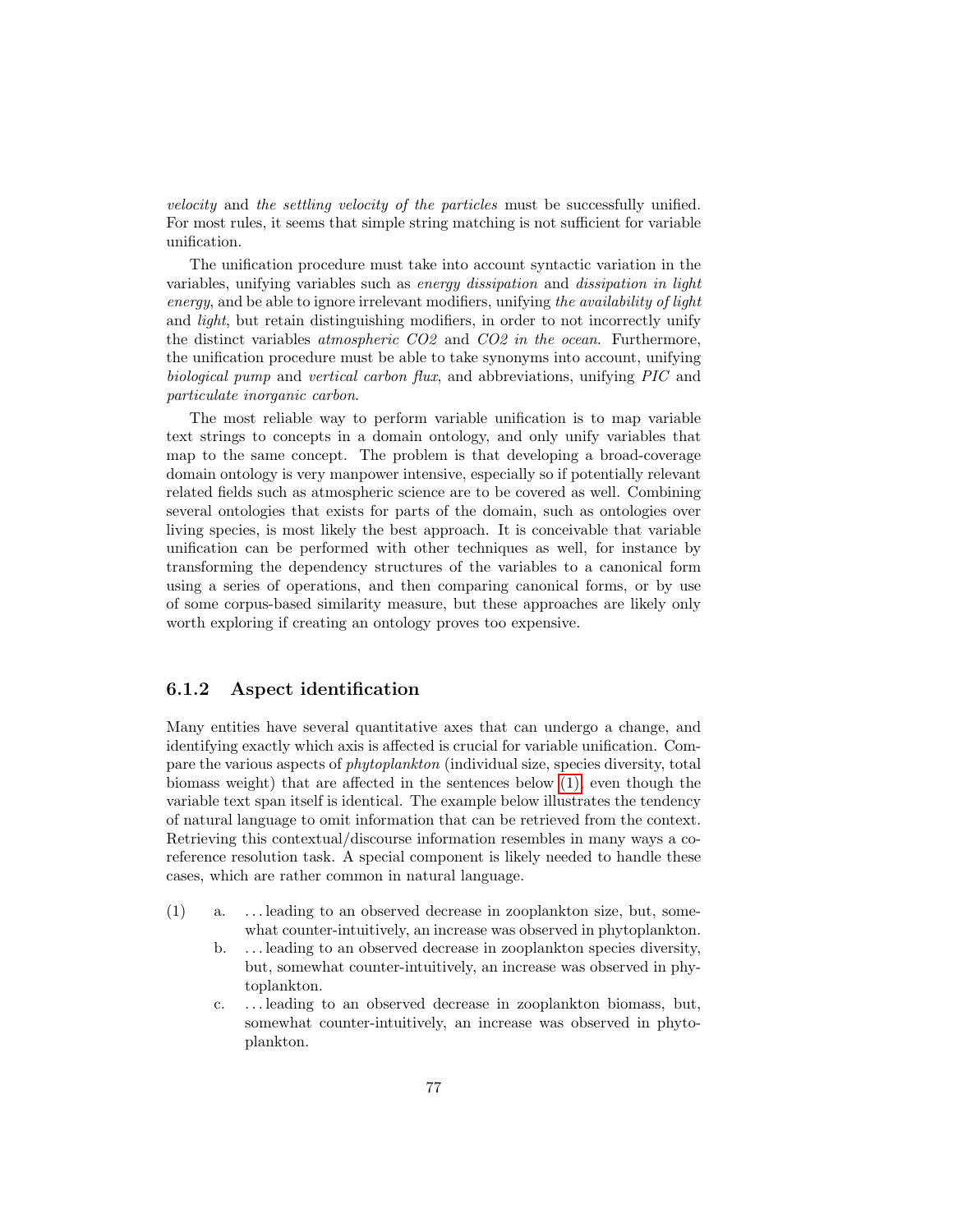In addition to information contained in the variable text span, and information extracted implicitly from context, the predicate provides strong clues about which axis of the theme argument is affected, as can be seen in example  $(2)$ , where variables with identical text spans are clearly affected along different axes (physical size of each coccolith plate vs. number of coccolith plates per plankton). One of the main purposes of the annotation category thing was to signal that the text span required information from the predicate to be factored in order to identify it as a variable. However, it appears that the predicate commonly contributes to the interpretation of an entity text span, albeit the degree of contribution varies. It is therefore hard to make a binary distinction between when the predicate contributes to the interpretation of the argument ("thing") and when it doesn't ("variable"). Because of this, the thing category is to be phased out in the updated annotation scheme under development, and all cases are annotated as variables. The aspect identification component will then be responsible for combining the information from the various sources (text span, predicate, inferred implicit information) in an optimal way.

(2) a.  $\lceil_{\text{VARIABLE}}$  Coccoliths were  $\lceil_{\text{INCREASE}}$  larger. b. ... creating [INCREASE more] [VARIABLE coccoliths].

### 6.1.3 Sound reasoning

Even if we assume fully functional variable identification and unification module, there are several challenges for sound reasoning in the current event extraction protocol:

### Underspecified change

While implicitly encoded information most often causes problems for entity extraction, there is at least one case where event extraction is troubled by implicit information as well, and that is the use of the underspecified change when there is a known directionality to the change that is understood by a human reader. This is detrimental to sound reasoning when such change events are extracted as preconditions for domain rules, as this creates a potentially incorrect generalisation of the intended rule. Compare [\(3-a\),](#page-80-0) the extracted rule given in the examples above, to [\(3-b\),](#page-80-1) the semantically correct one. The former allows the inference of increased residence time in the water column from increased settling velocity of the particles, which is incorrect, as an increase in speed will decrease, not increase, the time an object stays in a location, i.e. the residence time.

- <span id="page-80-1"></span><span id="page-80-0"></span>(3) a.  $\uparrow$  the settling velocity of the particles  $\Rightarrow \uparrow$  residence time in the water column
	- b.  $\downarrow$  the settling velocity of the particles  $\Rightarrow \uparrow$  residence time in the water column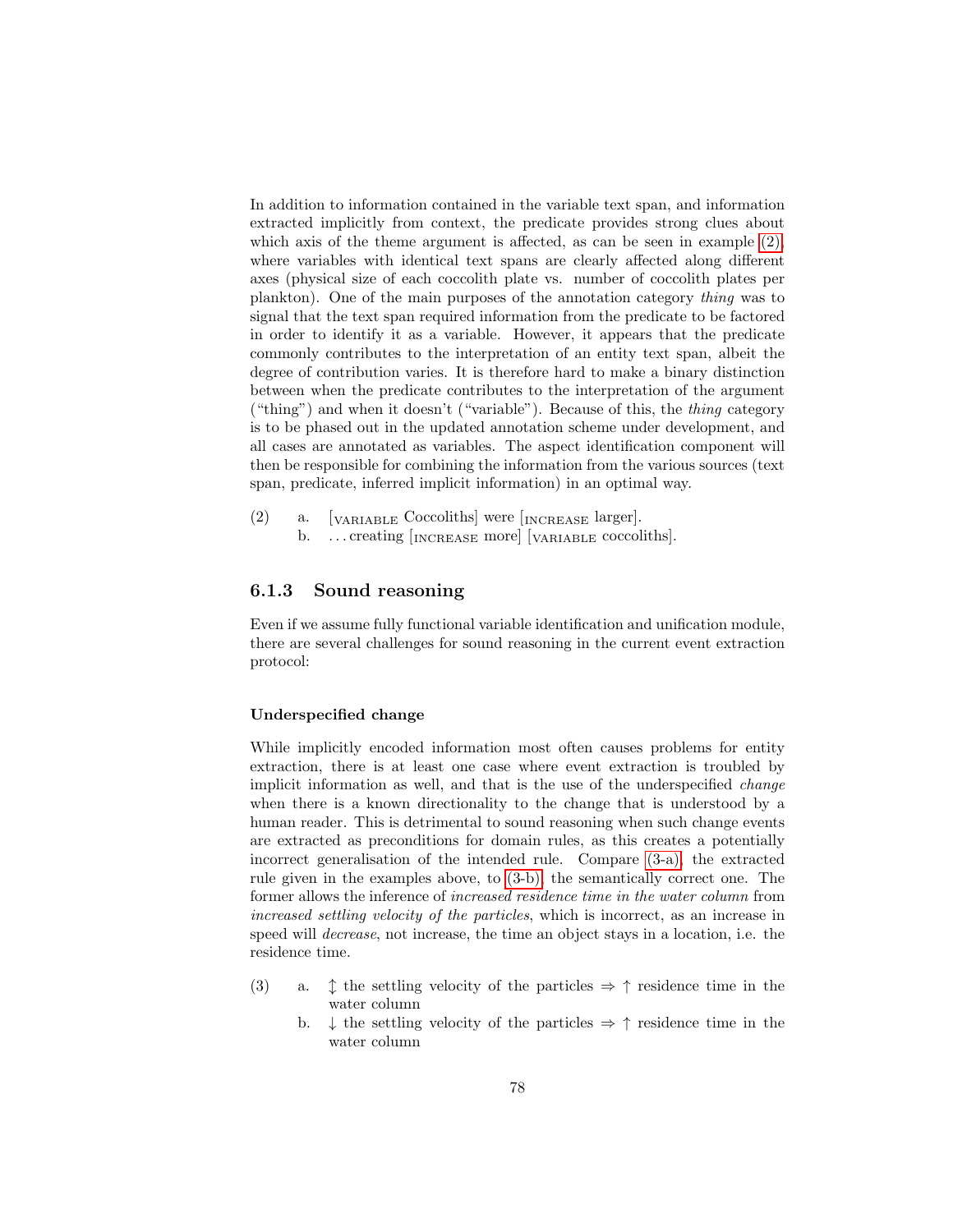In case of an underspecified change in the consequent of a rule, the soundness of reasoning is not affected, but the output of the rule is less specific than it could have been, thus reducing coverage. Compare [\(4-a\)](#page-81-0) to the hypothetical wrongly extracted rule in [\(4-b\).](#page-81-1) The erroneous rule [\(4-b\)](#page-81-1) yields the conclusion changed the carbon flux to the deep-sea, which also is entailed by the conclusion of the correct rule decreased carbon flux to the deep-sea, so reasoning is sound but has less coverage. However, in a large database of text, it is likely that the same domain rule is stated multiple times, making completeness less critical than soundness.

- <span id="page-81-1"></span><span id="page-81-0"></span>(4) a.  $\uparrow$  residence time in the water column  $\Rightarrow \downarrow$  the carbon flux to the deep-sea
	- b.  $\uparrow$  residence time in the water column  $\Rightarrow \updownarrow$  the carbon flux to the deep-sea

As the discussion above shows, there is a need for a component to disambiguate underspecified change events, at least those that occur in the precondition of a rule. While this task might to be quite hard, it would be interesting to see whether a simple statistical machine learning system could attain acceptable performance on this task, casting it as a trinary classification task (increase, decrease or truly bidirectional).

#### Modality and meta-knowlege

All the sentences in [\(5\)](#page-37-0) give rise to the domain rule  $\downarrow pH \Rightarrow \downarrow primary\ product$ tion in the present annotation and extraction scheme, but it is clear to a human reader that the degree of support for the rule is quite different between the sentences. Such aspects of modality and meta-knowledge are not handled by the current annotation scheme, but modal aspects of information such as speculation and negation have been recently given some attention by the information extraction community, as evident by the BioNLP 2013 Shared Task, where negation/speculation was one defined sub-task [Nédellec et al., 2013]. Current state-of-the-art performance is 0.25 f-score, which is probably not good enough for real-world application, but hopefully this will improve as the community starts to focus on the task. An annotation scheme and pilot annotation for modal information and meta-knowledge in biomedicine is presented in [\[Thomp](#page-95-0)[son et al., 2011\]](#page-95-0), the approach of which can be replicated if the annotation scheme developed here is to be expanded to incorporate meta-knowledge.

- (5) a. Our results indicate that decreased pH negatively affects primary production rates.
	- b. We explore the hypothesis that decreased pH negatively affects primary production rates.
	- c. The present study contradicts the claim of X et al. that decreased pH negatively affects primary production rates.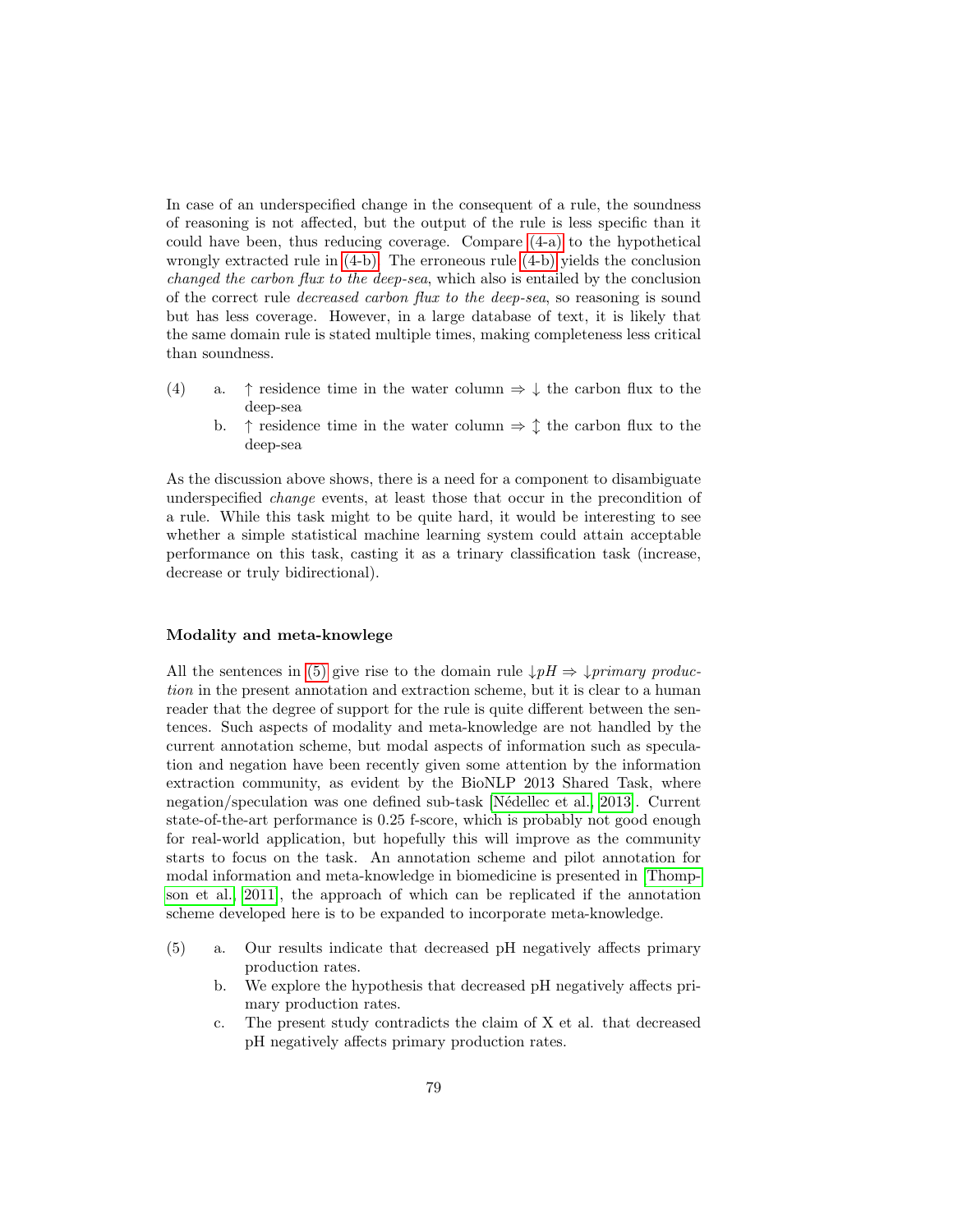Although not a linguistic phenomenon, a related problem to modality is the trustworthiness of the information. A comprehensive treatment of this is clearly outside the scope of OCEAN-CERTAIN, but it might be worthwhile to look into bibliometric heuristics, such as the number of citing papers and the reputation of the journal and author(s).

Modality and/or trustworthiness can potentially be incorporated in the reasoning component envisioned here by incorporating degree of belief in a statement, as was proposed when discussing reasoning with correlations.

#### Rule context

Contextual information about the applicability of a domain rule is also ignored by the current system. Many of the domain rules extracted by the system only apply given certain contextual restrictions, such as geographic or conceptual location, time period limitations, or assuming the presence of certain contextual variables. Some contextual preconditions are presented in [\(6\).](#page-37-1) Both reasoning with contextual preconditions and the extraction of these from text are issues that will be addressed in future OCEAN-CERTAIN work.

- (6) a. [PRECONDITION Under Fe limitation], increased pCO2 had no influence on C fixation whereas [PRECONDITION under Fe enrichment], primary production increased with increasing pCO2 levels.
	- b. This is, to the best of our knowledge, the first report on the effect of ocean acidification on sediment oxygen fluxes [PRECONDITION in the Arctic].
	- c. We find that, [PRECONDITION during summer and autumn] POC export to the deep ocean was 2-4 times higher than observed for the rest of the year.

### 6.1.4 Challenges and the annotation scheme

At the moment, the annotation scheme does not take the challenges posed to the reasoning component into account, but focuses on annotating the explicitly stated information only. Incorporating additional information into the annotation scheme, such as speculation, full disambiguation of the change category and mapping to a ontology of variable types, will likely prove valuable for the development of tools to overcome the challenge posed to the reasoning/domain rule extraction component.

However, when expanding the annotation scheme it is important to keep the cognitive load into the consideration, so as to not hurt annotation consistency. Some problems of inconsistency can be mitigated by proper training of annotators, and by retaining the option to be less specific when the annotator is not sure about the details, but the cost of expanding the annotation scheme must always be kept in mind.

For a corpus that will be used as data for several systems, it is important to design the annotation scheme in a way that lets each system extract data at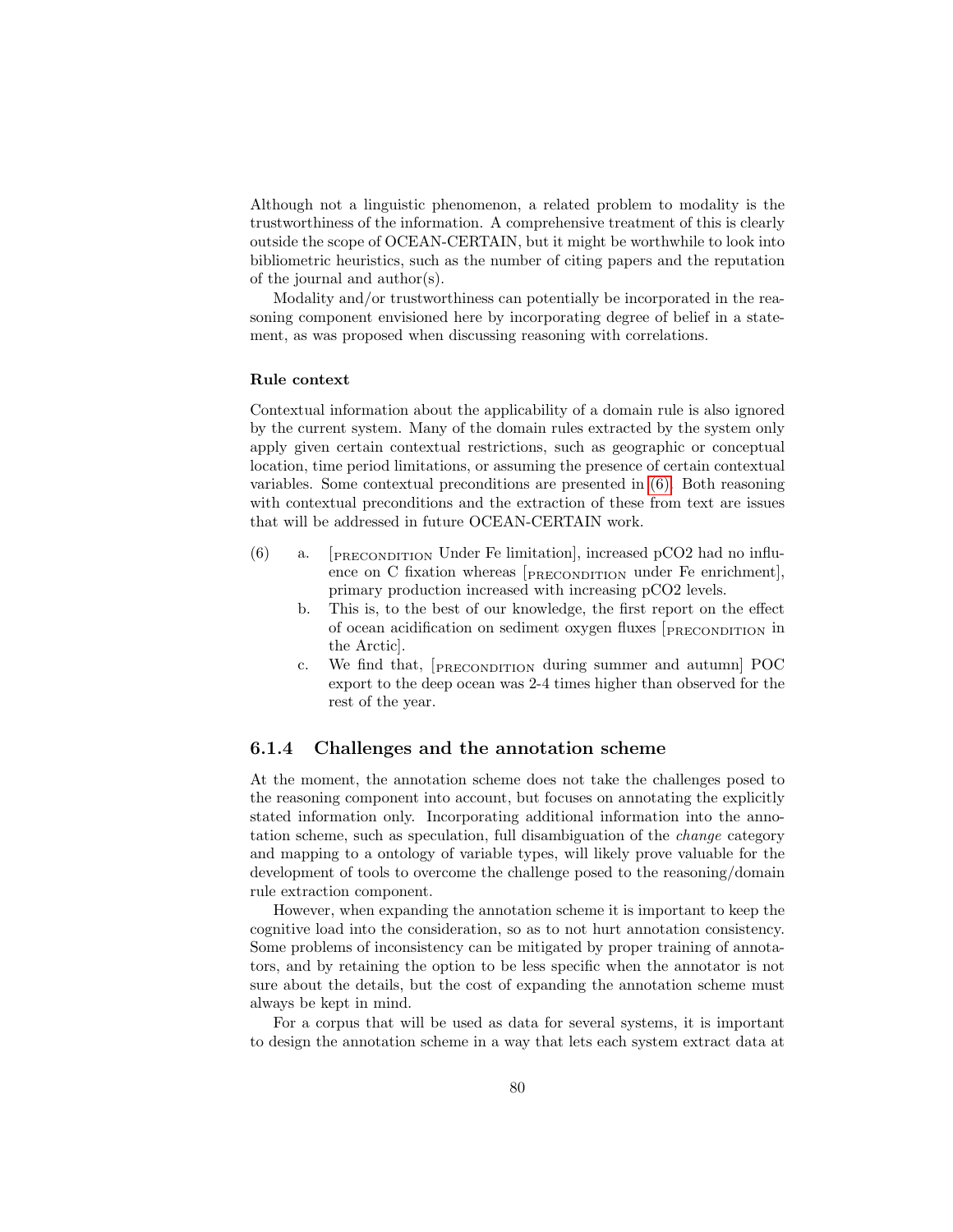the level of specificity it needs. This can easily be done by a structured type hierarchy. That way, if a system architecture is used that contains separate automatic annotation and variable identification components, where the automatic annotation component only extracts the high-level category variable because the variable identification component identifies the exact sub-type of variable, then the automatic annotation component can treat all the specific sub-types of variableas belonging to the super-type variable during system training.

### 6.2 Towards a full system: PMS and rule extraction

Although experiments show that the pattern matching system is not yet good enough for automatic annotation, and, as this chapter illustrates, the domain rule extraction component is still incomplete, it is interesting to see what kind of results they produce on completely unseen text, yielding an evaluation of the entire system pipeline in its current state.

### 6.2.1 Experimental set-up

A large collection of paper abstracts was downloaded from Mendeley<sup>[1](#page-83-0)</sup> as all papers returned when querying the Mendeley API with a list of ten keywords deemed relevant to the domain, such as *ocean acidification*, *carbon flux, global warming* and *biological pump*. From the collection  $N=425$  papers were randomly sampled. Manual inspection revealed that the disciplines of the sample papers included medicine, oceanography, (earth and ocean) biology and materials science[2](#page-83-1) . These domains are all sufficiently close to harbour useful knowledge for oceanographic climate science.

The pattern matching system was applied for automatic annotation of the paper abstracts. No manual editing of system output was performed. The rule extraction script was applied to extract rules from the automatic annotations. The domain rules output by the system were informally analysed to get a feel of system performance.

### 6.2.2 Results and discussion

Of 425 paper abstracts, the system was able to extract domain rules from 46. While it is likely that a portion of the abstracts don't contain textual material that give rise to a domain rule, it is likely that the low percentage of papers containing domain rules is due to the low recall of the pattern matching system. Some of the extracted domain rules are presented below. All extracted domain rules are available at <https://github.com/EliasAamot/MasterData>.

<span id="page-83-0"></span><sup>&</sup>lt;sup>1</sup>Mendeley is "a free reference manager and academic social network", that has a large database of paper metadata, including paper abstracts available through a developer API.

<span id="page-83-1"></span><sup>&</sup>lt;sup>2</sup>The author's limited familiarity with these domains may have caused some misclassification.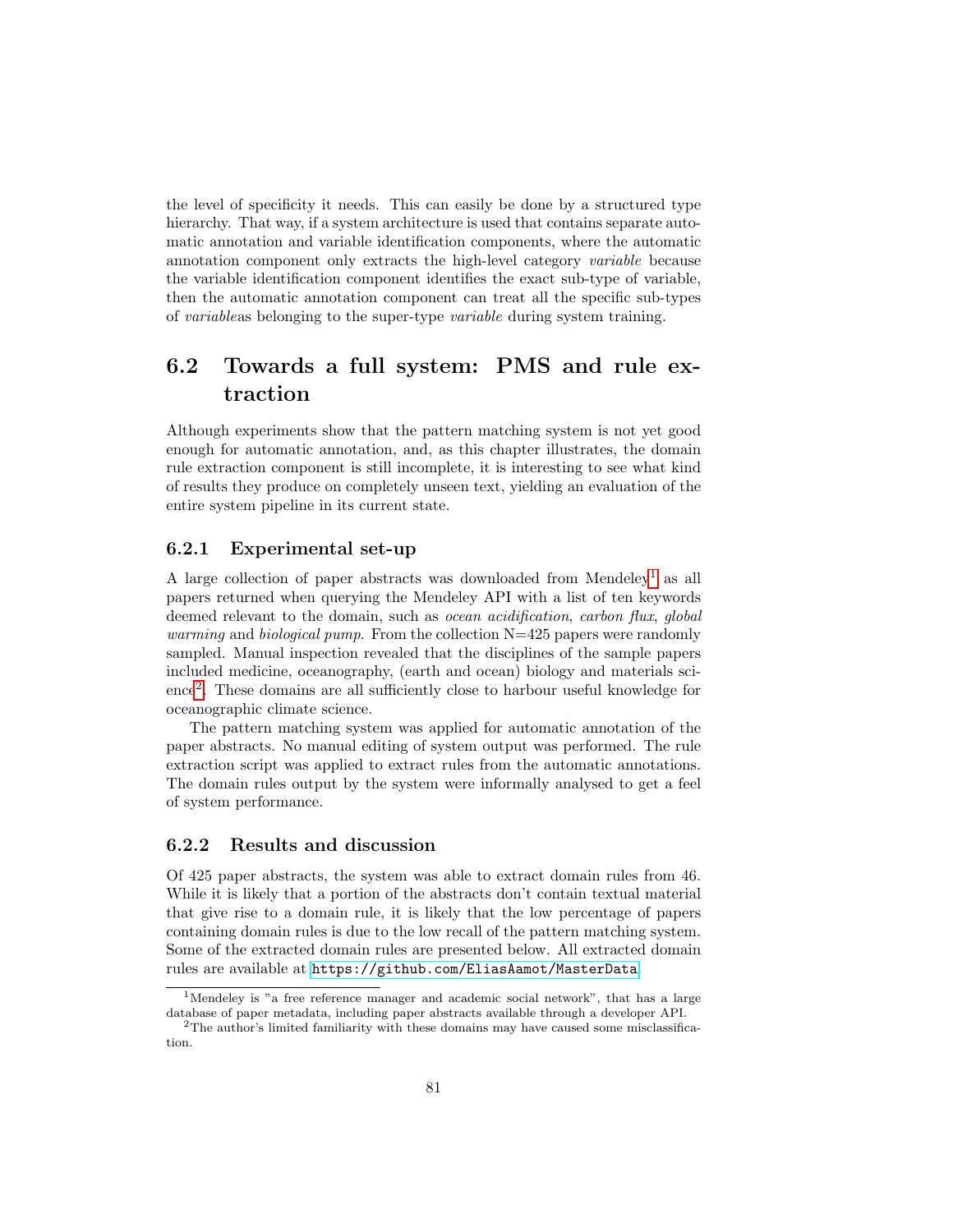- Domain rule extracted: ↑ light-absorbing organic matter in the atmosphere  $\Leftrightarrow \uparrow C$
- Evidence for the atmospheric presence of C(brown) comes from (1) spectral aerosol light absorption measurements near specific combustion sources, ( 2) observations of spectral properties of water extracts of continental aerosol, ( 3) laboratory studies indicating the formation of light-absorbing organic matter in the atmosphere, and ( 4) indirectly from the chemical analogy of aerosol species to colored natural humic substances.

The extracted domain rule is semantically entailed by the sentence, but the distance from surface form to domain rule is quite large, so the rule is most likely correctly extracted due to luck, rather than clever system design.

- Domain rule extracted:  $\updownarrow$  the biostructure and productivity of lakes  $\Rightarrow \updownarrow$  the loading of allochthonous organic carbon
- Large variations in the loading of allochthonous organic carbon (e.g., due to climatic variations) may have considerable effects on the biostructure and productivity of lakes.

The directionality of the causation is wrong, but the change events themselves are correct. This is because of the due to, which should connect to climatic variations, which also should be extracted as an change event. The biostructure of lakes is not a quantitative variable, but productivity of lakes is, so the rule does contain some potentially useful knowledge. Conjunction treatment is also required for full rule extraction.

- Domain rules extracted:
	- $\uparrow$  lupin and wheat  $\Rightarrow \uparrow$  organic matter
	- $\uparrow$  lupin and wheat  $\Rightarrow \uparrow$  lupin roots to soil
	- $\uparrow$  lupin roots to soil  $\Rightarrow \uparrow$  pH soil
- The response of soil pH change to the addition of organic matter depended on the type of plant materials and starting pH. The net effect of addition of lupin and wheat shoots to acid soils (pH¡5) caused soil pH to increase, the addition of lupin roots to soils caused soil pH to decrease slightly, whilst with a higher pH soil  $(6.5)$  the wheat straw and lupin shoots raised pH and pH was unchanged for soil with addition of lupin roots.

The preprocessing component has made an error in sentence splitting, causing two sentences to be merged, lading to guaranteed parsing errors. Multiple domain rules are semantically entailed by the sentences, but none of the extracted rules are correct. It appears that extraction up to change event level is successful, but errors occur in the formation of interaction events, which is not surprising, given the primitive treatment of these events in the pattern matching system, where only two adjacent change events can interact.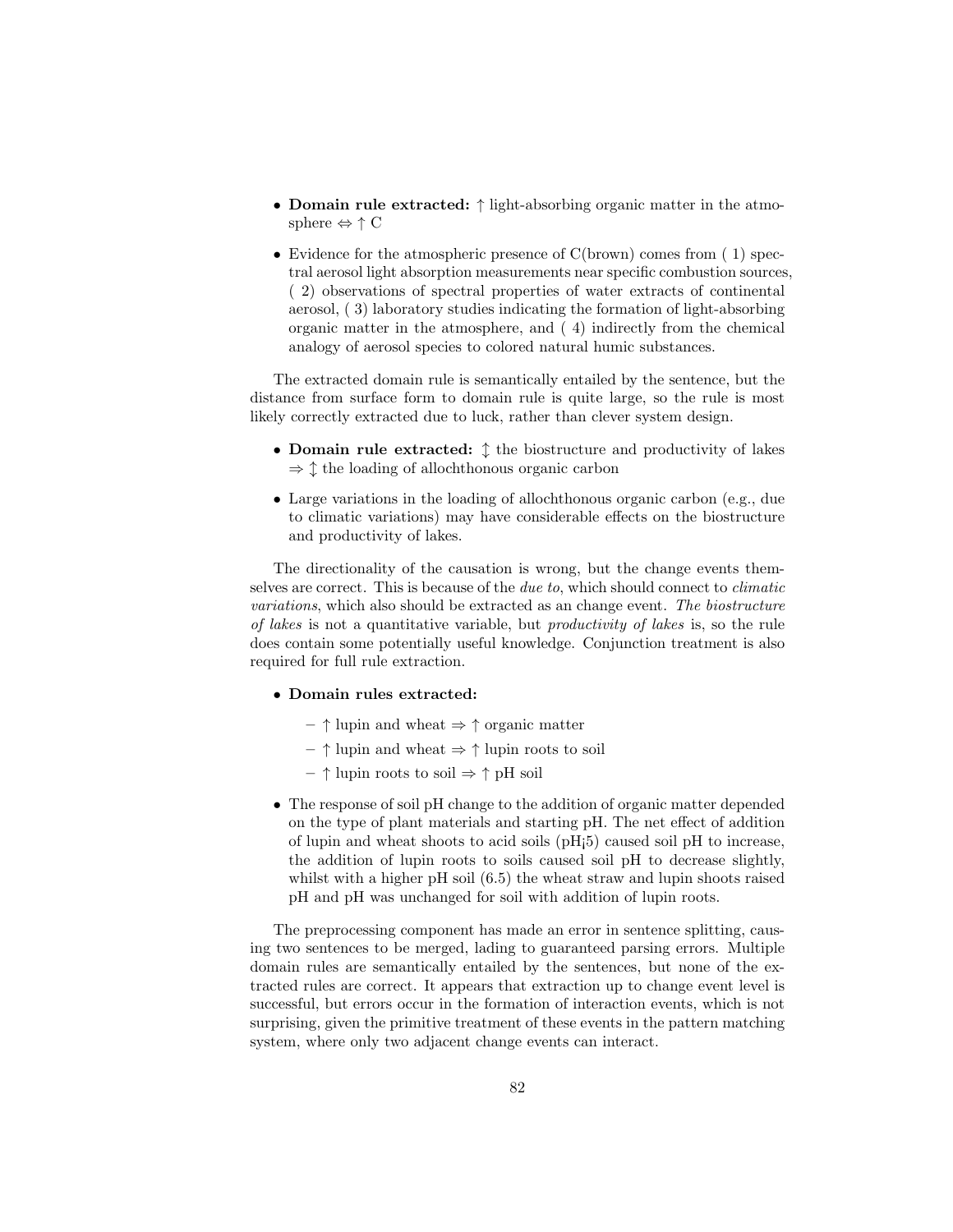In general, the system is able to extract some correct and useful domain rules, but most significant portion of the rules contain semantically wrong or incomprehensible parts. The latter is illustrated in the examples below [\(7\).](#page-38-0)

- (7) a.  $\uparrow$  Alternatively  $\Rightarrow \uparrow$  Equatorial
	- b.  $\updownarrow$  the nanotube transport  $\Rightarrow \updownarrow$  which
	- c.  $\downarrow$  they  $\Rightarrow \uparrow$  the intracellular pH.

This experiment illustrates that inspection of the extracted domain rules is a useful perspective for the evaluation of information extraction systems for literature-based discovery in oceanographic climate science, and also shows that, if improved as discussed in [7.2.1,](#page-88-0) the pattern matching system will likely be able to support the extraction of useful domain rules.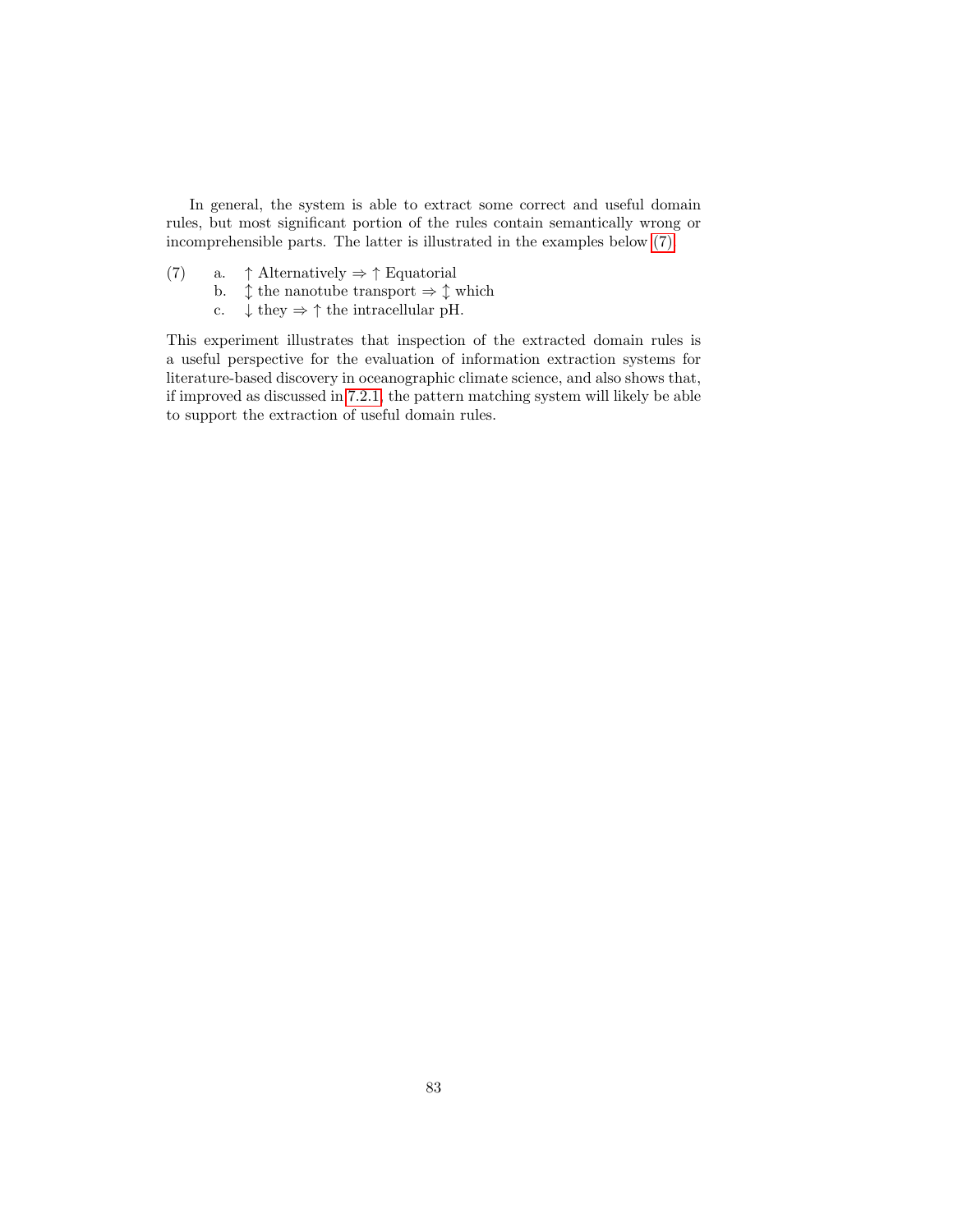### Chapter 7

# Conclusions and further work

This chapter summarizes the main findings in this thesis and identifies directions for future work.

### 7.1 Conclusions

This thesis has aimed to lay down ground work for developing literature-based discovery systems in oceanographic climate science, focusing mainly on the information extraction component. An annotation scheme was developed targeting the discovery of feedback loops, in response to research goals 1 and 2, and a corpus was manually annotated in accordance to the annotation scheme, fulfilling research goal 3. Subsequently, two approaches to automatic annotation were compared, resulting in two prototype automatic annotation tool as required by research goal 4, although much work still remains before high quality automatic annotation can be achieved. Finally, domain rules were extracted from the automatically annotated text, fulfilling research goal 5, and the perceived challenges to reasoning were identified.

This section summarizes how the research questions have been answered during the course of the thesis work.

### What kinds of information should be extracted from the scientific literature in order to support discovery in the domain?

Feedback loops were identified as the discoveries targeted in the domain, and these can be inferred from change events and causal or correlative interactions between these. Sometimes feedback loops can also be extracted directly from text. Chapter [3](#page-32-0) describes this in greater detail.

Reasoning over the change events and interactions can be performed manually by inspecting the system output, but preferably some automatic reasoning is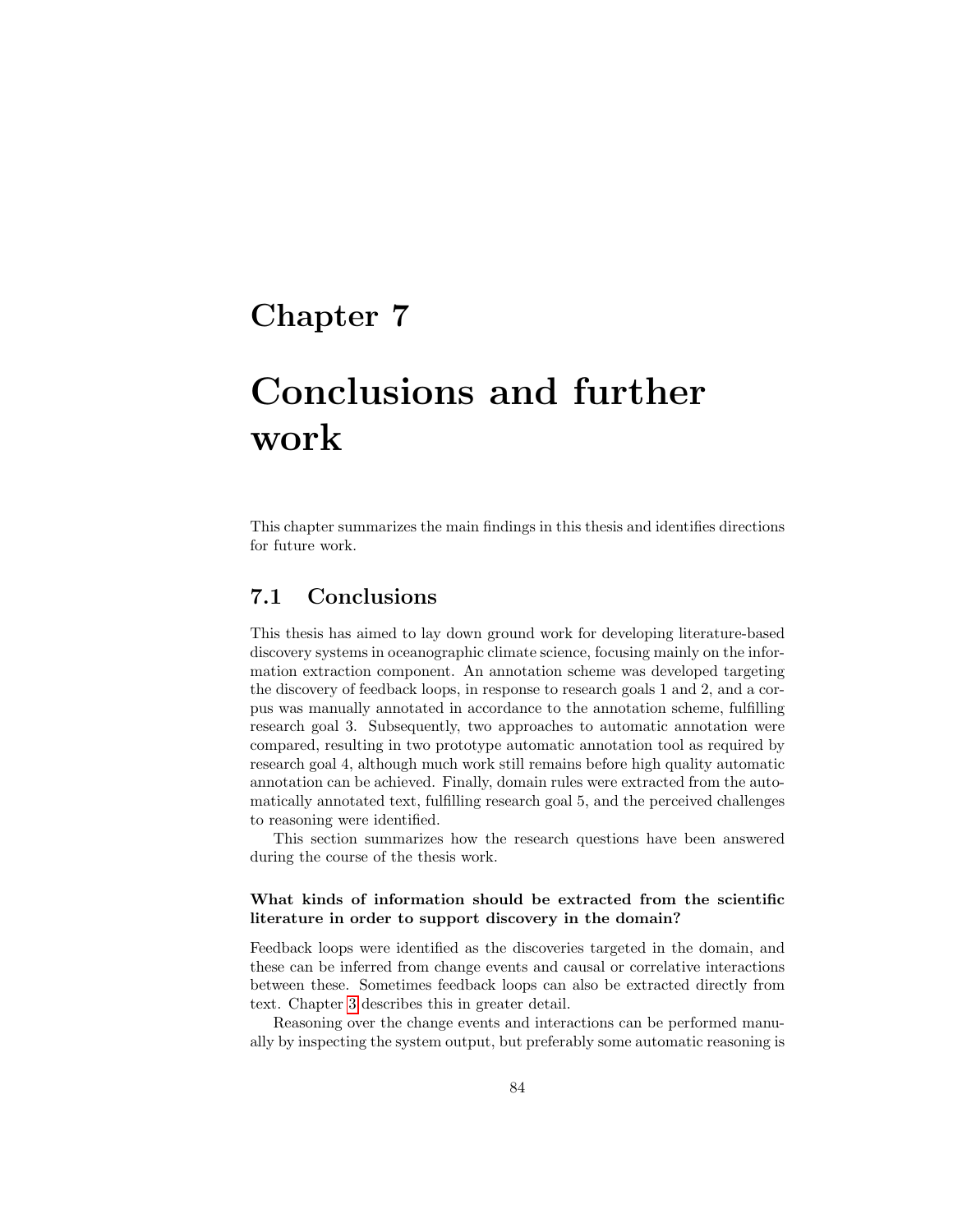incorporated to increase the efficiency and consistency of the discovery process. Automatic reasoning requires extraction of additional information, in order to successfully unify identical variables and ensure sound reasoning. Details of this is given in chapter [6.](#page-77-0)

### What challenges are present for corpus annotation?

Corpus annotation is time consuming, and errors/inconsistencies are likely. Details in the annotation scheme affect time and quality, and it is therefore important to adjust the annotation scheme with this in mind. Keeping the corpus up-to-date with changes in the annotation scheme is also challenging, in terms of manpower costs.

Legal and technical aspects related to acquiring textual material and distributing the corpus are also important to keep in mind, although they were not focused on in this thesis.

### Can intelligent tools be developed that improve annotation speed and quality?

Even the primitive pattern matching system developed in chapter [4](#page-43-0) was able to yield an at least two-fold increase in annotation speed when used as an intelligent annotation assistant. Although the extent was not quantified, quality was also improved by increasing consistency. More sophisticated automatic annotation tools are likely to yield even larger increases in annotation speed, as the amount of human post-editing required decreases.

### How do pattern-matching and machine learning approaches differ in their performance for automatic annotation?

For the annotation scheme developed here, there is an interdependency between entities and events, as well as between interaction and change events, making the annotation scheme a bad fit for a pipeline machine learning system. The pattern matching approach, on the other hand, can be tailored to work well with the annotation scheme in most cases.

There are several cases were probabilistic reasoning is likely to be required, such as when detecting the presence of an implicit causal or correlative relation between two change events, and it is likely that probabilistic reasoning can aid pattern matching on most sub-tasks, for example by weighting the probability that a match for a given pattern is a false positive against the likelihood that the proposed argument is a variable.

Joint learning might work well for the annotation scheme, given enough data, but it is believed that a pattern matching system that incorporates some probabilistic reasoning should be able to outperform any pure machine learning system.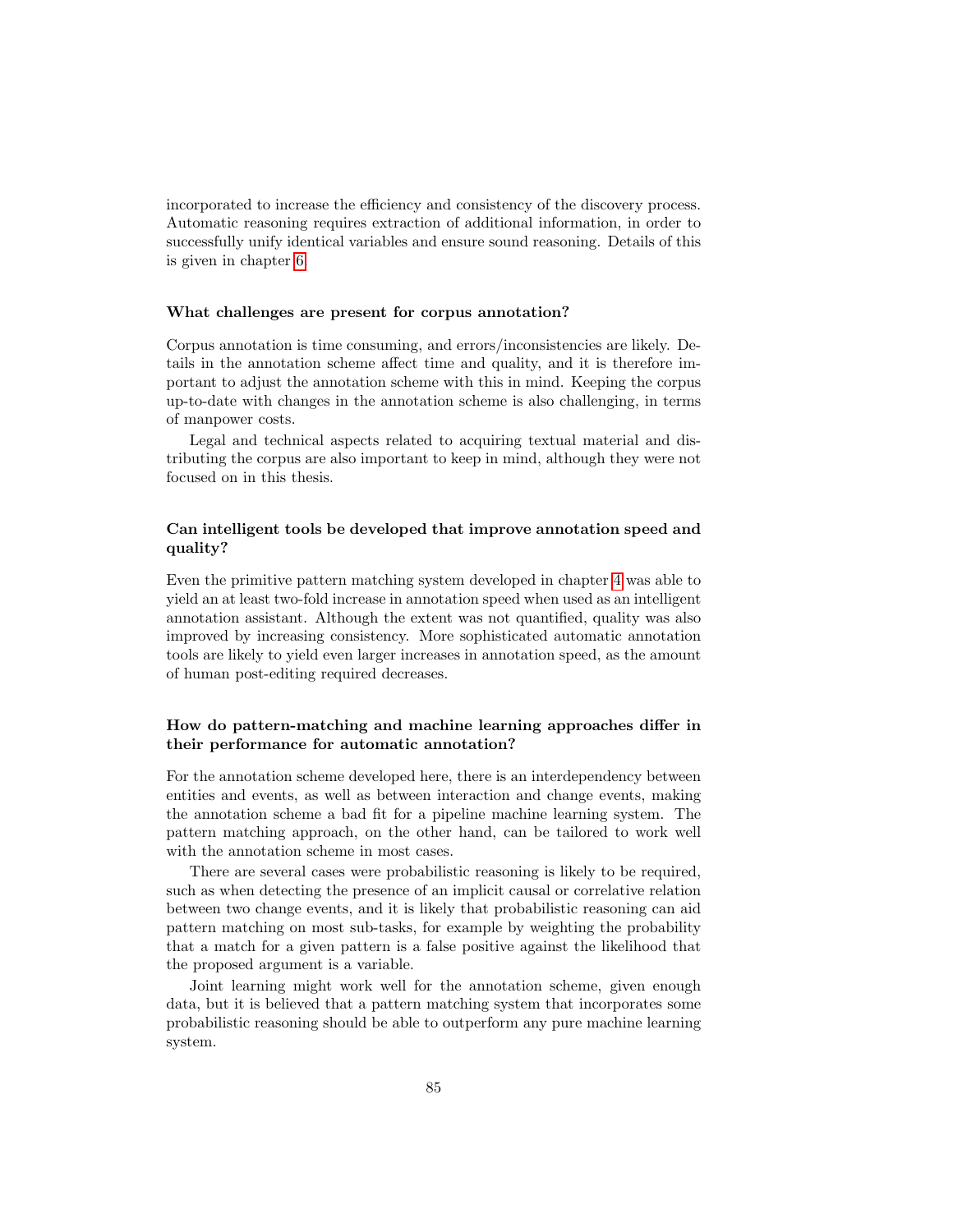### What are the expected challenges for reasoning with the domain rules?

The extracted domain rules do not contain sufficient information to for automatic reasoning. For instance, the system is unable to perform variable unification of non-identical strings, making the system unable to chain domain rules like  $\uparrow X \to \downarrow Y_1$  and  $\downarrow Y_2 \to \uparrow Z$ , if the strings  $X_1$  and  $X_2$  are different even though the represent the same variable.

Additional components must be developed to gather the additional information required for successful reasoning, either from the scientific literature, from domain knowledge resources such as ontologies, or by questioning the human user.

It is also uncertain how to best handle correlations in the reasoning component, and whether to include modality/meta-knowledge and trustworthiness into the reasoning component.

### 7.2 Future work

This section points out recommended directions for future research and engineering effort based on the findings in this thesis. The most logical next step is the development of a high quality information extraction system. Section [7.2.1p](#page-88-0)resents a description of the proposed system. Section [7.2.2](#page-90-0) presents future work towards the development of reasoning and discovery support components. Finally, section [7.2.3m](#page-90-1)ention some other areas that could benefit from future work.

### <span id="page-88-0"></span>7.2.1 Architecture for an IE system

Based on what has been learned from the experiments made in this thesis, I recommend the development of a hybrid, but primarily pattern matching-based, information extraction system with the following characteristics:

The system should be able to extract patterns from data automatically, following the protocol described in chapter [4.1.1,](#page-46-0) and assign a strength score to each pattern based on the performance of the pattern on the annotated corpus. Separately, a machine learning component could be used to learn the likelihood that an NP represents an entity. The plausibility of this was illustrated by the fact that TEES was able to learn, to a certain extent, entity triggers. Patterns should only apply if the combined score of the pattern and the variable exceed a certain threshold<sup>[1](#page-88-1)</sup>. The largest weight should likely be put on the pattern, as event triggers are easier to classify correctly than entity triggers, as illustrated by the TEES experiment. The threshold and weighting should preferably be learned from data.

<span id="page-88-1"></span><sup>&</sup>lt;sup>1</sup>In reality, different change event triggers tend to take different types of entity arguments, but building a model that takes this into account is likely infeasible with limited data.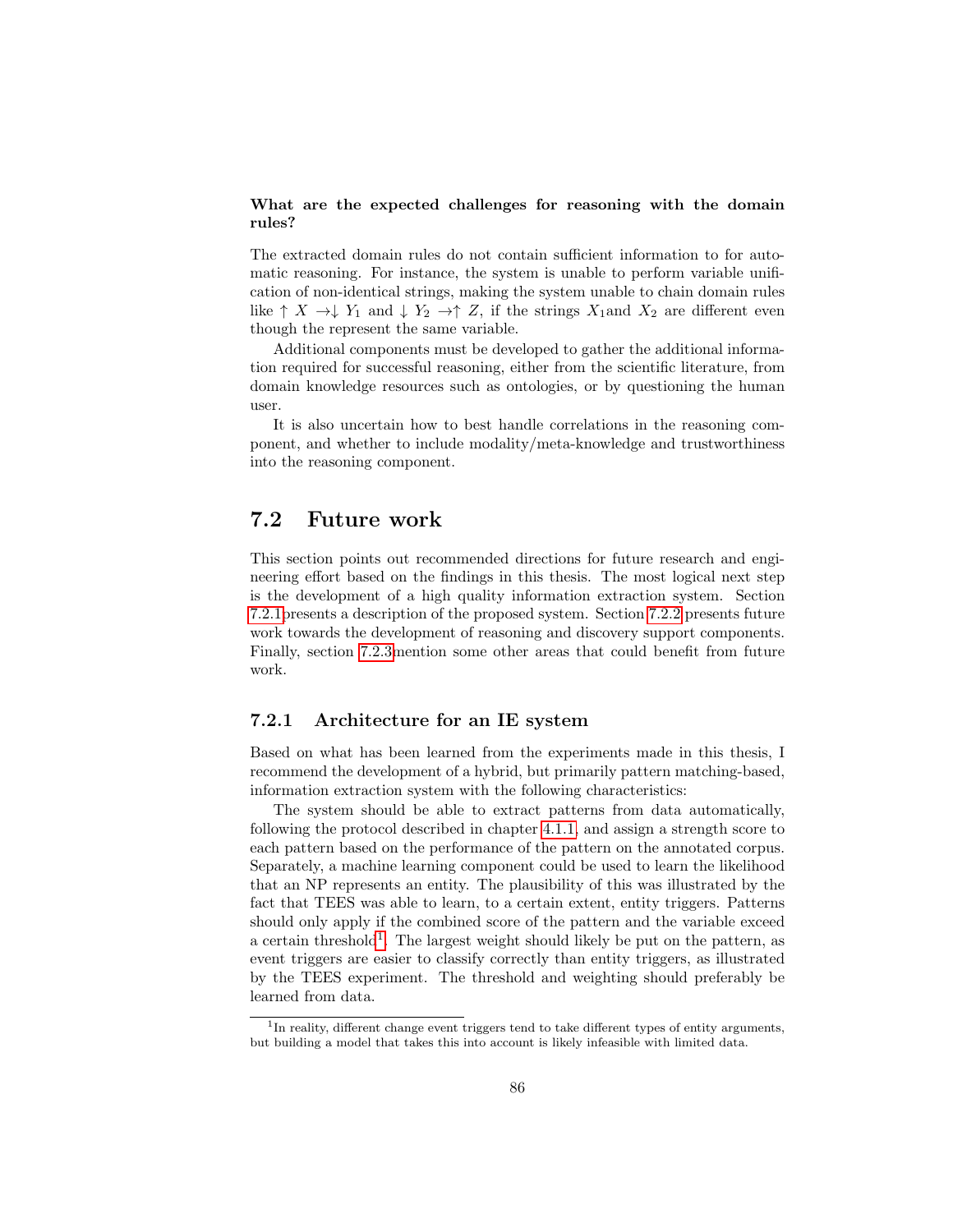To avoid constructing event heaps in such a system, the most highly ranked event should be chosen in case of a conflict, where the ranking metric is the combination of pattern and variable strength.

Interaction events have been shown to be more difficult to learn, and are very diverse. It is likely beneficial to keep the current surface matching paradigm more or less without any changes. However, a probabilistic component should be introduced to choose which change event is taken as argument if there are multiple possible change events.

It is most likely necessary to introduce separate structure matching components for some types of interaction events, namely interaction events that hold between two variables and interaction events that hold between one variable and one change event. The former should be modelled as a structure matching pattern with two distinct end-anchors, the latter can be modelled as a structure matching pattern with one argument, the variable, whereupon a separate component connects it to its change event argument. As stated earlier, it is also likely that single preposition triggers for correlations will need structure matching patterns to avoid over-application.

Although this is just a speculation, I believe that a machine learning component can be trained to successfully detect whether an implicit interaction holds between two change events. The event triggers and dependency chain between the triggers seem like good features for such a task.

Feedbacks can easily be included in the same way as interactions between variables.

Coordination poses several problems for the current system, and accounting for these is required in a complete system. Theoretically, this can be done without adding any new patterns by making some procedural changes to the pattern matching engine, but in many coordinate cases the parser performance is not good enough to yield the desired results, so improving the parser or restructuring the output in some way may be required. That, however, is an entirely different research area.

The observant reader will remark that the architecture proposed above is not fully joint, but I believe that no significant reduction in performance will be caused by this: The strength of a variable is taken into account during change event detection, so these categories are already modelled jointly. Interaction events are not modelled jointly with change events, but this corresponds with the nature of annotation scheme, in which strong interaction event triggers are ignored unless they actually connect change events, so information about interaction events is not going to help detection of change events.

Referring expressions are quite problematic. Due to the specialised use of referring expressions in the annotation scheme, it is unlikely that any existing coreference resolution tool performs well on the task. A system would therefore have to be developed from scratch. How the output from this system can best be combined with the other components is a matter requiring investigation, as referring expressions are not annotated independently.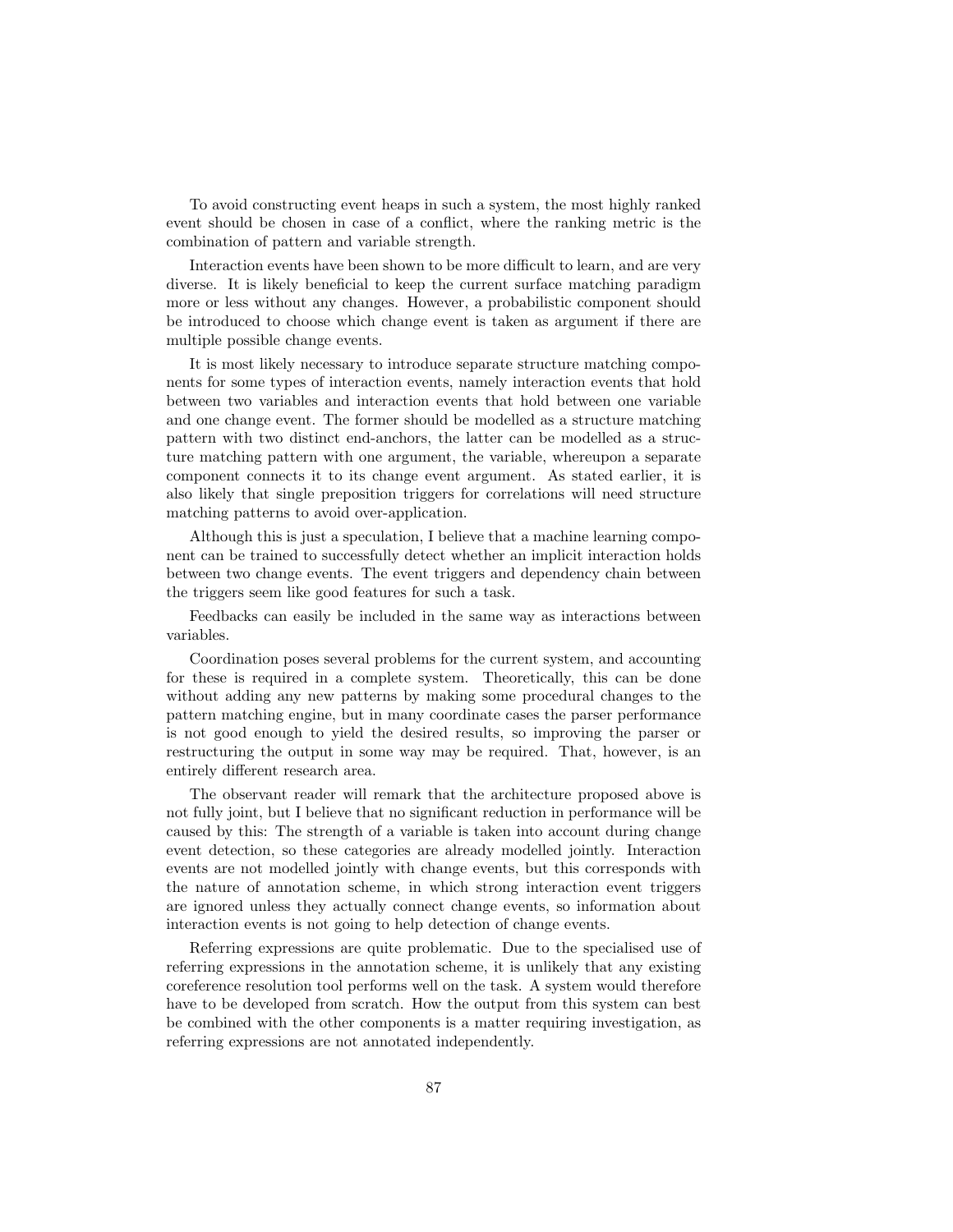### <span id="page-90-0"></span>7.2.2 Reasoning

A potential design for the reasoning component was proposed, where reasoning is modelled as a production system. This is in no way the only approach that can be taken. A modified version of discovery browsing (as described in chapter [2.1.10\)](#page-21-0) can for instance be used, and feedback loops can be detected in the graph space by searching for cycles in the graph, for instance by a simple breath-first search. The domain rules can also be formulated in first-order logic, and a theorem prover can be used to look for feedback loops. Comparing the weaknesses and strengths of the different reasoning systems is the most central research goal for reasoning.

As mentioned earlier, open research questions also include how to best handle correlations during reasoning, whether to incorporate trustworthiness or model information during reasoning, how to best perform variable unification, aspect identification and disambiguation of rule context, and how to best extract and use information about domain rule context requirements.

### <span id="page-90-1"></span>7.2.3 Other work

The experiments show that performance on higher level systems is inevitably linked to the performance of lower level systems. Parser performance is a noteworthy example of this. A systematic evaluation of parser performance in the domain is therefore likely to be worthwhile, as choosing the optimal parser can improve performance for all systems downstream in the pipeline. It is also worth looking into domain adaptation of parsing models, or, if possible, the development of new parsing tool for the domain, as has been done in biomedicine with significant results [\[Miyao et al., 2009\]](#page-94-1).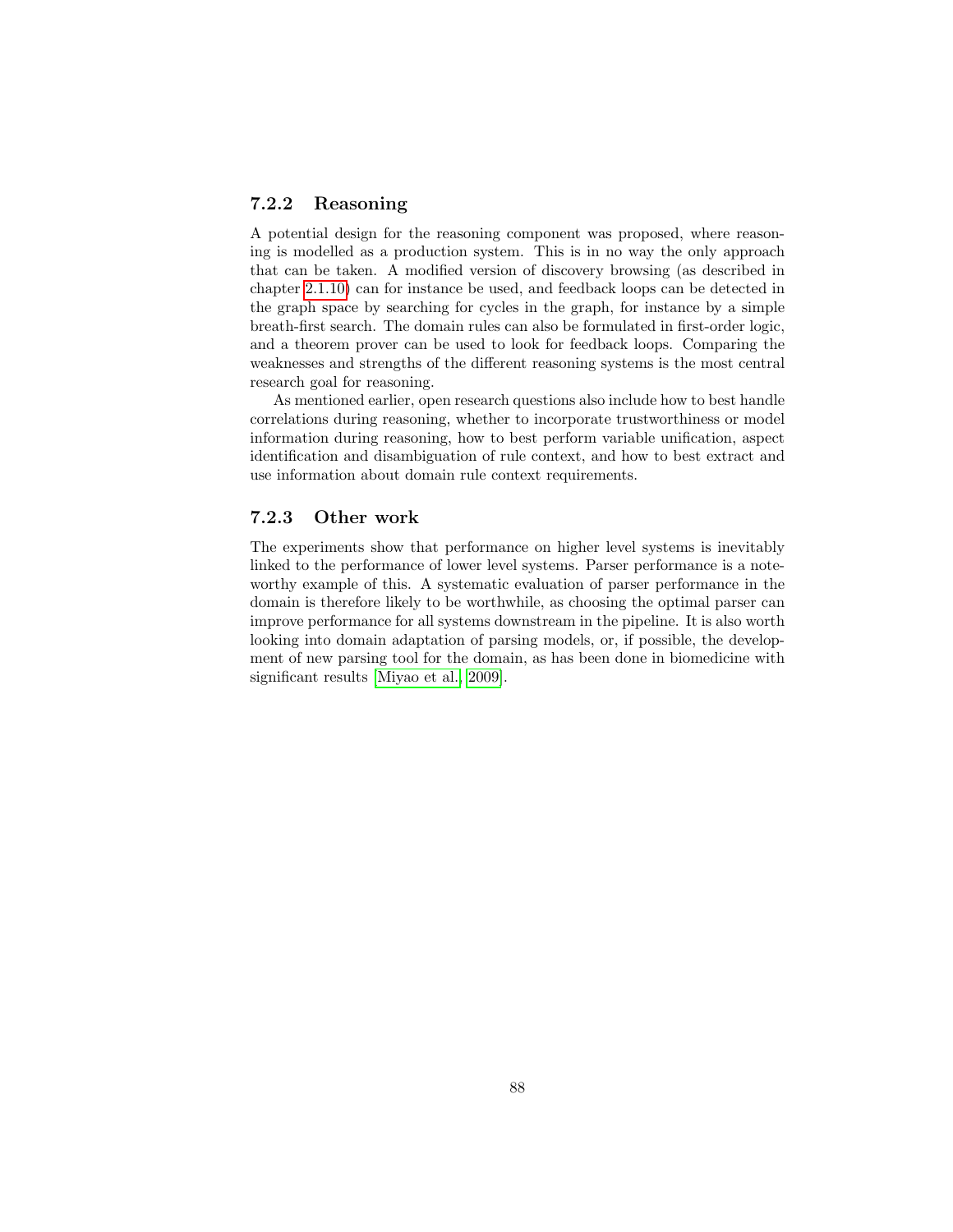# Bibliography

- Ahlers, C. B., Hristovski, D., Kilicoglu, H., and Rindflesch, T. C. (2007). Using the literature-based discovery paradigm to investigate drug mechanisms. AMIA ... Annual Symposium proceedings / AMIA Symposium. AMIA Symposium, pages 6–10.
- Aronson, A. R. (2006). Metamap: Mapping text to the umls metathesaurus. Technical report, National Library of Medicine.
- Aronson, A. R. and Lang, F.-M. M. (2010). An overview of MetaMap: historical perspective and recent advances. Journal of the American Medical Informatics Association : JAMIA, 17(3):229–236.
- Björne, J., Airola, A., Pahikkala, T., and Salakoski, T. (2011). Drug-Drug Interaction Extraction from Biomedical Texts with SVM and RLS Classifiers. In Proceedings of the 1st Challenge Task on Drug-Drug Interaction Extraction, pages 35–42, Huelva, Spain.
- Björne, J., Heimonen, J., Ginter, F., Airola, A., Pahikkala, T., and Salakoski, T. (2009). Extracting Complex Biological Events with Rich Graph-Based Feature Sets. In Proceedings of the BioNLP 2009 Workshop Companion Volume for Shared Task, pages 10–18, Boulder, Colorado. Association for Computational Linguistics.
- Björne, J. and Salakoski, T. (2011). Generalizing Biomedical Event Extraction. In Proceedings of BioNLP Shared Task 2011 Workshop, pages 183–191, Portland, Oregon, USA. Association for Computational Linguistics.
- Cairelli, M. J., Miller, C. M., Fiszman, M., Workman, T. E., and Rindflesch, T. C. (2013). Semantic MEDLINE for discovery browsing: using semantic predications and the literature-based discovery paradigm to elucidate a mechanism for the obesity paradox. AMIA  $\ldots$  Annual Symposium proceedings  $\ell$ AMIA Symposium. AMIA Symposium, 2013:164–173.
- Cameron, D., Bodenreider, O., Yalamanchili, H., Danh, T., Vallabhaneni, S., Thirunarayan, K., Sheth, A. P., and Rindflesch, T. C. (2013). A graphbased recovery and decomposition of swanson's hypothesis using semantic predications. J. of Biomedical Informatics, 46(2):238–251.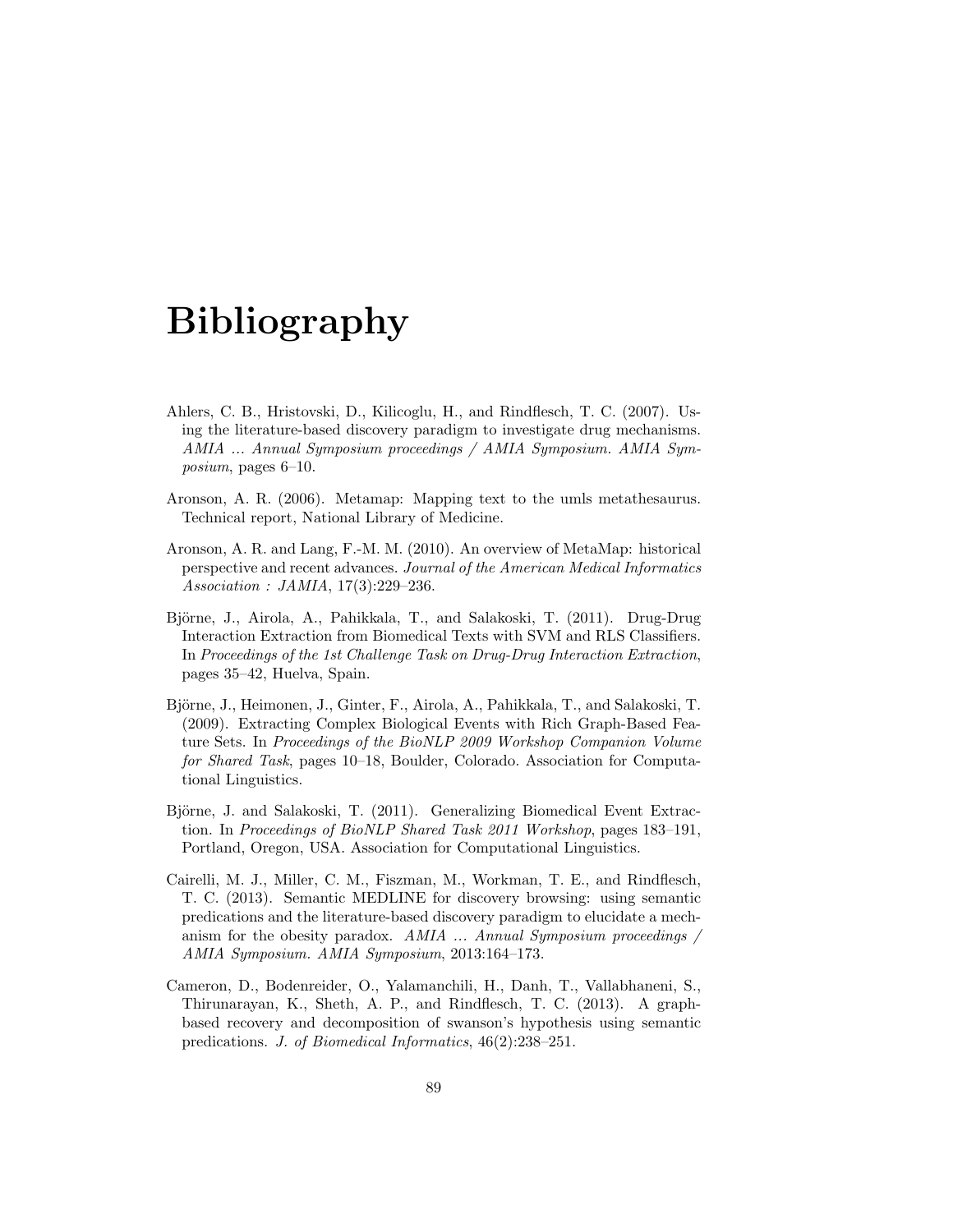- Charniak, E. and Johnson, M. (2005). Coarse-to-fine n-best parsing and maxent discriminative reranking. In Proceedings of the 43rd Annual Meeting on Association for Computational Linguistics, ACL '05, pages 173–180, Stroudsburg, PA, USA. Association for Computational Linguistics.
- Cohen, T., Widdows, D., Schvaneveldt, R. W., Davies, P., and Rindflesch, T. C. (2012a). Discovering discovery patterns with predication-based Semantic Indexing. Journal of Biomedical Informatics, 45(6):1049–1065.
- Cohen, T., Widdows, D., Vine, L., Schvaneveldt, R., and Rindflesch, T. C. (2012b). Many Paths Lead to Discovery: Analogical Retrieval of Cancer Therapies. In Busemeyer, J., Dubois, F., Lambert-Mogiliansky, A., and Melucci, M., editors, Quantum Interaction, volume 7620 of Lecture Notes in Computer Science, pages 90–101. Springer Berlin Heidelberg.
- Cory, K. (1997). Discovering Hidden Analogies in an Online Humanities Database. In Computers and the Humanities.
- Cutting, D., Kupiec, J., Pedersen, J., and Sibun, P. (1992). A practical partof-speech tagger. In Proceedings of the Third Conference on Applied Natural Language Processing, ANLC '92, pages 133–140, Stroudsburg, PA, USA. Association for Computational Linguistics.
- de Marneffe, M.-C. and Manning, C. D. (2008). The stanford typed dependencies representation. In Coling 2008: Proceedings of the Workshop on Cross-Framework and Cross-Domain Parser Evaluation, CrossParser '08, pages 1–8, Stroudsburg, PA, USA. Association for Computational Linguistics.
- Digiacomo, R. A., Kremer, J. M., and Shah, D. M. (1989). Fish-oil dietary supplementation in patients with Raynaud's phenomenon: A double-blind, controlled, prospective study. The American Journal of Medicine, 86(2):158– 164.
- Gordon, M., Lindsay, R. K., and Fan, W. (2001). Literature Based Discovery on the World Wide Web. In ACM Transactions on Internet Technology, pages 261–275, New York, USA. ACM Press.
- Gordon, M. D. and Dumais, S. (1998). Using latent semantic indexing for literature based discovery. J. Am. Soc. Inf. Sci., 49(8):674–685.
- Gordon, M. D. and Lindsay, R. K. (1996). Toward discovery support systems: a replication, re-examination, and extension of Swanson's work on literaturebased discovery of a connection between Raynaud's and fish oil. J. Am. Soc. Inf. Sci., 47(2):116-128.
- Hristovski, D., Friedman, C., Rindflesch, T. C., and Peterlin, B. (2006). Exploiting semantic relations for literature-based discovery. AMIA ... Annual Symposium proceedings / AMIA Symposium. AMIA Symposium, pages 349– 353.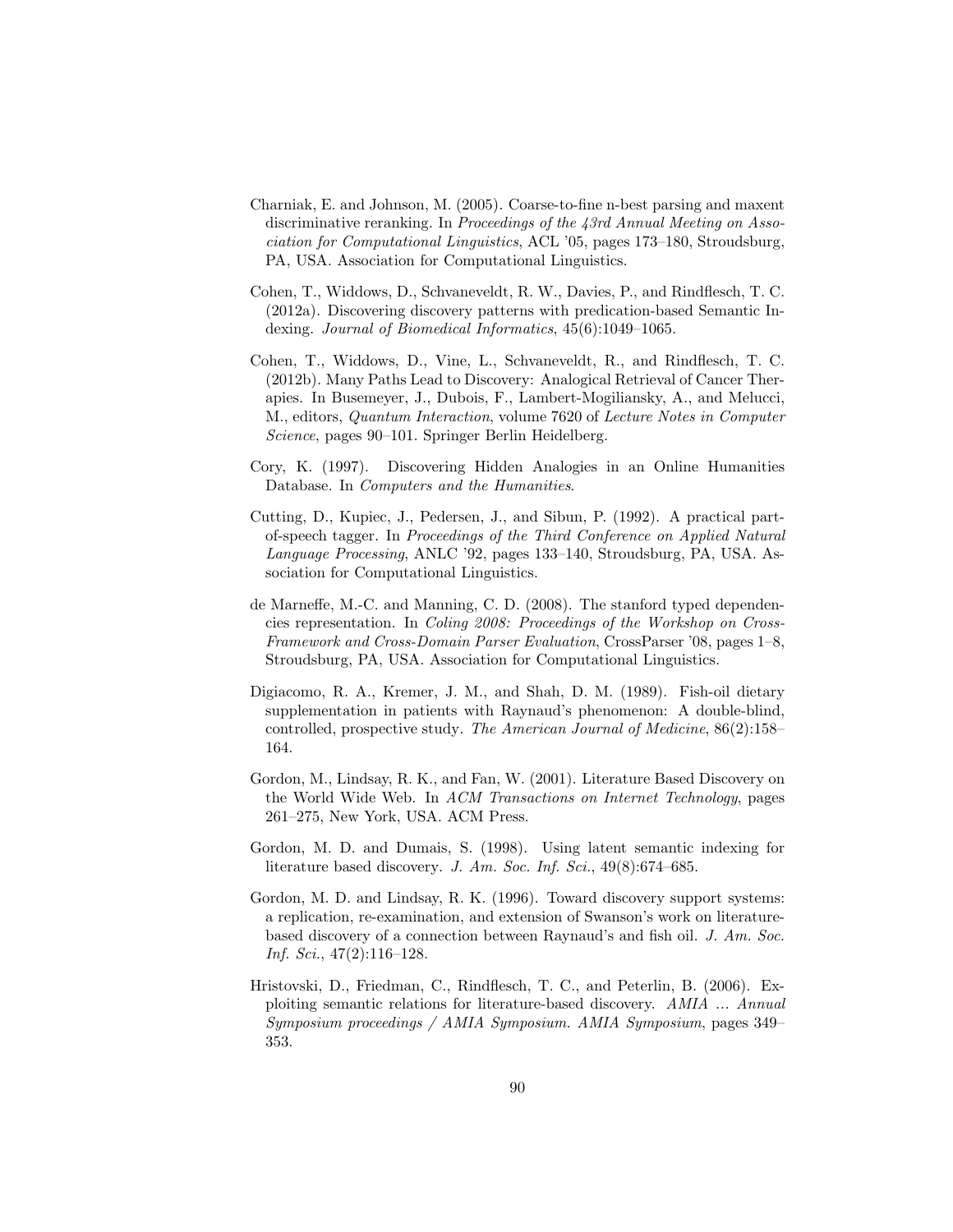- Hristovski, D., Friedman, C., Rindflesch, T. C., and Peterlin, B. (2008). Literature-Based Knowledge Discovery using Natural Language Processing. In Bruza, P. and Weeber, M., editors, Literature-based Discovery, volume 15 of Information Science and Knowledge Management, chapter 9, pages 133– 152. Springer, Heidelberg, Germany.
- Hristovski, D., Kastrin, A., Peterlin, B., and Rindflesch, T. C. (2010). Combining Semantic Relations and DNA Microarray Data for Novel Hypotheses Generation. In Blaschke, C. and Shatkay, H., editors, Linking Literature, Information, and Knowledge for Biology, volume 6004 of Lecture Notes in Computer Science, pages 53–61. Springer Berlin Heidelberg.
- Hristovski, D., Stare, J., Peterlin, B., and Dzeroski, S. (2001). Supporting discovery in medicine by association rule mining in Medline and UMLS. Studies in health technology and informatics, 84(Pt 2):1344–1348.
- Ijaz, A. Z., Song, M., and Lee, D. (2009). Mkem: A multi-level knowledge emergence model for mining undiscovered public knowledge. In Proceedings of the Third International Workshop on Data and Text Mining in Bioinformatics, DTMBIO '09, pages 51–58, New York, NY, USA. ACM.
- Kim, J.-D., Ohta, T., Pyysalo, S., Kano, Y., and Tsujii, J. (2009). Overview of bionlp'09 shared task on event extraction. In Proceedings of the BioNLP 2009 Workshop Companion Volume for Shared Task, pages 1–9, Boulder, Colorado. Association for Computational Linguistics.
- Klein, D. and Manning, C. D. (2003). Accurate unlexicalized parsing. In Proceedings of the 41st Annual Meeting on Association for Computational Linguistics - Volume 1, ACL '03, pages 423–430, Stroudsburg, PA, USA. Association for Computational Linguistics.
- Kostoff, R. N. (2007). Validating discovery in literature-based discovery. Journal of Biomedical Informatics, 40(4):448–450.
- Leaman, R. and Gonzalez, G. (2008). Banner: An executable survey of advances in biomedical named entity recognition. In In Pac Symp Biocomput.
- Lee, S., Choi, J., Park, K., Song, M., and Lee, D. (2011). Inferring hidden relationships from biological literature with multi-level context terms. In Proceedings of the ACM Fifth International Workshop on Data and Text Mining in Biomedical Informatics, DTMBIO '11, pages 27–34, New York, NY, USA. ACM.
- Lindsay, R. K. and Gordon, M. D. (1999). Literature-based discovery by lexical statistics. Journal of the American Society for Information Science, pages 574–587.
- Marsi, E., O ztürk, P., and Aamot, E. (2014a). Deliverable d1.1: Literaturebased knowledge discovery in climate, marine and environmental science. Technical report, NTNU.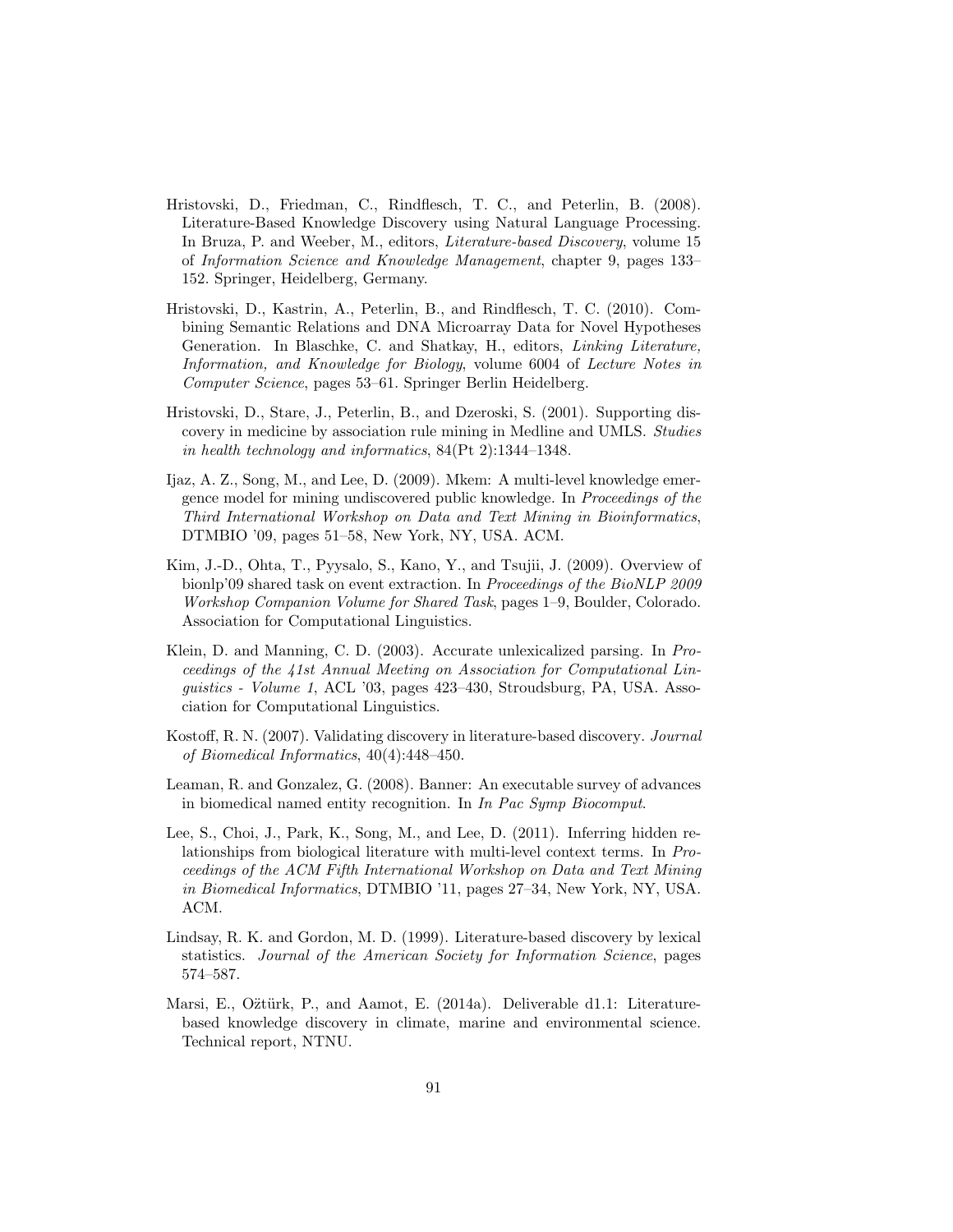- Marsi, E., Öztürk, P., Aamot, E., Sizov, G., and Ardelan, M. V. (2014b). Towards text mining in climate science: Extraction of quantitative variables and their relations. In Proceedings of the Fourth Workshop on Building and Evaluating Resources for Health and Biomedical Text Processing.
- McClosky, D. and Charniak, E. (2008). Self-training for biomedical parsing. In Proceedings of the 46th Annual Meeting of the Association for Computational Linguistics on Human Language Technologies: Short Papers, HLT-Short '08, pages 101–104, Stroudsburg, PA, USA. Association for Computational Linguistics.
- McCray, A. T., Aronson, A. R., Browne, A. C., Rindflesch, T. C., Razi, A., and Srinivasan, S. (1993). UMLS knowledge for biomedical language processing. Bulletin of the Medical Library Association, 81(2):184–194.
- <span id="page-94-1"></span>Miyao, Y., Sagae, K., Saetre, R., Matsuzaki, T., and Tsujii, J. (2009). Evaluating contributions of natural language parsers to protein-protein interaction extraction. Bioinformatics (Oxford, England), 25(3):394–400.
- <span id="page-94-0"></span>N´edellec, C., Bossy, R., Kim, J.-D., Kim, J.-J., Ohta, T., Pyysalo, S., and Zweigenbaum, P. (2013). Overview of bionlp shared task 2013. In Proceedings of the BioNLP Shared Task 2013 Workshop, pages 1–7, Sofia, Bulgaria. Association for Computational Linguistics.
- Pratt, W. and Yetisgen-Yildiz, M. (2003). LitLinker: capturing connections across the biomedical literature. In Proceedings of the 2nd international conference on Knowledge capture, K-CAP '03, pages 105–112, New York, NY, USA. ACM.
- Schuemie, M. J., Weeber, M., Schijvenaars, B. J., van Mulligen, E. M., van der Eijk, C. C., Jelier, R., Mons, B., and Kors, J. A. (2004). Distribution of information in biomedical abstracts and full-text publications. Bioinformatics, 20(16):2597–2604.
- Smalheiser, N. R. (2012). Literature-based discovery: Beyond the ABCs. J. Am. Soc. Inf. Sci., 63(2):218–224.
- Smalheiser, N. R., Torvik, V. I., and Zhou, W. (2008). Arrowsmith two-node search interface: a tutorial on finding meaningful links between two disparate sets of articles in MEDLINE. Computer methods and programs in biomedicine, 94(2):190–197.
- Swanson, D. R. (1986). Undiscovered public knowledge. The Library Quarterly, 56(2):pp. 103–118.
- Swanson, D. R. (1988). Migraine and magnesium: eleven neglected connections. Perspectives in Biology and Medicine, 31(4):526–557.